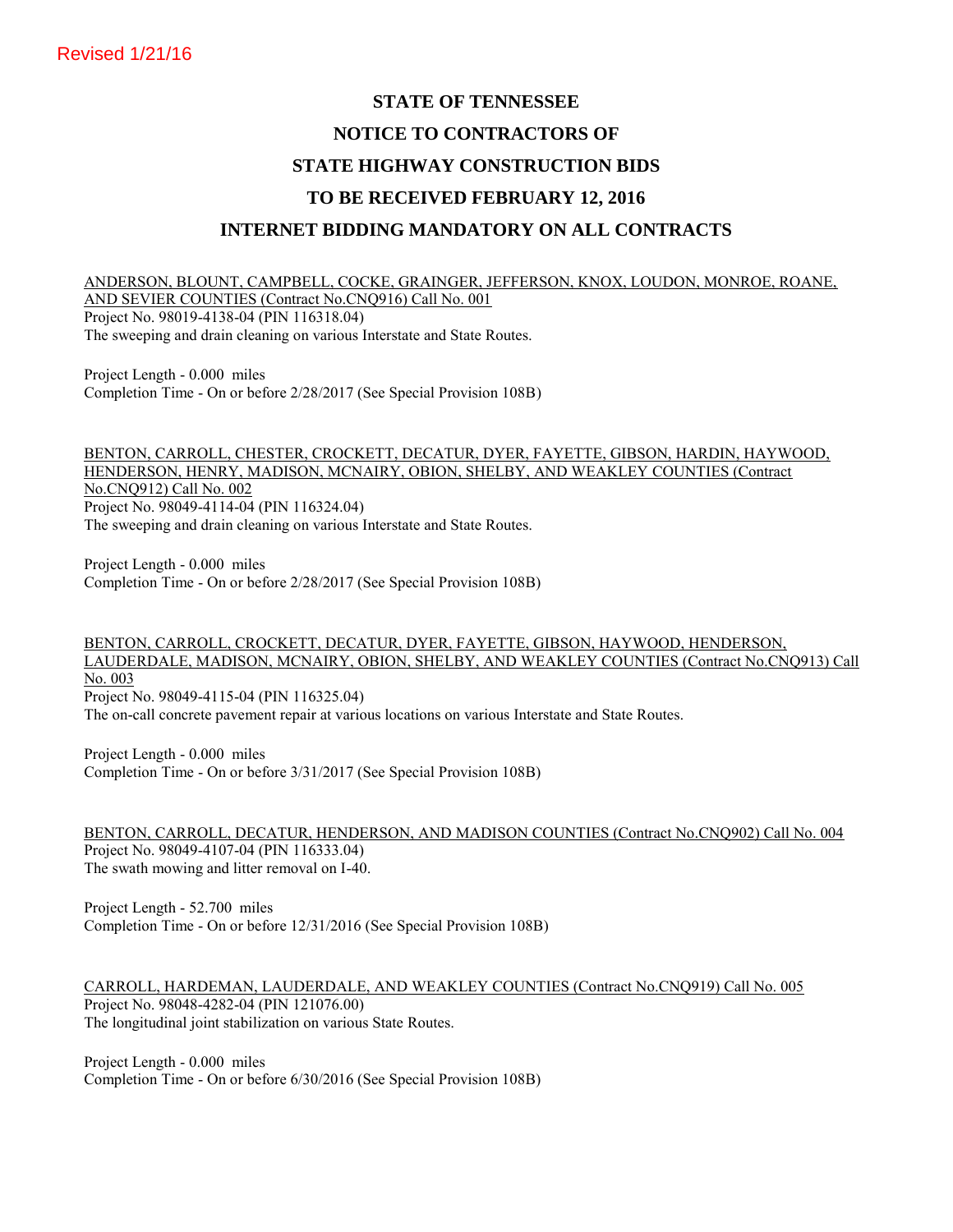## NOTICE TO CONTRACTORS **FEBRUARY 12,** 2016 LETTING Page **2** of **19**

## CHEATHAM, DAVIDSON, DICKSON, GILES, HICKMAN, HUMPHREYS, MARSHALL, MAURY, MONTGOMERY, ROBERTSON, RUTHERFORD, SMITH, SUMNER, WILLIAMSON, AND WILSON COUNTIES (Contract No.CNQ914) Call No. 006 Project No. 98301-4194-04 (PIN 116323.04) The on-call concrete pavement repair at various locations on various Interstate and State Routes.

Project Length - 0.000 miles Completion Time - On or before 3/31/2017 (See Special Provision 108B)

CHESTER, HARDEMAN, HARDIN, AND MCNAIRY COUNTIES (Contract No.CNQ903) Call No. 007 Project No. 98049-4209-04 (PIN 116344.04) The mowing and litter removal on various State Routes.

Project Length - 547.420 miles Completion Time - On or before 12/31/2016 (See Special Provision 108B)

CLAY, CUMBERLAND, FENTRESS, OVERTON, AND PICKETT COUNTIES (Contract No.CNQ910) Call No. 008 Project No. 98029-4204-04 (PIN 121424.01) The mowing on various State Routes.

Project Length - 418.270 miles Completion Time - On or before 12/31/2016 (See Special Provision 108B)

CLAY, DEKALB, JACKSON, OVERTON, PUTNAM, SMITH, AND WHITE COUNTIES (Contract No.CNQ911) Call No. 009 Project No. 98029-4205-04 (PIN 121452.01) The mowing on various State Routes.

Project Length - 502.300 miles Completion Time - On or before 12/31/2016 (See Special Provision 108B)

CUMBERLAND COUNTY (Contract No.CNQ901) Call No. 010

Project No. STP-101(16), 18038-3240-14 (PIN 100268.01) The grading, drainage and paving on S.R. 101 from Firetower Road to near Lakeview Drive. Project Length - 3.025 miles

Project No. STP-101(21), 18038-3241-14 (PIN 100268.03) The utility relocation on S.R. 101 from Firetower Road to east of Westchester Drive/Catoosa Boulevard. Project Length - 5.300 miles

Total Contract Length - 8.325 miles Completion Time - On or before 11/30/2018 (See Special Provision 108B) The DBE goal for this contract is 12%. **A MANDATORY PRE-BID MEETING FOR ALL PROSPECTIVE BIDDERS WILL BE HELD FROM 9:30 A.M. TO 11:00 A.M. CST ON WEDNESDAY JANUARY 27, 2016 AT THE CITY OF CROSSVILLE, CITY HALL, 392 NORTH MAIN STREET, CROSSVILLE, TN 38555-4275**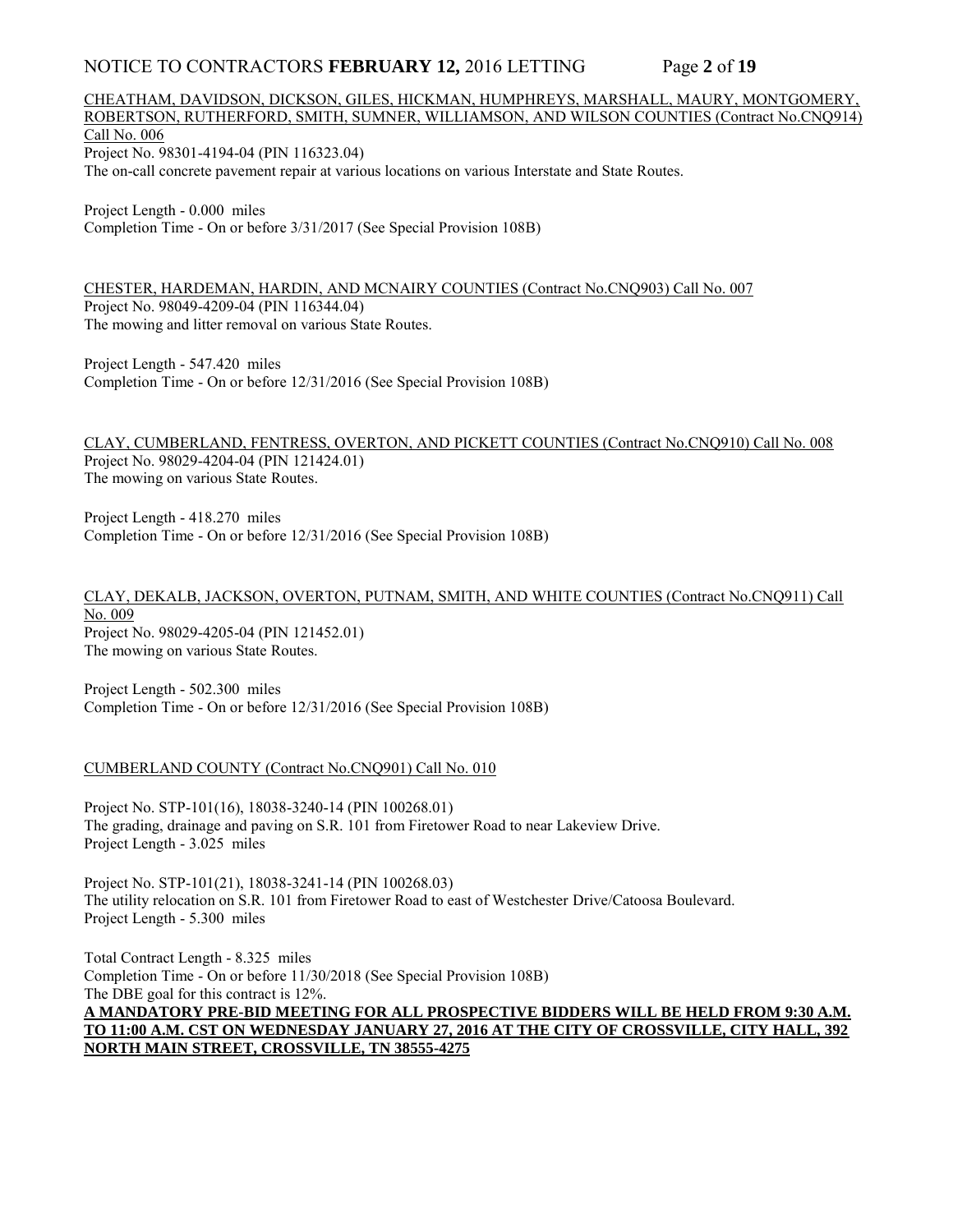# NOTICE TO CONTRACTORS **FEBRUARY 12,** 2016 LETTING Page **3** of **19**

#### DAVIDSON COUNTY (Contract No.CNQ917) Call No. 011

Project No. NH-I-65-2(109), 19009-8188-44 (PIN 081698.03), 19009-4188-04 (PIN 081698.03) The resurfacing on I-65 from south of Armory Drive (L.M. 4.50) to the U.S. 31 (S.R. 6, 8th Avenue South) bridge (L.M. 8.33), including bridge deck repair.

Project Length - 3.830 miles Completion Time - On or before 9/30/2016 (See Special Provision 108B) The DBE goal for this contract is 5%.

DAVIDSON COUNTY (Contract No.CNQ904) Call No. 012 Project No. 19014-4166-04 (PIN 123026.00) The mowing and litter removal on I-440.

Project Length - 7.600 miles Completion Time - On or before 3/31/2017 (See Special Provision 108B)

DAVIDSON COUNTY (Contract No.CNQ905) Call No. 013 Project No. 19948-4202-04 (PIN 116355.04) The mowing on various State Routes.

Project Length - 190.190 miles Completion Time - On or before 12/31/2016 (See Special Provision 108B)

DAVIDSON, MONTGOMERY, ROBERTSON, SUMNER, WILLIAMSON, AND WILSON COUNTIES (Contract No.CNQ915) Call No. 014 Project No. 98301-4193-04 (PIN 116322.04) The sweeping and drain cleaning on various Interstate and State Routes.

Project Length - 0.000 miles Completion Time - On or before 2/28/2017 (See Special Provision 108B)

FAYETTE, LAUDERDALE, SHELBY, AND TIPTON COUNTIES (Contract No.CNQ906) Call No. 015 Project No. 98049-4113-04 (PIN 116368.04) The mowing and litter removal on various Interstate and State Routes.

Project Length - 555.130 miles Completion Time - On or before 3/31/2017 (See Special Provision 108B)

HAMILTON COUNTY (Contract No.CNQ918) Call No. 016 Project No. 33052-4248-04 (PIN 121369.00) The repair of the bridge on Hixson Pike over S.R. 153 (L.M. 4.32 L & R).

Project Length - 0.000 miles Completion Time - On or before 10/31/2016 (See Special Provision 108B)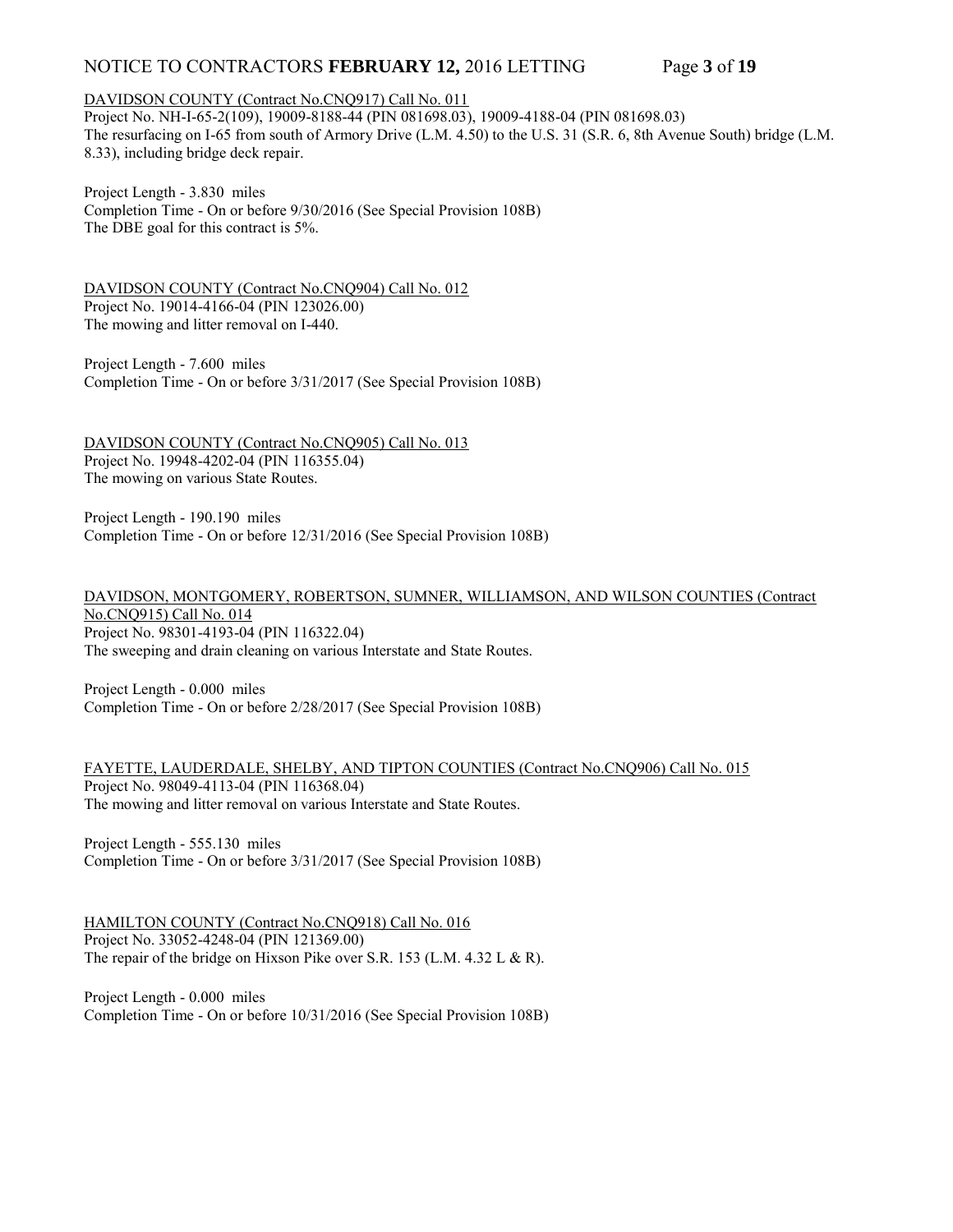# NOTICE TO CONTRACTORS **FEBRUARY 12,** 2016 LETTING Page **4** of **19**

LINCOLN AND MOORE COUNTIES (Contract No.CNQ907) Call No. 017

Project No. 98301-4295-04 (PIN 123028.00) The mowing on various State Routes.

Project Length - 217.990 miles Completion Time - On or before 12/31/2016 (See Special Provision 108B)

MAURY COUNTY (Contract No.CNQ908) Call No. 018 Project No. 60946-4239-04 (PIN 116376.04) The mowing and litter removal on various State Routes.

Project Length - 208.880 miles Completion Time - On or before 12/31/2016 (See Special Provision 108B)

RUTHERFORD AND WILLIAMSON COUNTIES (Contract No.CNQ909) Call No. 019 Project No. 98301-4292-04 (PIN 116378.04) The mowing on various State Routes.

Project Length - 134.520 miles Completion Time - On or before 12/31/2016 (See Special Provision 108B)

ANDERSON COUNTY (Contract No.CNQ026) Call No. 020 Project No. STP-M-9115(17), 01953-3570-54 (PIN 115817.02) The resurfacing on various city streets in Oak Ridge.

Project Length - 1.100 miles Completion Time - On or before 6/30/2016 (See Special Provision 108B) The DBE goal for this contract is 3%.

ANDERSON, BLOUNT, CAMPBELL, CARTER, CLAIBORNE, COCKE, GRAINGER, GREENE, HAMBLEN, HANCOCK, HAWKINS, JEFFERSON, JOHNSON, KNOX, LOUDON, MONROE, MORGAN, ROANE, SCOTT, SEVIER, SULLIVAN, UNICOI, UNION, AND WASHINGTON COUNTIES (Contract No.CNQ060) Call No. 021

Project No. 98019-4141-04 (PIN 118302.03) The random on-call pavement marking on various Interstate and State Routes. Project Length - 0.000 miles

Project No. 98019-4142-04 (PIN 116882.04) The retracing of pavement markings with spray thermoplastic on various Interstate and State Routes. Project Length - 0.000 miles

Total Contract Length - 0.000 miles Completion Time - On or before 6/30/2017 (See Special Provision 108B)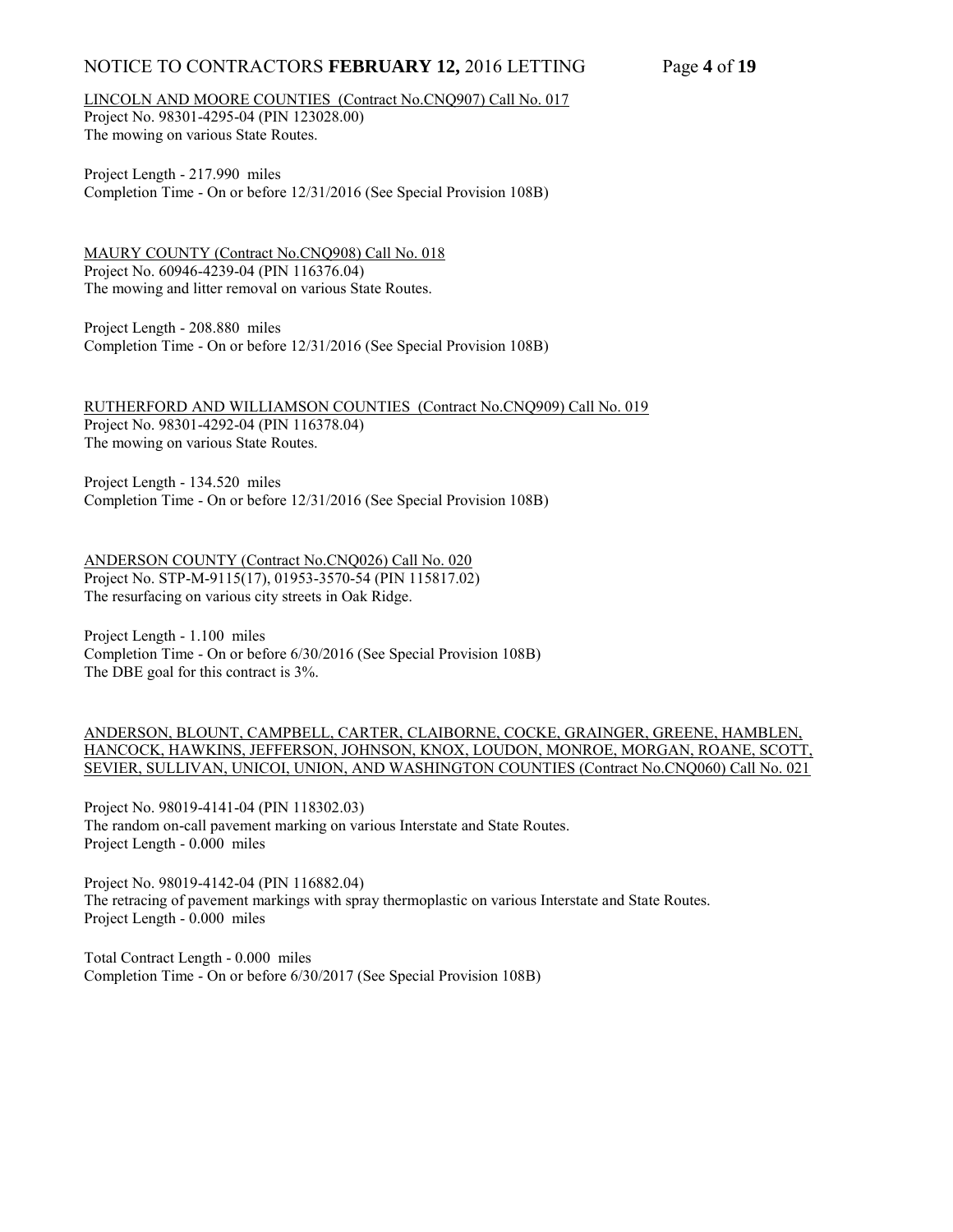## NOTICE TO CONTRACTORS **FEBRUARY 12,** 2016 LETTING Page **5** of **19**

ANDERSON, BLOUNT, CAMPBELL, CARTER, CLAIBORNE, GRAINGER, GREENE, HAMBLEN, HANCOCK, HAWKINS, JOHNSON, LOUDON, MORGAN, ROANE, SCOTT, SEVIER, UNICOI, UNION, AND WASHINGTON COUNTIES (Contract No.CNQ077) Call No. 022 Project No. 98019-4143-04 (PIN 116881.04) The retracing of painted pavement marking lines on various Interstate and State Routes.

Project Length - 0.000 miles Completion Time - On or before 9/30/2016 (See Special Provision 108B)

BEDFORD, CHEATHAM, DAVIDSON, DICKSON, GILES, HICKMAN, HOUSTON, HUMPHREYS, LAWRENCE, LEWIS, LINCOLN, MACON, MARSHALL, MAURY, MONTGOMERY, MOORE, PERRY, ROBERTSON, RUTHERFORD, SMITH, STEWART, SUMNER, TROUSDALE, WAYNE, WILLIAMSON, AND WILSON COUNTIES (Contract No.CNQ052) Call No. 023

Project No. 98301-4196-04 (PIN 118304.03) The random on-call pavement marking on various Interstate and State Routes. Project Length - 0.000 miles

Project No. 98301-4197-04 (PIN 116886.04) The retracing of pavement markings with spray thermoplastic on various Interstate and State Routes. Project Length - 0.000 miles

Total Contract Length - 0.000 miles Completion Time - On or before 6/30/2017 (See Special Provision 108B)

BEDFORD, CHEATHAM, DAVIDSON, DICKSON, GILES, HICKMAN, HUMPHREYS, LAWRENCE, LINCOLN, MACON, MARSHALL, MAURY, MONTGOMERY, PERRY, ROBERTSON, RUTHERFORD, SMITH, STEWART, SUMNER, TROUSDALE, WAYNE, WILLIAMSON, AND WILSON COUNTIES (Contract No.CNQ055) Call No. 024 Project No. 98301-4199-04 (PIN 117232.03) The relensing of snowplowable pavement markers on various Interstate and State Routes.

Project Length - 0.000 miles Completion Time - On or before 11/30/2016 (See Special Provision 108B)

BEDFORD, CHEATHAM, DICKSON, GILES, HICKMAN, HOUSTON, HUMPHREYS, LAWRENCE, LEWIS, LINCOLN, MACON, MARSHALL, MAURY, MONTGOMERY, MOORE, PERRY, ROBERTSON, RUTHERFORD, STEWART, SUMNER, TROUSDALE, WAYNE, WILLIAMSON, AND WILSON COUNTIES (Contract No.CNQ050) Call No. 025 Project No. 98301-4198-04 (PIN 118308.03)

The retracing of painted pavement marking lines on various Interstate and State Routes.

Project Length - 0.000 miles Completion Time - On or before 9/30/2016 (See Special Provision 108B)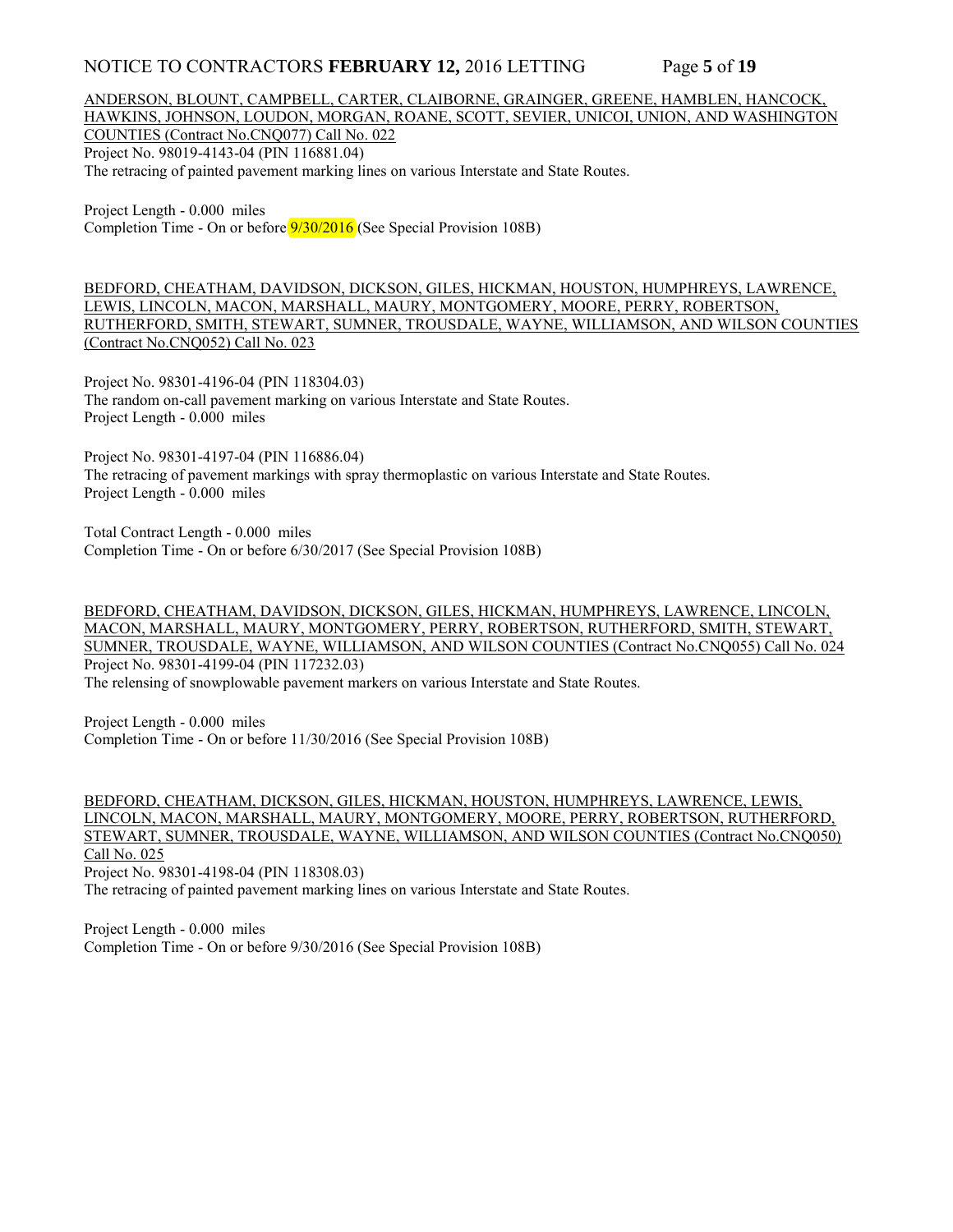## NOTICE TO CONTRACTORS **FEBRUARY 12,** 2016 LETTING Page 6 of 19

#### BEDFORD, DAVIDSON, DICKSON, HUMPHREYS, LAWRENCE, LINCOLN, MAURY, MONTGOMERY, RUTHERFORD, WILLIAMSON, AND WILSON COUNTIES (Contract No.CNQ023) Call No. 026

Project No. 98301-4263-04 (PIN 120924.00) The longitudinal joint stabilization on various State Routes.

Project Length - 0.000 miles Completion Time - On or before 10/31/2016 (See Special Provision 108B)

BENTON, CARROLL, CHESTER, CROCKETT, DECATUR, DYER, FAYETTE, GIBSON, HARDEMAN, HARDIN, HAYWOOD, HENDERSON, HENRY, LAKE, LAUDERDALE, MADISON, MCNAIRY, OBION, SHELBY, TIPTON, AND WEAKLEY COUNTIES (Contract No.CNQ054) Call No. 027

Project No. 98049-4117-04 (PIN 118305.03) The random on-call pavement marking on various Interstate and State Routes. Project Length - 0.000 miles

Project No. 98049-4118-04 (PIN 116889.04) The retracing of pavement markings with spray thermoplastic on various Interstate and State Routes. Project Length - 0.000 miles

Total Contract Length - 0.000 miles Completion Time - On or before 6/30/2017 (See Special Provision 108B)

## BLEDSOE, BRADLEY, CANNON, CLAY, COFFEE, CUMBERLAND, DEKALB, FENTRESS, FRANKLIN, GRUNDY, HAMILTON, JACKSON, MARION, MCMINN, MEIGS, OVERTON, PICKETT, POLK, PUTNAM, RHEA, SEQUATCHIE, VAN BUREN, WARREN, AND WHITE COUNTIES (Contract No.CNQ063) Call No. 028

Project No. 98029-4114-04 (PIN 118303.03) The random on-call pavement marking on various Interstate and State Routes. Project Length - 0.000 miles

Project No. 98029-4115-04 (PIN 116884.04) The retracing of pavement markings with spray thermoplastic on various Interstate and State Routes. Project Length - 0.000 miles

Total Contract Length - 0.000 miles Completion Time - On or before 9/30/2016

BLEDSOE, BRADLEY, CANNON, COFFEE, CUMBERLAND, FENTRESS, FRANKLIN, GRUNDY, HAMILTON, JACKSON, MARION, MCMINN, MEIGS, OVERTON, PICKETT, POLK, PUTNAM, RHEA, SEQUATCHIE, WARREN, AND WHITE COUNTIES (Contract No.CNQ069) Call No. 029 Project No. STP-REG2(187), 98029-8211-14 (PIN 122597.00) The longitudinal joint stabilization at various locations on various State Routes.

Project Length - 245.380 miles Completion Time - On or before 11/30/2016 The DBE goal for this contract is 4%.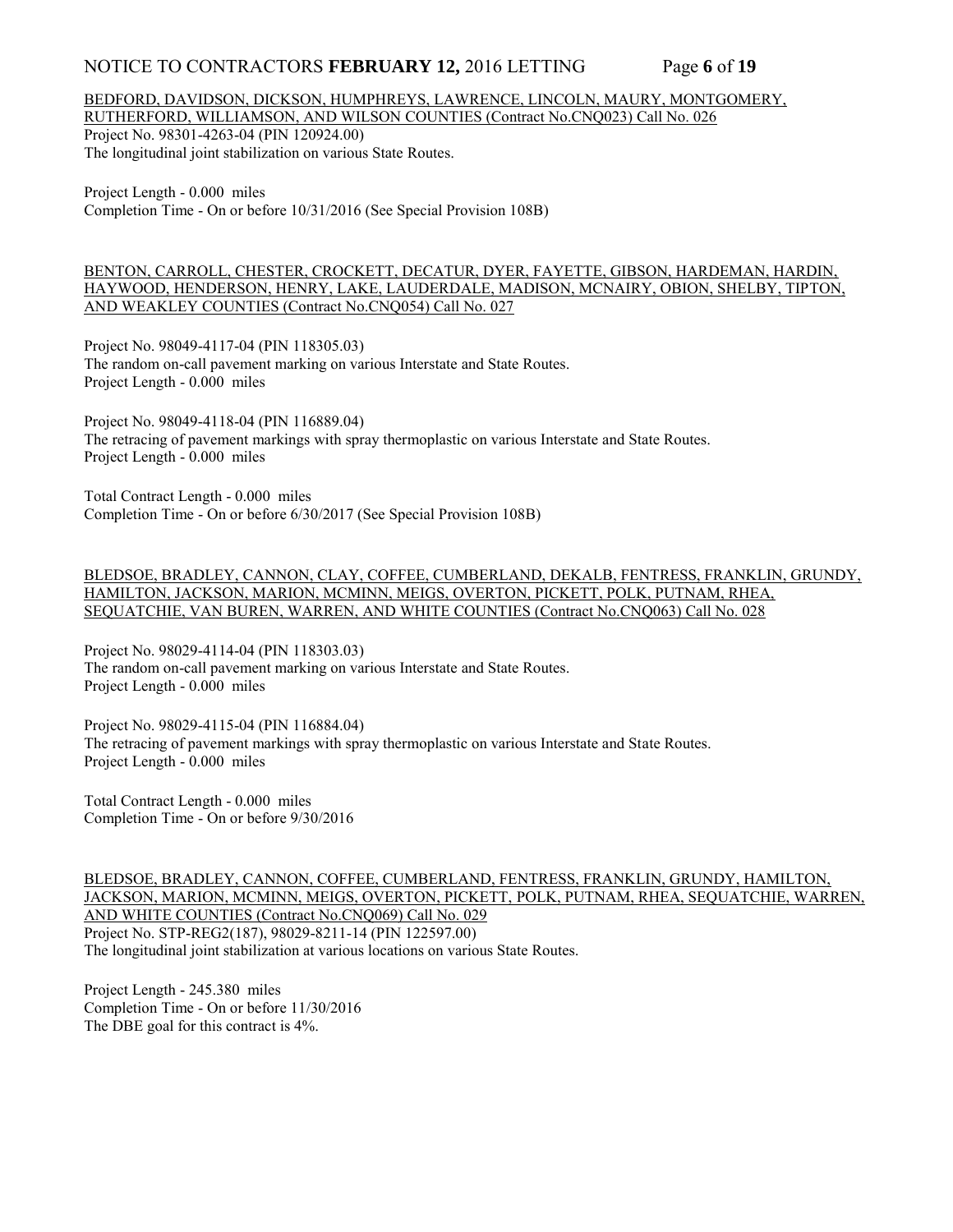## NOTICE TO CONTRACTORS **FEBRUARY 12,** 2016 LETTING Page **7** of **19**

BLEDSOE, BRADLEY, CLAY, CUMBERLAND, DEKALB, FENTRESS, GRUNDY, HAMILTON, JACKSON, MARION, MCMINN, MEIGS, POLK, SEQUATCHIE, VAN BUREN, WARREN, AND WHITE COUNTIES (Contract No.CNQ065) Call No. 030 Project No. 98029-4116-04 (PIN 118307.03) The retracing of painted pavement marking lines on various Interstate and State Routes.

Project Length - 0.000 miles Completion Time - On or before 9/30/2016 The DBE goal for this contract is 4%.

BLEDSOE, COFFEE, FRANKLIN, GRUNDY, MARION, SEQUATCHIE, AND WARREN COUNTIES (Contract No.CNQ068) Call No. 031 Project No. STP-REG2(189), 98029-8213-14 (PIN 122595.00) The crack sealing at various locations on various State Routes.

Project Length - 60.670 miles Completion Time - On or before 7/31/2016 The DBE goal for this contract is 4%.

BLEDSOE AND VAN BUREN COUNTIES (Contract No.CNQ039) Call No. 032 Project No. 88025-4210-04 (PIN 116069.01), 04030-4208-04 (PIN 116069.01), HSIP-284(11), 04030-3208-94 (PIN 116069.01), 88025-3210-94 (PIN 116069.01) The resurfacing with bituminous surface treatment on S.R. 284 from Fall Creek Falls State Park in Van Buren County, through Bledsoe County to the four way stop in Van Buren County.

Project Length - 4.560 miles Completion Time - On or before 9/30/2016 (See Special Provision 108B)

CAMPBELL COUNTY (Contract No.CNQ015) Call No. 033 Project No. IM/NH-75-3(154), 07100-3141-44 (PIN 115778.00) The grading, drainage and paving on I-75 between M.M. 135.0 and M.M. 140.1 for a truck climbing lane.

Project Length - 4.673 miles Completion Time - On or before 5/31/2018 (See Special Provision 108B) The DBE goal for this contract is 12%.

CAMPBELL COUNTY (Contract No.CNQ024) Call No. 034 Project No. 07100-4146-04 (PIN 119178.01) The repair of the bridge on Stinking Creek Road over I-75 (L.M. 16.36).

Project Length - 0.000 miles Completion Time - On or before 6/30/2016 (See Special Provision 108B)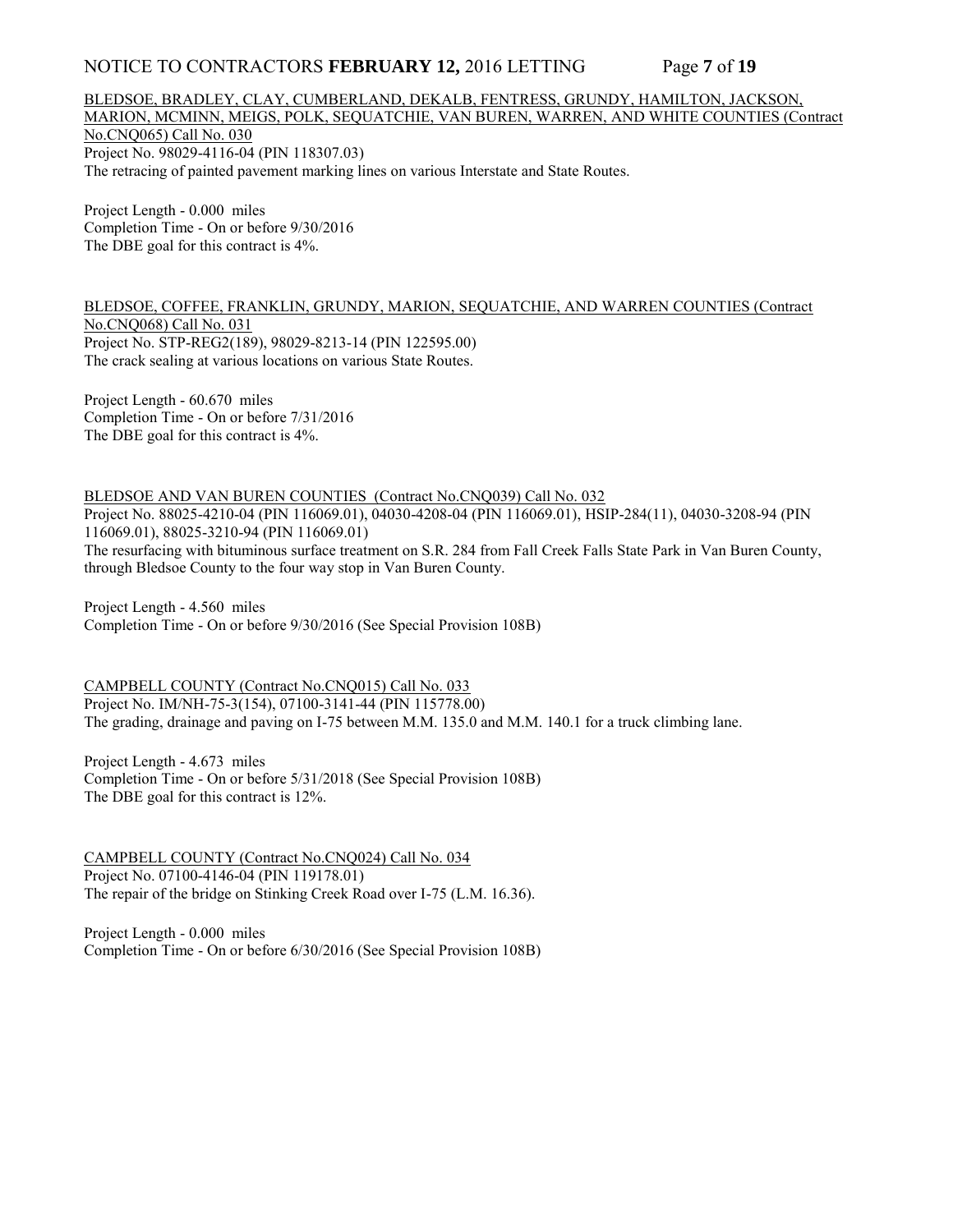## NOTICE TO CONTRACTORS **FEBRUARY 12,** 2016 LETTING Page **8** of **19**

## CAMPBELL, CARTER, GREENE, HAMBLEN, HANCOCK, HAWKINS, JEFFERSON, JOHNSON, KNOX, SULLIVAN, UNICOI, AND WASHINGTON COUNTIES (Contract No.CNQ062) Call No. 035 Project No. 98019-4144-04 (PIN 117229.03)

The relensing of snowplowable pavement markers on various Interstate and State Routes.

Project Length - 0.000 miles Completion Time - On or before 11/30/2016 (See Special Provision 108B)

CANNON COUNTY (Contract No.CNQ046) Call No. 036 Project No. 08005-4226-04 (PIN 120405.00) The repair of the bridge on S.R. 145 over Rush Creek (L.M. 1.43).

Project Length - 0.000 miles Completion Time - On or before 7/31/2016 (See Special Provision 108B)

CARTER COUNTY (Contract No.CNQ025) Call No. 037 Project No. 10016-4217-04 (PIN 122623.00) The resurfacing (microsurfacing) on S.R. 362 from Old S.R. 362 north of new proposed S.R. 362 (L.M. 1.21) to west of G Street (L.M. 5.79).

Project Length - 4.290 miles Completion Time - On or before 11/30/2016

CHESTER, CROCKETT, DECATUR, FAYETTE, HARDEMAN, HARDIN, HAYWOOD, HENDERSON, LAUDERDALE, MADISON, MCNAIRY, SHELBY, AND TIPTON COUNTIES (Contract No.CNQ053) Call No. 038 Project No. 98049-4119-04 (PIN 116888.04) The retracing of painted pavement marking lines on various Interstate and State Routes.

Project Length - 0.000 miles Completion Time - On or before 9/30/2016 (See Special Provision 108B)

## CHESTER, HARDIN, AND MCNAIRY COUNTIES (Contract No.CNQ005) Call No. 039

Project No. HSIP-22(81), 12005-3213-94 (PIN 119844.00) The miscellaneous safety improvements on S.R. 22A from Plunk Road (L.M. 9.75) to the Henderson County line (L.M. 14.95). Project Length - 5.200 miles

Project No. HSIP/PHSIP-128(26), 36010-3225-94 (PIN 100322.03) The miscellaneous safety improvements on S.R. 128 from S.R. 226 (Airport Road) (L.M. 6.54) to south of One Stop Drive (L.M. 8.70). Project Length - 2.160 miles

Project No. HSIP-224(15), 55019-3209-94 (PIN 119848.00) The miscellaneous safety improvements on S.R. 224 from Smith Circle (L.M. 0.74) to Ode Moore Road (L.M. 2.18). Project Length - 1.440 miles

Total Contract Length - 8.800 miles Completion Time - On or before 6/30/2016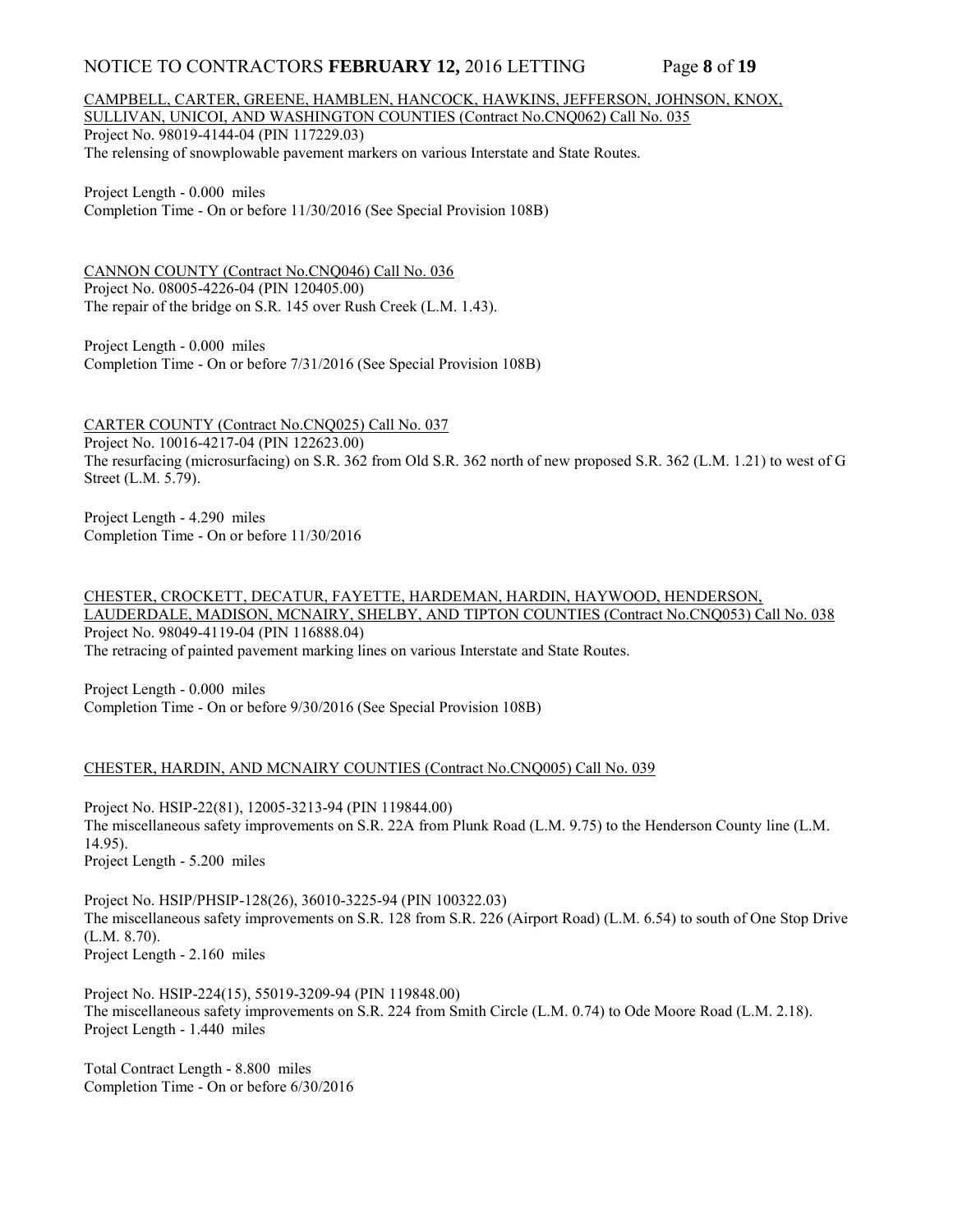## NOTICE TO CONTRACTORS **FEBRUARY 12,** 2016 LETTING Page **9** of **19**

#### CLAY, CUMBERLAND, DEKALB, FENTRESS, JACKSON, OVERTON, PICKETT, PUTNAM, AND WHITE COUNTIES (Contract No.CNQ064) Call No. 040

Project No. 98029-4117-04 (PIN 117230.03) The relensing of snowplowable pavement markers on various Interstate and State Routes.

Project Length - 0.000 miles Completion Time - On or before 11/30/2016

CROCKETT, DYER, GIBSON, MADISON, MCNAIRY, OBION, SHELBY, TIPTON, AND WEAKLEY COUNTIES (Contract No.CNQ021) Call No. 041 Project No. STP-REG4(186), 98049-8216-14 (PIN 122612.00) The longitudinal joint stabilization on various State Routes.

Project Length - 0.000 miles Completion Time - On or before 6/30/2016 (See Special Provision 108B)

## CUMBERLAND COUNTY (Contract No.CNQ019) Call No. 042

Project No. 18004-8226-14 (PIN 122111.00), STP/HSIP-24(63), 18004-3226-94 (PIN 122111.00) The resurfacing (microsurfacing) on U.S. 70N (S.R. 24) from the Putnam County line (L.M. 0.00) to U.S. 70 (S.R. 1) (L.M. 16.44). Project Length - 16.440 miles

Project No. 18009-8229-14 (PIN 122112.00), STP/HSIP-68(44), 18009-3229-94 (PIN 122112.00) The resurfacing (microsurfacing) on S.R. 68 from U.S. 127 (S.R. 28) (L.M. 0.00) to east of Cox Valley Road (L.M. 5.23). Project Length - 5.230 miles

Total Contract Length - 21.670 miles Completion Time - On or before 9/30/2016 (See Special Provision 108B) The DBE goal for this contract is 3%.

#### CUMBERLAND, FENTRESS, OVERTON, PICKETT, PUTNAM, AND WHITE COUNTIES (Contract No.CNQ067) Call No. 043 Project No. STP-REG2(188), 98029-8212-14 (PIN 122594.00) The crack sealing at various locations on various State Routes.

Project Length - 79.920 miles Completion Time - On or before 7/31/2016 The DBE goal for this contract is 4.5%.

DAVIDSON COUNTY (Contract No.CNQ016) Call No. 044 Project No. BR-STP-65(13), 19043-3233-94 (PIN 101878.01) The construction of a concrete box bridge on U.S. 431 (S.R. 65, Whites Creek Pike) over Earthman Fork Creek (L.M. 6.05), including grading, drainage and paving.

Project Length - 0.047 miles Completion Time - On or before 8/31/2016 The DBE goal for this contract is 12%.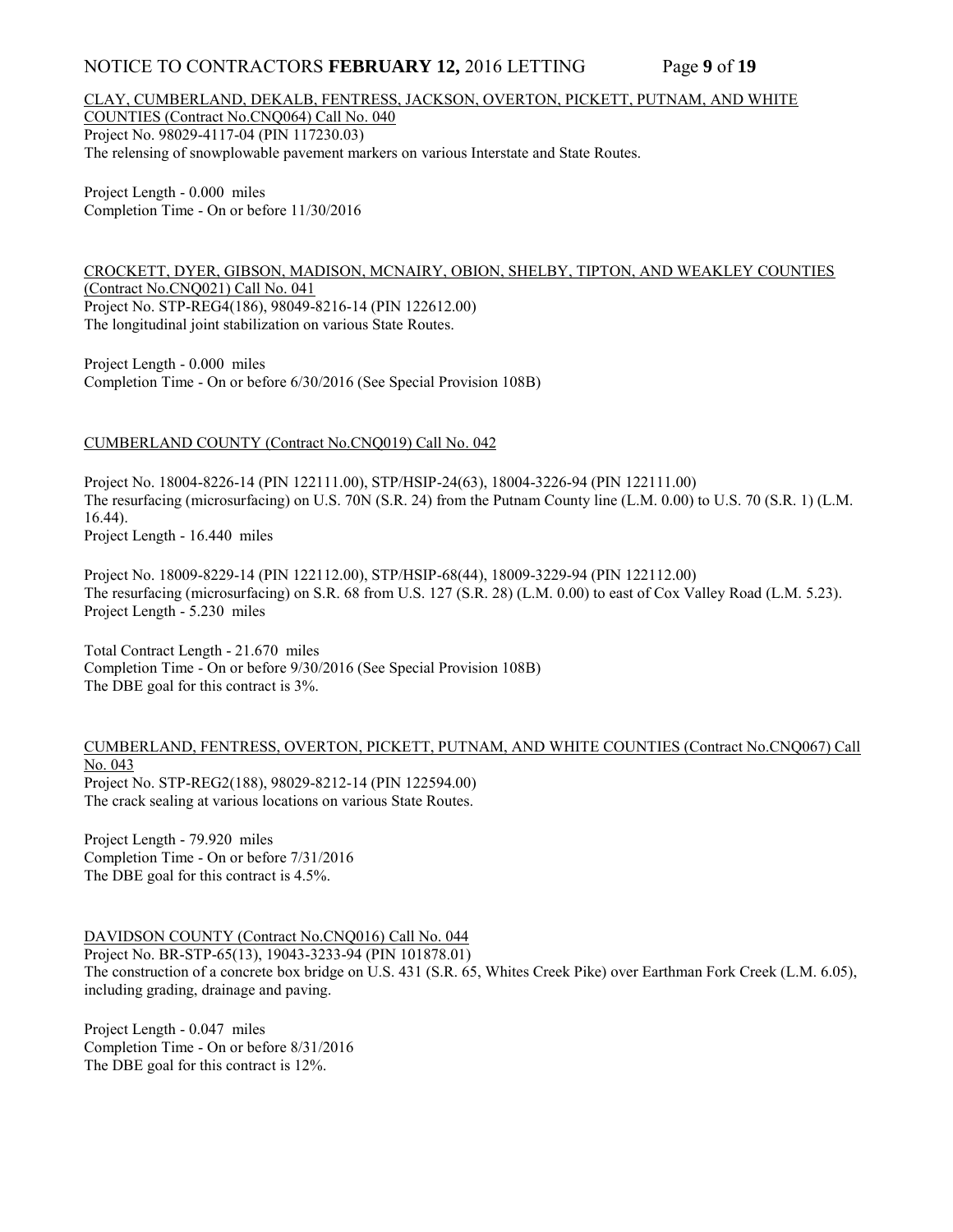# NOTICE TO CONTRACTORS **FEBRUARY 12,** 2016 LETTING Page **10** of **19**

## DEKALB COUNTY (Contract No.CNQ032) Call No. 045

Project No. 21001-8275-14 (PIN 122110.00), STP/HSIP-26(65), 21001-3275-94 (PIN 122110.00) The resurfacing (microsurfacing) on U.S. 70 (S.R. 26) from Dowelltown City limits (L.M. 10.88) to Smithville City limits (L.M. 15.92).

Project Length - 5.040 miles Completion Time - On or before 9/30/2016 (See Special Provision 108B) The DBE goal for this contract is 3%.

DICKSON COUNTY (Contract No.CNQ011) Call No. 046 Project No. STP/HSIP-46(28), 22004-8250-14 (PIN 122479.00), 22004-3250-94 (PIN 122479.00) The resurfacing on S.R. 46 from the Hickman County line (L.M. 0.00) to the I-40 eastbound ramp (L.M. 3.57).

Project Length - 3.570 miles Completion Time - On or before 7/31/2016 (See Special Provision 108B) The DBE goal for this contract is 3%.

## DICKSON AND WILSON COUNTIES (Contract No.CNQ002) Call No. 047

Project No. 22013-4204-04 (PIN 122521.00), HSIP-235(13), 22013-3204-94 (PIN 122521.00) The resurfacing (microsurfacing) on S.R. 235 from S.R. 49 (L.M. 10.23) to the Montgomery County line (L.M. 16.40). Project Length - 6.170 miles

Project No. 95016-4215-04 (PIN 122534.00), HSIP-265(16), 95016-3215-94 (PIN 122534.00) The resurfacing (microsurfacing) on S.R. 265 from S.R. 266 (L.M. 20.20) to U.S. 70 (S.R. 26) (L.M. 22.92). Project Length - 2.720 miles

Total Contract Length - 8.890 miles Completion Time - On or before 9/30/2016 (See Special Provision 108B)

DYER, OBION, AND SHELBY COUNTIES (Contract No.CNQ056) Call No. 048 Project No. 98049-4120-04 (PIN 117233.03) The relensing of snowplowable pavement markers on various Interstate and State Routes.

Project Length - 0.000 miles Completion Time - On or before 11/30/2016 (See Special Provision 108B)

FRANKLIN COUNTY (Contract No.CNQ017) Call No. 049 Project No. 26001-8218-14 (PIN 122067.00), NH/HSIP-15(191), 26001-3218-94 (PIN 122067.00) The resurfacing (microsurfacing) on U.S. 64 (S.R. 15) from Brannan Hill Road (L.M. 8.65) to S.R. 433 (L.M. 13.18).

Project Length - 4.530 miles Completion Time - On or before 9/30/2016 (See Special Provision 108B) The DBE goal for this contract is 4%.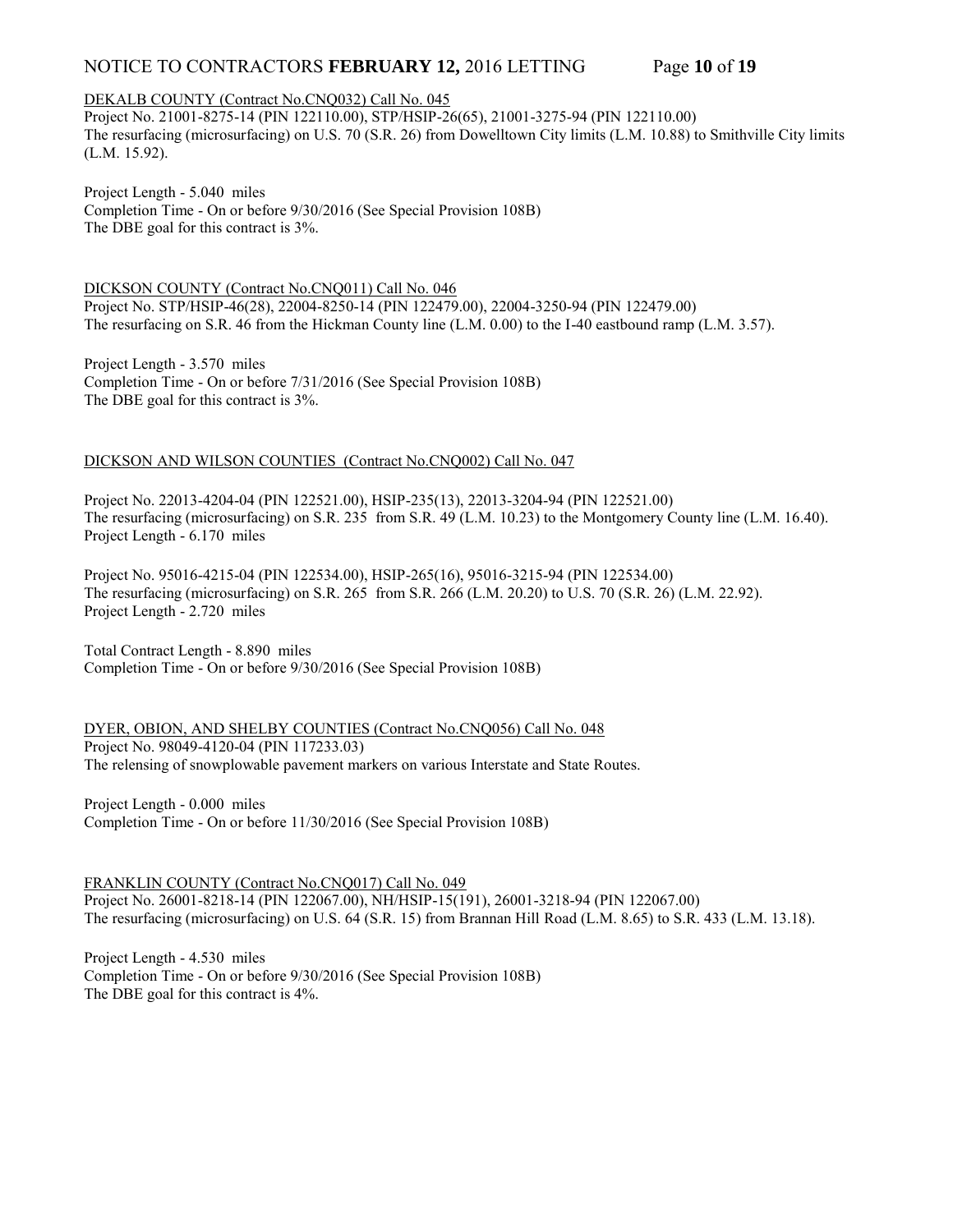# NOTICE TO CONTRACTORS **FEBRUARY 12,** 2016 LETTING Page **11** of **19**

## GILES COUNTY (Contract No.CNQ007) Call No. 050

Project No. HSIP-11(76), 28004-3250-94 (PIN 119841.00) The miscellaneous safety improvements on S.R. 11 from McCree Lane (L.M. 8.08) to near Fall River Road (L.M. 11.80). Project Length - 3.720 miles

Project No. HSIP-15(182), 28006-3228-94 (PIN 120007.00) The miscellaneous safety improvements on U.S. 64 (S.R. 15) from Puryear Road (L.M. 2.49) to S.R. 166 (Wales Road) (L.M. 8.15). Project Length - 5.660 miles

Total Contract Length - 9.380 miles Completion Time - On or before 5/31/2016

#### GILES AND LINCOLN COUNTIES (Contract No.CNQ010) Call No. 051

Project No. 28014-4207-04 (PIN 122524.00), HSIP-166(18), 28014-3207-94 (PIN 122524.00) The resurfacing (microsurfacing) on S.R. 166 from the Alabama State line (L.M. 0.00) to Stella Road (L.M. 5.99). Project Length - 5.990 miles

Project No. 52016-4233-04 (PIN 122533.00), HSIP-274(7), 52016-3233-94 (PIN 122533.00) The resurfacing (microsurfacing) on S.R. 274 from the Alabama State line (L.M. 0.00) to north of Sanders Road (L.M. 6.00). Project Length - 6.000 miles

Total Contract Length - 11.990 miles Completion Time - On or before 9/30/2016 (See Special Provision 108B)

GRUNDY COUNTY (Contract No.CNQ044) Call No. 052 Project No. 31006-4233-04 (PIN 122109.00), HSIP-108(98), 31006-3233-94 (PIN 122109.00) The resurfacing (microsurfacing) on S.R. 108 from the Marion County line (L.M. 0.00) to S.R. 56 (L.M. 12.02).

Project Length - 11.990 miles Completion Time - On or before 9/30/2016 (See Special Provision 108B)

## HANCOCK COUNTY (Contract No.CNQ027) Call No. 053

Project No. 34001-4250-04 (PIN 122572.00) The resurfacing (microsurfacing) on S.R. 33 from S.R. 70 (L.M. 23.45) to the Virginia State line (L.M. 27.01). Project Length - 3.560 miles

Project No. 34003-4216-04 (PIN 122573.00), HSIP-70(20), 34003-3216-94 (PIN 122573.00) The resurfacing (microsurfacing) on S.R. 70 from the Hawkins County line (L.M. 0.00) to the Virginia State line (L.M. 4.29). Project Length - 4.290 miles

Total Contract Length - 7.850 miles Completion Time - On or before 9/30/2016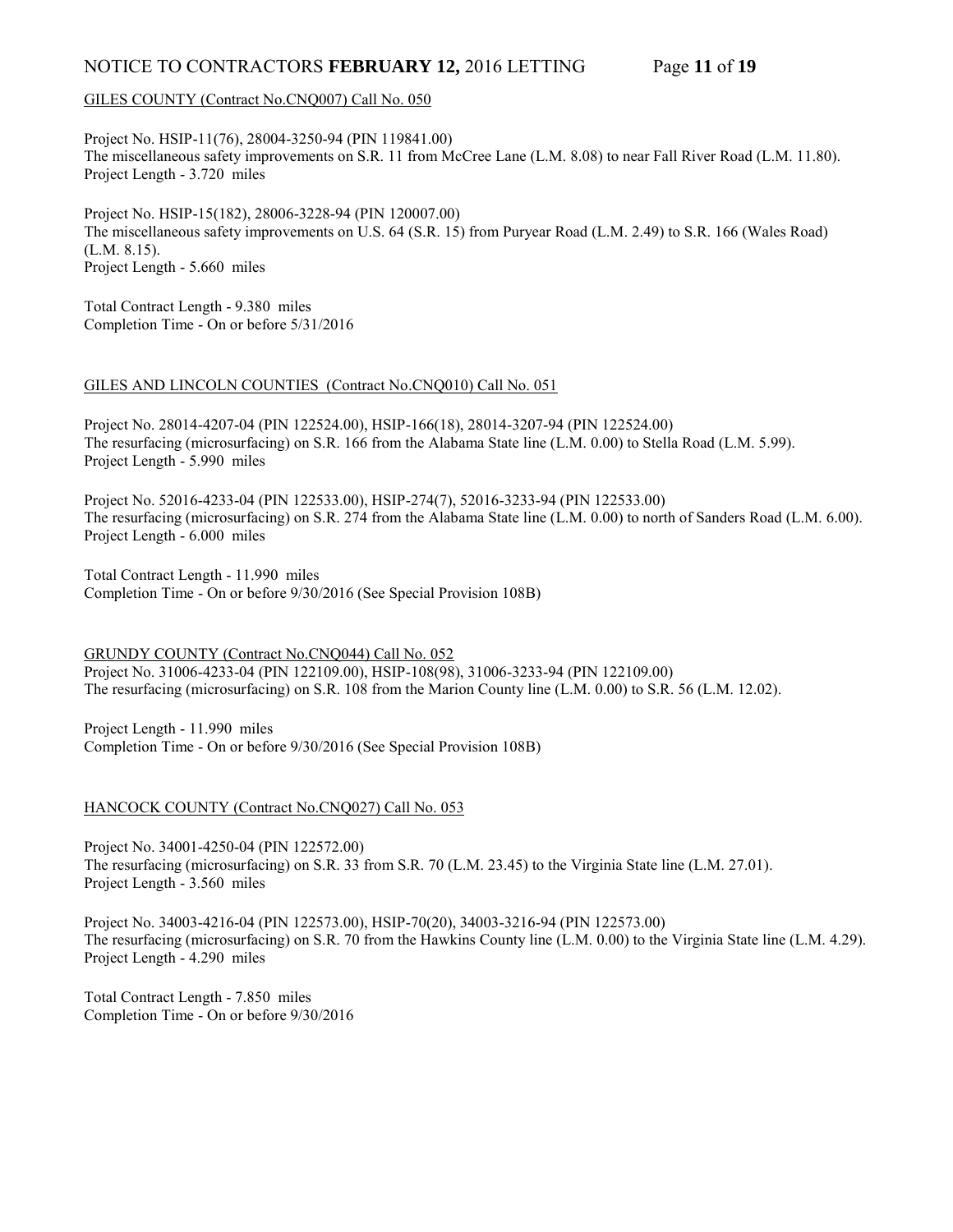## NOTICE TO CONTRACTORS **FEBRUARY 12,** 2016 LETTING Page **12** of **19**

JACKSON COUNTY (Contract No.CNQ049) Call No. 054

Project No. 44945-4287-04 (PIN 121935.00) The repair of the bridge on S.R. 56 over North Fork Branch (L.M. 20.95), and on S.R. 262 over Wartrace Creek (L.M. 1.00).

Project Length - 0.000 miles Completion Time - On or before 10/31/2016

## JEFFERSON COUNTY (Contract No.CNQ020) Call No. 055

Project No. HSIP-66(49), 45009-3215-94 (PIN 118820.00) The miscellaneous safety improvements including high friction surface treatment on S.R. 66 from U.S. 25W (S.R. 9) (L.M. 0.00) to S.R. 341 (L.M. 8.16). Project Length - 8.160 miles

Project No. HSIP-1296(11), 45950-3526-94 (PIN 118815.00) The miscellaneous safety improvements on East Dumplin Valley Road from Talbott-Kansas Road (L.M. 0.00) to S.R. 92 (L.M. 6.07). Project Length - 6.070 miles

Total Contract Length - 14.230 miles Completion Time - On or before 6/30/2016 The DBE goal for this contract is 3%.

## JEFFERSON, KNOX, AND UNION COUNTIES (Contract No.CNQ028) Call No. 056

Project No. HSIP-92(21), 45011-4227-04 (PIN 122576.00), 45011-3227-94 (PIN 122576.00) The resurfacing (microsurfacing) on S.R. 92 from U.S. 411 (S.R. 35) (L.M. 0.00) to the French Broad River (L.M. 9.14). Project Length - 9.140 miles

Project No. 47043-4212-04 (PIN 122575.00) The resurfacing (microsurfacing) on S.R. 170 from the Anderson County line (L.M. 0.00) to Heiskell Road (L.M. 2.27). Project Length - 2.270 miles

Project No. 87003-4216-04 (PIN 122578.00) The resurfacing (microsurfacing) on S.R. 61 from S.R. 131 (L.M. 15.71) to the Knox County line (L.M. 19.84). Project Length - 4.130 miles

Project No. 87003-4217-04 (PIN 122579.00), HSIP-61(40), 87003-3217-94 (PIN 122579.00) The resurfacing (microsurfacing) on S.R. 61 from the Anderson County line (L.M. 0.00) to Big Ridge Park Road (L.M. 5.40). Project Length - 5.400 miles

Project No. 87006-4216-04 (PIN 122577.00) The resurfacing (microsurfacing) on S.R. 144 from S.R. 33 (L.M. 5.03) to S.R. 170 (L.M. 7.65). Project Length - 2.620 miles

Total Contract Length - 23.560 miles Completion Time - On or before 9/30/2016 The DBE goal for this contract is 3.5%.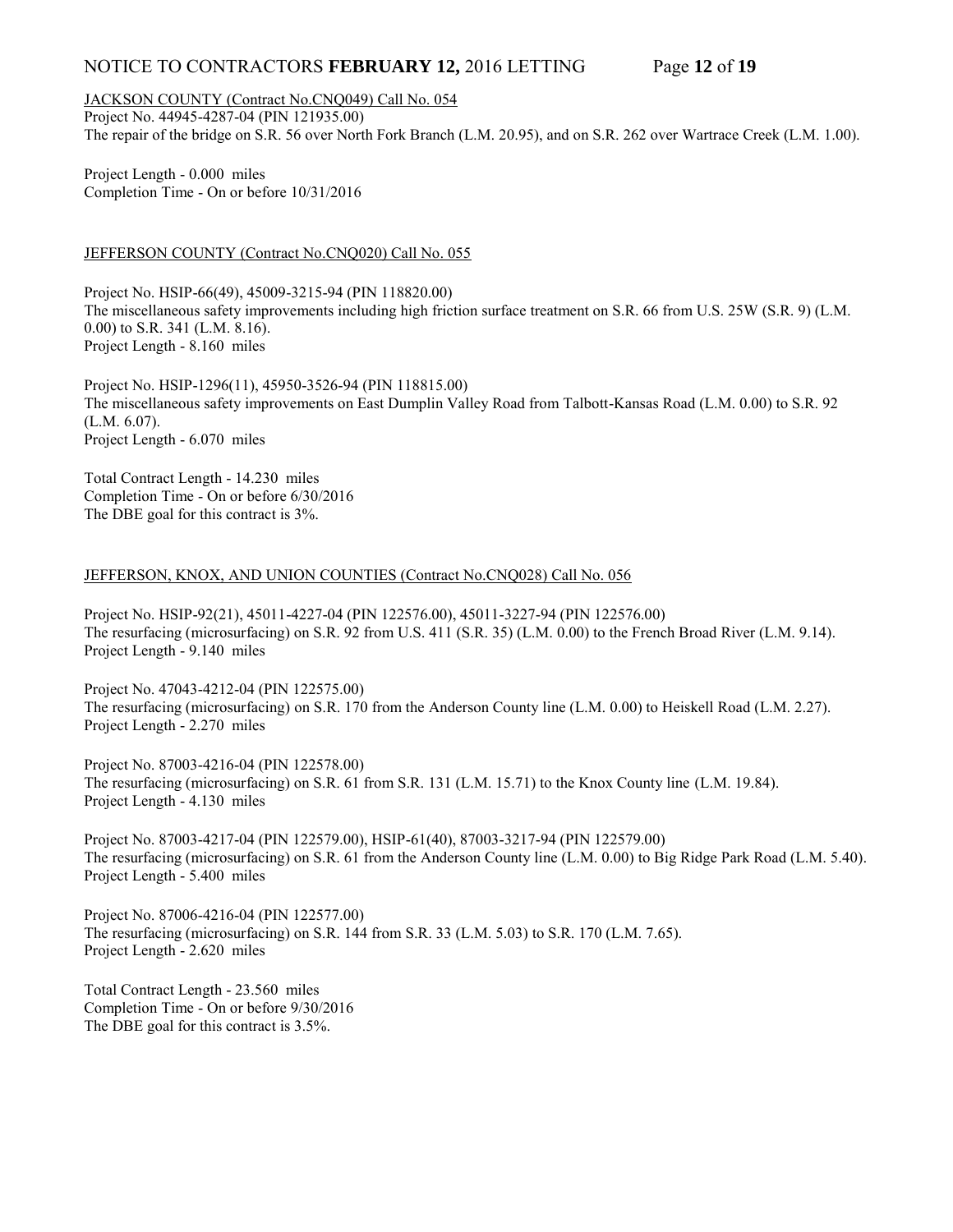# NOTICE TO CONTRACTORS **FEBRUARY 12,** 2016 LETTING Page **13** of **19**

## KNOX COUNTY (Contract No.CNQ041) Call No. 057

Project No. 47028-8257-14 (PIN 119417.00), NH/HSIP-158(10), 47028-3257-94 (PIN 119417.00) The resurfacing on S.R. 158 from U.S. 11 (U.S. 70, S.R. 1) (L.M. 0.00) to I-40 (L.M. 4.55).

Project Length - 3.050 miles Completion Time - On or before 7/31/2016 (See Special Provision 108B) The DBE goal for this contract is 3%.

KNOX COUNTY (Contract No.CNQ029) Call No. 058 Project No. NH-115(54), 47026-3279-14 (PIN 100241.04) The grading, drainage, construction of three (3) bridges, retaining walls and paving on U.S. 129 (S.R. 115) from north of Maloney Road (L.M. 2.41) to Woodson Drive (L.M. 3.74).

Project Length - 2.722 kilometers Completion Time - On or before 11/30/2019 (See Special Provision 108B) The DBE goal for this contract is 11%. **A MANDATORY PRE-BID MEETING FOR ALL PROSPECTIVE BIDDERS WILL BE HELD FROM 10:30 A.M. TO 12:00 P.M. EST ON TUESDAY JANUARY 26, 2016 AT THE TENNESSEE DEPARTMENT OF TRANSPORTATION REGION ONE AUDITORIUM, 7345 REGION LANE, KNOXVILLE, TN 37914.**

KNOX COUNTY (Contract No.CNQ030) Call No. 059 Project No. NH-I-640-7(161), 47008-3150-44 (PIN 103029.00) The grading, drainage, signals, construction of four (4) bridges, retaining walls and paving on I-640 at North Broadway Interchange in Knoxville (Phase II) (L.M. 5.38 - L.M. 6.43).

Project Length - 1.093 miles Completion Time - On or before 7/31/2018 (See Special Provision 108B) The DBE goal for this contract is 8%.

LAUDERDALE COUNTY (Contract No.CNQ070) Call No. 060 Project No. 49131-4210-04 (PIN 122645.00), HSIP-3(140), 49131-3210-94 (PIN 122645.00) The resurfacing on U.S. 51 (S.R. 3) from near New Wilson Road (L.M. 15.72) to the S.R. 88 ramp (L.M. 20.18).

Project Length - 4.460 miles Completion Time - On or before 7/31/2016 The DBE goal for this contract is 3%.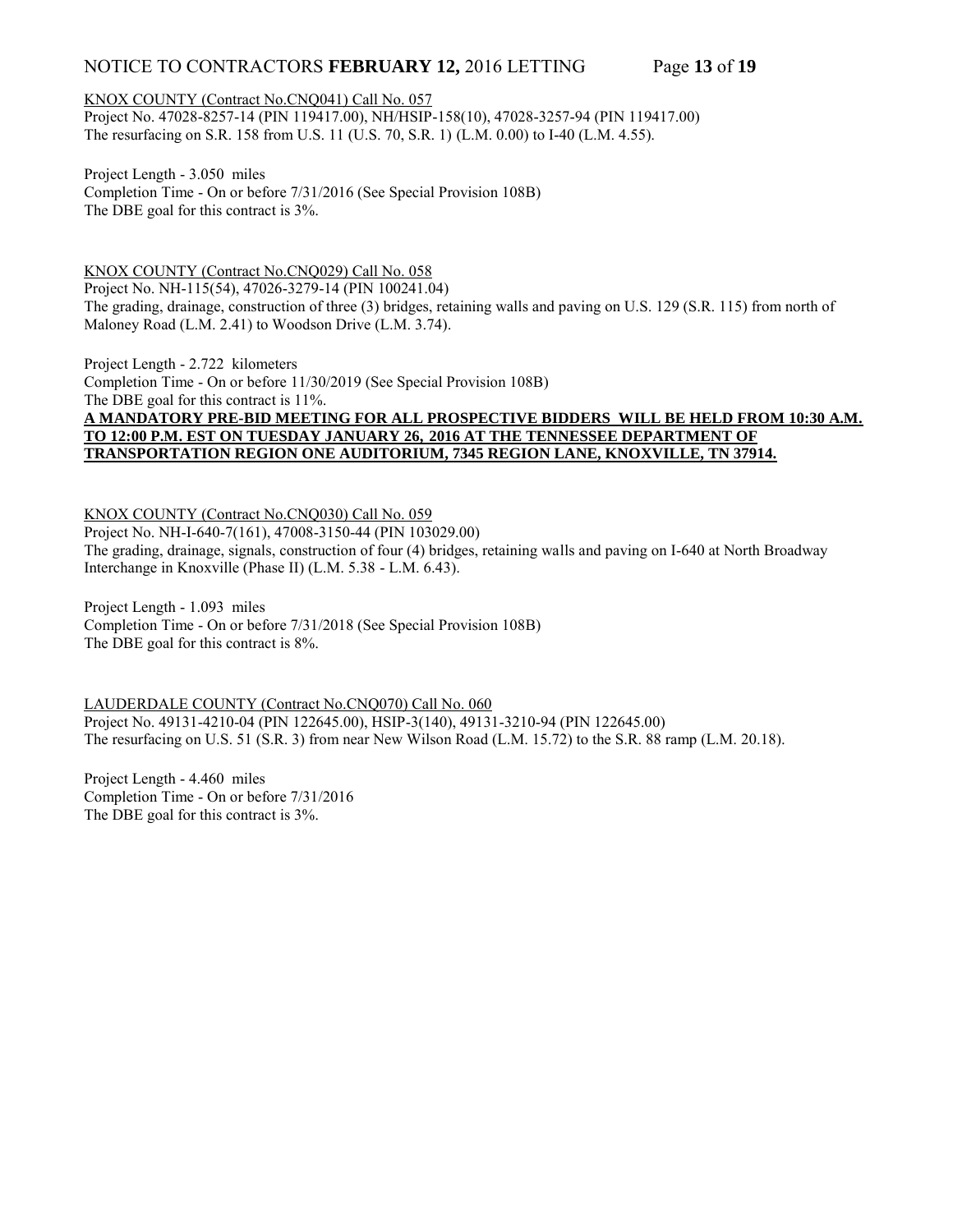# NOTICE TO CONTRACTORS **FEBRUARY 12,** 2016 LETTING Page **14** of **19**

## LAWRENCE COUNTY (Contract No.CNQ006) Call No. 061

Project No. HSIP/PHSIP-6(99), 50001-3265-94 (PIN 120235.00) The miscellaneous safety improvements at the intersection of U.S. 43 (S.R. 6) and East Gaines Street (L.M. 20.54), including signals. Project Length - 0.000 miles

Project No. HSIP/PHSIP-6(100), 50001-3266-94 (PIN 120237.00) The miscellaneous safety improvements at the intersection of U.S. 43 (S.R. 6) with U.S. 64 (S.R. 15) (L.M. 17.96 to L.M. 18.13). Project Length - 0.170 miles

Project No. HSIP-98(8), 50006-3209-94 (PIN 119821.00) The miscellaneous safety improvements on S.R. 98 from Owens Fork Road (L.M. 2.50) to north of Evans Road (L.M. 4.17). Project Length - 1.670 miles

Project No. HSIP-930(11), 50050-3405-94 (PIN 119840.00) The miscellaneous safety improvements including high friction surface treatment on Old Florence-Pulaski Road from S.R. 98 (L.M. 0.00) to Fall River Road (L.M. 4.97). Project Length - 4.970 miles

Total Contract Length - 6.810 miles Completion Time - On or before 7/31/2016 The DBE goal for this contract is 4%.

LAWRENCE COUNTY (Contract No.CNQ001) Call No. 062 Project No. 50007-4208-04 (PIN 082905.01), HSIP-227(7), 50007-3208-94 (PIN 082905.01) The resurfacing with bituminous seal coat on S.R. 227 from the Wayne County line (L.M. 0.00) to west of Main Street (L.M. 6.50).

Project Length - 6.410 miles Completion Time - On or before 9/30/2016 (See Special Provision 108B) The DBE goal for this contract is 4.5%.

MADISON COUNTY (Contract No.CNQ061) Call No. 063 Project No. BR-STP-197(10), 57034-3205-94 (PIN 115692.00) The construction of two (2) concrete I-Beam bridges on S.R. 197 over Branch (L.M. 8.56 and L.M. 8.66), including grading, drainage and paving.

Project Length - 0.256 miles Completion Time - On or before 5/31/2017 (See Special Provision 108B) The DBE goal for this contract is 11%.

MARSHALL COUNTY (Contract No.CNQ003) Call No. 064 Project No. 59024-4209-04 (PIN 119811.00), HSIP-271(10), 59024-3209-94 (PIN 119811.00) The resurfacing (microsurfacing) on S.R. 271 from U.S. 431 (S.R. 50) (L.M. 0.00) to U.S. 31A (S.R. 11) (L.M. 6.34).

Project Length - 6.340 miles Completion Time - On or before 9/30/2016 (See Special Provision 108B) The DBE goal for this contract is 3%.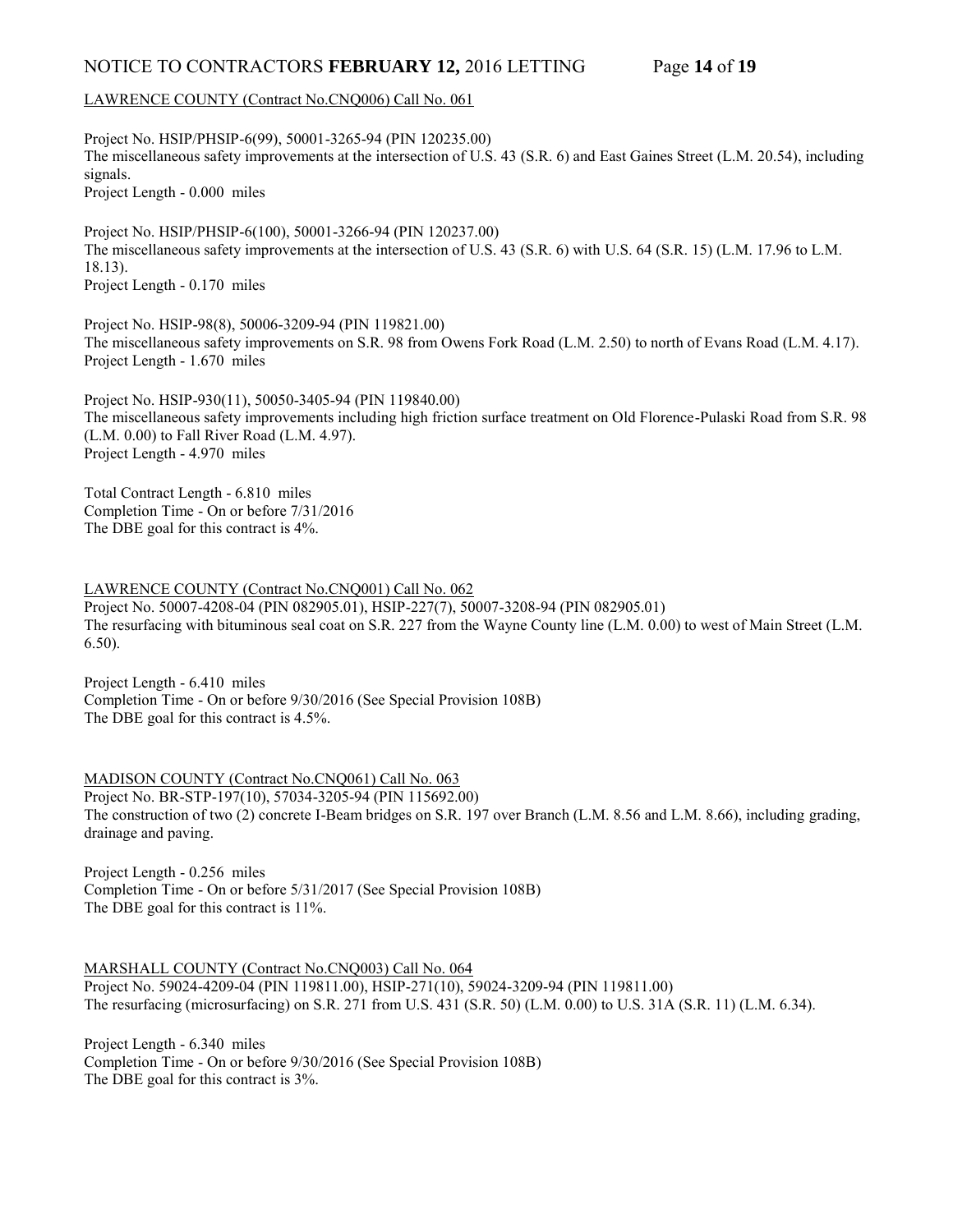# NOTICE TO CONTRACTORS **FEBRUARY 12,** 2016 LETTING Page **15** of **19**

## MAURY COUNTY (Contract No.CNQ014) Call No. 065

Project No. 60002-3297-04 (PIN 122131.00) The construction of turn lanes on S.R. 243 from west of Industrial Park Road to the culvert east of Lucius Polk Lane in Mt. Pleasant, including grading, drainage and paving.

Project Length - 0.425 miles Completion Time - On or before 9/30/2016

## MAURY AND WILLIAMSON COUNTIES (Contract No.CNQ008) Call No. 066

Project No. PHSIP-6(105), 60002-3294-94 (PIN 120397.00) The miscellaneous safety improvements including high friction surface treatment on U.S. 43 (S.R. 6) northbound near Industrial Park Road (L.M. 20.43 to L.M. 20.77). Project Length - 0.340 miles

Project No. HSIP-5521(10), 94091-3503-94 (PIN 120017.00) The miscellaneous safety improvements including high friction surface treatment at the intersection of Sunset Road and Ragsdale Road (L.M. 0.93). Project Length - 0.000 miles

Total Contract Length - 0.340 miles Completion Time - On or before 7/31/2016 The DBE goal for this contract is 6.5%.

## MEIGS COUNTY (Contract No.CNQ042) Call No. 067

Project No. STP/HSIP-58(49), 61003-8262-14 (PIN 122113.00), 61003-3262-94 (PIN 122113.00) The resurfacing (microsurfacing) on S.R. 58 from north of Ten Mile Road (L.M. 31.26) to the Roane County line (L.M. 35.09). Project Length - 3.830 miles

Project No. STP/HSIP-68(45), 61005-8213-14 (PIN 122114.00), 61005-3213-94 (PIN 122114.00) The resurfacing (microsurfacing) on S.R. 68 from the Rhea County line (L.M. 0.00) to S.R. 58 (L.M. 4.39). Project Length - 4.100 miles

Total Contract Length - 7.930 miles Completion Time - On or before 9/30/2016 (See Special Provision 108B) The DBE goal for this contract is 3%.

## MONTGOMERY COUNTY (Contract No.CNQ018) Call No. 068

Project No. 63950-3679-04 (PIN 121613.00) The grading, drainage, signals and paving at the new Park and Ride facility, including the intersection at S.R. 76 and South Gateway Plaza Boulevard (L.M. 17.9).

Project Length - 0.173 miles Completion Time - On or before 9/30/2016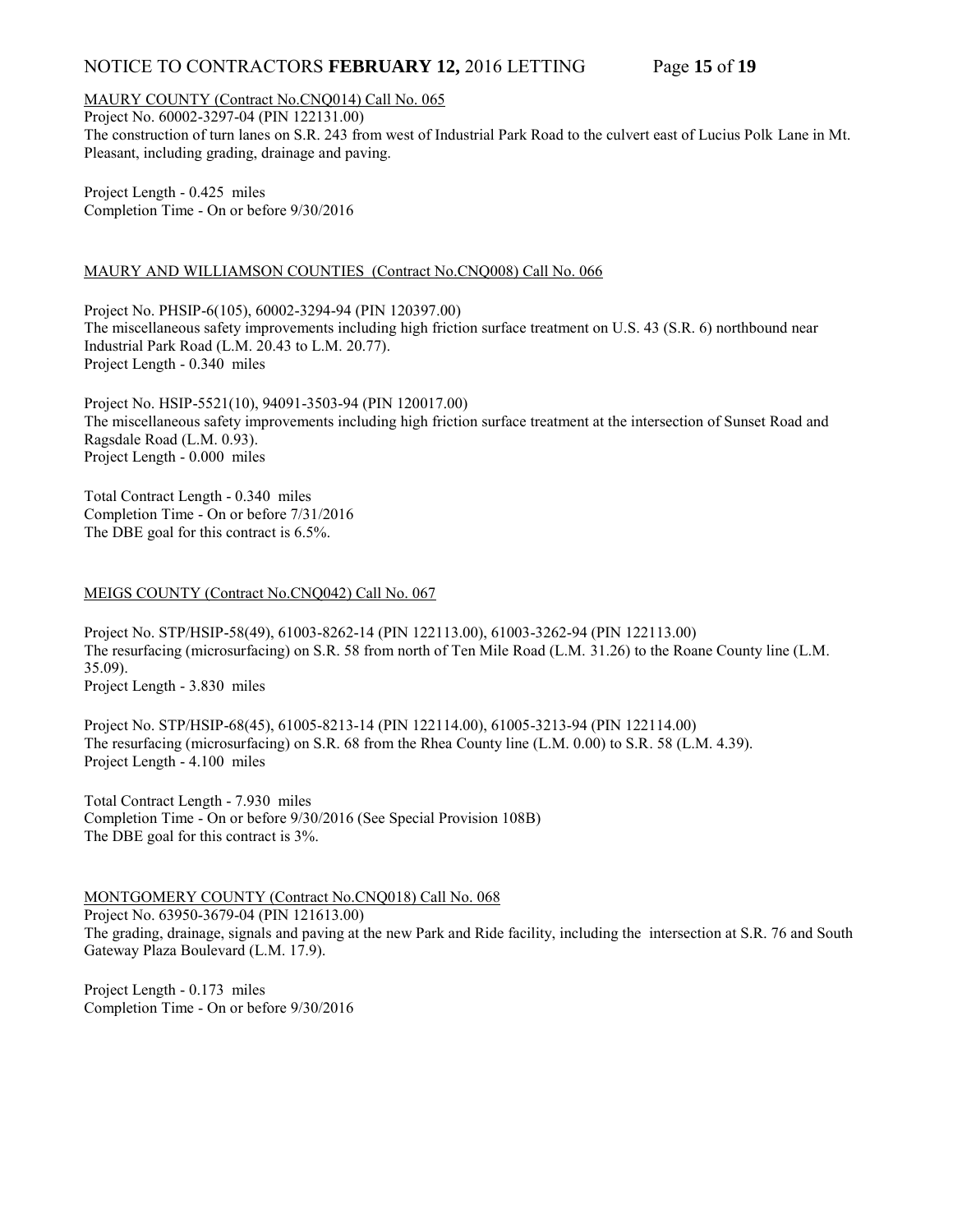# NOTICE TO CONTRACTORS **FEBRUARY 12,** 2016 LETTING Page **16** of **19**

MORGAN COUNTY (Contract No.CNQ033) Call No. 069

Project No. 65008-4233-04 (PIN 122580.00), 65008-4234-04 (PIN 122580.00), HSIP-62(42), 65008-3233-94 (PIN 122580.00)

The resurfacing (microsurfacing) on S.R. 62 from White Creek bridge (L.M. 8.11) to U.S. 27 (S.R. 29) (L.M. 20.16), including bridge deck repair.

Project Length - 12.050 miles Completion Time - On or before 9/30/2016

OBION COUNTY (Contract No.CNQ031) Call No. 070 Project No. NH/TN-I-69(53), 66269-3111-14 (PIN 101343.00) The grading, drainage, construction of eight (8) bridges on future I-69 from 0.2 mile south of U.S. 51 (S.R. 3) to 0.2 mile south of U.S. 45W (S.R. 5).

Project Length - 2.422 miles Completion Time - On or before 10/31/2019 (See Special Provision 108B) The DBE goal for this contract is 7%.

## OVERTON COUNTY (Contract No.CNQ051) Call No. 071

Project No. STP/HSIP-52(79), 67003-8218-14 (PIN 122835.00), 67003-3218-94 (PIN 122835.00) The resurfacing (microsurfacing) on S.R. 52 from east of S.R. 294 (L.M. 12.32) to west of Pat Carr Road (L.M. 18.20). Project Length - 5.540 miles

Project No. STP/HSIP-85(24), 67005-8214-14 (PIN 122834.00), 67005-3214-94 (PIN 122834.00) The resurfacing (microsurfacing) on S.R. 85 from Davis Road (L.M. 5.63) to S.R. 111 (L.M. 11.70). Project Length - 5.880 miles

Total Contract Length - 11.420 miles Completion Time - On or before 9/30/2016 (See Special Provision 108B) The DBE goal for this contract is 3.5%.

POLK COUNTY (Contract No.CNQ035) Call No. 072 Project No. 70068-4208-04 (PIN 122101.00), HSIP-40(35), 70068-3208-94 (PIN 122101.00) The resurfacing on U.S. 64/74 (S.R. 40) from mile post 17.0 (L.M. 16.95) to east of the Ocoee White Water Center (L.M. 20.54).

Project Length - 3.590 miles Completion Time - On or before 7/31/2016 (See Special Provision 108B) The DBE goal for this contract is 7%.

POLK COUNTY (Contract No.CNQ034) Call No. 073 Project No. NH/HSIP-30(75), 70001-8210-14 (PIN 122070.00), 70001-3210-94 (PIN 122070.00) The resurfacing (microsurfacing) on U.S. 411 (S.R. 30) from the McMinn County line (L.M. 0.00) to S.R. 33 (L.M. 2.65).

Project Length - 2.540 miles Completion Time - On or before 9/30/2016 (See Special Provision 108B) The DBE goal for this contract is 5%.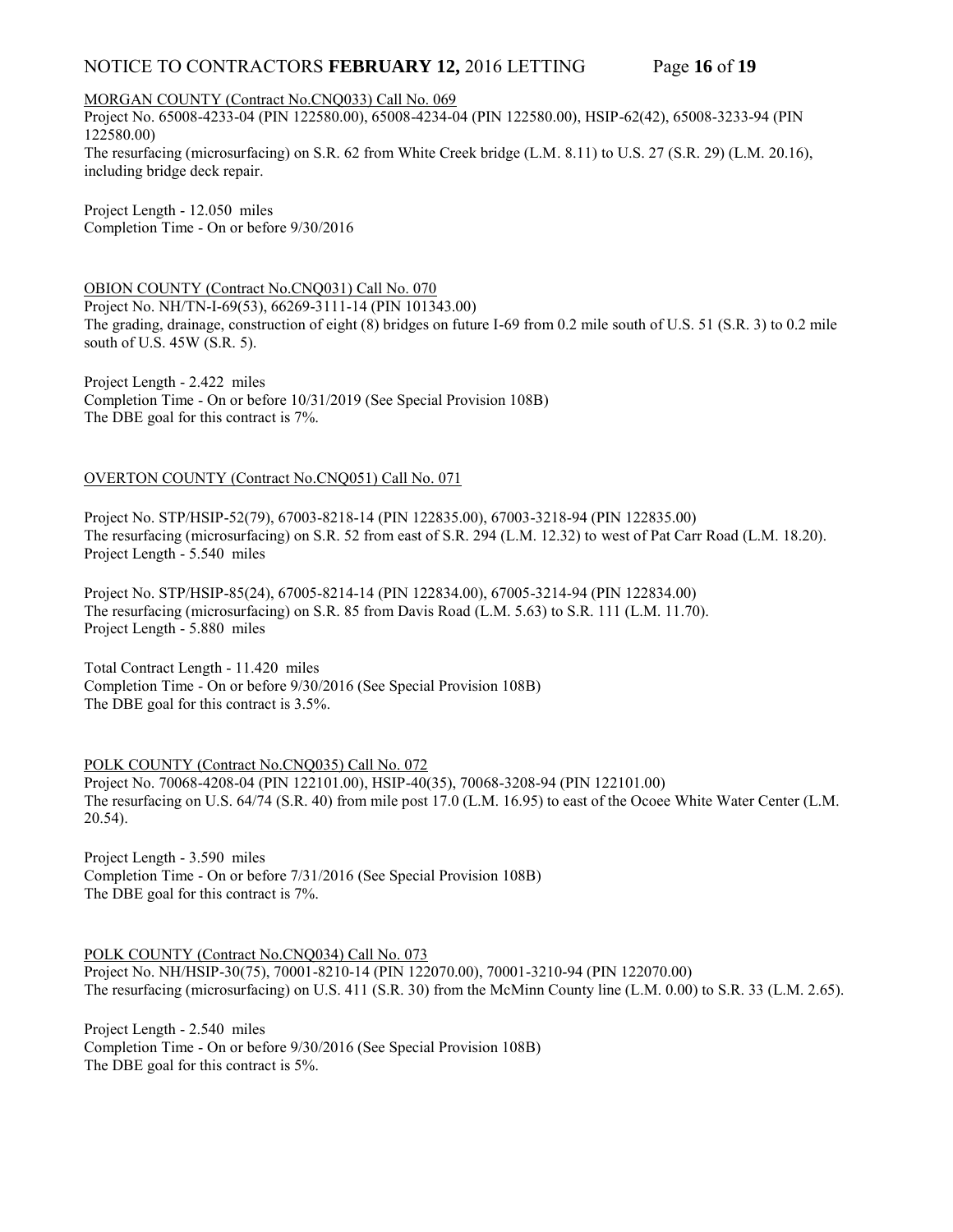# NOTICE TO CONTRACTORS **FEBRUARY 12,** 2016 LETTING Page **17** of **19**

# POLK COUNTY (Contract No.CNQ036) Call No. 074

Project No. STP/HSIP-68(42), 70006-8242-14 (PIN 120421.00), 70006-3242-94 (PIN 120421.00) The resurfacing (microsurfacing) on S.R. 68 from the CSXT Railroad crossing (L.M. 13.91) to east of Main Street (L.M. 21.61).

Project Length - 7.450 miles Completion Time - On or before 9/30/2016 (See Special Provision 108B) The DBE goal for this contract is 4%.

SEQUATCHIE COUNTY (Contract No.CNQ038) Call No. 075

Project No. 77041-8224-14 (PIN 122080.00), NH/HSIP-111(99), 77041-3224-94 (PIN 122080.00), 77041-4224-04 (PIN 122080.00) The resurfacing on S.R. 111 from west of Lewis Chapel Road (L.M. 4.35) to the bridge over East Valley Road (L.M. 7.60), including bridge deck repair.

Project Length - 3.250 miles Completion Time - On or before 9/30/2016 The DBE goal for this contract is 3%.

SEVIER COUNTY (Contract No.CNQ045) Call No. 076 Project No. 78013-4237-04 (PIN 122459.00), HSIP-73(65), 78013-3237-94 (PIN 122459.00) The resurfacing on U.S. 321 (S.R. 73) from S.R. 71 (L.M. 11.12) to east of Glades Road (L.M. 13.90).

Project Length - 2.780 miles Completion Time - On or before 8/31/2016 (See Special Provision 108B)

SEVIER COUNTY (Contract No.CNQ058) Call No. 077 Project No. 78008-4259-04 (PIN 113356.03) The slope stabilization and debris removal on U.S. 441 (S.R. 71) near S.R. 73 (L.M. 16.30).

Project Length - 0.112 miles Completion Time - On or before 7/31/2016

SHELBY COUNTY (Contract No.CNQ072) Call No. 078 Project No. BR-STP-1(283), 79011-3266-94 (PIN 115683.00) The construction of a welded steel plate girder bridge on U.S. 70 (S.R. 1) over the Loosahatchie River (L.M. 30.36), including grading, drainage and paving.

Project Length - 0.783 miles Completion Time - On or before 5/31/2018 The DBE goal for this contract is 12%.

SHELBY COUNTY (Contract No.CNQ074) Call No. 079 Project No. 79008-4152-04 (PIN 120019.00) The repair of the bridge on Jefferson Avenue over I-240 (L.M. 1.77).

Project Length - 0.000 miles Completion Time - On or before 11/30/2016 (See Special Provision 108B)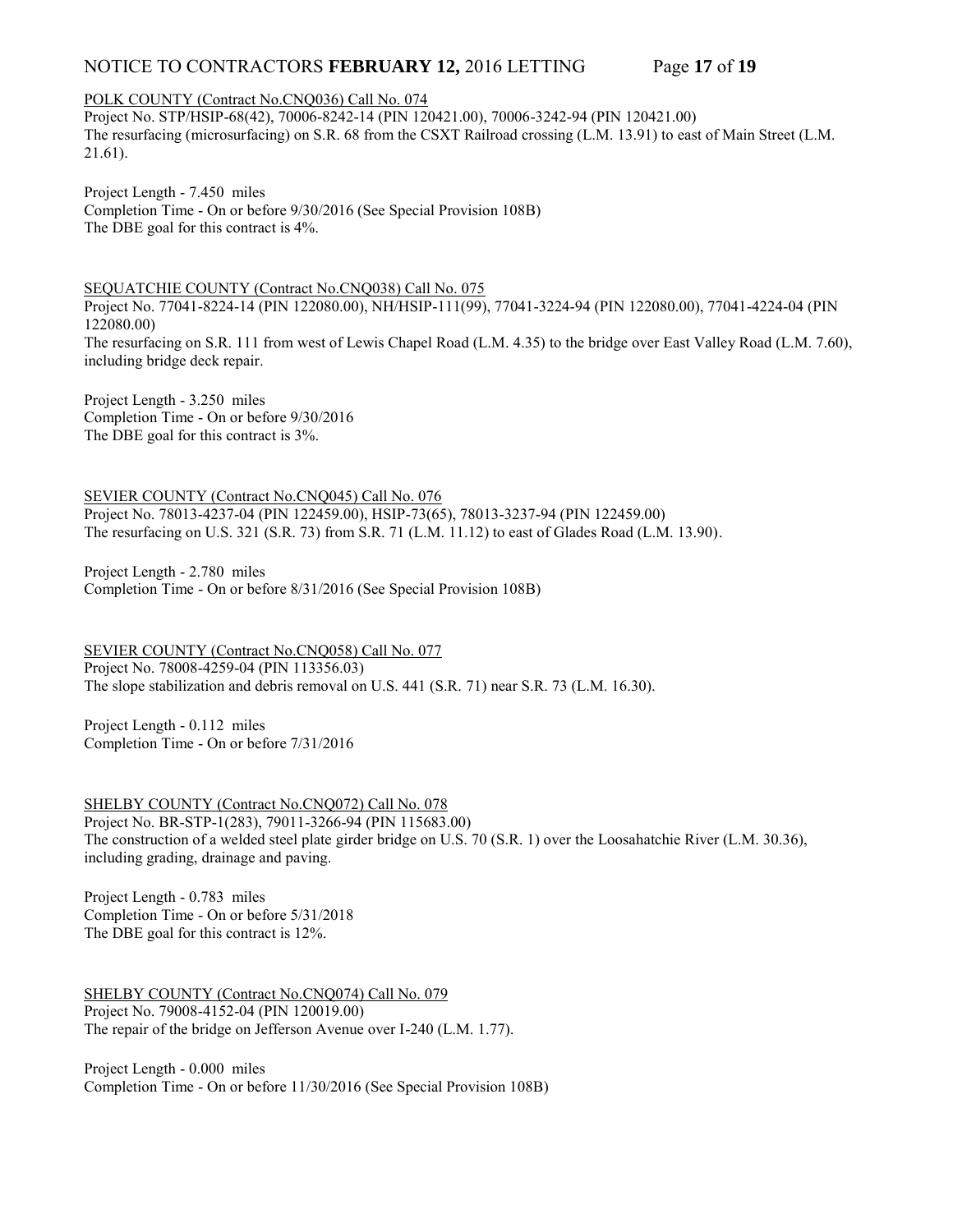## SHELBY COUNTY (Contract No.CNQ073) Call No. 080

Project No. 79034-4216-04 (PIN 120268.00) The repair of the bridge on S.R. 205 over overflow (L.M. 2.34). Project Length - 0.000 miles

Project No. 79034-4217-04 (PIN 084799.01) The repair of the bridge on S.R. 205 over the Wolf River (L.M. 2.51). Project Length - 0.000 miles

Total Contract Length - 0.000 miles Completion Time - On or before 11/30/2016 (See Special Provision 108B)

SUMNER COUNTY (Contract No.CNQ013) Call No. 081

Project No. NH/HSIP-376(4), 83003-8206-14 (PIN 122502.00), 83003-3206-94 (PIN 122502.00) The resurfacing on U.S. 231 (S.R. 376) from the Trousdale County line (L.M. 0.00) to U.S. 31E (S.R. 6) (L.M. 3.39).

Project Length - 3.390 miles Completion Time - On or before 7/31/2016 (See Special Provision 108B) The DBE goal for this contract is 6%.

TIPTON COUNTY (Contract No.CNQ071) Call No. 082 Project No. NH/HSIP-3(138), 84102-8214-14 (PIN 122637.00), 84102-3214-94 (PIN 122637.00) The resurfacing on U.S. 51 (S.R. 3) from the Shelby County line (L.M. 0.00) to Woodlawn Avenue (L.M. 9.60).

Project Length - 9.600 miles Completion Time - On or before 7/31/2016 (See Special Provision 108B) The DBE goal for this contract is 4%.

WARREN COUNTY (Contract No.CNQ075) Call No. 083 Project No. 89008-4222-04 (PIN 122115.00), HSIP-56(80), 89008-3222-94 (PIN 122115.00) The resurfacing (microsurfacing) on S.R. 56 from the Grundy County line (L.M. 0.00) to S.R. 127 (L.M. 10.58).

Project Length - 10.580 miles Completion Time - On or before 9/30/2016 (See Special Provision 108B) The DBE goal for this contract is 3%.

WILLIAMSON COUNTY (Contract No.CNQ009) Call No. 084 Project No. STP/HSIP-106(38), 94014-8236-14 (PIN 122473.00), 94014-3236-94 (PIN 122473.00) The resurfacing on U.S. 431 (S.R. 106) from the Maury County line (L.M. 0.00) to Critz Lane (L.M. 6.10).

Project Length - 6.090 miles Completion Time - On or before 7/31/2016 (See Special Provision 108B) The DBE goal for this contract is 3.5%.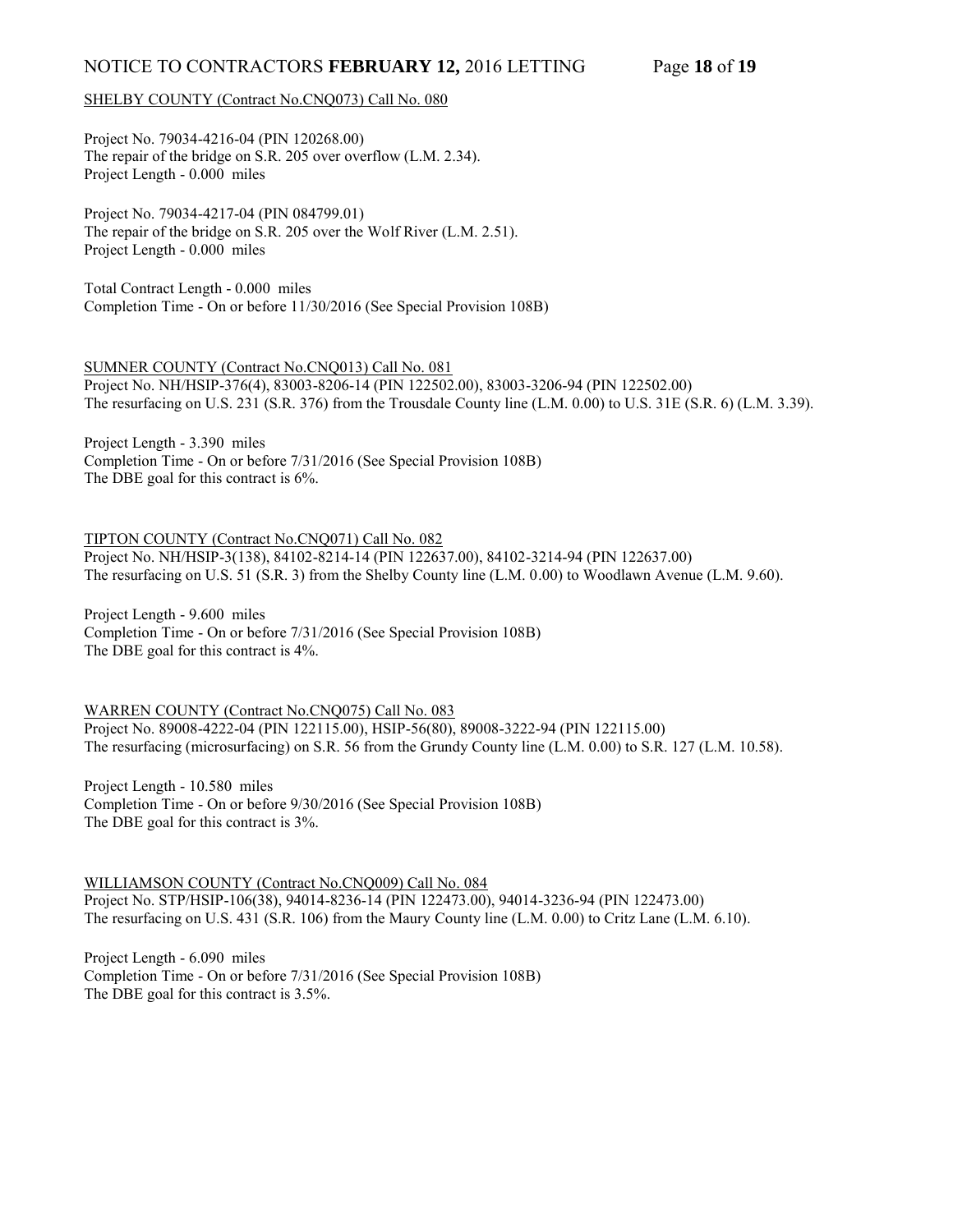## NOTICE TO CONTRACTORS **FEBRUARY 12,** 2016 LETTING Page **19** of **19**

Requests for Bid Authorization, Standard Specifications and Standard Drawing Books should be addressed to:

Construction Division Suite 700 JKP Bldg. Nashville, TN 37243-0326 Telephone No. (615) 741-2414

Requests for Plans, Cross-Sections, Grading Quantity Sheets, and Standard Drawings should be addressed to:

Tennessee Department of Transportation Copy Center Level A James K. Polk Building Nashville, TN 37243-0330 Telephone No. (615) 741-2048

A Prime Contractor must prequalify with The Department of Transportation in accordance with Tennessee Code Annotated 54-5-117 and Tennessee Department of Transportation Rule 1680-5-3, Prequalification of Contractors, before bid authorization for highway contracts will be furnished.

Prime contractors, except mowing and litter removal contractors, are required to be licensed with the State of Tennessee, Department of Commerce and Insurance (TDCI), Board for Licensing Contractors (BLC). Prime contractors must be licensed in the general classification (e.g. Heavy Construction (HC), Highway, Railroad, Airport Construction (HRA), Specialty (S), Municipal and Utility Construction (MU), or Electrical Contracting (CE)) for the type of work in the project which they will perform. Bidders may submit a Proposal without having a license and will be considered for award for twenty-one (21) days after Proposals are opened. If the Bidder does not have a license with the TDCI, on or before twentyone (21) days after Proposals are opened, the Bidder will be considered non-responsive and their Proposal will be rejected.

The Department will not execute any contracts or approve subcontracts with contractors that are domestic or foreign Corporations, Limited Liability Companies, Limited Partnerships, or Limited Liability Partnerships, who are not in good standing with the Secretary of State (i.e. have a valid Certificate of Existence/Authorization). If a Bidder is not in good standing with the Secretary of State (i.e. have a valid Certificate of Existence/Authorization) on or before twenty-one (21) days after Proposals are opened then the Bidder will be considered non-responsive and their Proposal will be rejected.

The Tennessee Department of Transportation hereby notifies all bidders that it will affirmatively insure that in any contract entered into pursuant to this advertisement, disadvantaged business enterprises will be afforded full opportunity to submit bids in response to this invitation and will not be discriminated against on the basis of age, race, color, religion, national origin, sex, or disability in consideration for an award.

The Department encourages the use of disadvantaged business enterprises on all contracts. A listing of Certified DBE's can be found at [http://www.tdot.state.tn.us/dbedirectinternet/Vendor.aspx.](http://www.tdot.state.tn.us/dbedirectinternet/Vendor.aspx) A listing of those currently prequalified can be found a[t http://www.tdot.state.tn.us/construction/prequal/prequal.pdf.](http://www.tdot.state.tn.us/construction/prequal/prequal.pdf) 

#### BIDDING AUTHORIZATION WILL BE OBTAINABLE UNTIL 4:00PM (CENTRAL TIME) THE DAY BEFORE THE LETTING.

Sales tax will be added to the cost of bid authorization, plans, standard specifications and standard drawings, if applicable.

Will Reid, Director Nashville, TN 37243-0326

Total Number of Contracts - 84 Total Number of Projects - 145 Total Number of Counties - 95

Publication No. DT-1390-V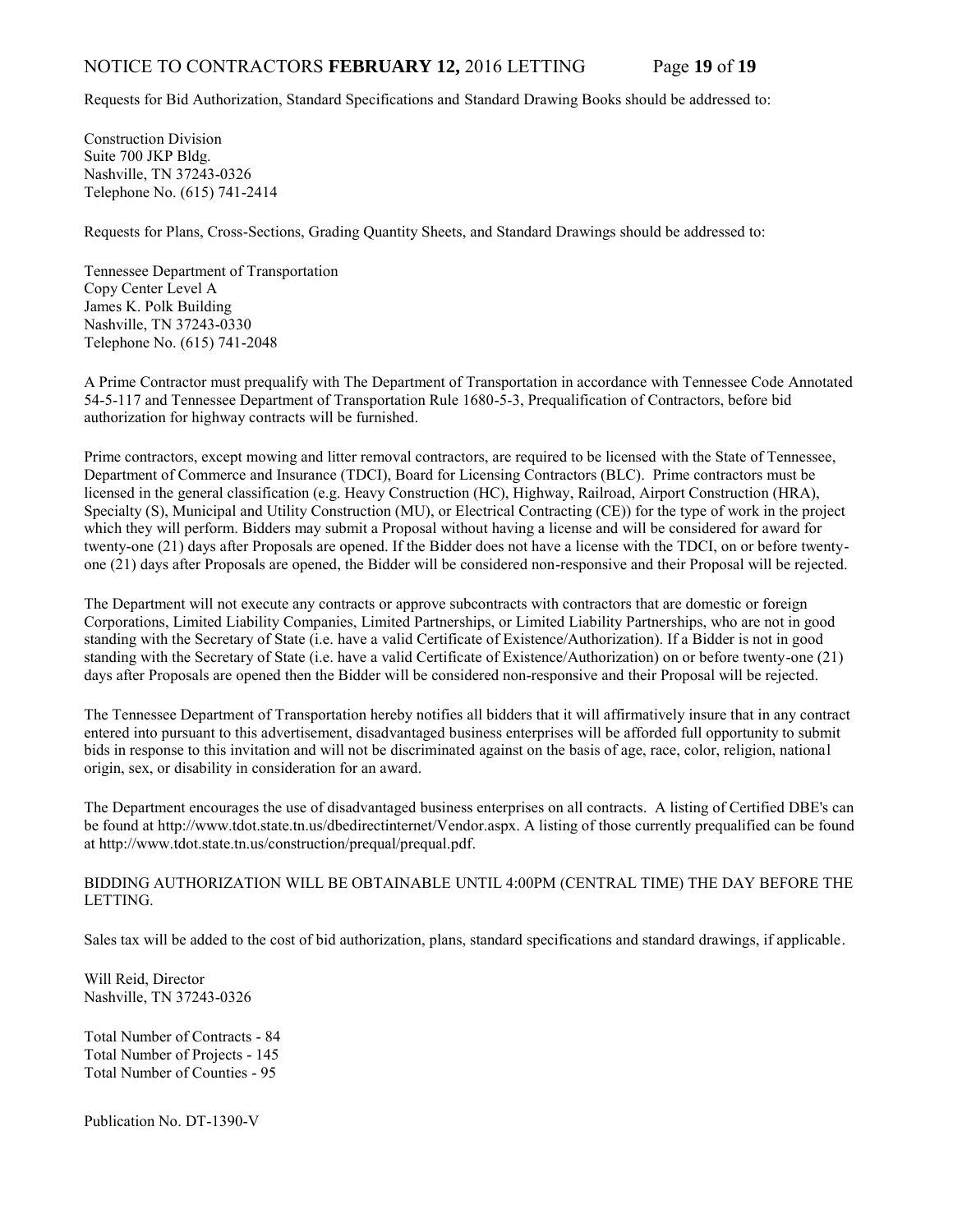# **STATE OF TENNESSEE NOTICE TO CONTRACTORS OF STATE HIGHWAY CONSTRUCTION BIDS TO BE RECEIVED MARCH 4, 2016 INTERNET BIDDING MANDATORY ON ALL CONTRACTS**

OBION COUNTY (Contract No.CNQ031) Call No. 001 Project No. NH/TN-I-69(53), 66269-3111-14 (PIN 101343.00) The grading, drainage, construction of eight (8) bridges on future I-69 from 0.2 mile south of U.S. 51 (S.R. 3) to 0.2 mile south of U.S. 45W (S.R. 5).

Project Length - 2.422 miles Completion Time - On or before 10/31/2019 (See Special Provision 108B) The DBE goal for this contract is 7%.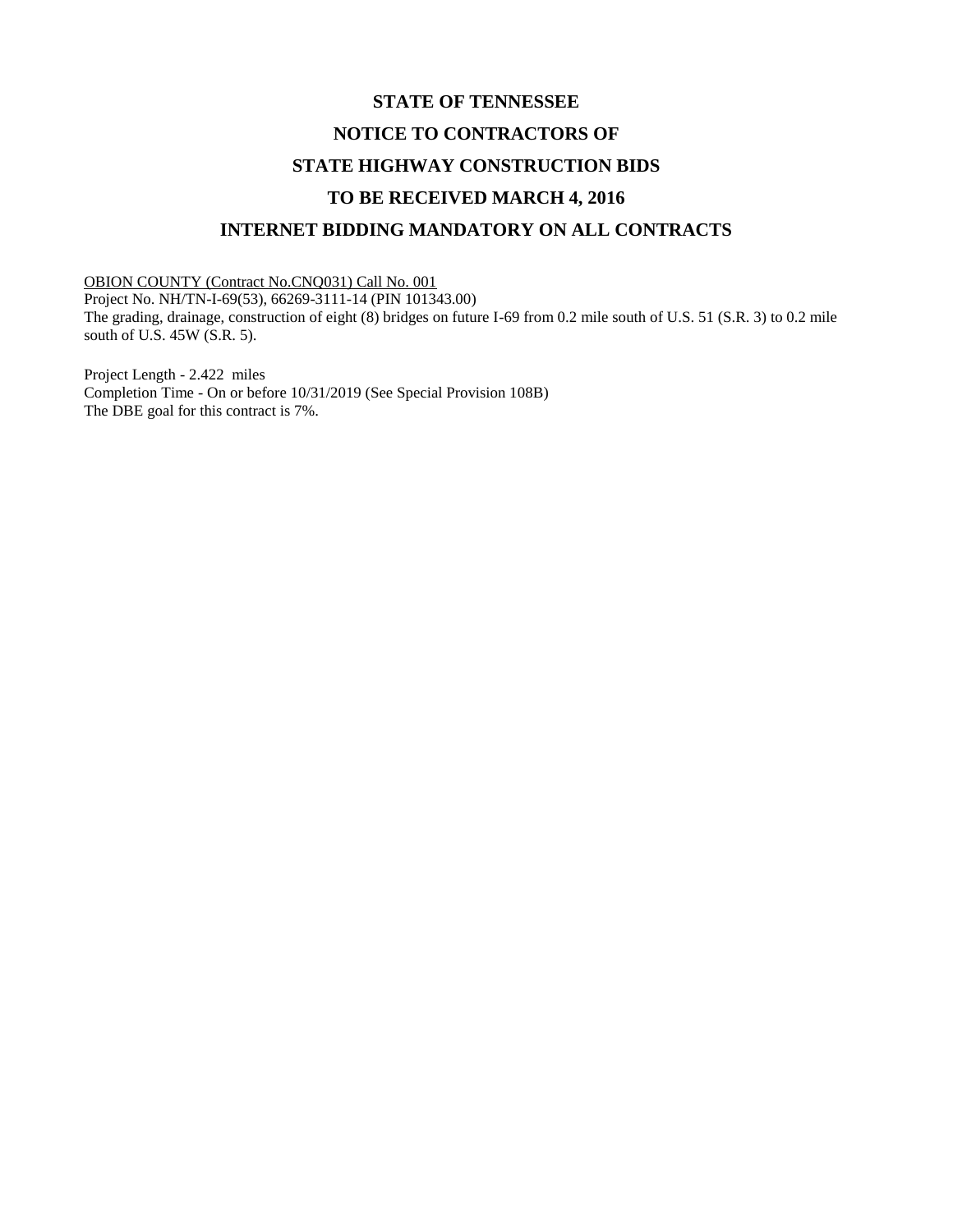Requests for Bid Authorization, Standard Specifications and Standard Drawing Books should be addressed to:

Construction Division Suite 700 JKP Bldg. Nashville, TN 37243-0326 Telephone No. (615) 741-2414

Requests for Plans, Cross-Sections, Grading Quantity Sheets, and Standard Drawings should be addressed to:

Tennessee Department of Transportation Copy Center Level A James K. Polk Building Nashville, TN 37243-0330 Telephone No. (615) 741-2048

A Prime Contractor must prequalify with The Department of Transportation in accordance with Tennessee Code Annotated 54-5-117 and Tennessee Department of Transportation Rule 1680-5-3, Prequalification of Contractors, before bid authorization for highway contracts will be furnished.

Prime contractors, except mowing and litter removal contractors, are required to be licensed with the State of Tennessee, Department of Commerce and Insurance (TDCI), Board for Licensing Contractors (BLC). Prime contractors must be licensed in the general classification (e.g. Heavy Construction (HC), Highway, Railroad, Airport Construction (HRA), Specialty (S), Municipal and Utility Construction (MU), or Electrical Contracting (CE)) for the type of work in the project which they will perform. Bidders may submit a Proposal without having a license and will be considered for award for twenty-one (21) days after Proposals are opened. If the Bidder does not have a license with the TDCI, on or before twentyone (21) days after Proposals are opened, the Bidder will be considered non-responsive and their Proposal will be rejected.

The Department will not execute any contracts or approve subcontracts with contractors that are domestic or foreign Corporations, Limited Liability Companies, Limited Partnerships, or Limited Liability Partnerships, who are not in good standing with the Secretary of State (i.e. have a valid Certificate of Existence/Authorization). If a Bidder is not in good standing with the Secretary of State (i.e. have a valid Certificate of Existence/Authorization) on or before twenty-one (21) days after Proposals are opened then the Bidder will be considered non-responsive and their Proposal will be rejected.

The Tennessee Department of Transportation hereby notifies all bidders that it will affirmatively insure that in any contract entered into pursuant to this advertisement, disadvantaged business enterprises will be afforded full opportunity to submit bids in response to this invitation and will not be discriminated against on the basis of age, race, color, religion, national origin, sex, or disability in consideration for an award.

The Department encourages the use of disadvantaged business enterprises on all contracts. A listing of Certified DBE's can be found at [http://www.tdot.state.tn.us/dbedirectinternet/Vendor.aspx.](http://www.tdot.state.tn.us/dbedirectinternet/Vendor.aspx) A listing of those currently prequalified can be found a[t http://www.tdot.state.tn.us/construction/prequal/prequal.pdf.](http://www.tdot.state.tn.us/construction/prequal/prequal.pdf) 

## BIDDING AUTHORIZATION WILL BE OBTAINABLE UNTIL 4:00PM (CENTRAL TIME) THE DAY BEFORE THE LETTING.

Sales tax will be added to the cost of bid authorization, plans, standard specifications and standard drawings, if applicable.

Will Reid, Director Nashville, TN 37243-0326

Total Number of Contracts - 1 Total Number of Projects - 1 Total Number of Counties - 1

Publication No. DT-1390-V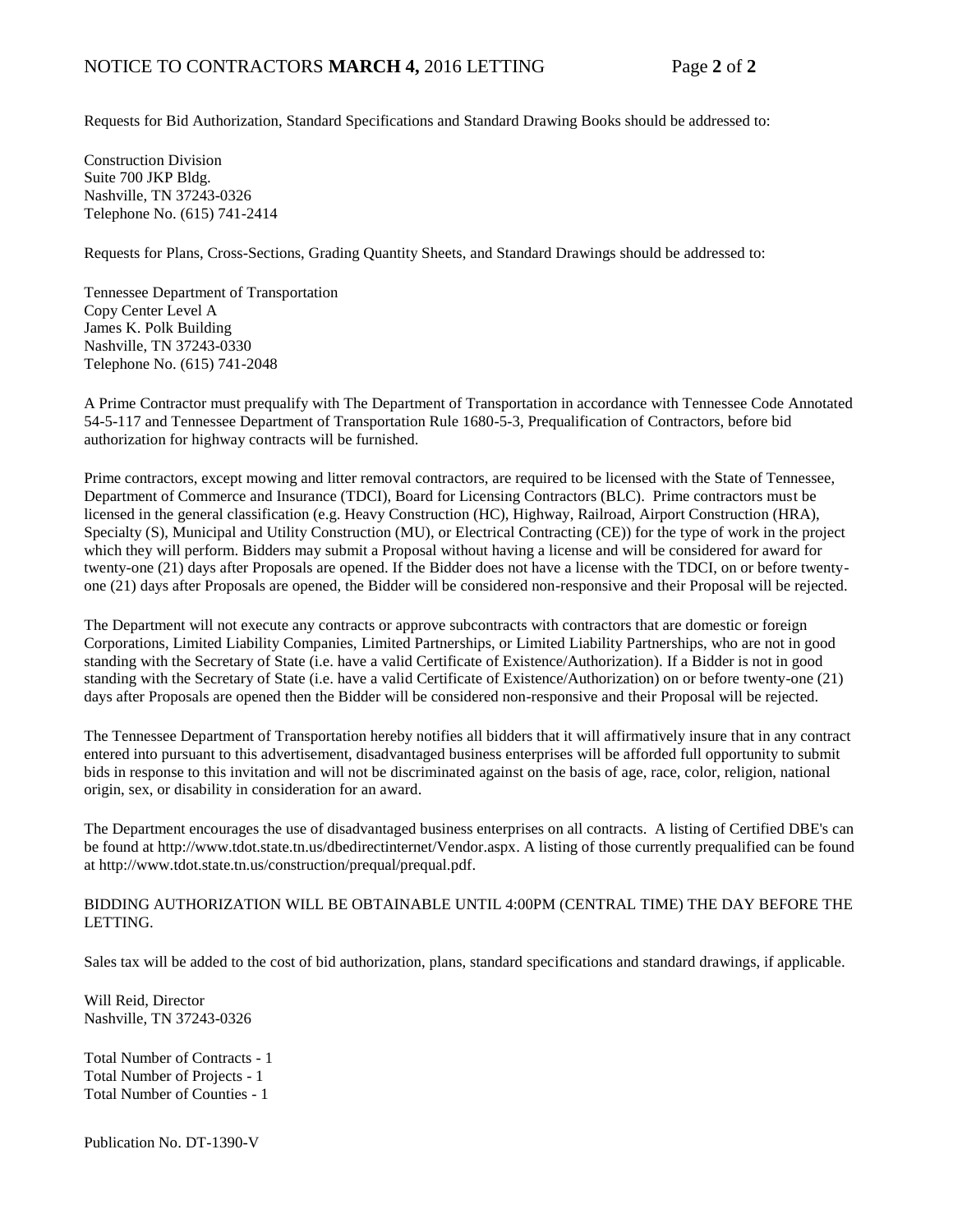# **STATE OF TENNESSEE NOTICE TO CONTRACTORS OF STATE HIGHWAY CONSTRUCTION BIDS TO BE RECEIVED APRIL 1, 2016 INTERNET BIDDING MANDATORY ON ALL CONTRACTS**

HAMILTON COUNTY (Contract No.CNQ923) Call No. 001 Project No. 33052-4248-04 (PIN 121369.00) The repair of the bridge on Hixson Pike over S.R. 153 (L.M. 4.32 L & R).

Project Length - 0.000 miles Completion Time - On or before 5/15/2017 (See Special Provision 108B)

#### POLK COUNTY (Contract No.CNQ900) Call No. 002

Project No. BR-NH-40(27), 70004-3299-94 (PIN 115685.00) The construction of a concrete Bulb-Tee beam bridge on U.S. 64 (S.R. 40) over Branch and TOHA Old Line Railroad (L.M. 24.85), including grading, drainage and paving. Project Length - 0.515 miles

Project No. TN-FLAP(7), 70068-3203-94 (PIN 119585.00) The rockfall mitigation on U.S. 64 (S.R. 40) near L.M. 8.30. Project Length - 0.152 miles

Total Contract Length - 0.667 miles Completion Time - On or before 10/31/2017 (See Special Provision 108B) The DBE goal for this contract is 6%.

SEVIER COUNTY (Contract No.CNQ924) Call No. 003 Project No. 78013-4237-04 (PIN 122459.00), HSIP-73(65), 78013-3237-94 (PIN 122459.00) The resurfacing on U.S. 321 (S.R. 73) from S.R. 71 (L.M. 11.12) to east of Glades Road (L.M. 13.90).

Project Length - 2.780 miles Completion Time - On or before 8/31/2016 (See Special Provision 108B)

ANDERSON COUNTY (Contract No.CNQ122) Call No. 004 Project No. STP/HSIP-170(12), 01024-8220-14 (PIN 101907.01), 01024-3220-94 (PIN 101907.01) The resurfacing on S.R. 170 from U.S. 441 (S.R. 71) (L.M. 0.00) to the Union County line (L.M. 5.55).

Project Length - 5.550 miles Completion Time - On or before 8/15/2016 The DBE goal for this contract is 3.5%.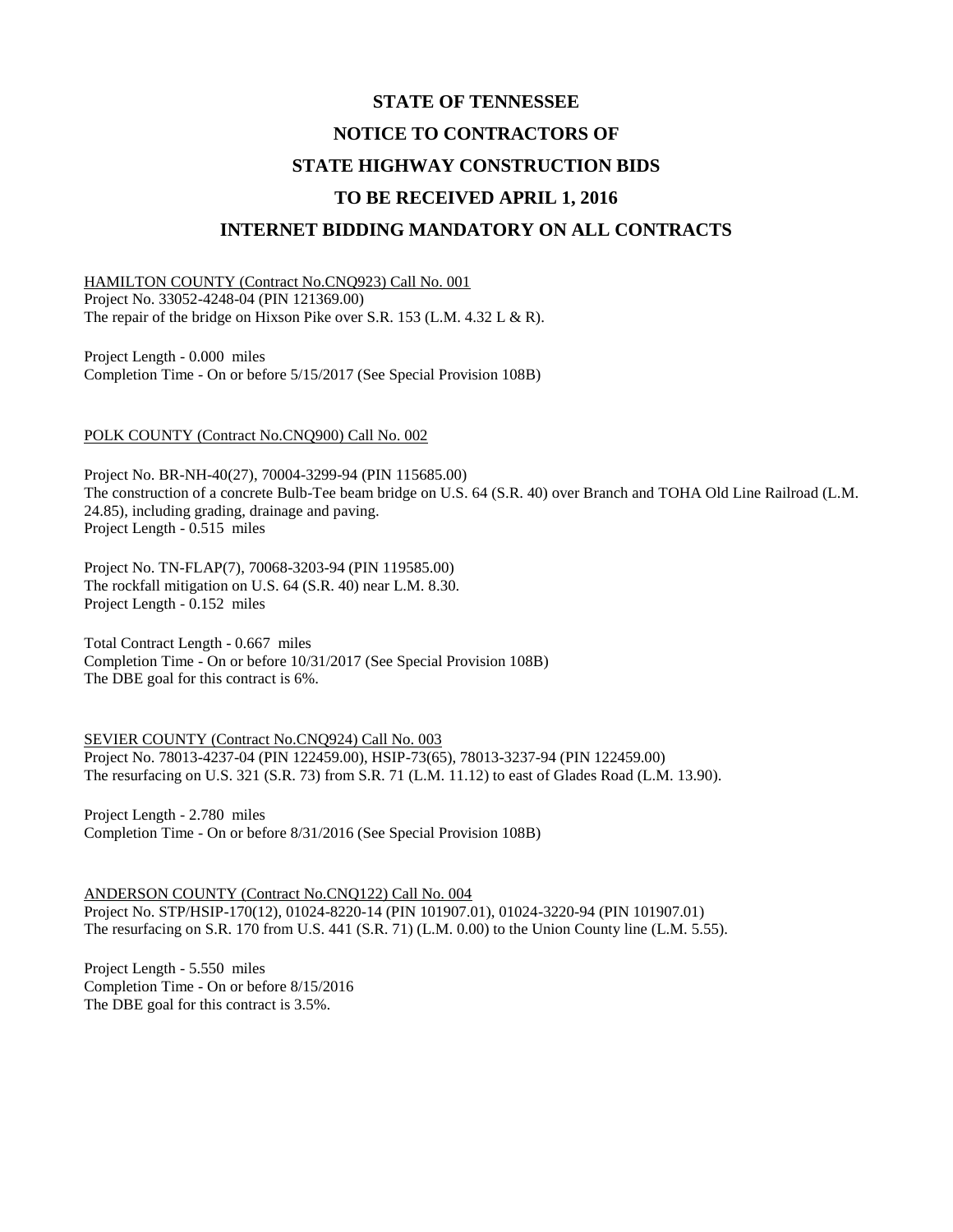# NOTICE TO CONTRACTORS **APRIL 1,** 2016 LETTING Page 2 of 15

ANDERSON, BLOUNT, CAMPBELL, CARTER, CLAIBORNE, COCKE, GRAINGER, GREENE, HAMBLEN, HANCOCK, HAWKINS, JEFFERSON, JOHNSON, KNOX, LOUDON, MONROE, MORGAN, ROANE, SCOTT, SEVIER, SULLIVAN, UNICOI, UNION, AND WASHINGTON COUNTIES (Contract No.CNQ120) Call No. 005 Project No. 98019-4118-04 (PIN 117545.06) The on-call guardrail repair and new guardrail installation on various Interstates and State Routes.

Project Length - 0.000 miles Completion Time - On or before 6/30/2017 (See Special Provision 108B)

ANDERSON, BLOUNT, CAMPBELL, CARTER, CLAIBORNE, COCKE, GRAINGER, JEFFERSON, KNOX, MONROE, ROANE, SULLIVAN, UNICOI, AND WASHINGTON COUNTIES (Contract No.CNQ134) Call No. 006 Project No. 98019-4145-04 (PIN 114108.06) The random on-call attenuator repairs on various Interstate and State Routes.

Project Length - 0.000 miles Completion Time - On or before 6/30/2017 (See Special Provision 108B)

BEDFORD, CHEATHAM, DAVIDSON, DICKSON, GILES, HICKMAN, HOUSTON, HUMPHREYS, LAWRENCE, LEWIS, LINCOLN, MACON, MARSHALL, MAURY, MONTGOMERY, MOORE, PERRY, ROBERTSON, RUTHERFORD, SMITH, STEWART, SUMNER, TROUSDALE, WAYNE, WILLIAMSON, AND WILSON COUNTIES (Contract No.CNQ150) Call No. 007 Project No. 98301-4166-04 (PIN 117547.06)

The on-call guardrail repair and new guardrail installation on various Interstate and State Routes.

Project Length - 0.000 miles Completion Time - On or before 6/30/2017 (See Special Provision 108B)

BENTON, CARROLL, CHESTER, CROCKETT, DECATUR, DYER, FAYETTE, GIBSON, HARDEMAN, HARDIN, HAYWOOD, HENDERSON, HENRY, LAKE, LAUDERDALE, MADISON, MCNAIRY, OBION, SHELBY, TIPTON, AND WEAKLEY COUNTIES (Contract No.CNQ116) Call No. 008 Project No. 98048-4198-04 (PIN 117549.06)

The on-call guardrail repair and new guardrail installation on various Interstate and State Routes.

Project Length - 0.000 miles Completion Time - On or before 6/30/2017 (See Special Provision 108B)

BENTON, CARROLL, CHESTER, GIBSON, HARDEMAN, HARDIN, HENRY, MADISON, AND SHELBY COUNTIES (Contract No.CNQ125) Call No. 009 Project No. 98049-4121-04 (PIN 114111.06) The random on-call attenuator repair on various Interstate and State Routes.

Project Length - 0.000 miles Completion Time - On or before 6/30/2017 (See Special Provision 108B)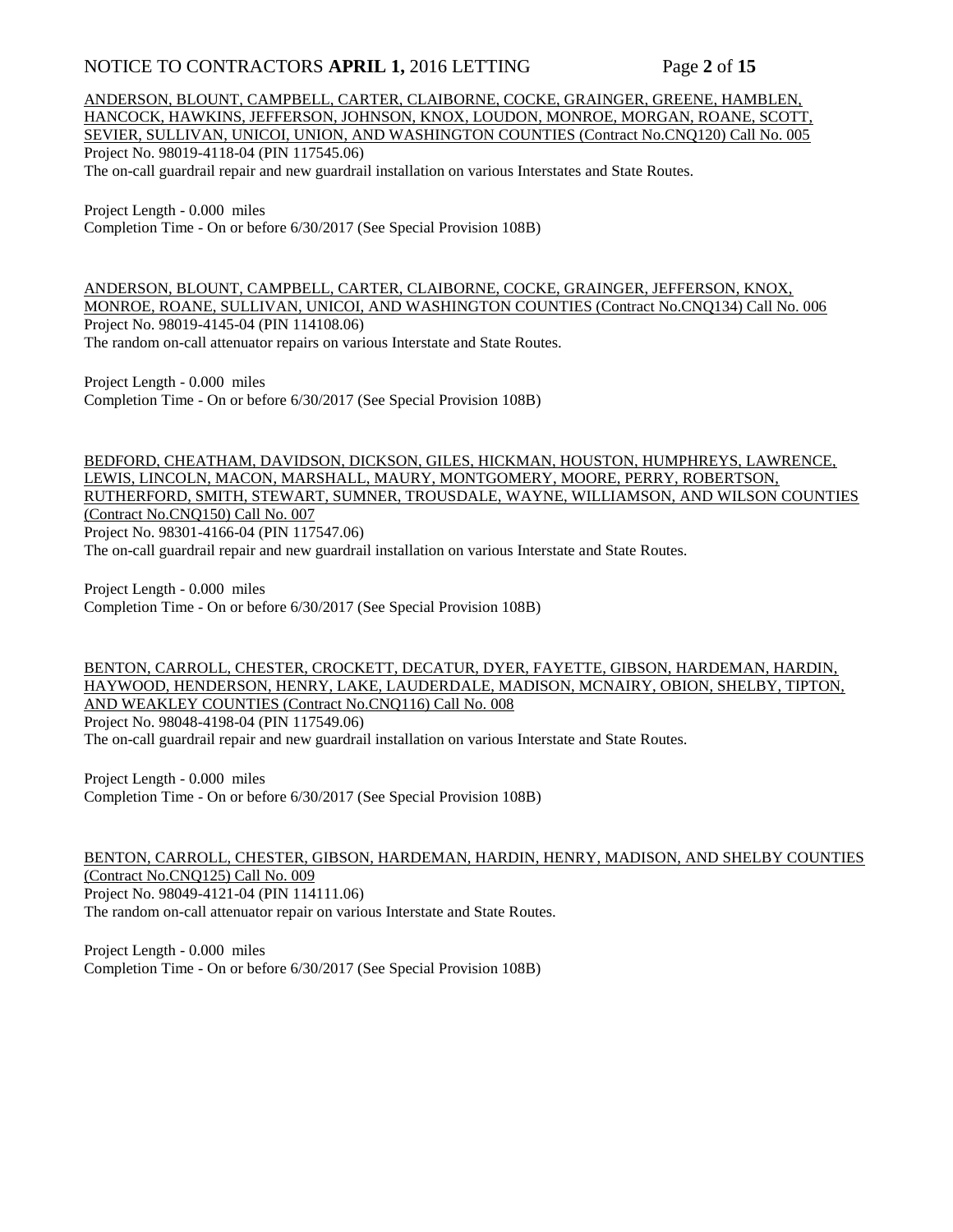# NOTICE TO CONTRACTORS **APRIL 1,** 2016 LETTING Page 3 of 15

BLEDSOE, BRADLEY, CANNON, COFFEE, CUMBERLAND, DEKALB, FENTRESS, FRANKLIN, GRUNDY, HAMILTON, JACKSON, MARION, MCMINN, MEIGS, OVERTON, PICKETT, POLK, PUTNAM, RHEA, SEQUATCHIE, VAN BUREN, WARREN, AND WHITE COUNTIES (Contract No.CNQ140) Call No. 010 Project No. 98028-4188-04 (PIN 117546.06) The on-call guardrail repair and new guardrail installation on various Interstate and State Routes.

Project Length - 0.000 miles Completion Time - On or before 6/30/2017 (See Special Provision 108B)

## BRADLEY COUNTY (Contract No.CNQ130) Call No. 011

Project No. PHSIP/STP-SIP-311(30), 06007-3242-94 (PIN 117349.00) The installation of signals on S.R. 311 at King Street in Cleveland (L.M. 4.54), including grading, drainage and paving. Project Length - 0.150 miles

Project No. PHSIP/STP-SIP-1156(3), 06946-3528-94 (PIN 117350.00) The installation of signals on 20th Street NE at the S.R. 60 northbound ramps (L.M. 0.10). Project Length - 0.000 miles

Total Contract Length - 0.150 miles Completion Time - On or before 12/15/2016 (See Special Provision 108B) The DBE goal for this contract is 5%.

#### BRADLEY, DEKALB, HAMILTON, MARION, POLK, PUTNAM, RHEA, AND WHITE COUNTIES (Contract No.CNQ138) Call No. 012 Project No. 98029-4118-04 (PIN 114109.06) The random on-call attenuator repair on various Interstate and State Routes.

Project Length - 0.000 miles Completion Time - On or before 6/30/2017 (See Special Provision 108B)

CANNON COUNTY (Contract No.CNQ129) Call No. 013 Project No. STP/HSIP-1(356), 08001-8246-14 (PIN 122072.00), 08001-3246-94 (PIN 122072.00) The resurfacing on U.S. 70S (S.R. 1) from Hollis Creek Road (L.M. 3.47) to east of Old Murfreesboro Road (L.M. 5.66).

Project Length - 2.190 miles Completion Time - On or before 9/30/2016 (See Special Provision 108B) The DBE goal for this contract is 5%.

CLAY COUNTY (Contract No.CNQ112) Call No. 014 Project No. HSIP-52(80), 14002-4256-04 (PIN 122520.00), 14002-3256-94 (PIN 122520.00) The resurfacing on S.R. 52 from the Macon County line (L.M. 0.00) to Little Trace Creek (L.M. 4.69).

Project Length - 4.690 miles Completion Time - On or before 9/30/2016 (See Special Provision 108B) The DBE goal for this contract is 4%.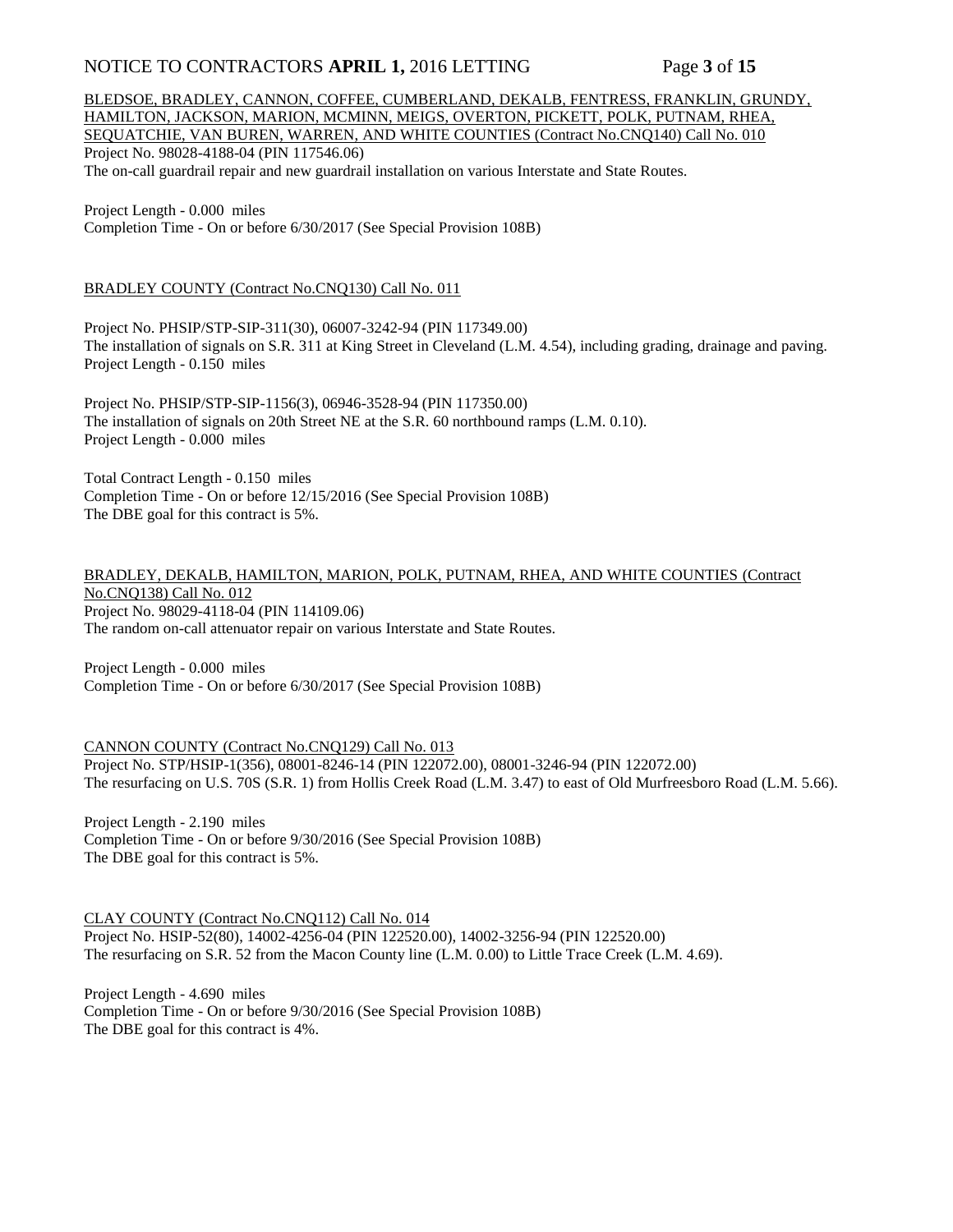# NOTICE TO CONTRACTORS **APRIL 1,** 2016 LETTING Page 4 of 15

## COCKE COUNTY (Contract No.CNQ123) Call No. 015

Project No. STP/HSIP-160(11), 15013-8218-14 (PIN 122590.00), 15013-3218-94 (PIN 122590.00) The resurfacing on S.R. 160 from U.S. 321 (S.R. 35) to South Buckner Road (L.M. 5.22).

Project Length - 5.220 miles Completion Time - On or before 7/31/2016 The DBE goal for this contract is 5%.

CUMBERLAND COUNTY (Contract No.CNQ111) Call No. 016 Project No. STP/HSIP-392(5), 18083-8212-14 (PIN 122117.00), 18083-3212-94 (PIN 122117.00) The resurfacing on S.R. 392 from S.R. 28 (Main Street) (L.M. 2.78) to U.S. 70E (S.R. 1) (L.M. 5.28).

Project Length - 2.500 miles Completion Time - On or before 9/30/2016 The DBE goal for this contract is 3.5%.

DAVIDSON COUNTY (Contract No.CNQ090) Call No. 017 Project No. 19057-4223-04 (PIN 102160.01), HSIP-254(9), 19057-3223-94 (PIN 102160.01) The resurfacing on S.R. 254 (Old Hickory Boulevard) from S.R. 100 (L.M. 0.00) to U.S. 431 (S.R. 106) (L.M. 2.77) in Nashville.

Project Length - 2.680 miles Completion Time - On or before 9/30/2016 (See Special Provision 108B) The DBE goal for this contract is 6%.

## DAVIDSON COUNTY (Contract No.CNQ084) Call No. 018

Project No. NH/HSIP-6(115), 19027-8224-14 (PIN 122482.00), 19027-3224-94 (PIN 122482.00) The resurfacing using OGFC on U.S. 31E (S.R. 6, Ellington Parkway) from Briarville Road (L.M. 15.51) to the S.R. 155 underpass (L.M. 16.49). Project Length - 0.960 miles

Project No. NH/HSIP-155(26), 19076-8249-14 (PIN 122481.00), 19076-3249-94 (PIN 122481.00) The resurfacing using OGFC on S.R. 155 from the McGavock Pike ramp (L.M. 12.15) to the bridge over I-65 (L.M. 15.17). Project Length - 2.740 miles

Total Contract Length - 3.700 miles Completion Time - On or before 9/30/2016 (See Special Provision 108B) The DBE goal for this contract is 3.5%.

DAVIDSON, HUMPHREYS, MAURY, ROBERTSON, RUTHERFORD, SMITH, STEWART, SUMNER, WAYNE, WILLIAMSON, AND WILSON COUNTIES (Contract No.CNQ151) Call No. 019 Project No. 98302-4101-04 (PIN 114110.06) The random on-call attenuator repair on various Interstate and State Routes.

Project Length - 0.000 miles Completion Time - On or before 6/30/2017 (See Special Provision 108B)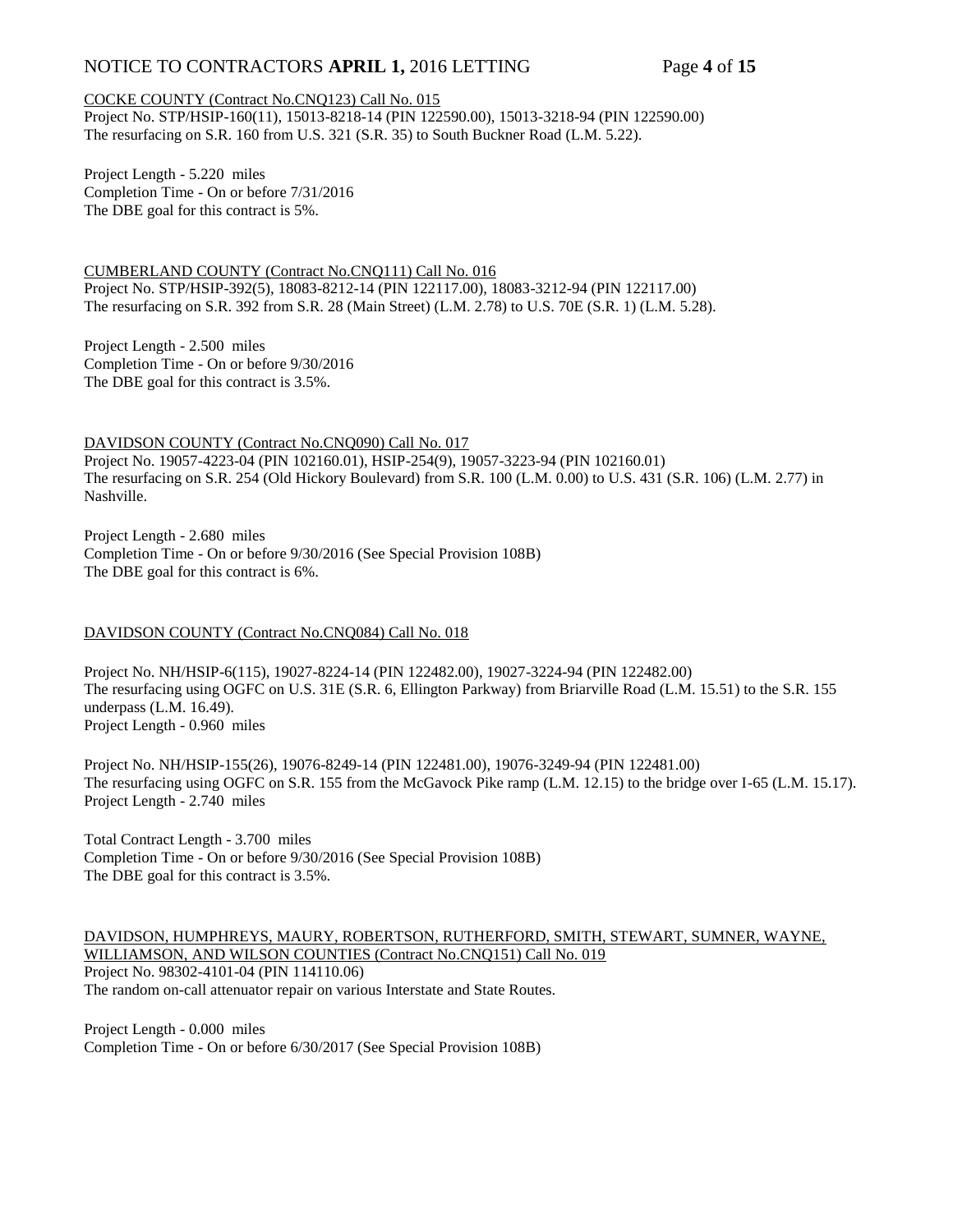# NOTICE TO CONTRACTORS APRIL 1, 2016 LETTING Page 5 of 15

## DICKSON COUNTY (Contract No.CNQ087) Call No. 020

Project No. NH/HSIP-1(358), 22002-8249-14 (PIN 122503.00), 22002-3249-94 (PIN 122503.00) The resurfacing on U.S. 70 (S.R. 1) from S.R. 235 (L.M. 10.18) to west of the bridge over Wolfden branch (L.M. 12.91). Project Length - 2.730 miles

Project No. STP/HSIP-1(359), 22002-8250-14 (PIN 122504.00), 22002-3250-94 (PIN 122504.00) The resurfacing on U.S. 70 (S.R. 1) from west of the bridge over Wolfden branch (L.M. 12.91) to Corlew Drive (L.M. 14.00).

Project Length - 1.090 miles

Project No. NH/HSIP-1(360), 22002-8251-14 (PIN 122507.00), 22002-3251-94 (PIN 122507.00) The resurfacing on U.S. 70 (S.R. 1) from Valley Wood Drive (L.M. 6.69) to S.R. 235 (L.M. 10.18). Project Length - 3.420 miles

Total Contract Length - 7.240 miles Completion Time - On or before 9/30/2016 (See Special Provision 108B) The DBE goal for this contract is 6%.

#### GIBSON COUNTY (Contract No.CNQ142) Call No. 021

Project No. STP/HSIP-43(39), 27004-8281-14 (PIN 122646.00), 27004-3281-94 (PIN 122646.00), 27004-4281-04 (PIN 122646.00) The resurfacing on U.S. 45E (S.R. 43) from north of Cades/Atwood Road (L.M. 14.25) to the Weakley County line (L.M.

24.26), including bridge deck repair.

Project Length - 10.010 miles Completion Time - On or before 10/31/2016 The DBE goal for this contract is 3%.

## GREENE AND WASHINGTON COUNTIES (Contract No.CNQ118) Call No. 022

Project No. 30009-4233-04 (PIN 122457.00), HSIP-93(19), 30009-3233-94 (PIN 122457.00) The resurfacing on S.R. 93 from S.R. 351 (L.M. 8.04) to the Washington County line (L.M. 18.18). Project Length - 10.140 miles

Project No. 90010-4214-04 (PIN 122458.00) The resurfacing on S.R. 93 from the Greene County line (L.M. 0.00) to S.R. 81 (L.M. 1.10). Project Length - 1.100 miles

Total Contract Length - 11.240 miles Completion Time - On or before 8/15/2016 The DBE goal for this contract is 3.5%.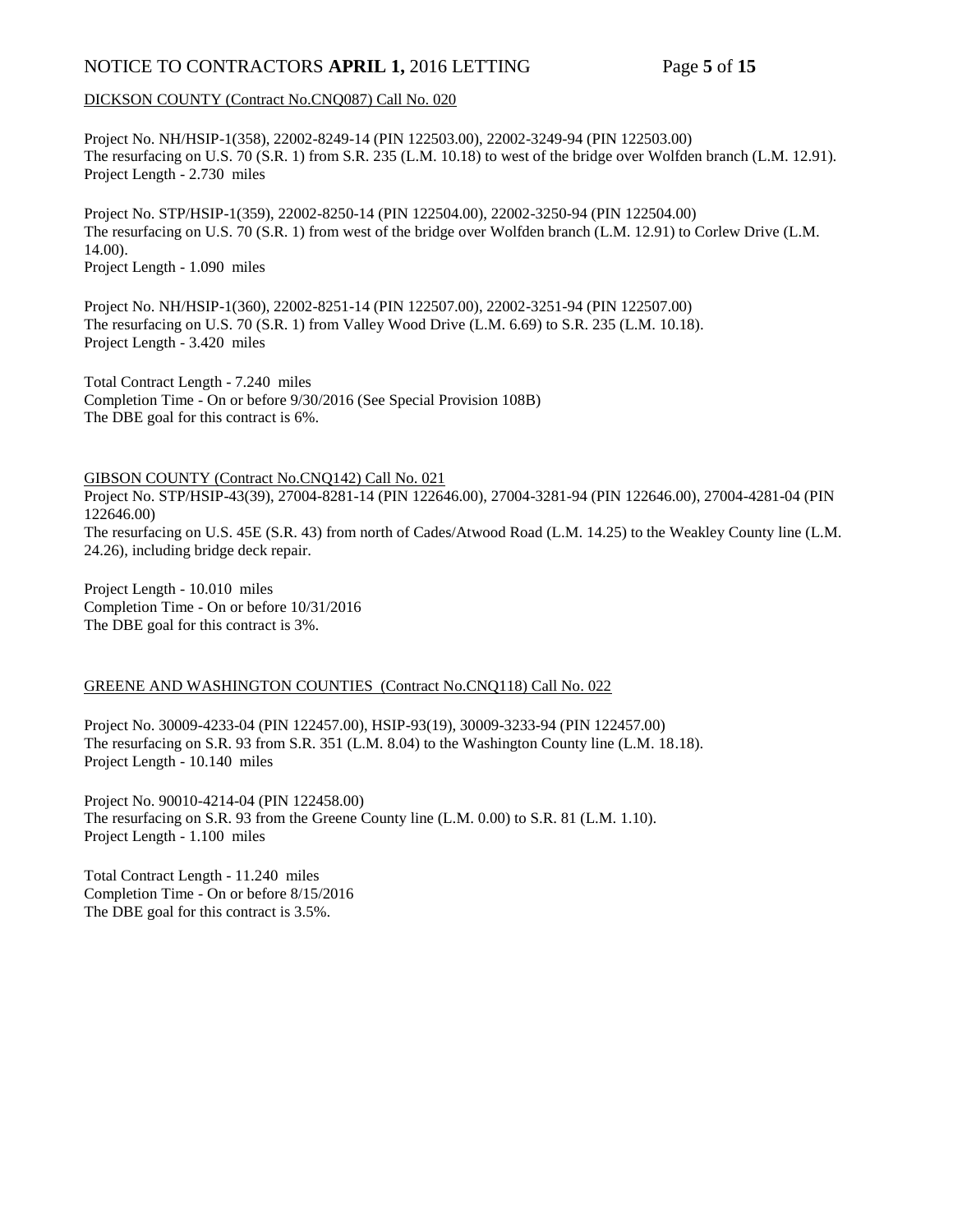# NOTICE TO CONTRACTORS **APRIL 1,** 2016 LETTING Page 6 of 15

#### HAMBLEN COUNTY (Contract No.CNQ127) Call No. 023

Project No. NH/HSIP-32(87), 32002-8232-14 (PIN 122464.00), 32002-3232-94 (PIN 122464.00), 32002-4232-04 (PIN 122464.00) The resurfacing on U.S. 25E (S.R. 32) from Progress Parkway (L.M. 0.69) to College Park Drive (L.M. 6.01), including bridge deck repair.

Project Length - 5.320 miles Completion Time - On or before 8/15/2016 (See Special Provision 108B) The DBE goal for this contract is 3%.

HARDEMAN COUNTY (Contract No.CNQ102) Call No. 024 Project No. 35007-4222-04 (PIN 121936.00) The repair of the bridge on S.R. 100 over overflow (L.M. 7.58).

Project Length - 0.000 miles Completion Time - On or before 5/31/2017

HAWKINS COUNTY (Contract No.CNQ098) Call No. 025 Project No. 37022-4217-04 (PIN 122581.00), HSIP-31(14), 37022-3217-94 (PIN 122581.00), 37022-4218-04 (PIN 122581.00) The resurfacing on S.R. 31 from U.S. 11W (S.R. 1) (L.M. 0.00) to Adams Lane (L.M. 4.50), including bridge deck repair.

Project Length - 4.500 miles Completion Time - On or before 7/31/2016 The DBE goal for this contract is 4.5%.

HAYWOOD COUNTY (Contract No.CNQ141) Call No. 026

Project No. STP/HSIP-76(98), 38007-8230-14 (PIN 122648.00), 38007-3230-94 (PIN 122648.00), 38007-4230-04 (PIN 122648.00)

The resurfacing (hot in-place recycling with thin mix overlay or full depth overlay) on S.R 76 from the two-lane section (L.M. 9.70) to U.S. 70 (U.S. 79, S.R. 1) (L.M. 12.76).

Project Length - 3.060 miles Completion Time - On or before 9/30/2016 (See Special Provision 108B) The DBE goal for this contract is 1.5%.

HAYWOOD COUNTY (Contract No.CNQ107) Call No. 027 Project No. 38001-4194-04 (PIN 109730.01) The repair of bridges over I-40 at Hawkins Lane (L.M. 0.47) and S.R. 19 (L.M. 16.62).

Project Length - 0.000 miles Completion Time - On or before 11/30/2016 (See Special Provision 108B)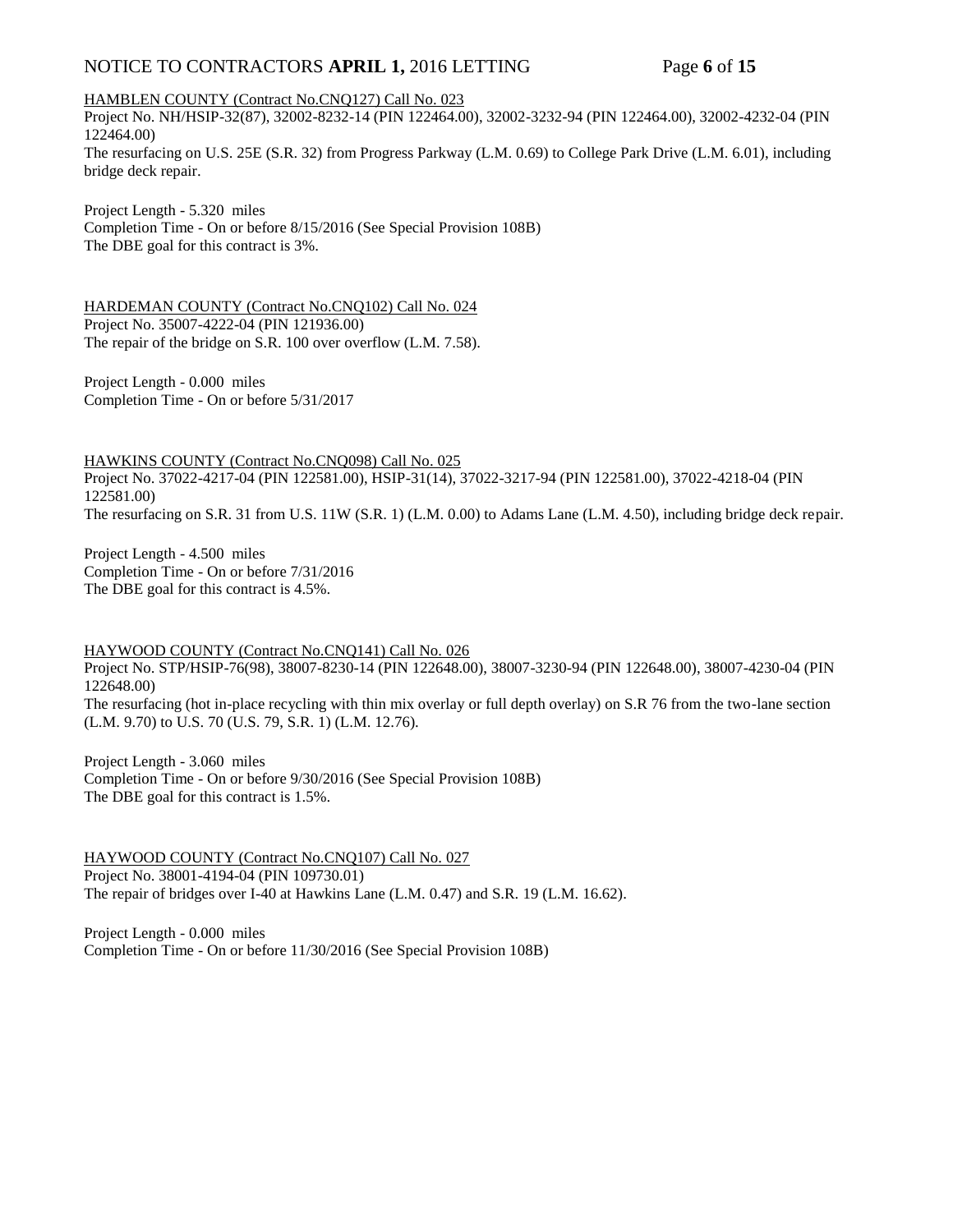# NOTICE TO CONTRACTORS **APRIL 1,** 2016 LETTING Page 7 of 15

## HENRY COUNTY (Contract No.CNQ109) Call No. 028

Project No. HSIP-54(38), 40003-3220-94 (PIN 101886.03) The miscellaneous safety improvements on S.R. 54 from Smith Road (L.M. 14.02) to the Kentucky State line (L.M. 24.93). Project Length - 10.910 miles

Project No. HSIP-904(10), 40945-3477-94 (PIN 120123.00) The miscellaneous safety improvements on Elkhorn Road from south of John Caldwell Lane (L.M. 10.25) to Oak Grove Road South (L.M. 12.55). Project Length - 2.300 miles

Project No. HSIP-904(11), 40945-3478-94 (PIN 120165.00) The miscellaneous safety improvements on Elkhorn Road from Oak Grove Road South (L.M. 0.00) to S.R. 76 (L.M. 5.33). Project Length - 5.330 miles

Total Contract Length - 18.540 miles Completion Time - On or before 9/30/2016 The DBE goal for this contract is 5.5%.

HICKMAN COUNTY (Contract No.CNQ094) Call No. 029 Project No. 41049-4229-04 (PIN 122545.00), HSIP-230(15), 41049-3229-94 (PIN 122545.00) The resurfacing on S.R. 230 from east of Dodd Hollow Road (L.M. 15.80) to the Humphreys County line (L.M. 22.97).

Project Length - 7.170 miles Completion Time - On or before 9/30/2016 The DBE goal for this contract is 5.5%.

HICKMAN COUNTY (Contract No.CNQ083) Call No. 030 Project No. STP/HSIP-50(58), 41007-8238-14 (PIN 122497.00), 41007-3238-94 (PIN 122497.00) The resurfacing on S.R. 50 from west of Trace Creek Road (L.M. 11.60) to S.R. 48 (L.M. 17.68).

Project Length - 5.690 miles Completion Time - On or before 9/30/2016 The DBE goal for this contract is 5%.

HOUSTON COUNTY (Contract No.CNQ092) Call No. 031 Project No. 42005-4233-04 (PIN 122547.00), HSIP-149(13), 42005-3233-94 (PIN 122547.00) The resurfacing on S.R. 149 from S.R. 49 (L.M. 0.00) to the Stewart County line (L.M. 3.99).

Project Length - 3.880 miles Completion Time - On or before 9/30/2016 The DBE goal for this contract is 5%.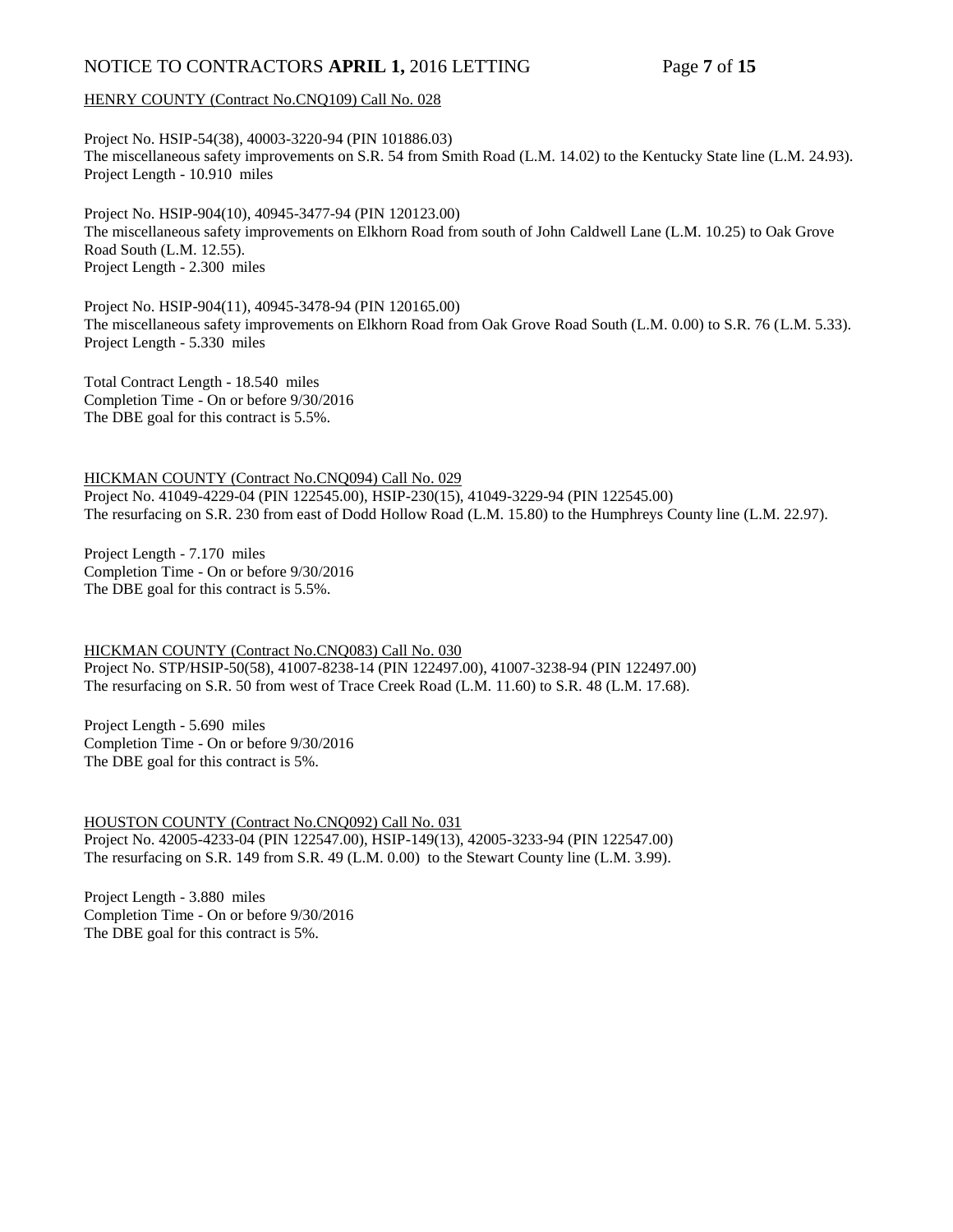# NOTICE TO CONTRACTORS **APRIL 1,** 2016 LETTING Page 8 of 15

#### HOUSTON COUNTY (Contract No.CNQ091) Call No. 032

Project No. STP/HSIP-13(67), 42001-8218-14 (PIN 122483.00), 42001-3218-94 (PIN 122483.00) The resurfacing on S.R. 13 from S.R. 49 (L.M. 6.85) to the Montgomery County line (L.M. 13.71).

Project Length - 0.000 miles Completion Time - On or before 9/30/2016 The DBE goal for this contract is 5%.

JEFFERSON COUNTY (Contract No.CNQ040) Call No. 033 Project No. STP-M-9106(15), 45945-8588-54 (PIN 119838.00) The resurfacing on various local streets in Jefferson City.

Project Length - 1.080 miles Completion Time - On or before 7/31/2016 The DBE goal for this contract is 8%.

KNOX COUNTY (Contract No.CNQ146) Call No. 034 Project No. PHSIP-I-275-3(134), 47005-3159-94 (PIN 120392.00) The improvement of the interchange on I-275 at the I-640 eastbound ramp (Exit 3).

Project Length - 0.110 miles Completion Time - On or before 8/31/2016 (See Special Provision 108B) The DBE goal for this contract is 7%.

KNOX COUNTY (Contract No.CNQ119) Call No. 035 Project No. STP/HSIP-131(44), 47027-8225-14 (PIN 122585.00), 47027-3225-94 (PIN 122585.00) The resurfacing on S.R. 131 from near Holly Crest Lane (L.M. 16.75) to north of U.S. 441 (S.R. 33) (L.M. 20.24).

Project Length - 3.520 miles Completion Time - On or before 8/15/2016 (See Special Provision 108B) The DBE goal for this contract is 3%.

LAUDERDALE COUNTY (Contract No.CNQ128) Call No. 036 Project No. STP/HSIP-19(51), 49004-8233-14 (PIN 123029.00), 49004-3233-94 (PIN 123029.00) The resurfacing on S.R. 19 from near ARP-Central Road (L.M. 16.00) to near Volunteer Drive (L.M. 18.99).

Project Length - 2.990 miles Completion Time - On or before 9/30/2016 (See Special Provision 108B) The DBE goal for this contract is 5%.

MACON COUNTY (Contract No.CNQ086) Call No. 037 Project No. 56011-4218-04 (PIN 122539.00), HSIP-261(3), 56011-3218-94 (PIN 122539.00) The resurfacing on S.R. 261 from Antioch Road (L.M. 6.88) to the Kentucky State line (L.M. 13.41).

Project Length - 6.530 miles Completion Time - On or before 9/30/2016 The DBE goal for this contract is 3%.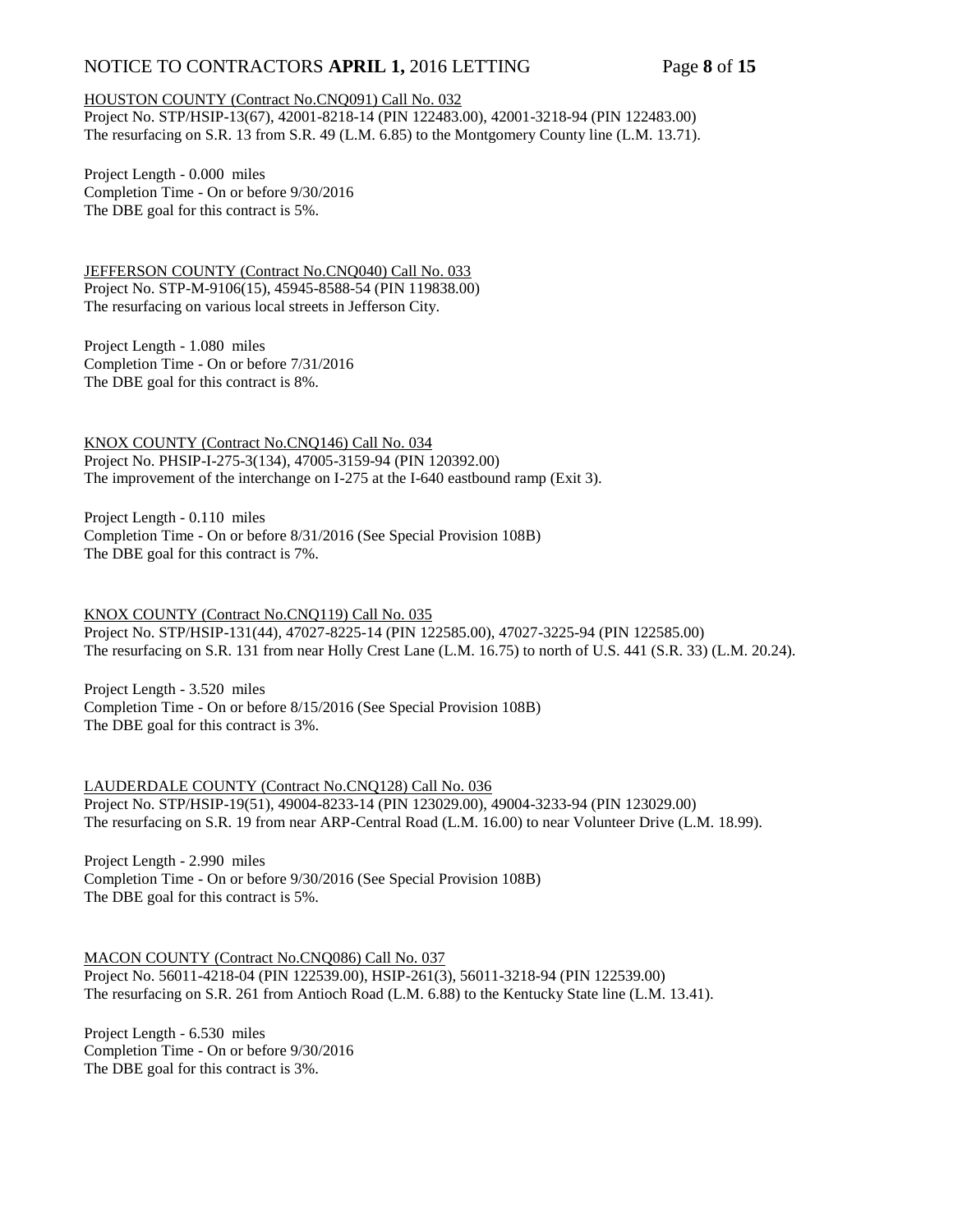# NOTICE TO CONTRACTORS **APRIL 1,** 2016 LETTING Page 9 of 15

#### MACON COUNTY (Contract No.CNQ085) Call No. 038

Project No. STP/HSIP-56(81), 56006-8212-14 (PIN 122490.00), 56006-3212-94 (PIN 122490.00) The resurfacing on S.R. 56 from Spivey Street (L.M. 10.51) to the Kentucky State line (L.M. 20.09).

Project Length - 9.580 miles Completion Time - On or before 9/30/2016 The DBE goal for this contract is 3%.

MADISON COUNTY (Contract No.CNQ103) Call No. 039 Project No. BR-STP-18(28), 57010-3215-94 (PIN 115676.00) The construction of a concrete box bridge over Meridian Creek (L.M. 4.70), including grading, drainage and paving.

Project Length - 0.066 miles Completion Time - On or before 10/31/2016 The DBE goal for this contract is 12%.

## MADISON COUNTY (Contract No.CNQ133) Call No. 040

Project No. NH/HSIP-20(64), 57012-8212-14 (PIN 122640.00), 57012-3212-94 (PIN 122640.00) The resurfacing on U.S. 412 (S.R. 20) from Liberty/Claybrook Road (L.M. 20.10) to the Henderson County line (L.M. 22.02).

Project Length - 1.920 miles

Project No. STP/HSIP-152(20), 57018-8213-14 (PIN 122639.00), 57018-3213-94 (PIN 122639.00) The resurfacing on S.R. 152 from near Hartmus Road (L.M. 7.70) to U.S. 412 (S.R. 20) (L.M. 8.63). Project Length - 0.930 miles

Total Contract Length - 2.850 miles Completion Time - On or before 9/30/2016 (See Special Provision 108B) The DBE goal for this contract is 3%.

MARSHALL COUNTY (Contract No.CNQ079) Call No. 041 Project No. 59003-4222-04 (PIN 084588.01), HSIP-11(85), 59003-3222-94 (PIN 084588.01) The resurfacing on U.S. 31A (S.R. 11) from south of S.R. 50 (L.M. 12.66) to south of S.R. 271 (L.M. 17.70).

Project Length - 5.040 miles Completion Time - On or before 9/30/2016 (See Special Provision 108B) The DBE goal for this contract is 3%.

MAURY COUNTY (Contract No.CNQ101) Call No. 042 Project No. 60018-4216-04 (PIN 122530.00), HSIP-245(8), 60018-3216-94 (PIN 122530.00) The resurfacing on S.R. 245 from Neely Hollow Road (L.M. 6.33) to S.R. 50 (L.M. 11.97).

Project Length - 5.620 miles Completion Time - On or before 9/30/2016 The DBE goal for this contract is 4.5%.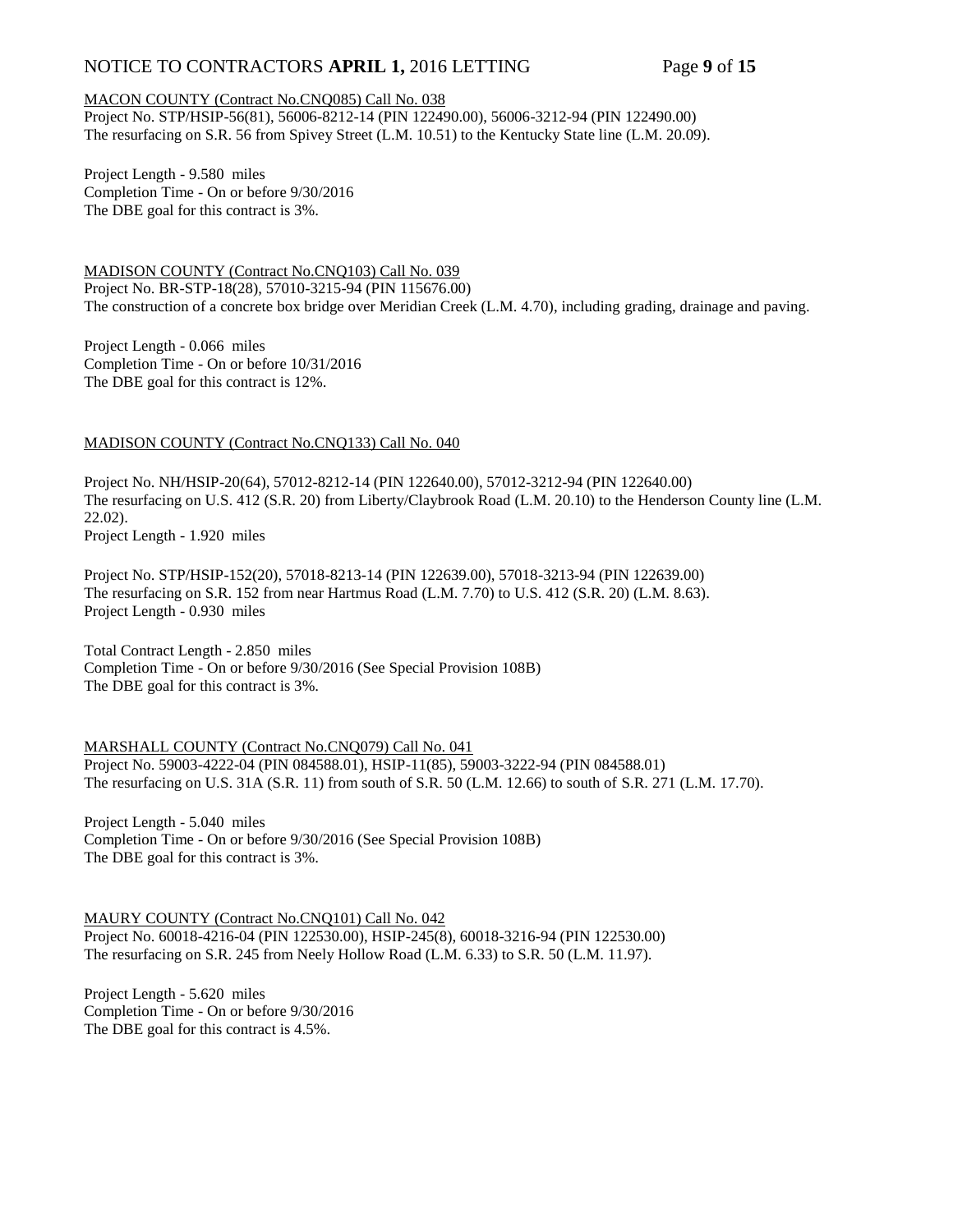# NOTICE TO CONTRACTORS **APRIL 1,** 2016 LETTING Page **10** of **15**

MCNAIRY COUNTY (Contract No.CNQ106) Call No. 043 Project No. 55022-4213-04 (PIN 120020.00) The repair of the bridge on S.R. 117 over Snake Creek (L.M. 4.73).

Project Length - 0.000 miles Completion Time - On or before 5/31/2017

MEIGS COUNTY (Contract No.CNQ126) Call No. 044 Project No. 61003-4261-04 (PIN 121365.00) The repair of the bridge on S.R. 58 over Big Sewee Creek (L.M. 22.84).

Project Length - 0.000 miles Completion Time - On or before 12/15/2016 (See Special Provision 108B)

MONROE COUNTY (Contract No.CNQ099) Call No. 045 Project No. STP/HSIP-68(43), 62007-8250-14 (PIN 122589.00), 62007-3250-94 (PIN 122589.00), 62007-4250-04 (PIN 122589.00) The resurfacing on S.R. 68 from east of Coker Creek Elementary School (L.M. 34.15) to the Polk County line (L.M. 39.18), including bridge deck repair.

Project Length - 5.030 miles Completion Time - On or before 7/31/2016 The DBE goal for this contract is 6%.

MONTGOMERY COUNTY (Contract No.CNQ080) Call No. 046 Project No. 63013-4209-04 (PIN 122540.00), HSIP-48(53), 63013-3209-94 (PIN 122540.00) The resurfacing on S.R. 48 from the Dickson County line (L.M. 0.00) to S.R. 13 (L.M. 5.18).

Project Length - 5.180 miles Completion Time - On or before 9/30/2016 (See Special Provision 108B) The DBE goal for this contract is 3%.

MOORE COUNTY (Contract No.CNQ147) Call No. 047 Project No. 64005-4222-04 (PIN 121391.00) The repair of the bridge on S.R. 55 over Good Branch (L.M. 2.77).

Project Length - 0.000 miles Completion Time - On or before 11/30/2016

MORGAN COUNTY (Contract No.CNQ121) Call No. 048 Project No. NH/HSIP-29(97), 65001-8271-14 (PIN 122460.00), 65001-3271-94 (PIN 122460.00) The resurfacing on U.S. 27 (S.R. 29) from west of Freytag Street (L.M. 11.45) to east of Vanderpool Road (L.M. 14.69).

Project Length - 3.240 miles Completion Time - On or before 7/31/2016 The DBE goal for this contract is 6%.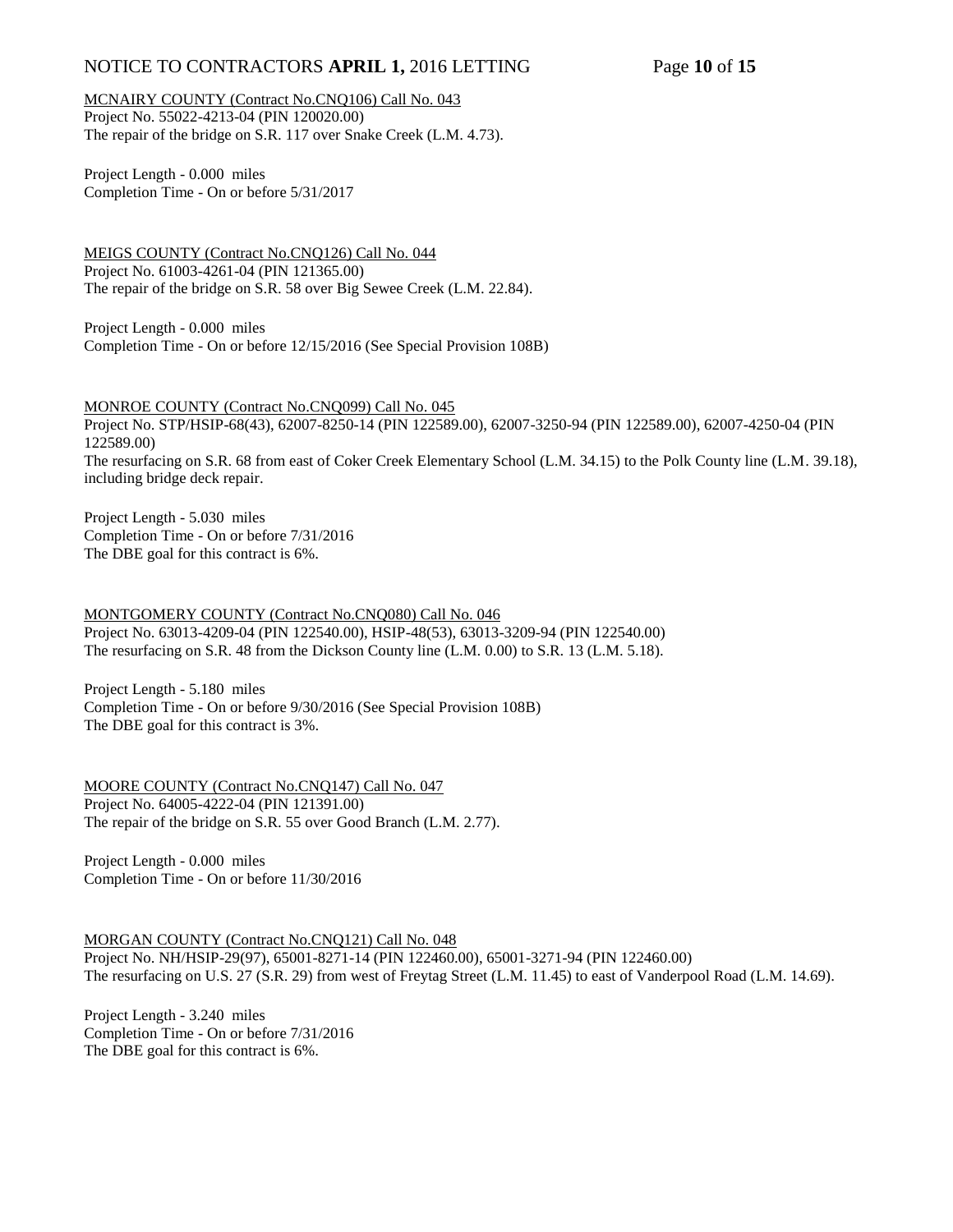# NOTICE TO CONTRACTORS **APRIL 1,** 2016 LETTING Page **11** of **15**

## MORGAN COUNTY (Contract No.CNQ076) Call No. 049

Project No. NH-29(86), 65001-3268-14 (PIN 101411.05) The grading, drainage, construction of retaining walls and paving on U.S. 27 (S.R. 29) from south of Whetstone Road (L.M. 1.67) to north of S.R. 328 (L.M. 3.70).

Project Length - 2.060 miles Completion Time - On or before 10/31/2018 The DBE goal for this contract is 6%.

OVERTON COUNTY (Contract No.CNQ131) Call No. 050 Project No. 67005-4215-04 (PIN 122122.00), HSIP-85(25), 67005-3215-94 (PIN 122122.00) The resurfacing on S.R. 85 from the Jackson County line (L.M. 0.00) to Davis Road (L.M. 5.63).

Project Length - 5.630 miles Completion Time - On or before 9/30/2016 (See Special Provision 108B) The DBE goal for this contract is 2.5%.

OVERTON COUNTY (Contract No.CNQ082) Call No. 051 Project No. 67004-4215-04 (PIN 120404.00) The repair of the bridge on S.R. 84 over branch (L.M. 10.16).

Project Length - 0.000 miles Completion Time - On or before 11/30/2016 (See Special Provision 108B)

PERRY COUNTY (Contract No.CNQ095) Call No. 052 Project No. 68006-4217-04 (PIN 084236.01), HSIP-128(30), 68006-3217-94 (PIN 084236.01) The resurfacing on S.R. 128 from the Wayne County line (L.M. 0.00) to Holder Cemetery Road (L.M. 6.05).

Project Length - 6.050 miles Completion Time - On or before 9/30/2016 (See Special Provision 108B) The DBE goal for this contract is 2.5%.

PERRY COUNTY (Contract No.CNQ081) Call No. 053 Project No. NH/HSIP-20(63), 68002-8236-14 (PIN 122508.00), 68002-3236-94 (PIN 122508.00) The resurfacing on U.S. 412 (S.R. 20) from the Decatur County line (L.M. 0.00) to west of Deer Valley Road (L.M. 6.13).

Project Length - 5.610 miles Completion Time - On or before 9/30/2016 (See Special Provision 108B) The DBE goal for this contract is 3.5%.

ROANE COUNTY (Contract No.CNQ037) Call No. 054

Project No. BRZE-7300(22), 73950-3544-94 (PIN 100409.00) The construction of a concrete I-Beam bridge on Margrave Drive over Norfolk Southern Railroad (L.M. 0.45) in Harriman, including grading, drainage and paving.

Project Length - 0.120 miles Completion Time - On or before 6/30/2017 The DBE goal for this contract is 14%.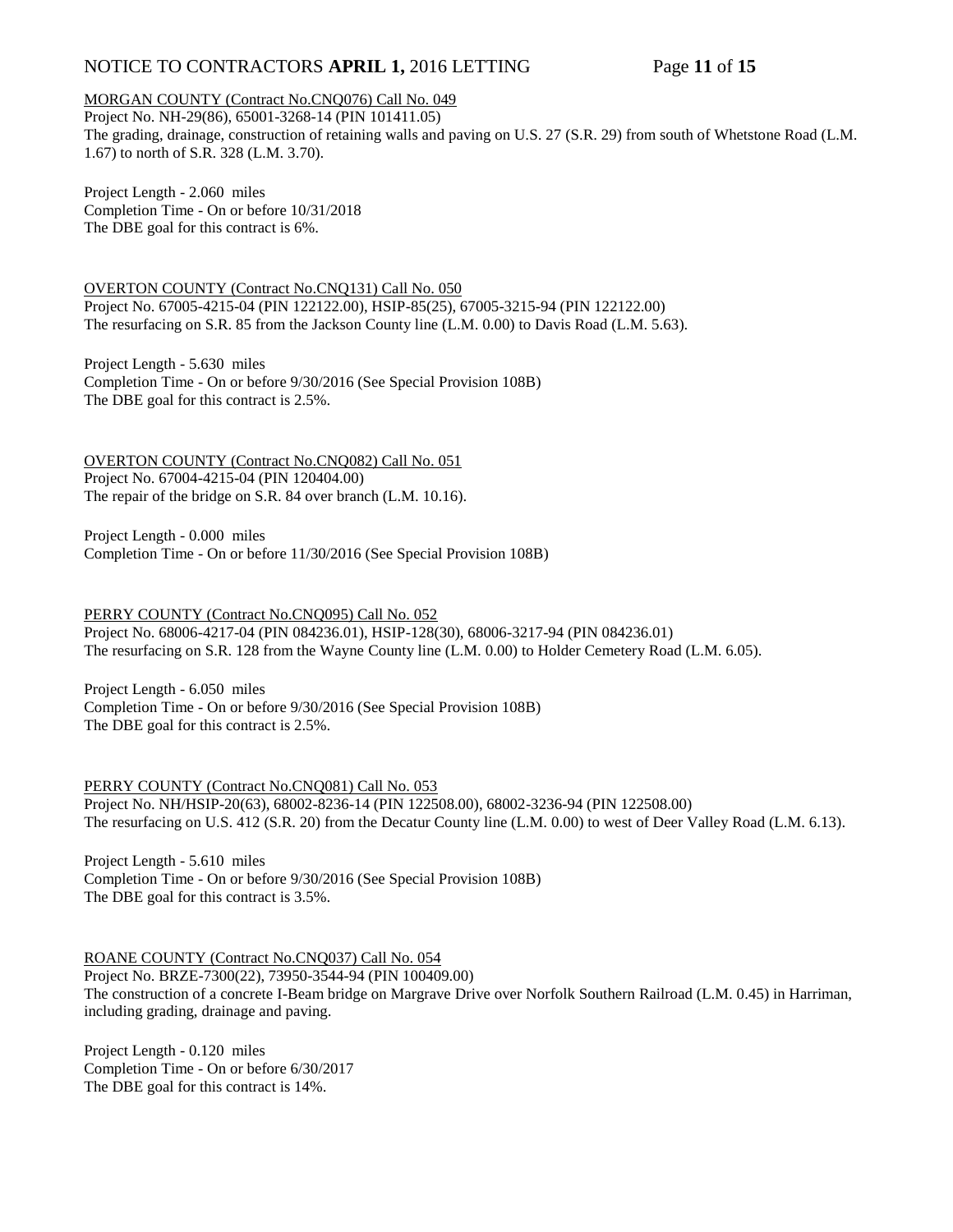# NOTICE TO CONTRACTORS **APRIL 1,** 2016 LETTING Page **12** of **15**

## ROBERTSON COUNTY (Contract No.CNQ089) Call No. 055

Project No. STIP/HSIP-25(52), 74006-8219-14 (PIN 122494.00), 74006-3219-94 (PIN 122494.00) The resurfacing on S.R. 25 from east of Simmons Road (L.M. 11.55) to U.S. 31W (S.R. 41) (L.M. 17.37).

Project Length - 5.600 miles Completion Time - On or before 9/30/2016 The DBE goal for this contract is 3.5%.

ROBERTSON COUNTY (Contract No.CNQ088) Call No. 056 Project No. STP/HSIP-49(43), 74008-8226-14 (PIN 122486.00), 74008-3226-94 (PIN 122486.00) The resurfacing on S.R. 49 from S.R. 52 (L.M. 23.51) to the Kentucky State line (L.M. 27.16).

Project Length - 3.650 miles Completion Time - On or before 9/30/2016 (See Special Provision 108B) The DBE goal for this contract is 3%.

RUTHERFORD COUNTY (Contract No.CNQ096) Call No. 057 Project No. 75013-4250-04 (PIN 122538.00), HSIP-269(29), 75013-3250-94 (PIN 122538.00) The resurfacing on S.R. 269 from U.S. 31A (S.R. 11, Horton Highway) (L.M. 0.00) to Versailles Road (L.M. 4.99).

Project Length - 4.990 miles Completion Time - On or before 9/30/2016 The DBE goal for this contract is 7.5%.

SEVIER COUNTY (Contract No.CNQ117) Call No. 058 Project No. 78014-4211-04 (PIN 122582.00), HSIP-139(9), 78014-3211-94 (PIN 122582.00) The resurfacing on S.R. 139 from U.S. 25W (U.S. 70, S.R. 9) (L.M. 0.00) to the Jefferson County line (L.M. 10.03).

Project Length - 10.030 miles Completion Time - On or before 8/15/2016 The DBE goal for this contract is 7%.

SHELBY COUNTY (Contract No.CNQ059) Call No. 059

Project No. HSIP-2814(4), 79960-3598-94 (PIN 113067.00) The improvement of the intersection on South Perkins Road at Old Lamar Avenue and Hungerford Road in Memphis, including grading, drainage, signals and paving.

Project Length - 0.243 miles Completion Time - On or before 5/31/2017 The DBE goal for this contract is 13.5%.

SHELBY COUNTY (Contract No.CNQ108) Call No. 060

Project No. 79187-4234-04 (PIN 118539.00) The repair of bridges on S.R. 385 over Gulf Stream Road (L.M. 8.98 L&R), the CSXT Railroad (L.M. 9.10 L&R), and U.S. 70 (U.S. 79, S.R. 1) (L.M. 9.23 L&R).

Project Length - 0.000 miles Completion Time - On or before 11/30/2016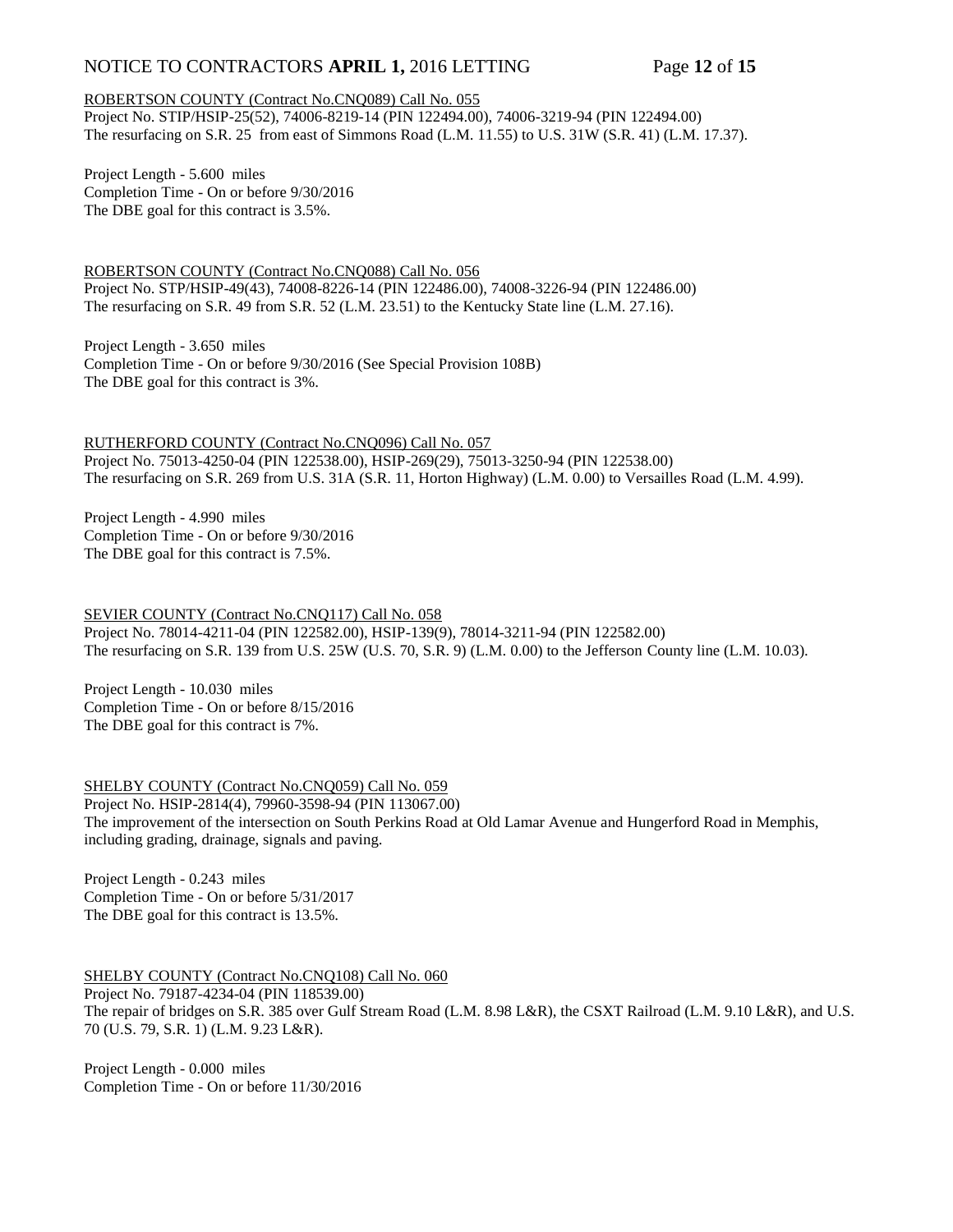# NOTICE TO CONTRACTORS **APRIL 1,** 2016 LETTING Page **13** of **15**

SUMNER COUNTY (Contract No.CNQ043) Call No. 061

Project No. HSIP-109(36), 83011-3233-94 (PIN 121823.00) The miscellaneous safety improvements on S.R. 109 at the intersection of Old S.R. 109 in Gallatin (L.M. 7.53), including grading, drainage and paving.

Project Length - 0.316 miles Completion Time - On or before 11/30/2016 (See Special Provision 108B) The DBE goal for this contract is 9%.

SUMNER COUNTY (Contract No.CNQ113) Call No. 062 Project No. PHSIP-6(106), 83077-3216-94 (PIN 120398.00) Miscellaneous safety improvements including grading, drainage and paving on U.S. 31E (S.R. 6) at the intersection of Deshea Creek Road and Brights Lane (L.M. 18.91 to L.M. 19.16).

Project Length - 0.250 miles Completion Time - On or before 9/30/2016 The DBE goal for this contract is 6%.

WEAKLEY COUNTY (Contract No.CNQ115) Call No. 063 Project No. 92137-4220-04 (PIN 118294.00) The repair of bridges over S.R. 22 at Old Salem Road (L.M. 22.76) and Terrell Road (L.M. 28.85).

Project Length - 0.000 miles Completion Time - On or before 11/30/2016

WHITE COUNTY (Contract No.CNQ124) Call No. 064 Project No. STP/HSIP-135(22), 93016-8208-14 (PIN 122123.00), 93016-3208-94 (PIN 122123.00) The resurfacing on S.R. 135 from S.R. 289 (L.M. 0.00) to S.R. 136 (L.M. 5.62).

Project Length - 4.910 miles Completion Time - On or before 9/30/2016 (See Special Provision 108B) The DBE goal for this contract is 3.5%.

WILLIAMSON COUNTY (Contract No.CNQ093) Call No. 065 Project No. 94005-4213-04 (PIN 122527.00), HSIP-248(14), 94005-3213-94 (PIN 122527.00) The resurfacing on S.R. 248 (Goose Creek Bypass) from U.S. 31 (S.R. 6) (L.M. 0.00) to U.S. 431 (S.R. 106, Lewisburg Pike) (L.M. 2.81).

Project Length - 2.810 miles Completion Time - On or before 9/30/2016 (See Special Provision 108B) The DBE goal for this contract is 3%.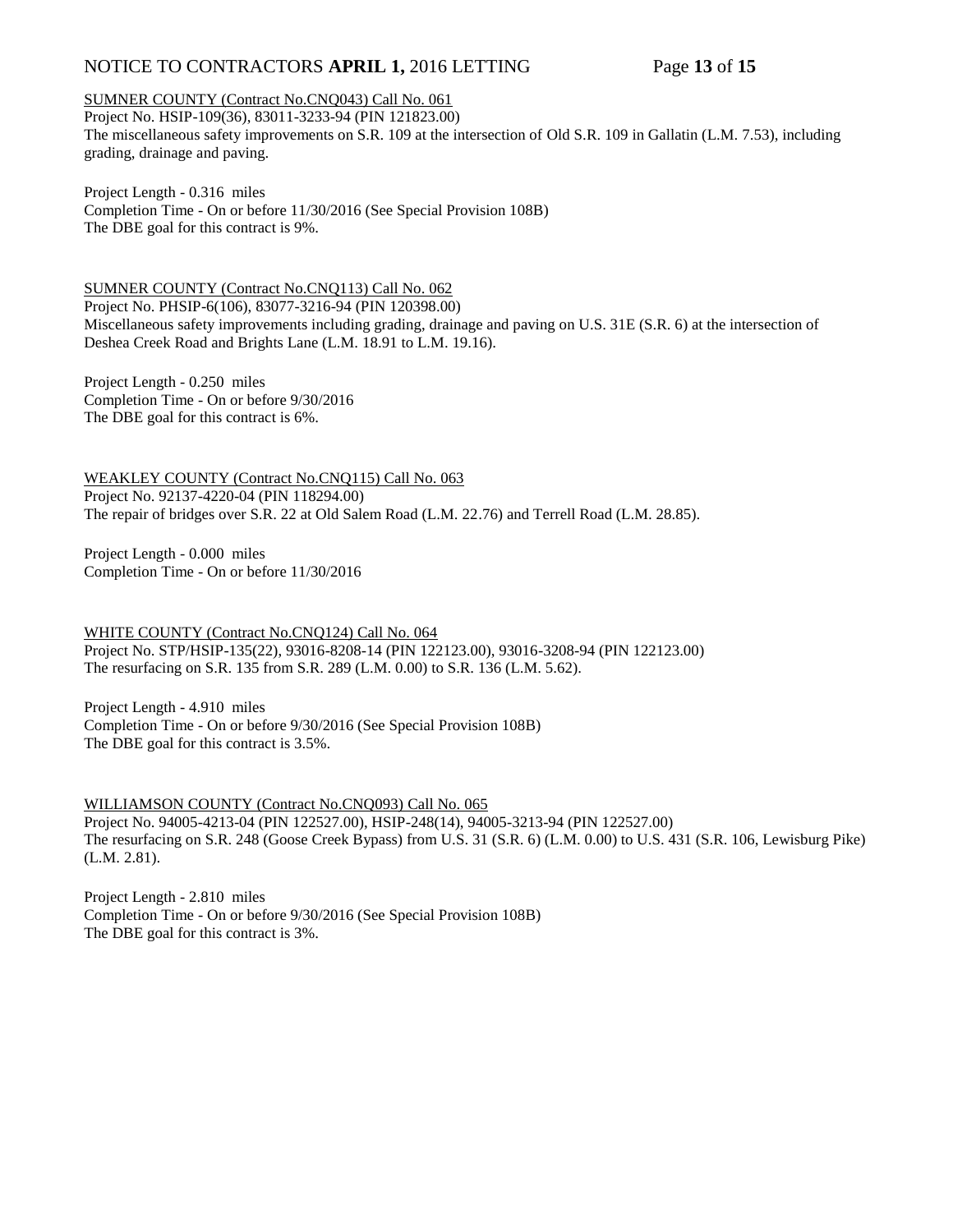# NOTICE TO CONTRACTORS **APRIL 1,** 2016 LETTING Page **14** of **15**

## WILLIAMSON COUNTY (Contract No.CNQ148) Call No. 066 Project No. PHSIP-6(102), 94003-3272-94 (PIN 118930.00) The miscellaneous safety improvements on U.S. 31 (S.R. 6) from S.R. 248 (L.M. 5.73) to S.R. 397 (L.M. 10.00).

Project Length - 4.270 miles Completion Time - On or before 7/31/2016 (See Special Provision 108B) The DBE goal for this contract is 4%.

WILSON COUNTY (Contract No.CNQ097) Call No. 067 Project No. 95023-4211-04 (PIN 122535.00), HSIP-266(23), 95023-3211-94 (PIN 122535.00) The resurfacing on S.R. 266 from S.R. 265 (L.M. 10.23) to Moriah Drive (L.M. 15.00).

Project Length - 4.750 miles Completion Time - On or before 9/30/2016 (See Special Provision 108B) The DBE goal for this contract is 5.5%.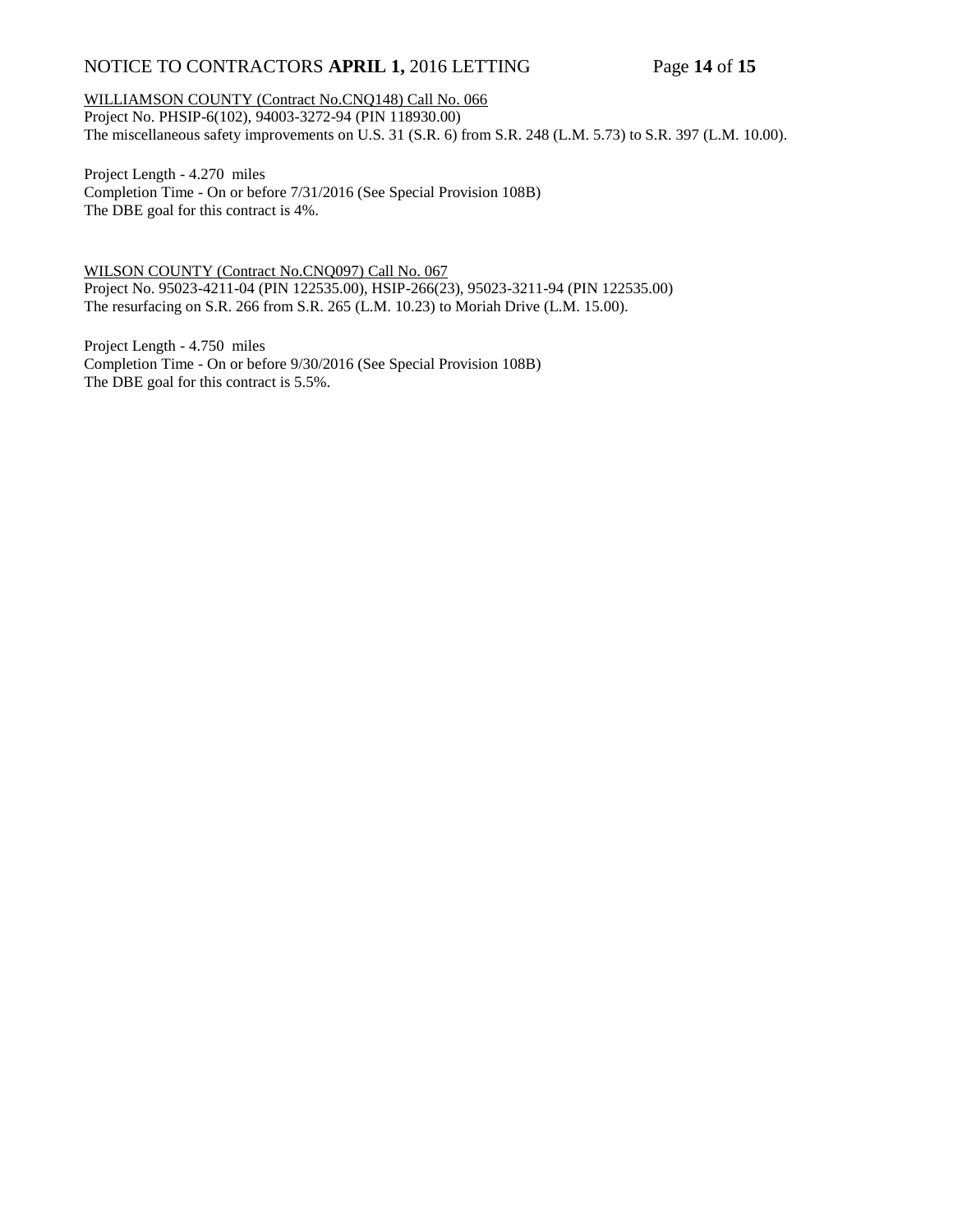Requests for Bid Authorization, Standard Specifications and Standard Drawing Books should be addressed to:

Construction Division Suite 700 JKP Bldg. Nashville, TN 37243-0326 Telephone No. (615) 741-2414

Requests for Plans, Cross-Sections, Grading Quantity Sheets, and Standard Drawings should be addressed to:

Tennessee Department of Transportation Copy Center Level A James K. Polk Building Nashville, TN 37243-0330 Telephone No. (615) 741-2048

A Prime Contractor must prequalify with The Department of Transportation in accordance with Tennessee Code Annotated 54-5-117 and Tennessee Department of Transportation Rule 1680-5-3, Prequalification of Contractors, before bid authorization for highway contracts will be furnished.

Prime contractors, except mowing and litter removal contractors, are required to be licensed with the State of Tennessee, Department of Commerce and Insurance (TDCI), Board for Licensing Contractors (BLC). Prime contractors must be licensed in the general classification (e.g. Heavy Construction (HC), Highway, Railroad, Airport Construction (HRA), Specialty (S), Municipal and Utility Construction (MU), or Electrical Contracting (CE)) for the type of work in the project which they will perform. Bidders may submit a Proposal without having a license and will be considered for award for twenty-one (21) days after Proposals are opened. If the Bidder does not have a license with the TDCI, on or before twentyone (21) days after Proposals are opened, the Bidder will be considered non-responsive and their Proposal will be rejected.

The Department will not execute any contracts or approve subcontracts with contractors that are domestic or foreign Corporations, Limited Liability Companies, Limited Partnerships, or Limited Liability Partnerships, who are not in good standing with the Secretary of State (i.e. have a valid Certificate of Existence/Authorization). If a Bidder is not in good standing with the Secretary of State (i.e. have a valid Certificate of Existence/Authorization) on or before twenty-one (21) days after Proposals are opened then the Bidder will be considered non-responsive and their Proposal will be rejected.

The Tennessee Department of Transportation hereby notifies all bidders that it will affirmatively insure that in any contract entered into pursuant to this advertisement, disadvantaged business enterprises will be afforded full opportunity to submit bids in response to this invitation and will not be discriminated against on the basis of age, race, color, religion, national origin, sex, or disability in consideration for an award.

The Department encourages the use of disadvantaged business enterprises on all contracts. A listing of Certified DBE's can be found at [http://www.tdot.state.tn.us/dbedirectinternet/Vendor.aspx.](http://www.tdot.state.tn.us/dbedirectinternet/Vendor.aspx) A listing of those currently prequalified can be found a[t http://www.tdot.state.tn.us/construction/prequal/prequal.pdf.](http://www.tdot.state.tn.us/construction/prequal/prequal.pdf) 

## BIDDING AUTHORIZATION WILL BE OBTAINABLE UNTIL 4:00PM (CENTRAL TIME) THE DAY BEFORE THE LETTING.

Sales tax will be added to the cost of bid authorization, plans, standard specifications and standard drawings, if applicable.

Will Reid, Director Nashville, TN 37243-0326

Total Number of Contracts - 67 Total Number of Projects - 123 Total Number of Counties - 95

Publication No. DT-1390-V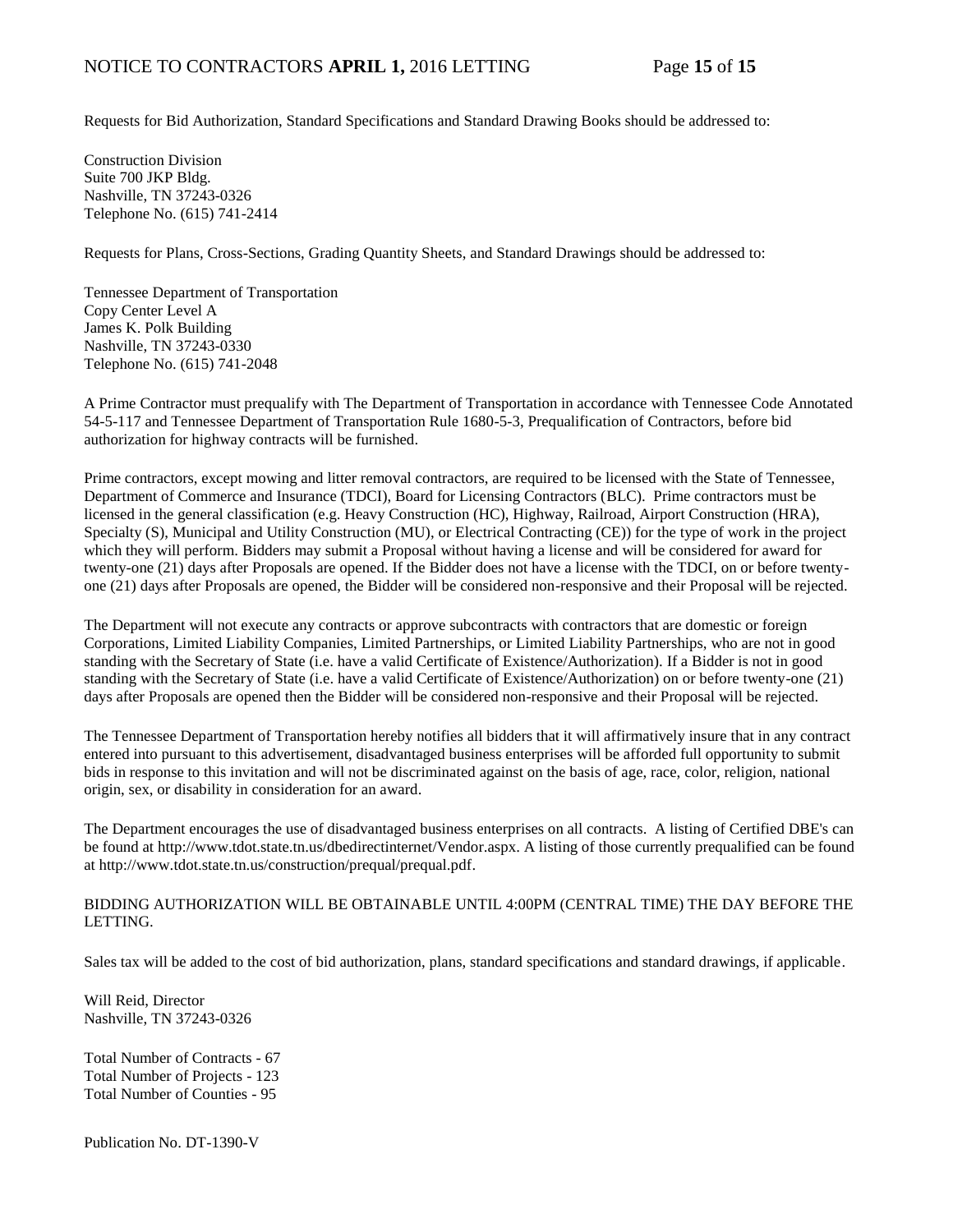# **STATE OF TENNESSEE NOTICE TO CONTRACTORS OF STATE HIGHWAY CONSTRUCTION BIDS TO BE RECEIVED MAY 13, 2016 INTERNET BIDDING MANDATORY ON ALL CONTRACTS**

KNOX COUNTY (Contract No.CNQ926) Call No. 001 Project No. PHSIP-I-275-3(134), 47005-3159-94 (PIN 120392.00) The improvement of the interchange on I-275 at the I-640 eastbound ramp (Exit 3).

Project Length - 0.110 miles Completion Time - On or before 9/30/2016 (See Special Provision 108B) The DBE goal for this contract is 7%.

ANDERSON, BLOUNT, CAMPBELL, CARTER, CLAIBORNE, COCKE, GRAINGER, GREENE, HAMBLEN, HANCOCK, HAWKINS, JEFFERSON, JOHNSON, KNOX, LOUDON, MONROE, MORGAN, ROANE, SCOTT, SEVIER, SULLIVAN, UNICOI, UNION, AND WASHINGTON COUNTIES (Contract No.CNQ211) Call No. 002 Project No. 98019-4146-04 (PIN 114116.06) The random on-call signing on various Interstates and State Routes.

Project Length - 0.000 miles Completion Time - On or before 6/30/2017 (See Special Provision 108B)

BEDFORD, CHEATHAM, DAVIDSON, DICKSON, GILES, HICKMAN, HOUSTON, HUMPHREYS, LAWRENCE, LEWIS, LINCOLN, MACON, MARSHALL, MAURY, MONTGOMERY, MOORE, PERRY, ROBERTSON, RUTHERFORD, SMITH, STEWART, SUMNER, TROUSDALE, WAYNE, WILLIAMSON, AND WILSON COUNTIES (Contract No.CNQ199) Call No. 003 Project No. 98302-4103-04 (PIN 114118.06) The random on-call signing on various Interstates and State Routes.

Project Length - 0.000 miles Completion Time - On or before 6/30/2017 (See Special Provision 108B)

BENTON, CARROLL, CHESTER, CROCKETT, DECATUR, DYER, FAYETTE, GIBSON, HARDEMAN, HARDIN, HAYWOOD, HENDERSON, HENRY, LAKE, LAUDERDALE, MADISON, MCNAIRY, OBION, SHELBY, TIPTON, AND WEAKLEY COUNTIES (Contract No.CNQ214) Call No. 004 Project No. 98049-4122-04 (PIN 114119.06) The random on-call signing on various Interstates and State Routes.

Project Length - 0.000 miles Completion Time - On or before 6/30/2017 (See Special Provision 108B)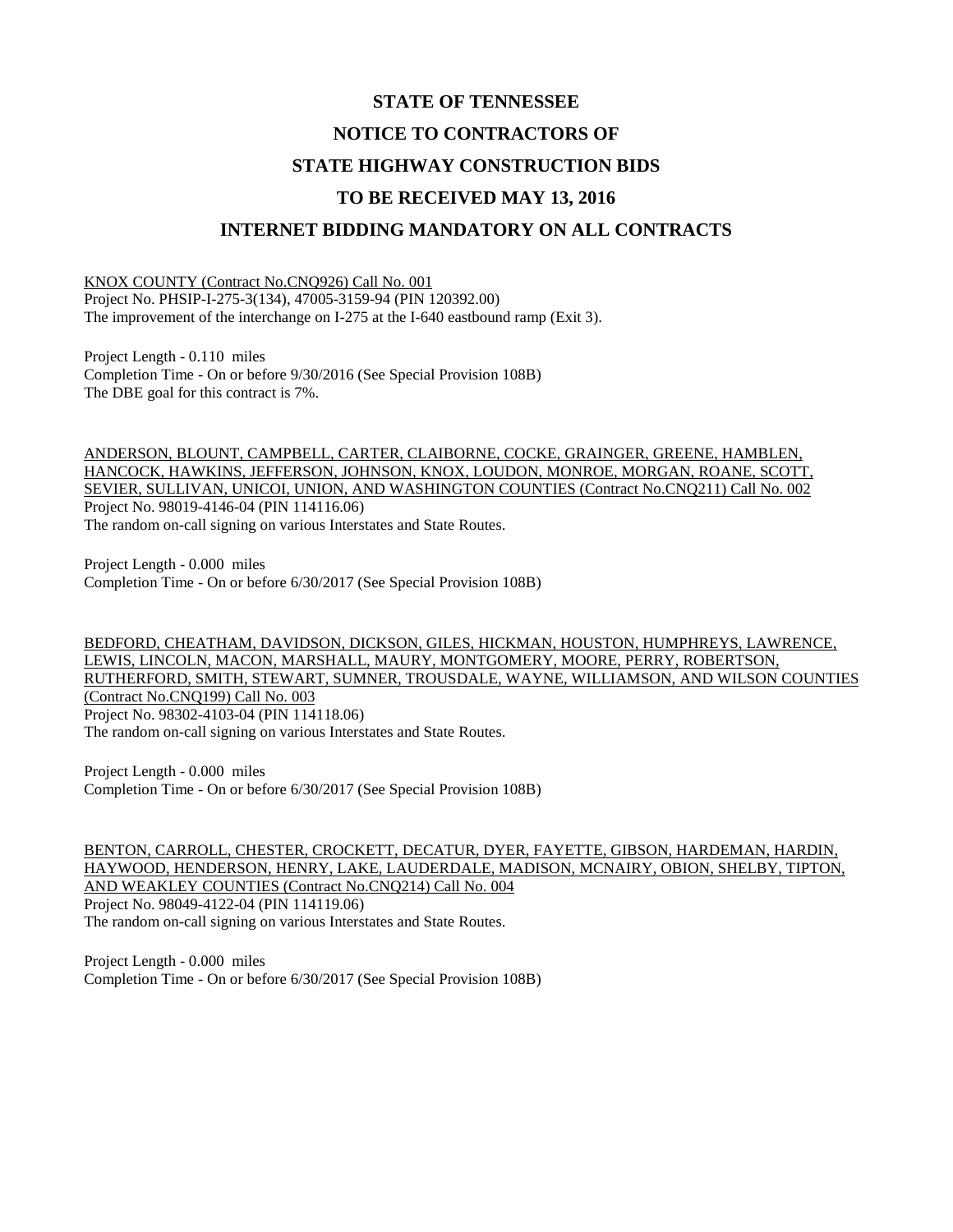## NOTICE TO CONTRACTORS **MAY 13,** 2016 LETTING Page **2** of **8**

#### BLEDSOE, BRADLEY, CANNON, CLAY, COFFEE, CUMBERLAND, DEKALB, FENTRESS, FRANKLIN, GRUNDY, HAMILTON, JACKSON, MARION, MCMINN, MEIGS, OVERTON, PICKETT, POLK, PUTNAM, RHEA, SEQUATCHIE, VAN BUREN, WARREN, AND WHITE COUNTIES (Contract No.CNQ207) Call No. 005 Project No. 98029-4119-04 (PIN 114117.06) The random on-call signing on various Interstates and State Routes.

Project Length - 0.000 miles Completion Time - On or before 6/30/2017 (See Special Provision 108B)

#### CANNON AND DEKALB COUNTIES (Contract No.CNQ175) Call No. 006

Project No. HSIP-53(49), 08002-3233-94 (PIN 119931.00) The miscellaneous safety improvements on S.R. 53 from Stones River Road (L.M. 14.42) to Tate Road (L.M. 21.28). Project Length - 6.860 miles

Project No. HSIP-146(6), 21007-3226-94 (PIN 120088.00) The miscellaneous safety improvements on S.R. 146 from the Cannon County line (L.M. 0.00) to Game Ridge Road (L.M. 4.86). Project Length - 4.860 miles

Total Contract Length - 11.720 miles Completion Time - On or before 8/31/2016 The DBE goal for this contract is 5.5%.

DAVIDSON COUNTY (Contract No.CNQ203) Call No. 007 Project No. 19047-4236-04 (PIN 103641.11) The tunnel cleaning of the Thompson Lane Underpass on S.R. 155.

Project Length - 0.000 miles Completion Time - On or before 6/30/2017 (See Special Provision 108B)

DAVIDSON, DICKSON, ROBERTSON, RUTHERFORD, SUMNER, WILLIAMSON, AND WILSON COUNTIES (Contract No.CNQ218) Call No. 008 Project No. NH-I-098-3(27), 98302-3102-44 (PIN 107545.03) The annual preventative and unscheduled maintenance on the Nashville Smartway I.T.S. System equipment, including the Transportation Management Center (2016-2018).

Project Length - 0.000 miles Completion Time - On or before 7/31/2019 (See Special Provision 108B)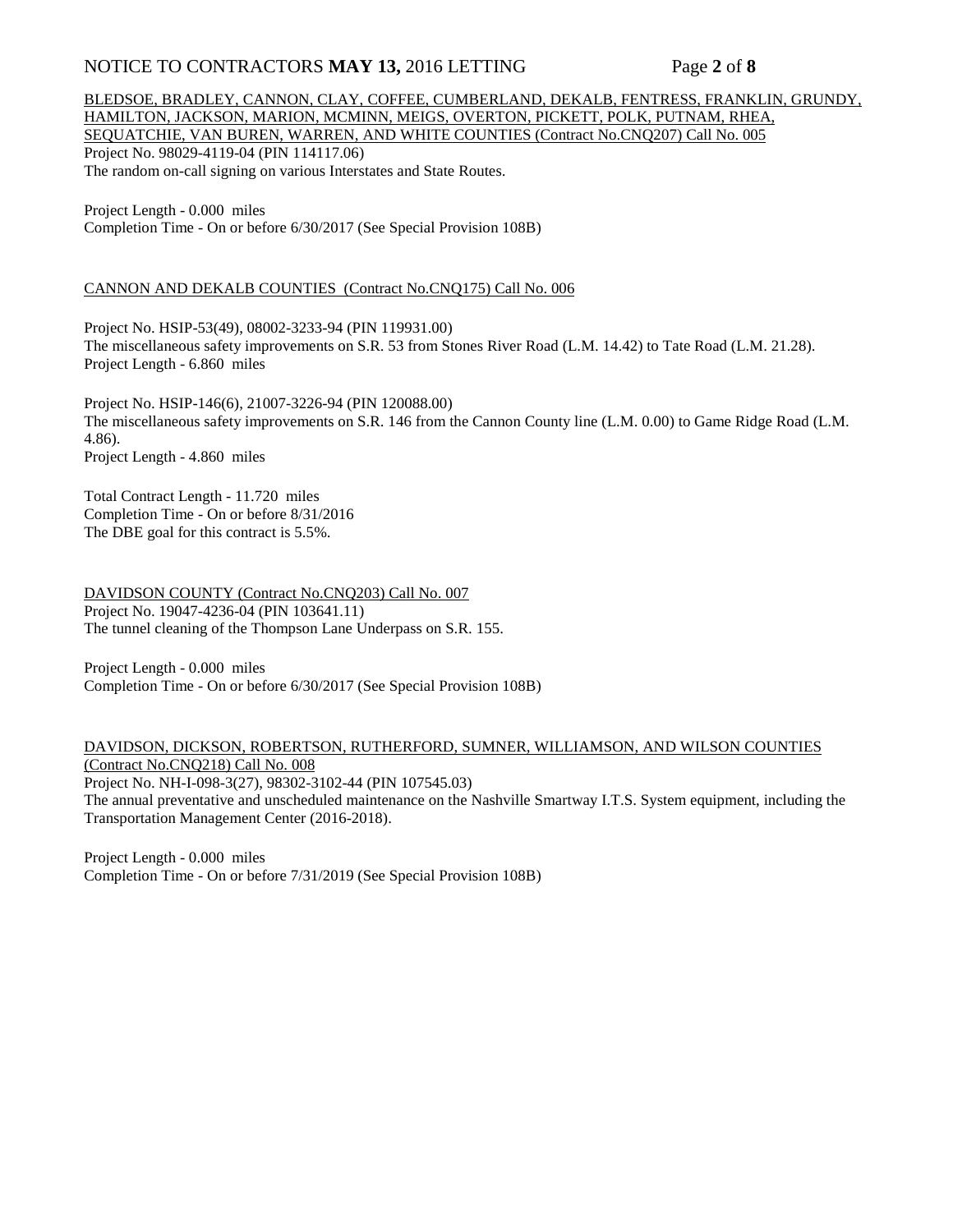## NOTICE TO CONTRACTORS **MAY 13,** 2016 LETTING Page **3** of **8**

#### GILES COUNTY (Contract No.CNQ194) Call No. 009

Project No. NH/HSIP-7(32), 28003-8224-14 (PIN 122488.00), 28003-3224-94 (PIN 122488.00) The resurfacing on U.S. 31 (S.R. 7) from south of College Street (L.M. 19.69) to north of Bailey Lane (L.M. 21.20). Project Length - 1.510 miles

Project No. STP/HSIP-7(33), 28003-8225-14 (PIN 122489.00), 28003-3225-94 (PIN 122489.00) The resurfacing on U.S. 31 (S.R. 7) from north of Bailey Lane (L.M. 21.20) to north of Pigeon Roost Road (L.M. 23.10). Project Length - 1.900 miles

Project No. STP/HSIP-11(86), 28004-8251-14 (PIN 122487.00), 28004-3251-94 (PIN 122487.00) The resurfacing on S.R. 11 from west of South 5th Street (L.M. 18.30) to U.S. 31 (S.R. 7) (L.M. 19.08). Project Length - 0.780 miles

Total Contract Length - 4.190 miles Completion Time - On or before 10/31/2016 (See Special Provision 108B) The DBE goal for this contract is 9%.

HAMBLEN AND JEFFERSON COUNTIES (Contract No.CNQ057) Call No. 010 Project No. STP-66(52), 32006-3234-14 (PIN 100248.01), 45009-3216-14 (PIN 100248.01) The paving on S.R. 66 from north of I-81 in Jefferson County to S.R. 160 in Morristown.

Project Length - 5.211 miles Completion Time - On or before 7/31/2017 (See Special Provision 108B) The DBE goal for this contract is 3.5%.

HAMILTON COUNTY (Contract No.CNQ174) Call No. 011 Project No. 33948-4243-04 (PIN 105739.11) The tunnel cleaning of the McCallie Tunnel on U.S.11 (U.S. 64, S.R. 2), the Stringers Ridge Tunnel on U.S. 127 (S.R. 8), and the Bachman Tubes on U.S. 41 (U.S. 76, S.R. 8).

Project Length - 0.000 miles Completion Time - On or before 6/30/2017 (See Special Provision 108B)

#### JEFFERSON COUNTY (Contract No.CNQ020) Call No. 012

Project No. HSIP-66(49), 45009-3215-94 (PIN 118820.00) The miscellaneous safety improvements including high friction surface treatment on S.R. 66 from U.S. 25W (S.R. 9) (L.M. 0.00) to S.R. 341 (L.M. 8.16). Project Length - 8.160 miles

Project No. HSIP-1296(11), 45950-3526-94 (PIN 118815.00) The miscellaneous safety improvements on East Dumplin Valley Road from Talbott-Kansas Road (L.M. 0.00) to S.R. 92 (L.M. 6.07). Project Length - 6.070 miles

Total Contract Length - 14.230 miles Completion Time - On or before 9/30/2016 The DBE goal for this contract is 3%.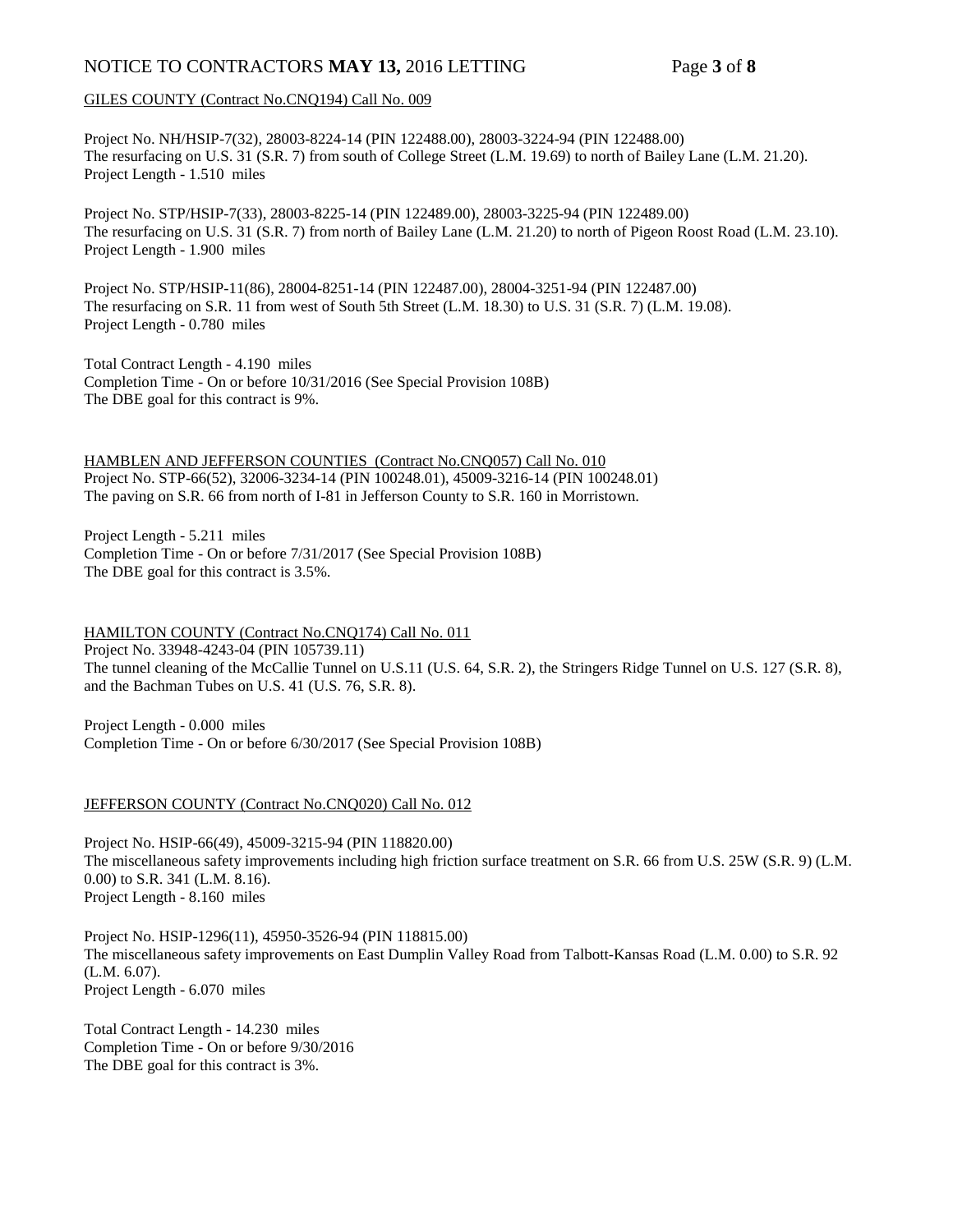## NOTICE TO CONTRACTORS **MAY 13,** 2016 LETTING Page **4** of **8**

## KNOX COUNTY (Contract No.CNQ201) Call No. 013

Project No. 47010-4246-04 (PIN 103635.12) The tunnel cleaning on the Henley Street Connector Tunnel on S.R. 1 and the SMARTFIX tunnel on S.R. 158 (James White Parkway).

Project Length - 0.000 miles Completion Time - On or before 6/30/2017 (See Special Provision 108B)

#### LAUDERDALE COUNTY (Contract No.CNQ139) Call No. 014

Project No. STP-SIP-NH-3(119), 49131-3203-94 (PIN 115184.00) The improvement of the intersection on U.S. 51 (S.R. 3) at Industrial Drive in Ripley, (L.M. 11.26), including grading, drainage and paving. Project Length - 0.177 miles

Project No. 49131-4209-04 (PIN 122644.00), HSIP-3(141), 49131-3209-94 (PIN 122644.00) The resurfacing on U.S. 51 (S.R. 3) from near S.R. 19 (Lake Drive) (L.M. 9.13) to near Wilson Road (L.M. 15.72). Project Length - 6.590 miles

Total Contract Length - 6.767 miles Completion Time - On or before 5/31/2017 (See Special Provision 108B) The DBE goal for this contract is 3%.

#### LAWRENCE COUNTY (Contract No.CNQ006) Call No. 015

Project No. HSIP/PHSIP-6(99), 50001-3265-94 (PIN 120235.00) The miscellaneous safety improvements at the intersection of U.S. 43 (S.R. 6) and East Gaines Street (L.M. 20.54), including signals. Project Length - 0.000 miles

Project No. HSIP/PHSIP-6(100), 50001-3266-94 (PIN 120237.00) The miscellaneous safety improvements at the intersection of U.S. 43 (S.R. 6) with U.S. 64 (S.R. 15) (L.M. 17.96 to L.M. 18.13). Project Length - 0.170 miles

Project No. HSIP-98(8), 50006-3209-94 (PIN 119821.00) The miscellaneous safety improvements on S.R. 98 from Owens Fork Road (L.M. 2.50) to north of Evans Road (L.M. 4.17). Project Length - 1.670 miles

Project No. HSIP-930(11), 50050-3405-94 (PIN 119840.00) The miscellaneous safety improvements including high friction surface treatment on Old Florence-Pulaski Road from S.R. 98 (L.M. 0.00) to Fall River Road (L.M. 4.97). Project Length - 4.970 miles

Total Contract Length - 6.810 miles Completion Time - On or before 8/31/2016 The DBE goal for this contract is 4%.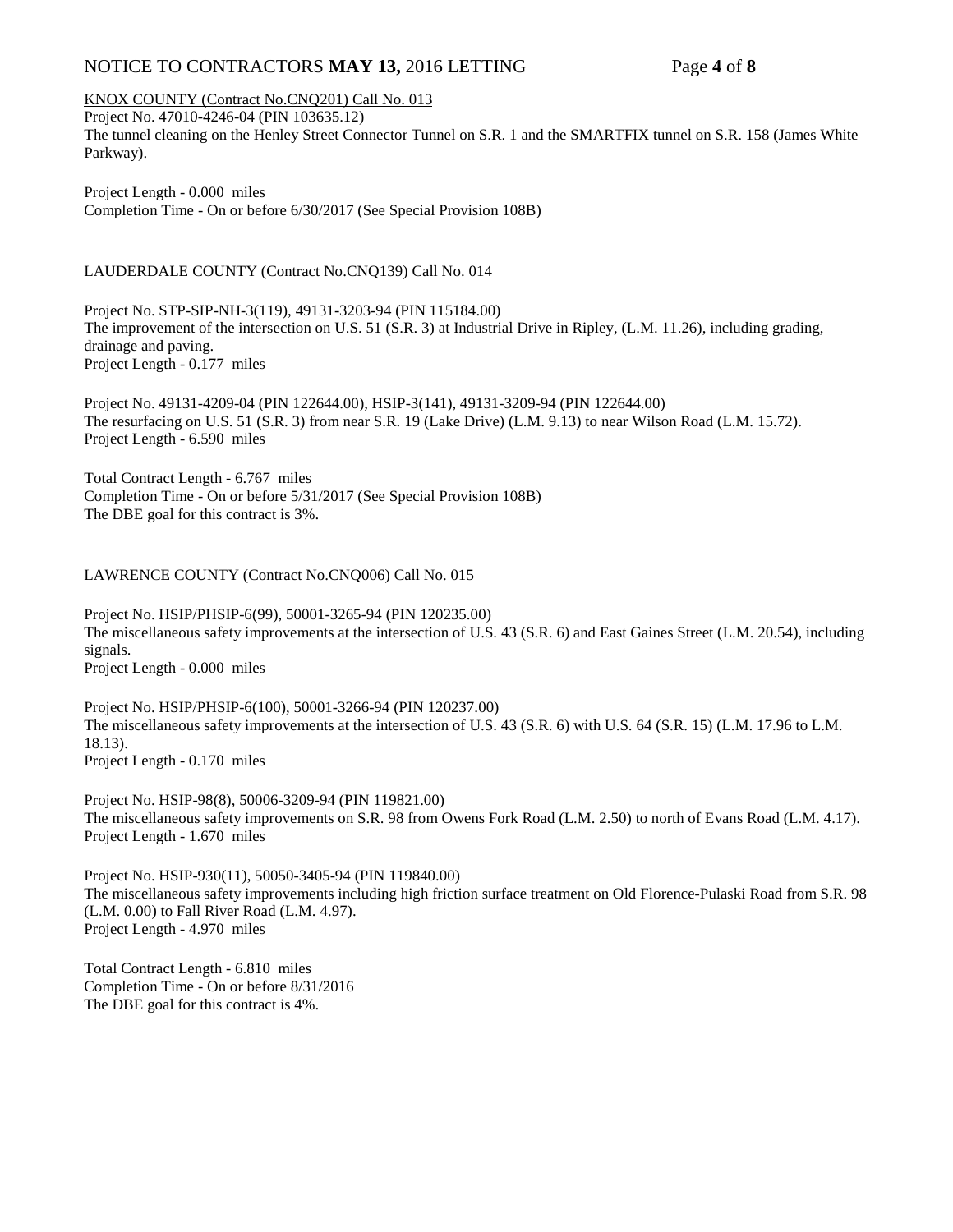## NOTICE TO CONTRACTORS **MAY 13,** 2016 LETTING Page **5** of **8**

#### LAWRENCE COUNTY (Contract No.CNQ180) Call No. 016

Project No. NH/HSIP-15(193), 50002-8251-14 (PIN 122472.00), 50002-3251-94 (PIN 122472.00) The resurfacing on U.S. 64 (S.R. 15) from west of David Crockett Elementary School (L.M. 12.64) to east of Columbia Avenue (L.M. 16.02).

Project Length - 3.280 miles

Completion Time - On or before 10/31/2016 (See Special Provision 108B) The DBE goal for this contract is 8%.

LAWRENCE COUNTY (Contract No.CNQ171) Call No. 017 Project No. STP/HSIP-242(157), 50013-8227-14 (PIN 122492.00), 50013-3227-94 (PIN 122492.00) The resurfacing on S.R. 242 from south of Hudson Road (L.M. 28.20) to S.R. 240 (L.M. 34.20).

Project Length - 5.990 miles Completion Time - On or before 10/31/2016 (See Special Provision 108B) The DBE goal for this contract is 4%.

LEWIS COUNTY (Contract No.CNQ170) Call No. 018 Project No. NH/HSIP-20(66), 51001-8219-14 (PIN 122510.00), 51001-3219-94 (PIN 122510.00) The resurfacing on U.S. 412 (S.R. 20) from the Perry County line (L.M. 0.00) to West Linden Avenue (L.M. 5.67).

Project Length - 5.670 miles Completion Time - On or before 10/31/2016 (See Special Provision 108B) The DBE goal for this contract is 6.5%.

MADISON COUNTY (Contract No.CNQ196) Call No. 019

Project No. NH/HSIP-186(17), 57009-8265-14 (PIN 122636.00), 57009-4265-04 (PIN 122636.00), 57009-3265-94 (PIN 122636.00) The resurfacing on S.R. 186 from Carriage House Drive (L.M. 3.09) to Channing Way (L.M. 4.44), including I-40 and Vann Drive ramps and bridge deck repair.

Project Length - 1.350 miles Completion Time - On or before 10/31/2016 (See Special Provision 108B) The DBE goal for this contract is 3.5%.

#### MCNAIRY COUNTY (Contract No.CNQ181) Call No. 020

Project No. NH/HSIP-15(195), 55004-8242-14 (PIN 123169.00), 55004-3242-94 (PIN 123169.00) The resurfacing on U.S. 64 (S.R. 15) from the end of the 4 lane section (L.M. 22.79) to the Hardin County line (L.M. 26.06). Project Length - 3.270 miles

Project No. 55022-4214-04 (PIN 123171.00), HSIP-117(11), 55022-3214-94 (PIN 123171.00) The resurfacing on S.R. 117 from S.R. 142 (L.M. 0.00) to U.S. 64 (S.R. 15) (L.M. 6.38). Project Length - 6.380 miles

Total Contract Length - 9.650 miles Completion Time - On or before 10/31/2016 The DBE goal for this contract is 5%.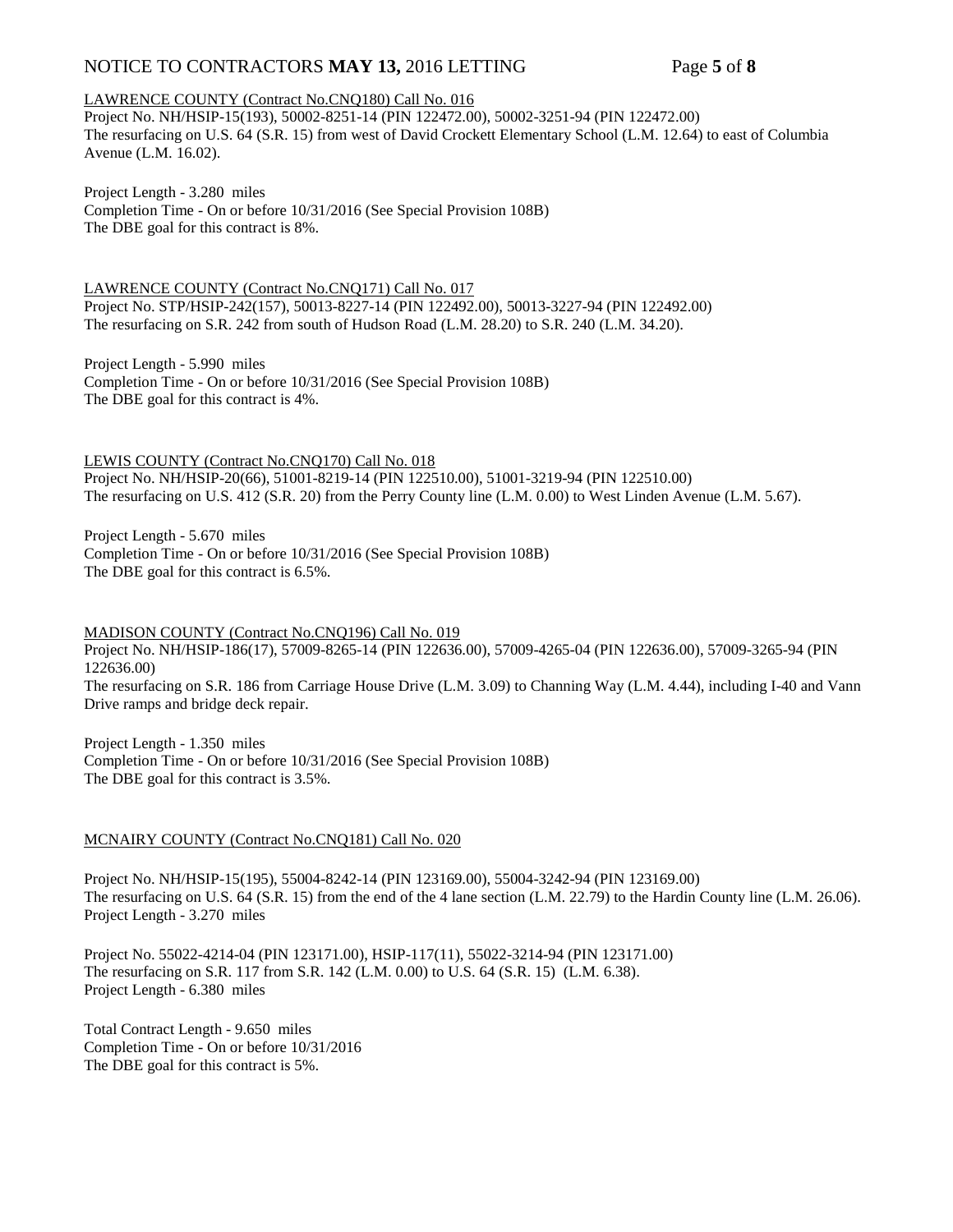## NOTICE TO CONTRACTORS **MAY 13,** 2016 LETTING Page **6** of **8**

#### OBION COUNTY (Contract No.CNQ132) Call No. 021

Project No. NH/HSIP-215(10), 66112-8216-14 (PIN 122638.00), 66112-4216-04 (PIN 122638.00), 66112-3216-94 (PIN 122638.00) The resurfacing on U.S. 45E (S.R. 215) from U.S. 45E (S.R. 43) (L.M. 0.00) to the Kentucky State line (L.M. 2.07) including bridge deck repair.

Project Length - 2.070 miles Completion Time - On or before 10/31/2016 (See Special Provision 108B) The DBE goal for this contract is 3%.

OBION COUNTY (Contract No.CNQ208) Call No. 022 Project No. NH/HSIP-3(137), 66001-8282-14 (PIN 122634.00), 66001-3282-94 (PIN 122634.00) The resurfacing on U.S. 51 (S.R. 3) from Walker Tanner Road (L.M. 16.02) to S.R. 431 (L.M. 17.83).

Project Length - 1.810 miles Completion Time - On or before 10/31/2016 The DBE goal for this contract is 3%.

PERRY COUNTY (Contract No.CNQ167) Call No. 023 Project No. NH/HSIP-20(65), 68002-8237-14 (PIN 102297.01), 68002-3237-94 (PIN 102297.01) The resurfacing on U.S. 412 (S.R. 20) from the Buffalo River (L.M. 12.90) to east of Jackson Cemetery Road (L.M. 19.00).

Project Length - 6.100 miles Completion Time - On or before 10/31/2016 (See Special Provision 108B) The DBE goal for this contract is 3%.

PUTNAM COUNTY (Contract No.CNQ136) Call No. 024 Project No. 71950-3503-04 (PIN 113287.00) The grading, drainage and paving on a S.I.A. route serving Institutional Wholesale in Algood.

Project Length - 0.513 miles Completion Time - On or before 11/30/2017 (See Special Provision 108B)

ROBERTSON COUNTY (Contract No.CNQ164) Call No. 025 Project No. STP/HSIP-65(19), 74011-8208-14 (PIN 122491.00), 74011-3208-94 (PIN 122491.00) The resurfacing on U.S. 431 (S.R. 65) from north of U.S. 41 (S.R. 11) (L.M. 7.70) to Brick School Road (L.M. 14.49).

Project Length - 6.790 miles Completion Time - On or before 10/31/2016 (See Special Provision 108B) The DBE goal for this contract is 3%.

SULLIVAN COUNTY (Contract No.CNQ159) Call No. 026

Project No. STP/HSIP-346(10), 82022-8206-14 (PIN 122461.00), 82022-3206-94 (PIN 122461.00) The resurfacing on S.R. 346 from the Hawkins County line (L.M. 0.00) to S.R. 36 (L.M. 1.92).

Project Length - 1.920 miles Completion Time - On or before 9/30/2016 (See Special Provision 108B) The DBE goal for this contract is 10%.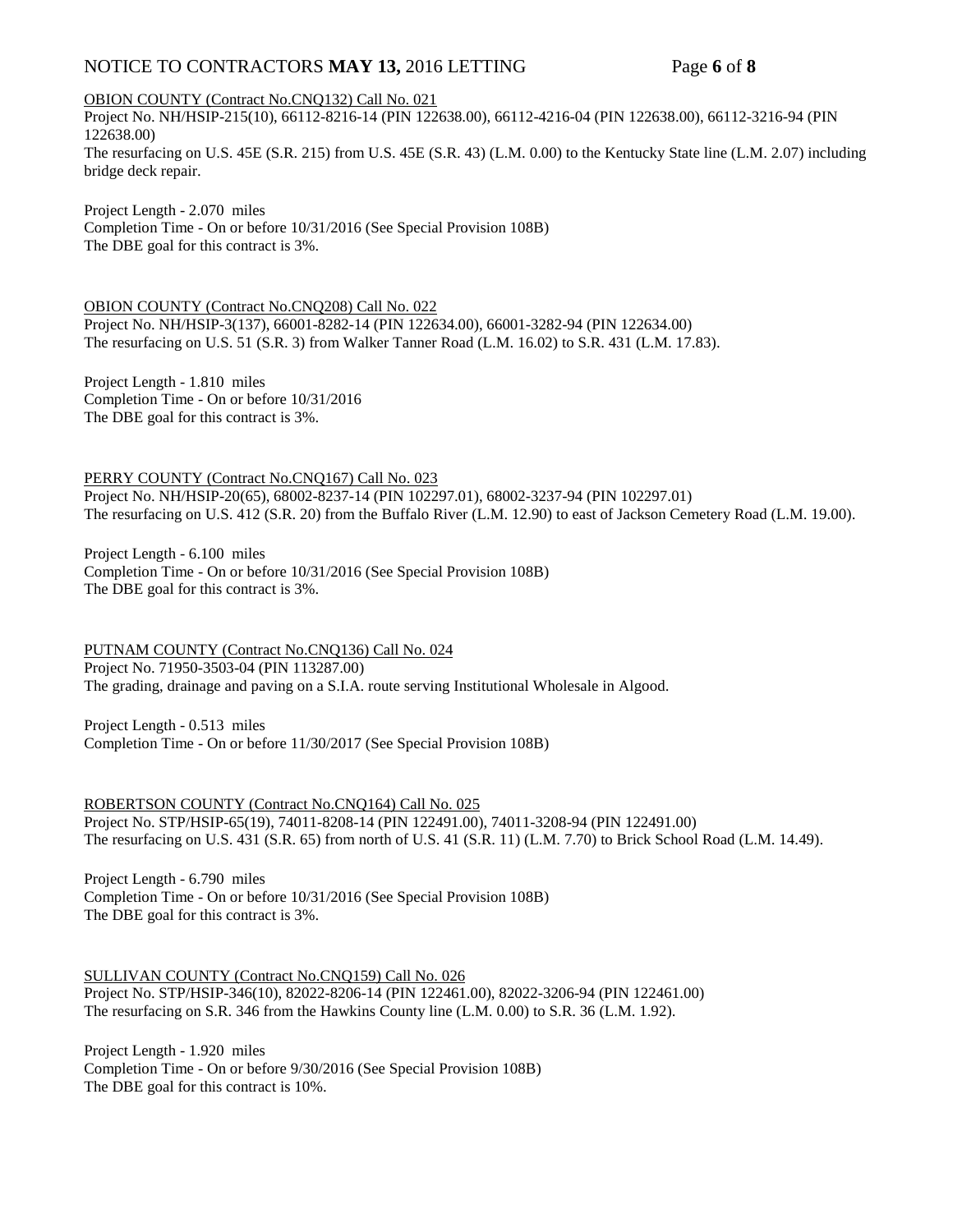## NOTICE TO CONTRACTORS **MAY 13,** 2016 LETTING Page **7** of **8**

#### SUMNER COUNTY (Contract No.CNQ172) Call No. 027

Project No. HPP/NH-109(14), 83010-3219-14 (PIN 100286.00) The grading, drainage, construction of retaining walls and paving on S.R. 109 from Odom's Bend Road to the S.R. 109 Bypass south of Gallatin.

Project Length - 1.272 miles Completion Time - On or before 7/31/2018 (See Special Provision 108B) The DBE goal for this contract is 8%.

SUMNER COUNTY (Contract No.CNQ168) Call No. 028 Project No. 83018-4222-04 (PIN 122541.00), HSIP-258(13), 83018-3222-94 (PIN 122541.00) The resurfacing on S.R. 258 from New Hope Road (L.M. 8.10) to the Robertson County line (L.M. 13.54).

Project Length - 5.250 miles Completion Time - On or before 10/31/2016 (See Special Provision 108B)

WASHINGTON COUNTY (Contract No.CNQ160) Call No. 029 Project No. STP-NH/HSIP-34(107), 90002-8263-14 (PIN 085076.01), 90002-4263-04 (PIN 085076.01), 90002-3263-94 (PIN 085076.01) The resurfacing on U.S. 321 (U.S. 11E, S.R. 34) from the Greene County line (L.M. 0.00) to south of Persimmon Ridge Road (L.M. 9.05), including bridge deck repair.

Project Length - 9.050 miles Completion Time - On or before 10/31/2016 (See Special Provision 108B) The DBE goal for this contract is 3.5%.

WAYNE COUNTY (Contract No.CNQ178) Call No. 030 Project No. STP/HSIP-114(15), 91007-8217-14 (PIN 122480.00), 91007-3217-94 (PIN 122480.00) The resurfacing on S.R. 114 from U.S. 64 (S.R. 15) (L.M. 0.00) to the Hardin County line (L.M. 7.89).

Project Length - 7.840 miles Completion Time - On or before 10/31/2016 (See Special Provision 108B) The DBE goal for this contract is 4.5%.

WEAKLEY COUNTY (Contract No.CNQ183) Call No. 031 Project No. STP/HSIP-124(9), 92009-8226-14 (PIN 123170.00), 92009-3226-94 (PIN 123170.00) The resurfacing on S.R. 124 from Staffords Store Road (L.M. 6.36) to the Carroll County line (L.M. 15.77).

Project Length - 9.410 miles Completion Time - On or before 10/31/2016 The DBE goal for this contract is 4%.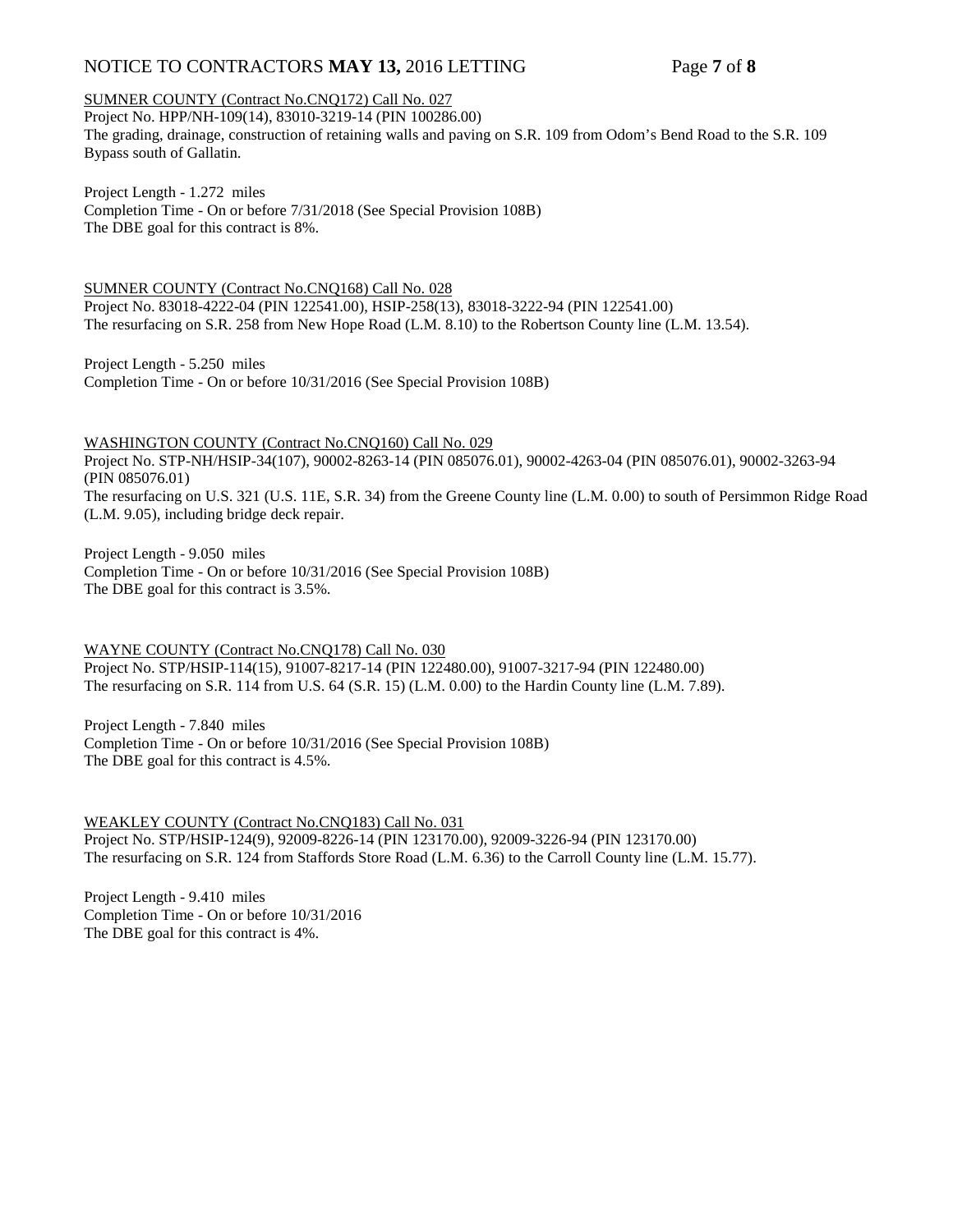Requests for Bid Authorization, Standard Specifications and Standard Drawing Books should be addressed to:

Construction Division Suite 700 JKP Bldg. Nashville, TN 37243-0326 Telephone No. (615) 741-2414

Requests for Plans, Cross-Sections, Grading Quantity Sheets, and Standard Drawings should be addressed to:

Tennessee Department of Transportation Copy Center Level A James K. Polk Building Nashville, TN 37243-0330 Telephone No. (615) 741-2049

A Prime Contractor must prequalify with The Department of Transportation in accordance with Tennessee Code Annotated 54-5-117 and Tennessee Department of Transportation Rule 1680-5-3, Prequalification of Contractors, before bid authorization for highway contracts will be furnished.

Prime contractors, except mowing and litter removal contractors, are required to be licensed with the State of Tennessee, Department of Commerce and Insurance (TDCI), Board for Licensing Contractors (BLC). Prime contractors must be licensed in the general classification (e.g. Heavy Construction (HC), Highway, Railroad, Airport Construction (HRA), Specialty (S), Municipal and Utility Construction (MU), or Electrical Contracting (CE)) for the type of work in the project which they will perform. Bidders may submit a Proposal without having a license and will be considered for award for twenty-one (21) days after Proposals are opened. If the Bidder does not have a license with the TDCI, on or before twentyone (21) days after Proposals are opened, the Bidder will be considered non-responsive and their Proposal will be rejected.

The Department will not execute any contracts or approve subcontracts with contractors that are domestic or foreign Corporations, Limited Liability Companies, Limited Partnerships, or Limited Liability Partnerships, who are not in good standing with the Secretary of State (i.e. have a valid Certificate of Existence/Authorization). If a Bidder is not in good standing with the Secretary of State (i.e. have a valid Certificate of Existence/Authorization) on or before twenty-one (21) days after Proposals are opened then the Bidder will be considered non-responsive and their Proposal will be rejected.

The Tennessee Department of Transportation hereby notifies all bidders that it will affirmatively insure that in any contract entered into pursuant to this advertisement, disadvantaged business enterprises will be afforded full opportunity to submit bids in response to this invitation and will not be discriminated against on the basis of age, race, color, religion, national origin, sex, or disability in consideration for an award.

The Department encourages the use of disadvantaged business enterprises on all contracts. A listing of Certified DBE's can be found at [http://www.tdot.state.tn.us/dbedirectinternet/Vendor.aspx.](http://www.tdot.state.tn.us/dbedirectinternet/Vendor.aspx) A listing of those currently prequalified can be found a[t http://www.tdot.state.tn.us/construction/prequal/prequal.pdf.](http://www.tdot.state.tn.us/construction/prequal/prequal.pdf) 

#### BIDDING AUTHORIZATION WILL BE OBTAINABLE UNTIL 4:00PM (CENTRAL TIME) THE DAY BEFORE THE LETTING.

Sales tax will be added to the cost of bid authorization, plans, standard specifications and standard drawings, if applicable.

Will Reid, Director Nashville, TN 37243-0326

Total Number of Contracts - 31 Total Number of Projects - 63 Total Number of Counties - 95

Publication No. DT-1390-V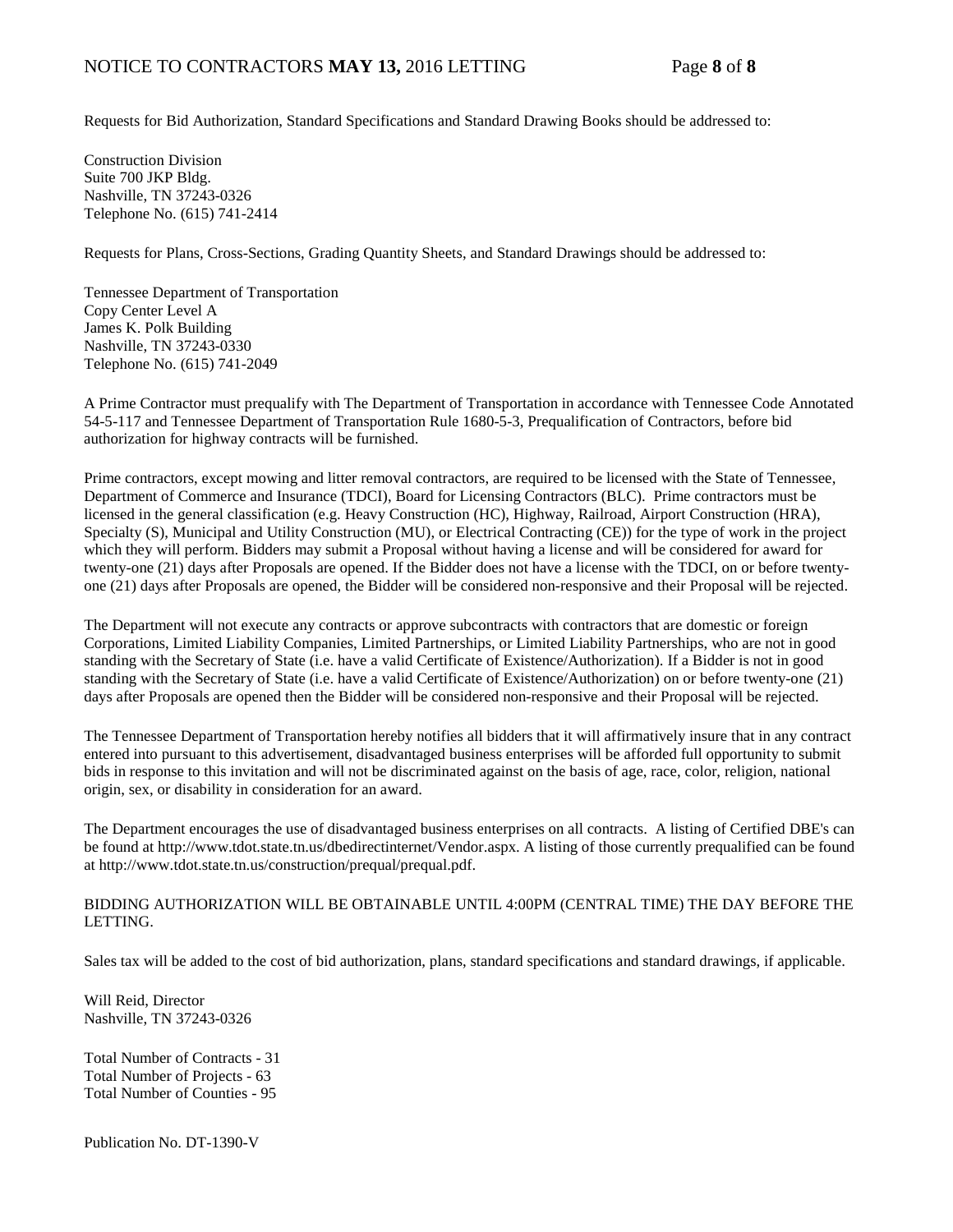# **STATE OF TENNESSEE NOTICE TO CONTRACTORS OF STATE HIGHWAY CONSTRUCTION BIDS TO BE RECEIVED JUNE 24, 2016 INTERNET BIDDING MANDATORY ON ALL CONTRACTS**

### FRANKLIN COUNTY (Contract No.CNQ925) Call No. 001

Project No. STP-SIP-97(10), 26009-3295-94 (PIN 112219.00) The improvement of the intersection on S.R. 97 at Beans Creek Road (L.M. 4.70), including grading, drainage and paving.

Project Length - 0.089 miles Completion Time - On or before 5/15/2017 The DBE goal for this contract is 7%.

BENTON, CARROLL, FAYETTE, HENDERSON, MADISON, AND SHELBY COUNTIES (Contract No.CNQ239) Call No. 002 Project No. 98049-4123-04 (PIN 117234.01) The fence repair on various Interstate routes.

Project Length - 0.000 miles Completion Time - On or before 12/31/2016

BLOUNT COUNTY (Contract No.CNQ161) Call No. 003 Project No. R-NH/HSIP-35(63), 05002-8239-14 (PIN 119405.00), 05002-3239-94 (PIN 119405.00), 05002-4239-04 (PIN 119405.00) The resurfacing on U.S. 411 (S.R. 35) from U.S. 129 (S.R. 115) (L.M. 0.00) to north of Ellis Road (L.M. 2.61), including bridge deck repair.

Project Length - 2.610 miles Completion Time - On or before 5/31/2017 (See Special Provision 108B) The DBE goal for this contract is 9%.

#### BRADLEY COUNTY (Contract No.CNQ173) Call No. 004

Project No. NH/HSIP-2(248), 06002-8223-14 (PIN 122836.00), 06002-3223-94 (PIN 122836.) The resurfacing on U.S. 11BP (S.R. 2) from 25th Street (L.M. 10.75) to Paul Huff Parkway (L.M. 12.82). Project Length - 2.070 miles

Project No. R-NH/HSIP-2(247), 06005-8218-14 (PIN 122076.00), 06005-3218-94 (PIN 122076.00) The resurfacing on U.S. 11BP (S.R. 2) from South Lee Highway (U.S. 11, U.S. 64, S.R. 2) and Grove Avenue (L.M. 8.89) to the intersection of 25th Street (L.M. 10.75). Project Length - 1.860 miles

Total Contract Length - 3.930 miles Completion Time - On or before 11/15/2016 (See Special Provision 108B) The DBE goal for this contract is 4%.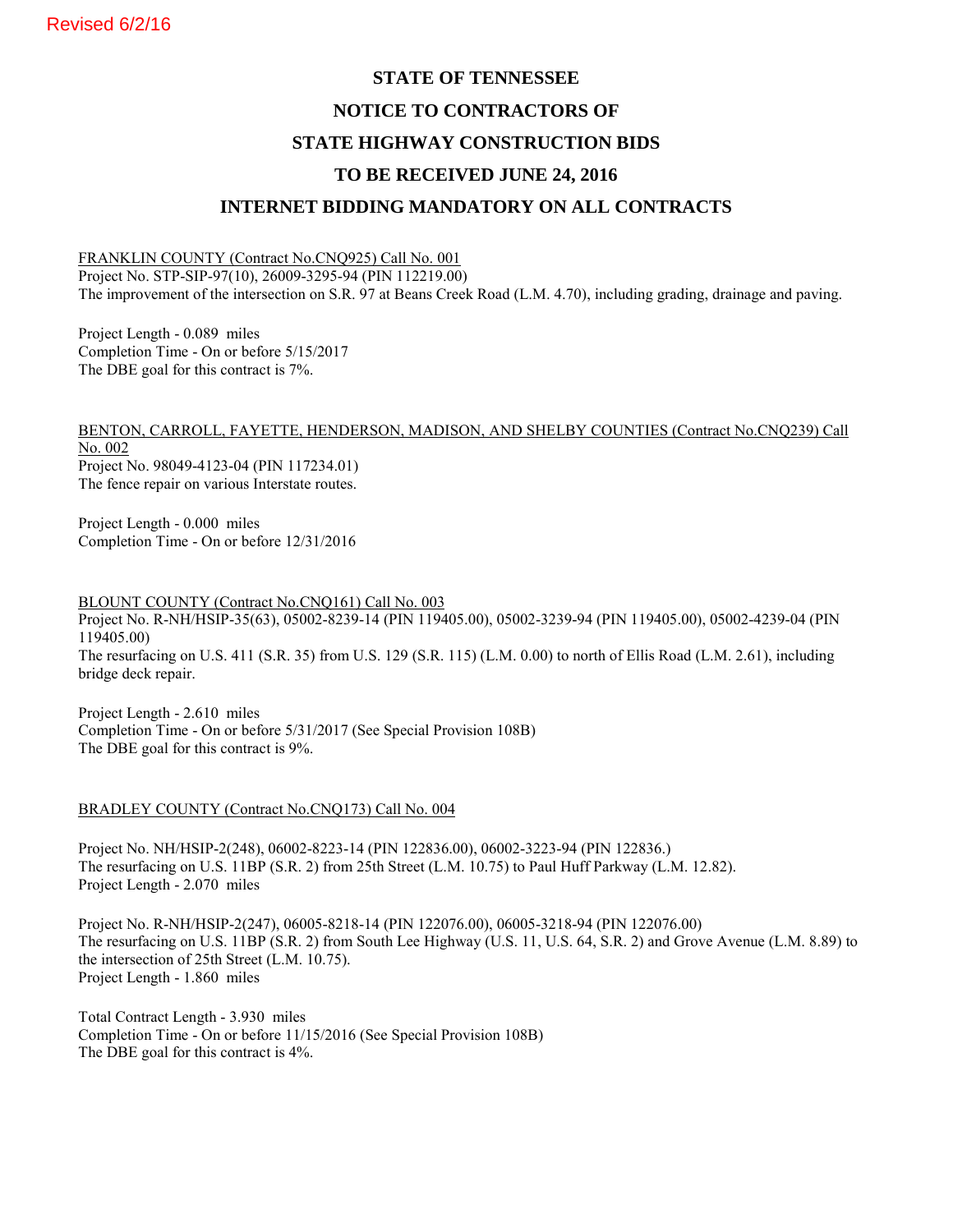#### NOTICE TO CONTRACTORS **JUNE 24,** 2016 LETTING Page 2 of 14 CAMPBELL COUNTY (Contract No.CNQ154) Call No. 005

Project No. R-STP/HSIP-9(87), 07002-8244-14 (PIN 122467.00), 07002-3244-94 (PIN 122467.00) The resurfacing on U.S. 25W (S.R. 9) from Stinking Creek Road (L.M. 13.43) to Duff Road (L.M. 19.06).

Project Length - 5.630 miles Completion Time - On or before 11/15/2016 The DBE goal for this contract is 3%.

CANNON COUNTY (Contract No.CNQ105) Call No. 006 Project No. R-HSIP-145(4), 08005-4227-04 (PIN 122120.00), HSIP-145(4), 08005-3227-94 (PIN 122120.00) The resurfacing on S.R. 145 from U.S. 70S (S.R. 1) (L.M. 0.00) to north of Locke Creek Road Overpass (L.M. 3.57).

Project Length - 3.570 miles Completion Time - On or before 11/1/2016 (See Special Provision 108B) The DBE goal for this contract is 4%.

CANNON COUNTY (Contract No.CNQ186) Call No. 007 Project No. R-STP/HSIP-281(4), 08030-8204-14 (PIN 122511.00), 08030-3204-94 (PIN 122511.00) The resurfacing on S.R. 281 from west of U.S. 70S (S.R. 1) (L.M. 4.18) to S.R. 146 (L.M. 6.07).

Project Length - 1.890 miles Completion Time - On or before 11/15/2016 (See Special Provision 108B) The DBE goal for this contract is 3.5%.

CARROLL COUNTY (Contract No.CNQ233) Call No. 008 Project No. R-BR-STP-424(4), 09023-3216-94 (PIN 115681.00) The construction of a concrete Bulb-Tee beam bridge on S.R. 424 over Roan Creek (L.M. 11.61), including grading, drainage and paving.

Project Length - 0.142 miles Completion Time - On or before 7/31/2017 The DBE goal for this contract is 8.5%.

CHEATHAM COUNTY (Contract No.CNQ176) Call No. 009 Project No. R-STP/HSIP-12(55), 11005-8228-14 (PIN 122476.00), 11005-3228-94 (PIN 122476.00) The resurfacing on S.R. 12 from S.R. 455 (L.M. 5.85) to Bruce Bradley Road (L.M. 12.50).

Project Length - 6.570 miles Completion Time - On or before 10/31/2016 (See Special Provision 108B) The DBE goal for this contract is 9%.

CLAY COUNTY (Contract No.CNQ235) Call No. 010 Project No. HSIP-1400(26), 14945-3454-94 (PIN 115370.79) The miscellaneous safety improvements on various local roads.

Project Length - 0.000 miles Completion Time - On or before 8/31/2016 The DBE goal for this contract is 6%.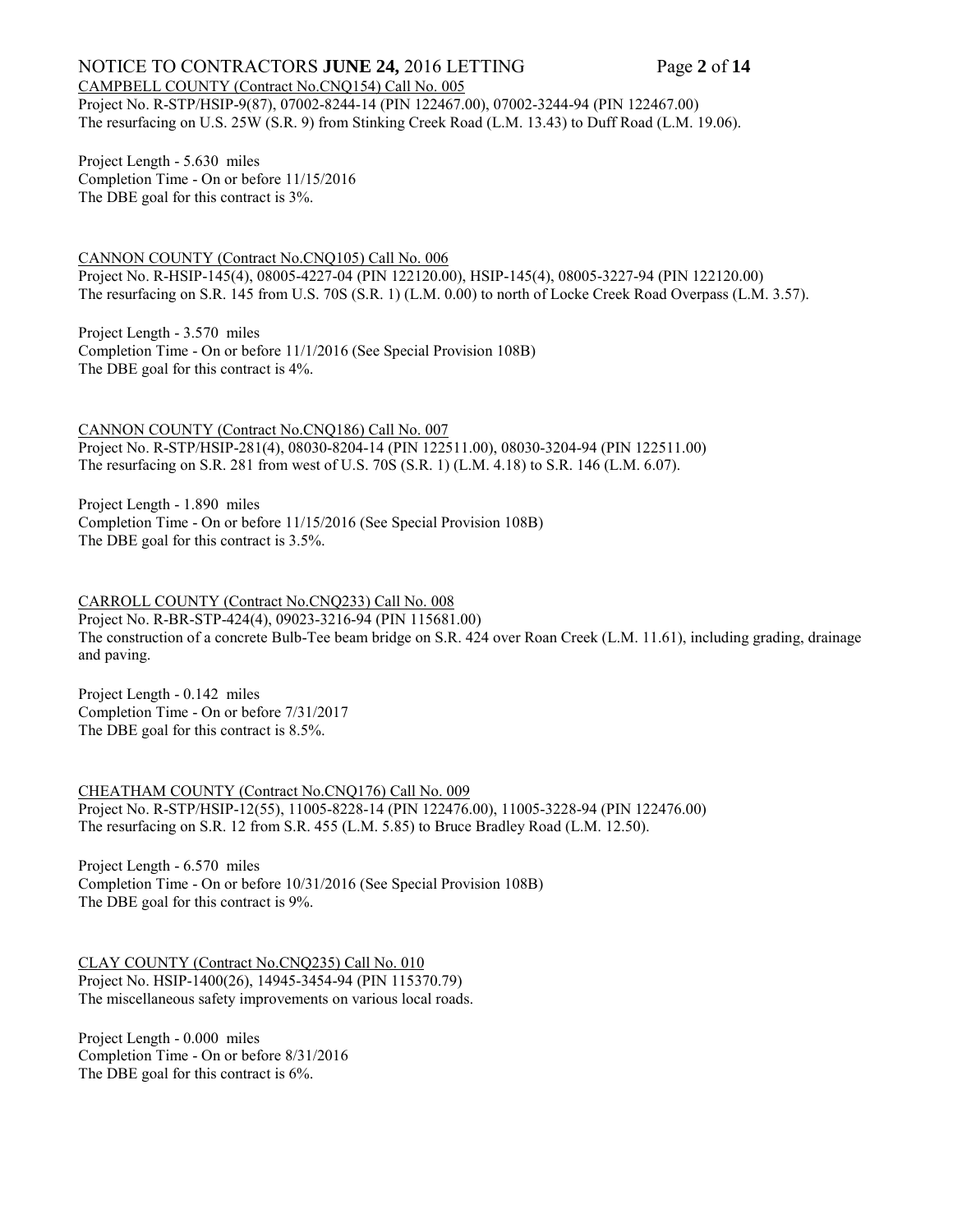## NOTICE TO CONTRACTORS **JUNE 24,** 2016 LETTING Page **3** of **14**

COCKE COUNTY (Contract No.CNQ155) Call No. 011 Project No. R-HSIP-9(88), 15003-4240-04 (PIN 117634.00), 15003-3240-94 (PIN 117634.00) The resurfacing on U.S. 25 (S.R. 9) from S.R. 107 (L.M. 17.19) to the North Carolina State line (L.M. 24.80).

Project Length - 7.610 miles Completion Time - On or before 11/15/2016 The DBE goal for this contract is 3.5%.

COFFEE COUNTY (Contract No.CNQ240) Call No. 012 Project No. PHSIP/STP-SIP-53(48), 16007-3227-94 (PIN 120892.00) The installation of flashing school speed limit signs on S.R. 53 at the Coffee County Middle School (L.M. 2.94 - L.M. 3.20).

Project Length - 0.260 miles Completion Time - On or before 5/31/2017

COFFEE COUNTY (Contract No.CNQ187) Call No. 013 Project No. R-NH/HSIP-16(53), 16005-8241-14 (PIN 122086.00), 16005-3241-94 (PIN 122086.00) The resurfacing on U.S. 41A (S.R. 16) from east of S.R. 269 (L.M. 2.04) to S.R. 130/S.R. 55 (L.M. 4.36).

Project Length - 2.320 miles Completion Time - On or before 5/31/2017 (See Special Provision 108B) The DBE goal for this contract is 8%.

DAVIDSON COUNTY (Contract No.CNQ234) Call No. 014 Project No. IM/NH-40-4(81), 19005-3159-44 (PIN 112521.00) The grading, drainage and paving on I-40 EB at the interchange of I-440 south (L.M. 13.83 - L.M. 14.23).

Project Length - 0.404 miles Completion Time - On or before 6/30/2017 (See Special Provision 108B) The DBE goal for this contract is 5.5%.

DAVIDSON COUNTY (Contract No.CNO185) Call No. 015 Project No. R-NH/HSIP-45(29), 19042-8273-14 (PIN 122478.00), 19042-3273-94 (PIN 122478.00) The resurfacing on S.R. 45 (Old Hickory Boulevard) from U.S. 70 (S.R. 24) (L.M. 15.67) to north of the I-40 EB ramp in Nashville (L.M. 17.44).

Project Length - 1.770 miles Completion Time - On or before 11/15/2016 (See Special Provision 108B) The DBE goal for this contract is 7%.

DAVIDSON COUNTY (Contract No.CNQ227) Call No. 016 Project No. R-PHSIP-155(25), 19076-3248-94 (PIN 120393.00) The miscellaneous safety improvements on S.R. 155 (Briley Parkway) from Glastonbury Drive (L.M. 5.86) to north of Karen Drive (L.M. 6.02).

Project Length - 0.154 miles Completion Time - On or before 11/30/2016 (See Special Provision 108B) The DBE goal for this contract is 10%.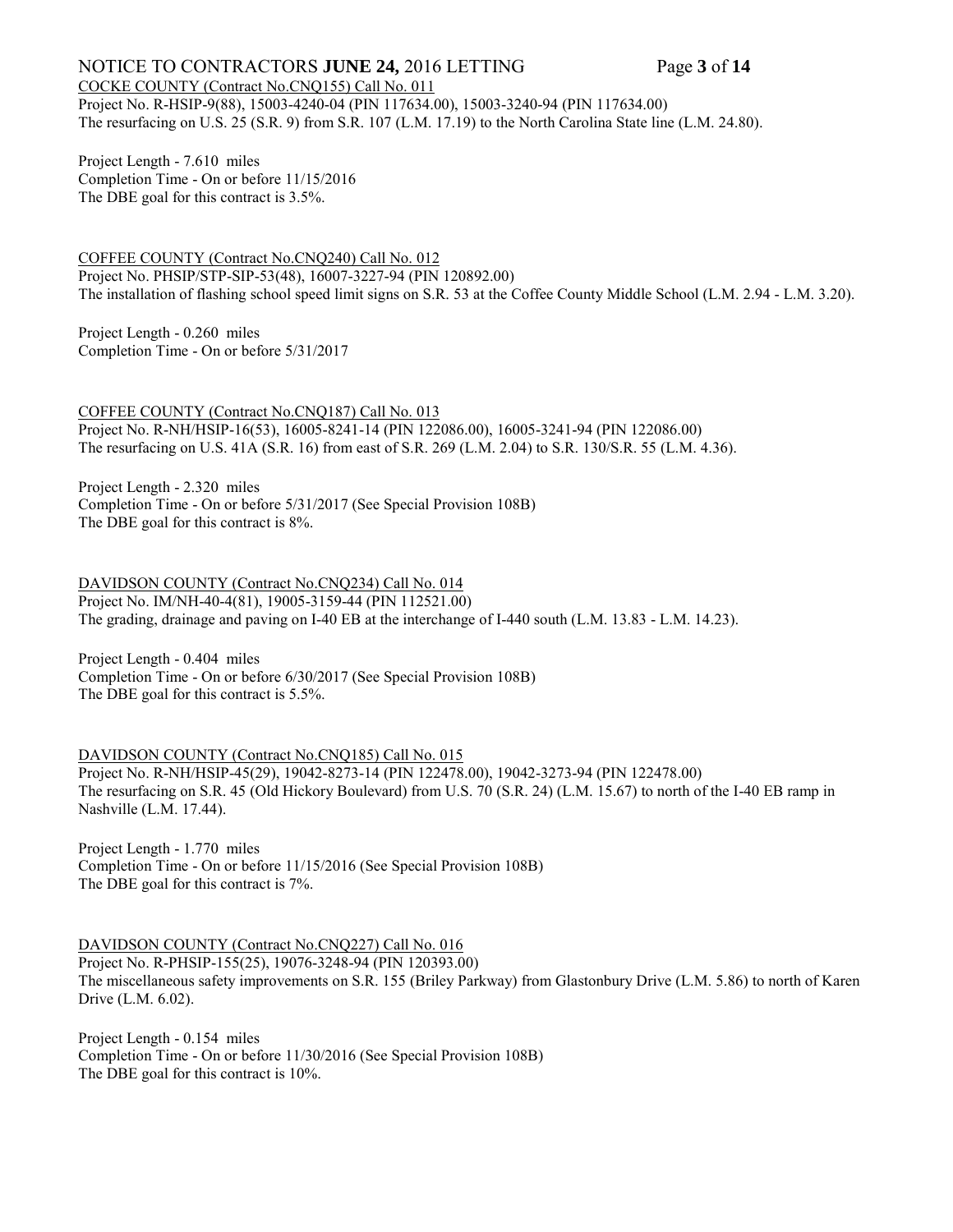### NOTICE TO CONTRACTORS **JUNE 24,** 2016 LETTING Page 4 of 14 DAVIDSON COUNTY (Contract No.CNQ215) Call No. 017 Project No. 19074-4258-04 (PIN 123419.00) The installation of an overhead sign structure on S.R. 155 WB (L.M. 25.90).

#### Project Length - 0.000 miles Completion Time - On or before 11/30/2016 (See Special Provision 108B)

### FAYETTE COUNTY (Contract No.CNQ197) Call No. 018

Project No. PHSIP/NH-SIP-15(187), 24003-3251-94 (PIN 120401.00) The installation of signals on U.S. 64 (S.R. 15) at the intersection of Warren Road (L.M. 11.30). Project Length - 0.000 miles

Project No. R-NH/HSIP-15(192), 24003-8252-14 (PIN 122633.00), 24003-3252-94 (PIN 122633.00) The resurfacing on U.S. 64 (S.R. 15) from the 5 lane section (L.M. 6.26) to near Tomlin Road (L.M. 8.86). Project Length - 2.600 miles

Project No. PHSIP/STP-SIP-76(90), 24009-3219-94 (PIN 120077.00) The installation of a flashing beacon on S.R. 76 at the Somerville Elementary School in Somerville (L.M. 12.53). Project Length - 0.260 miles

Total Contract Length - 2.860 miles Completion Time - On or before 12/31/2016 (See Special Provision 108B) The DBE goal for this contract is 5.5%.

#### FENTRESS AND PICKETT COUNTIES (Contract No.CNQ241) Call No. 019

Project No. R-NH/HSIP-28(60), 25043-8205-14 (PIN 122841.00), 25043-3205-94 (PIN 122841.00) The resurfacing on U.S. 127 (S.R. 28) from north of Old S.R. 28 (L.M. 23.10) to south of Dry Branch bridge (L.M. 27.90). Project Length - 3.100 miles

Project No. R-NH/HSIP-28(61), 69001-8219-14 (PIN 123320.00), 69001-3219-94 (PIN 123320.00) The resurfacing on U.S. 127 (S.R. 28) from south of the Holbert Creek bridge (L.M. 1.45) to the Kentucky State line (L.M. 7.04). Project Length - 5.590 miles

Total Contract Length - 8.690 miles Completion Time - On or before 11/1/2016 (See Special Provision 108B) The DBE goal for this contract is 4.5%.

FRANKLIN COUNTY (Contract No.CNQ188) Call No. 020 Project No. HSIP-16(52), 26004-4245-04 (PIN 122084.00), 26004-3245-94 (PIN 122084.00) The resurfacing on U.S. 41A (S.R. 16) from east of Stewart Lane (L.M. 4.33) to Peters Road & Peabody Road (L.M. 7.98).

Project Length - 3.560 miles Completion Time - On or before 11/15/2016 (See Special Provision 108B) The DBE goal for this contract is 4%.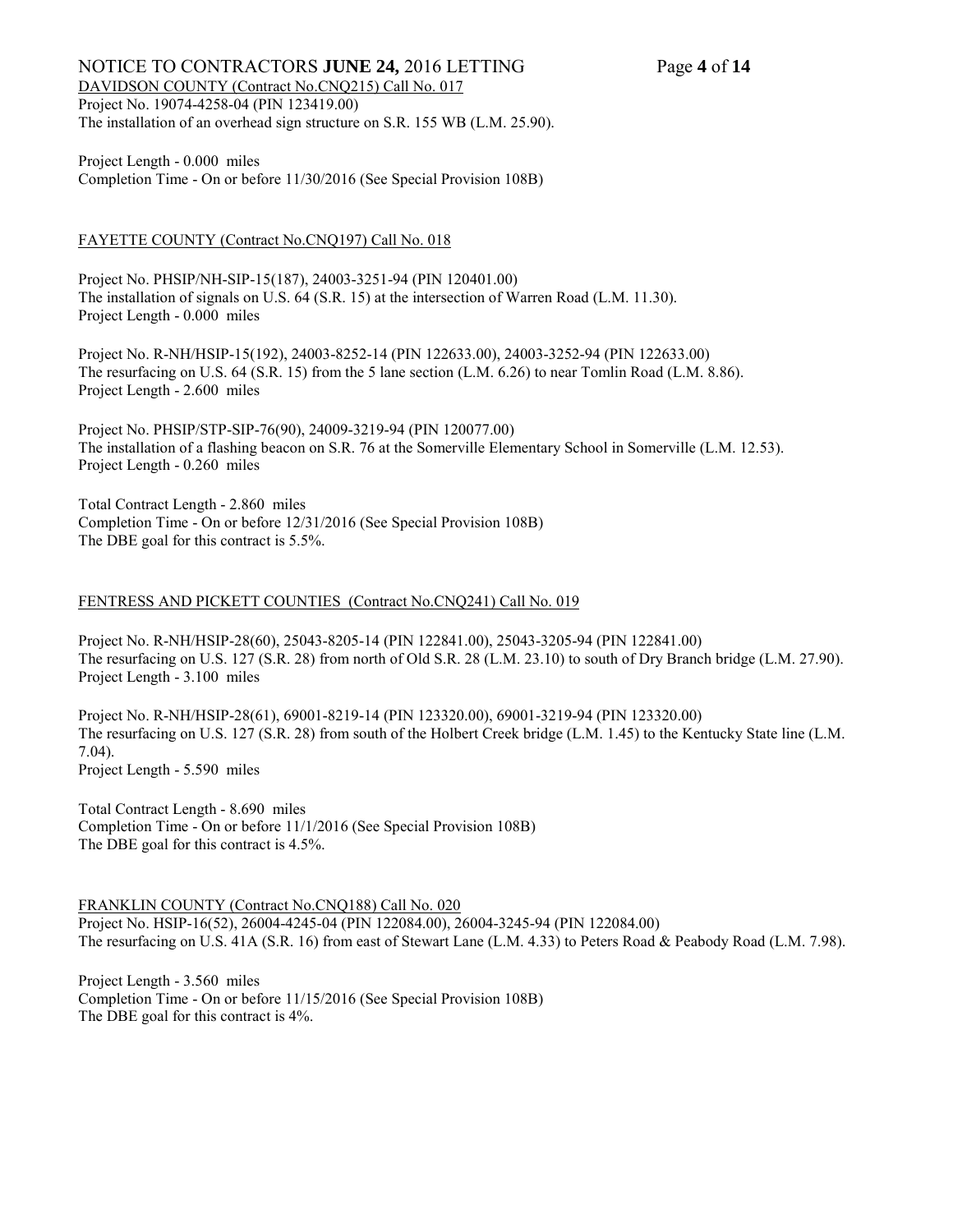## NOTICE TO CONTRACTORS **JUNE 24,** 2016 LETTING Page 5 of 14 GIBSON COUNTY (Contract No.CNQ195) Call No. 021

Project No. 27010-4207-04 (PIN 122642.00), HSIP-77(45), 27010-3207-94 (PIN 122642.00) The resurfacing on S.R. 77 from the Dyer County line (L.M. 0.00) to U.S. 45W (S.R. 5) (L.M. 9.00). Project Length - 9.000 miles

Project No. 27037-4205-04 (PIN 122643.00), HSIP-185(10), 27037-3205-94 (PIN 122643.00) The resurfacing on S.R. 185 from U.S. 45W (S.R. 5) (L.M. 0.00) to the 90 degree turn (L.M. 0.49). Project Length - 0.490 miles

Total Contract Length - 9.490 miles Completion Time - On or before 11/30/2016 The DBE goal for this contract is 3.5%.

#### HAMILTON COUNTY (Contract No.CNQ193) Call No. 022

Project No. R-NH/HSIP-153(10), 33052-8249-14 (PIN 122088.00), 33052-3249-94 (PIN 122088.00) The resurfacing on S.R. 153 from the S.R. 319 underpass (L.M. 8.89) to north of Grubb Road (L.M. 10.85).

Project Length - 1.960 miles Completion Time - On or before 11/1/2016 (See Special Provision 108B) The DBE goal for this contract is 5%.

#### HAMILTON AND MEIGS COUNTIES (Contract No.CNQ192) Call No. 023

Project No. R-STP/HSIP-60(30), 33047-8217-14 (PIN 122843.00), 33047-3217-94 (PIN 122843.00) The resurfacing on S.R. 60 from the Meigs County line (L.M. 0.00) to the Meigs County line (L.M. 1.99). Project Length - 1.990 miles

Project No. R-NH/HSIP-60(31), 61004-8213-14 (PIN 122844.00), 61004-3213-94 (PIN 122844.00) The resurfacing on S.R. 60 from the Bradley County line (L.M. 0.00) to the Hamilton County line (L.M. 1.02). Project Length - 1.020 miles

Project No. R-NH/HSIP-60(32), 61004-8214-14 (PIN 122845.00), 61004-3214-94 (PIN 122845.00) The resurfacing on S.R. 60 from the Hamilton County line (L.M. 0.00) to north of Horner Hollow Road (L.M. 2.10). Project Length - 2.100 miles

Total Contract Length - 5.110 miles Completion Time - On or before 11/15/2016 (See Special Provision 108B) The DBE goal for this contract is 4%.

HANCOCK COUNTY (Contract No.CNQ242) Call No. 024 Project No. HSIP-3400(10), 34945-3431-94 (PIN 115370.70) The miscellaneous safety improvements on various local roads.

Project Length - 0.000 miles Completion Time - On or before 8/31/2016 The DBE goal for this contract is 5.5%.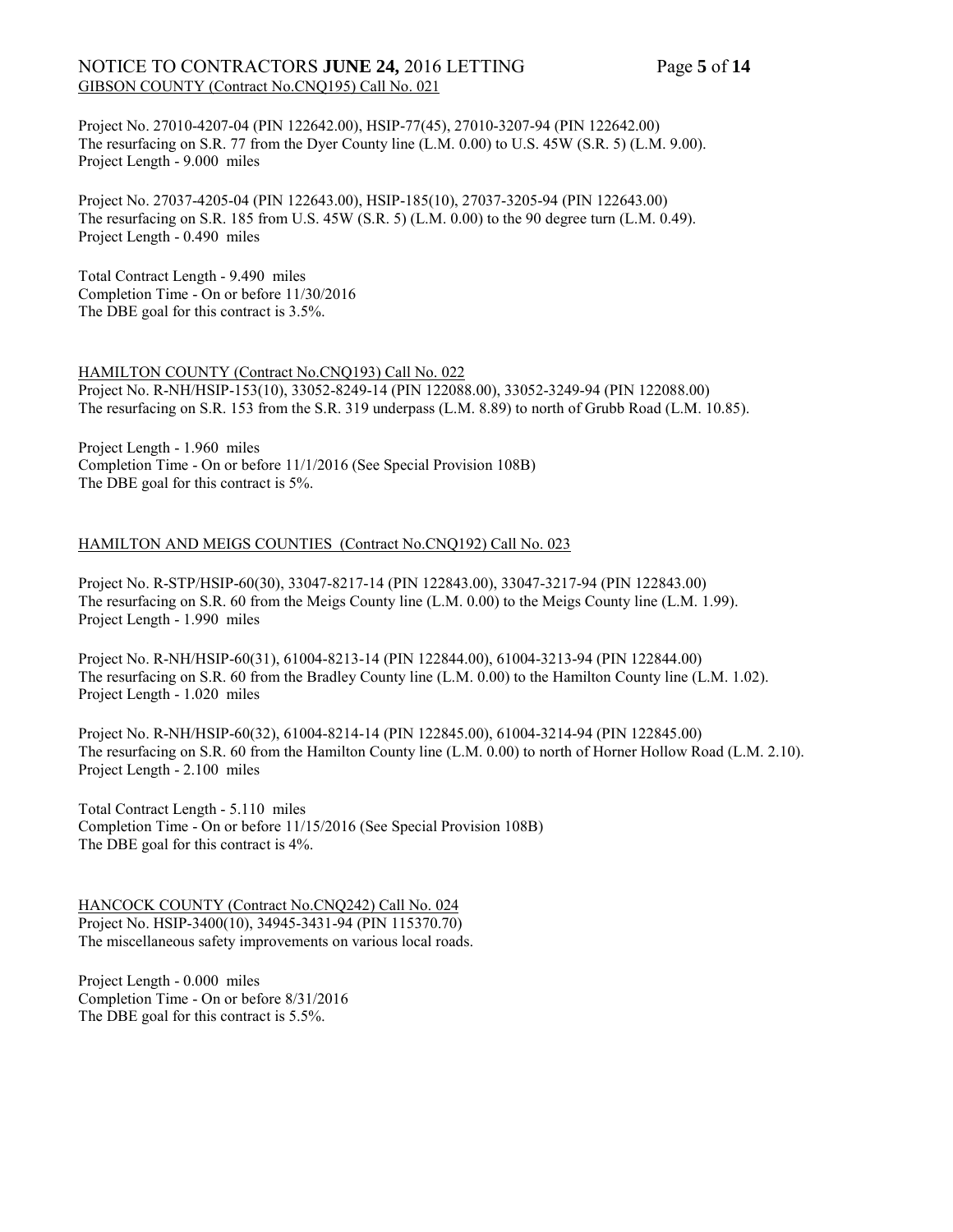## NOTICE TO CONTRACTORS **JUNE 24,** 2016 LETTING Page 6 of 14

HAYWOOD COUNTY (Contract No.CNQ226) Call No. 025

Project No. BR-STP-76(75), 38007-3228-94 (PIN 083843.01) The construction of a concrete Bulb-Tee beam bridge on S.R. 76 over the Hatchie River (L.M. 8.98), including grading, drainage and paving.

Project Length - 0.204 miles Completion Time - On or before 10/31/2017 The DBE goal for this contract is 9%.

HUMPHREYS COUNTY (Contract No.CNQ229) Call No. 026 Project No. 43946-3420-04 (PIN 119280.00) The resurfacing on a S.I.A. route serving multiple industries on Scepter Road.

Project Length - 2.440 miles Completion Time - On or before 4/30/2017 (See Special Provision 108B)

JACKSON COUNTY (Contract No.CNQ200) Call No. 027 Project No. R-HSIP-135(23), 44008-4231-04 (PIN 122840.00), 44008-3231-94 (PIN 122840.00) The resurfacing on S.R. 135 from south of Spring Creek Road (L.M. 7.67) to S.R. 53 (L.M. 15.74).

Project Length - 8.070 miles Completion Time - On or before 11/15/2016 (See Special Provision 108B) The DBE goal for this contract is 6%.

KNOX COUNTY (Contract No.CNQ249) Call No. 028 Project No. NH-I-40-7(174), 47100-8115-44 (PIN 123267.00) The resurfacing on I-40 from the ramp to west of Dale Avenue (L.M. 17.84) to the bridge over Blackstock Avenue and CSX Railroad (L.M. 18.91).

Project Length - 1.070 miles Completion Time - On or before 11/15/2016 (See Special Provision 108B) The DBE goal for this contract is 3%.

KNOX COUNTY (Contract No.CNQ156) Call No. 029 Project No. R-NH/HSIP-1(357), 47009-8295-14 (PIN 122463.00), 47009-3295-94 (PIN 122463.00) The resurfacing on U.S. 11 (U.S. 70, S.R. 1) from Towanda Trail (Sequoya Hills) (L.M. 15.53) to S.R. 158 (L.M. 17.30).

Project Length - 1.770 miles Completion Time - On or before 11/15/2016 (See Special Provision 108B) The DBE goal for this contract is 4%.

KNOX COUNTY (Contract No.CNQ190) Call No. 030 Project No. R-NH/HSIP-62(43), 47023-8267-14 (PIN 122466.00), 47023-3267-94 (PIN 122466.00) The resurfacing on S.R. 62 from Texas Avenue (L.M. 13.89) to S.R. 1 (Henley Street) (L.M. 16.51).

Project Length - 2.620 miles Completion Time - On or before 11/15/2016 (See Special Provision 108B) The DBE goal for this contract is 5%.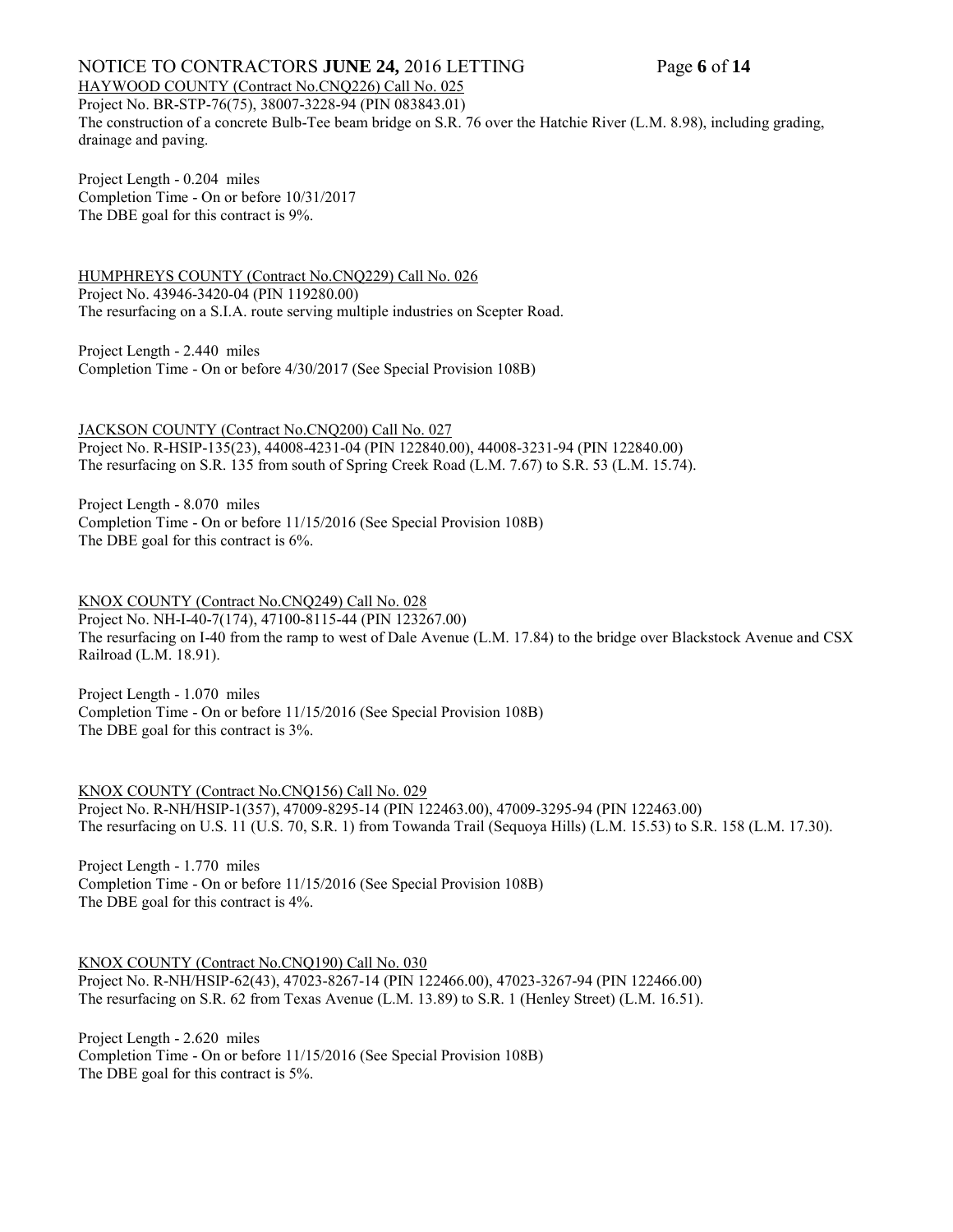## NOTICE TO CONTRACTORS **JUNE 24,** 2016 LETTING Page **7** of **14**

#### LAKE COUNTY (Contract No.CNQ232) Call No. 031

Project No. R-BR-STP-21(12), 48001-3206-94 (PIN 115672.00) The construction of a concrete I-Beam bridge on S.R. 21 over branch (L.M. 1.20), including grading, drainage and paving.

Project Length - 0.000 miles Completion Time - On or before 9/30/2017 The DBE goal for this contract is 7%.

LINCOLN COUNTY (Contract No.CNQ223) Call No. 032 Project No. HSIP-5200(28), 52946-3412-94 (PIN 115370.43) The miscellaneous safety improvements on various local roads.

Project Length - 0.000 miles Completion Time - On or before 11/30/2016 Revised 6/2/16 The DBE goal for this contract is 4%.

LINCOLN COUNTY (Contract No.CNQ169) Call No. 033 Project No. R-NH/HSIP-15(194), 52004-8230-14 (PIN 122505.00), 52004-3230-94 (PIN 122505.00) The resurfacing on U.S. 64 (S.R. 15) from S.R. 244 (L.M. 6.56) to east of Old Bethel Road (L.M. 10.30).

Project Length - 3.710 miles Completion Time - On or before 11/15/2016 (See Special Provision 108B) The DBE goal for this contract is 3%.

LINCOLN COUNTY (Contract No.CNQ162) Call No. 034 Project No. R-STP/HSIP-50(59), 52006-8210-14 (PIN 122495.00), 52006-3210-94 (PIN 122495.00) The resurfacing on U.S. 431 (S.R. 50) from S.R. 273 (L.M. 12.41) to U.S. 231 (S.R. 10) (L.M. 13.45) in Fayetteville.

Project Length - 1.040 miles Completion Time - On or before 5/15/2017 (See Special Provision 108B) The DBE goal for this contract is 8.5%.

LINCOLN COUNTY (Contract No.CNQ236) Call No. 035 Project No. 52946-3411-04 (PIN 117211.00) The grading, drainage and paving on a S.I.A. route serving General Products Partners, LLC.

Project Length - 0.744 miles Completion Time - On or before 5/31/2017

LOUDON COUNTY (Contract No.CNQ166) Call No. 036

Project No. R-STP/HSIP-95(13), 53011-8211-14 (PIN 117632.00), 53011-3211-94 (PIN 117632.00) The resurfacing of S.R. 95 from U.S. 411 (S.R. 33) (L.M. 0.00) to U.S. 321 (S.R. 73) (L.M. 9.88).

Project Length - 9.880 miles Completion Time - On or before 5/31/2017 (See Special Provision 108B) The DBE goal for this contract is 2.5%.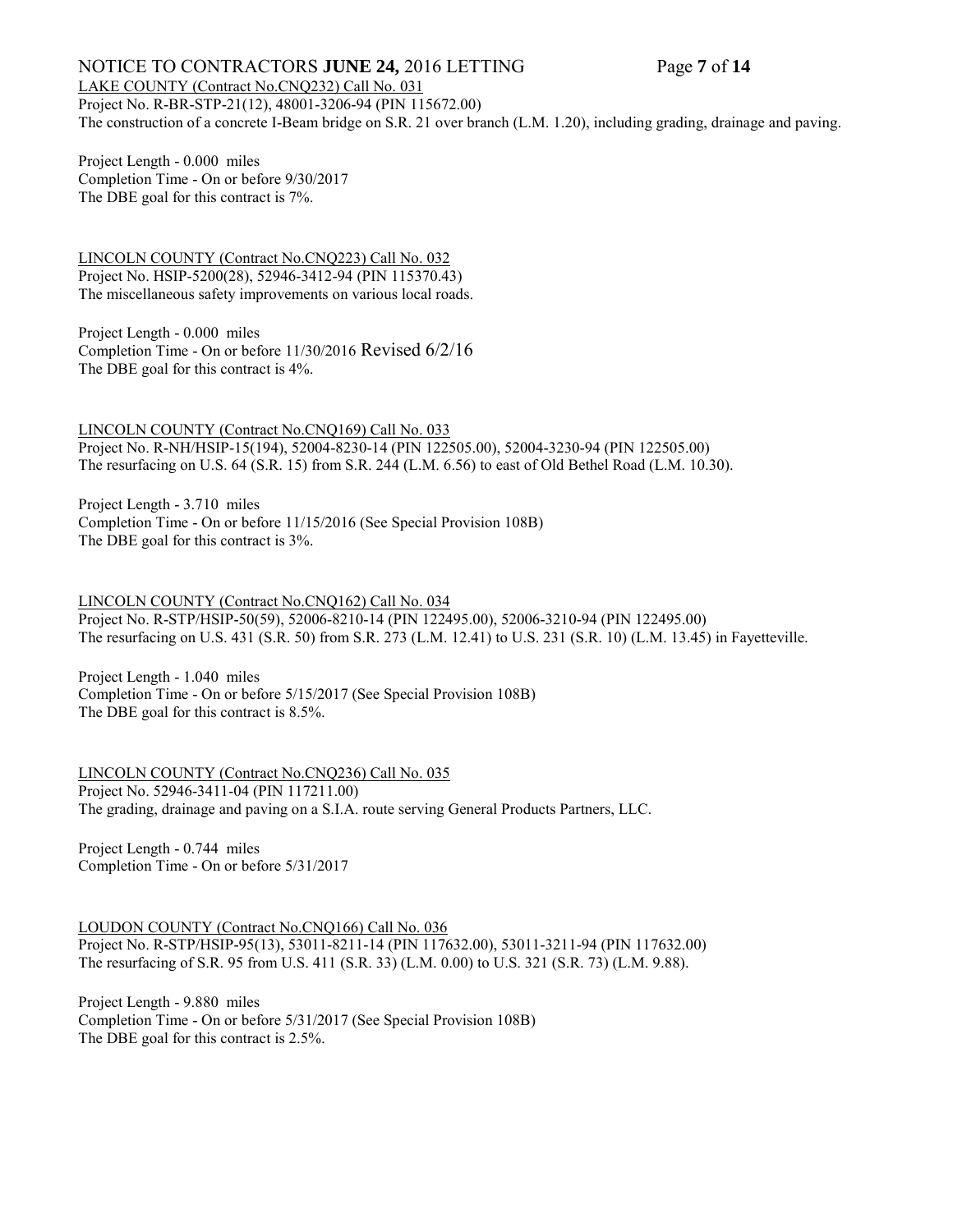## NOTICE TO CONTRACTORS **JUNE 24,** 2016 LETTING Page 8 of 14

#### MACON COUNTY (Contract No.CNQ184) Call No. 037

Project No. R-BR-STP-151(3), 56009-3210-94 (PIN 108884.00) The construction of a concrete slab bridge on S.R. 151 over Salt Lick Creek (L.M. 2.47), including grading, drainage and paving.

Project Length - 0.079 miles Completion Time - On or before 6/30/2017 The DBE goal for this contract is 11%.

MARION COUNTY (Contract No.CNQ202) Call No. 038 Project No. R-STP/HSIP-27(51), 58009-8232-14 (PIN 122124.00), 58009-3232-94 (PIN 122124.00) The resurfacing on S.R. 27 from north of Big Fork Road (L.M. 22.36) to Suck Creek at the Hamilton County line (L.M. 28.06).

Project Length - 5.700 miles Completion Time - On or before 11/15/2016 (See Special Provision 108B) The DBE goal for this contract is 2.5%.

MARSHALL COUNTY (Contract No.CNQ230) Call No. 039 Project No. HSIP-417(11), 59071-3207-94 (PIN 119601.00) The miscellaneous safety improvements including grading, paving and installation of school speed limit signs on S.R. 417 at Old Columbia Road (L.M. 1.29 to L.M. 1.32).

Project Length - 0.000 miles Completion Time - On or before 11/30/2016 The DBE goal for this contract is 6%.

MARSHALL COUNTY (Contract No.CNQ100) Call No. 040 Project No. HSIP-50(50), 59069-3211-94 (PIN 115754.01) The miscellaneous safety improvements on U.S. 431(S.R. 50) from Belfast/Farmington Road (L.M. 11.69) to near Liberty Valley Road (L.M. 11.80).

Project Length - 0.110 miles Completion Time - On or before 11/30/2016 (See Special Provision 108B) The DBE goal for this contract is 8.5%.

MCMINN COUNTY (Contract No.CNQ135) Call No. 041 Project No. NH-30(59), 54007-3220-14 (PIN 100255.03) The grading, drainage and paving on S.R. 30 (White Street) from near Park Street (L.M. 10.95) to east of Knight Road (L.M. 12.05) in Athens.

Project Length - 1.212 miles Completion Time - On or before 10/31/2018 (See Special Provision 108B) The DBE goal for this contract is 10%.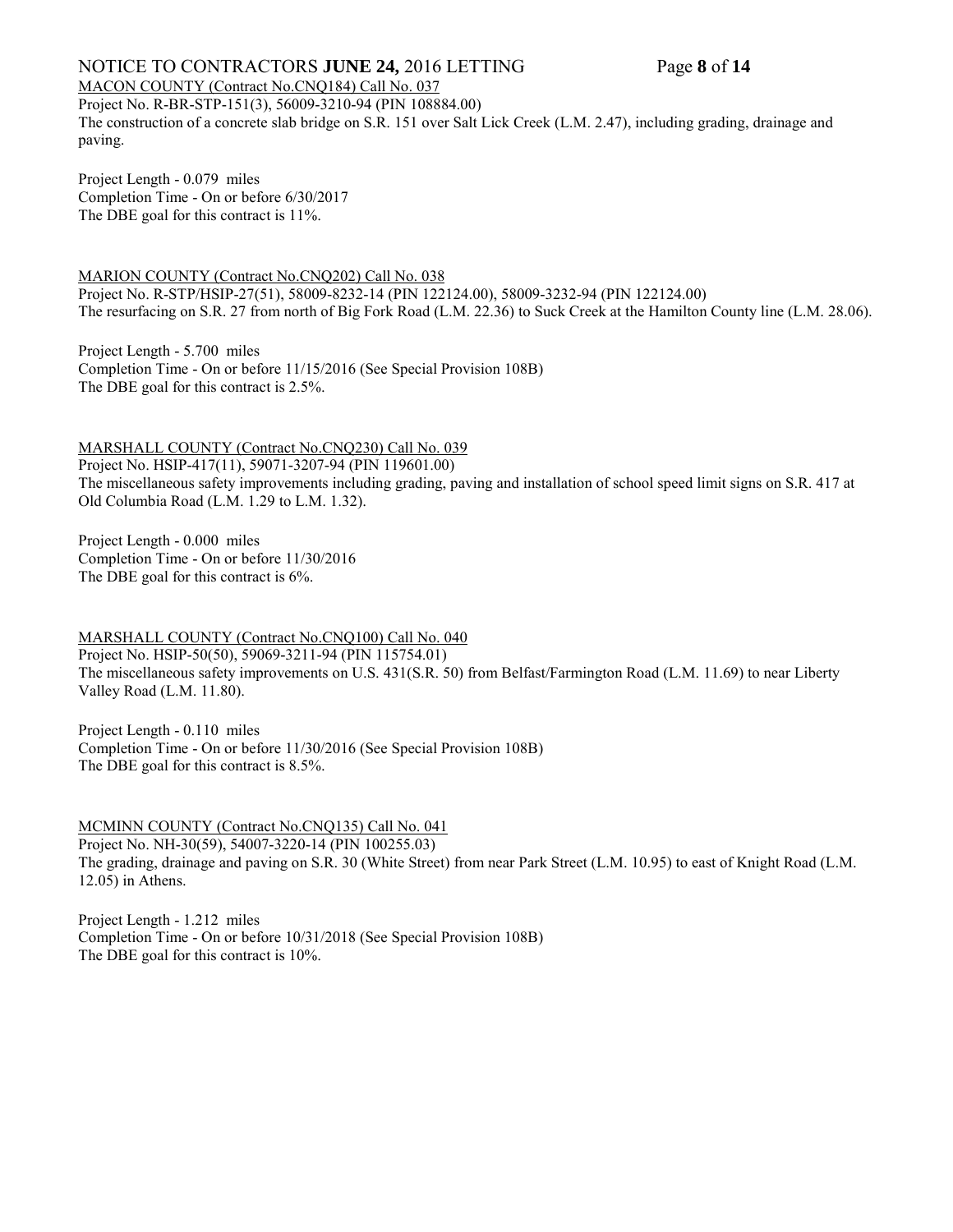#### NOTICE TO CONTRACTORS **JUNE 24,** 2016 LETTING Page 9 of 14 MCMINN COUNTY (Contract No.CNQ244) Call No. 042

Project No. R-HSIP-305(12), 54016-4223-04 (PIN 122839.00), 54016-3223-94 (PIN 122839.00) The resurfacing on U.S. 11BR (S.R. 305) from S.R. 30 (L.M. 0.00) to U.S. 11 (S.R. 2) (L.M. 2.85).

Project Length - 2.850 miles Completion Time - On or before 5/31/2017 (See Special Provision 108B) The DBE goal for this contract is 6%.

MEIGS COUNTY (Contract No.CNQ248) Call No. 043 Project No. 61945-4455-04 (PIN 122838.00) The resurfacing on Old S.R. 30 from Cottonport Road east of New S.R. 30 (L.M. 0.15) to West Memorial Drive (L.M. 2.48).

Project Length - 2.330 miles Completion Time - On or before 11/1/2016 (See Special Provision 108B)

MONROE COUNTY (Contract No.CNQ247) Call No. 044 Project No. R-NH-I-75-2(36), 62001-8111-44 (PIN 102633.00) The resurfacing on I-75 from the McMinn County line (L.M. 0.00) to the Loudon County line (L.M. 6.49).

Project Length - 6.490 miles Completion Time - On or before 11/30/2016 (See Special Provision 108B) The DBE goal for this contract is 3%.

MONROE COUNTY (Contract No.CNQ157) Call No. 045

Project No. R-STP-NH/HSIP-33(124), 62004-8254-14 (PIN 122462.00), 62004-3254-94 (PIN 122462.00) The resurfacing on U.S. 411 (S.R. 33) from Warren Street (L.M. 7.01) to Stinnett Ridge Road (L.M. 8.88).

Project Length - 1.870 miles Completion Time - On or before 11/15/2016 (See Special Provision 108B) The DBE goal for this contract is 5%.

MONTGOMERY COUNTY (Contract No.CNQ191) Call No. 046 Project No. R-STP/HSIP-76(99), 63015-8220-14 (PIN 122475.00), 63015-3220-94 (PIN 122475.00) The resurfacing on U.S. 79 (S.R. 76) from S.R. 374 (L.M. 9.56) to U.S. 41A (S.R. 12) (L.M. 13.29).

Project Length - 3.730 miles Completion Time - On or before 11/15/2016 (See Special Provision 108B) The DBE goal for this contract is 3%.

MORGAN COUNTY (Contract No.CNQ047) Call No. 047 Project No. 65001-4269-04 (PIN 120269.00) The repair of the bridge on U.S. 27 (S.R. 29) over the Norfolk Southern Railroad (L.M. 21.19).

Project Length - 0.000 miles Completion Time - On or before 7/31/2017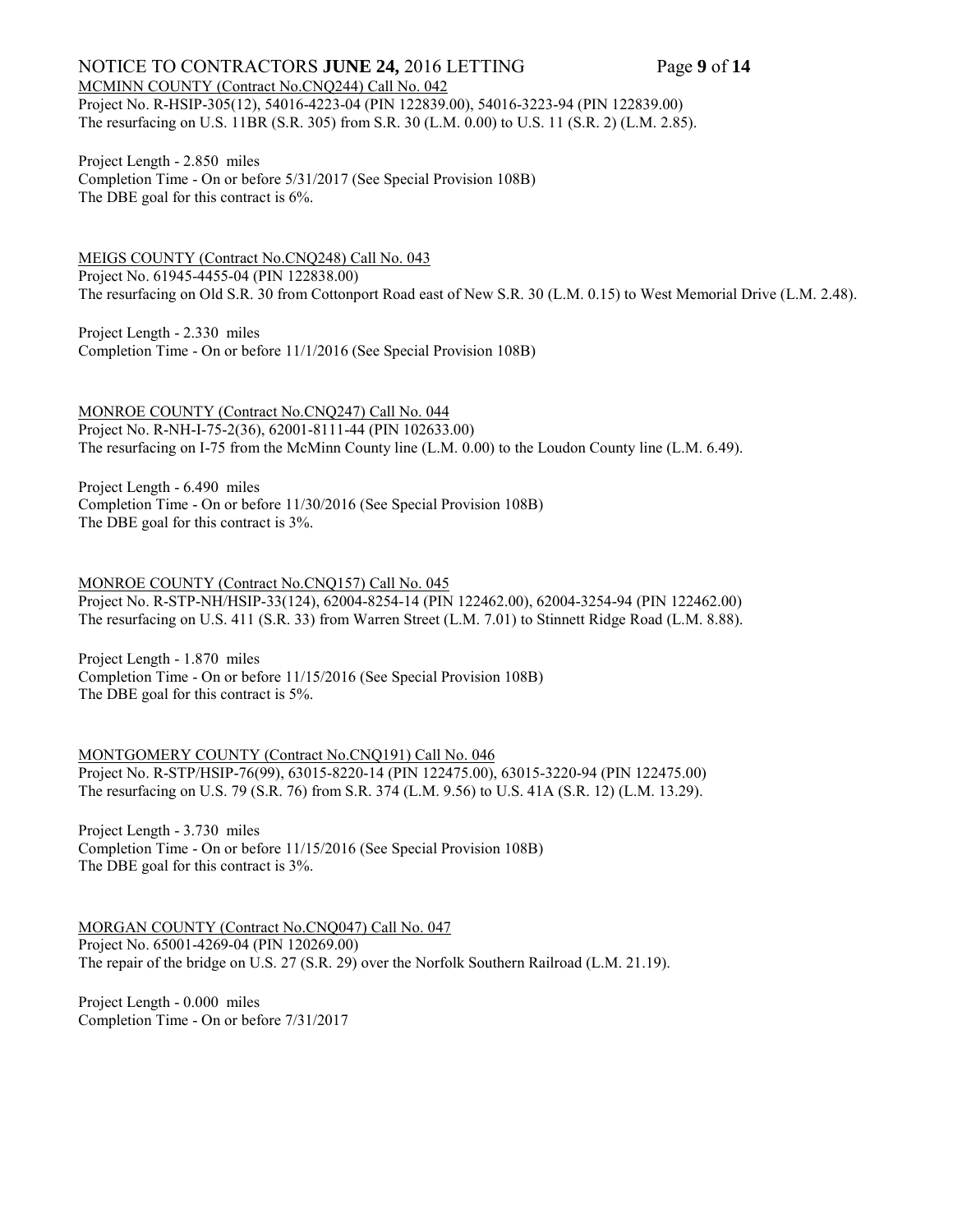#### NOTICE TO CONTRACTORS **JUNE 24,** 2016 LETTING Page **10** of **14** OBION COUNTY (Contract No.CNQ224) Call No. 048 Project No. HRRR-6600(23), 66945-3463-94 (PIN 117203.00) The miscellaneous safety improvements on various local roads.

Project Length - 0.000 miles Completion Time - On or before 11/30/2016 Revised 6/2/16 The DBE goal for this contract is 2%.

#### OVERTON AND PUTNAM COUNTIES (Contract No.CNQ245) Call No. 049

Project No. HSIP-136(13), 67008-3244-94 (PIN 118835.00) The miscellaneous safety improvements on S.R. 136 from near S.R. 293 in Overton County, crossing through Putnam County to S.R. 85 in Overton County. Project Length - 10.960 miles

Project No. HSIP-85(23), 67020-3215-94 (PIN 119983.00) The miscellaneous safety improvements on S.R. 85 from near Bilbrey Street (L.M. 11.35) to S.R. 52 (L.M. 11.92) in Livingston. Project Length - 0.570 miles

Project No. HRRR/HSIP-136(14), 71012-3224-94 (PIN 120090.00) The miscellaneous safety improvements on S.R. 136 from Whitaker Springs Road (L.M. 6.84) to the Overton County line (L.M. 12.56). Project Length - 5.720 miles

Total Contract Length - 17.250 miles Completion Time - On or before 9/30/2016 The DBE goal for this contract is 4%.

## PUTNAM COUNTY (Contract No.CNQ204) Call No. 050

Project No. R-STP/HSIP-24(64), 71002-8221-14 (PIN 122081.00), 71002-3221-94 (PIN 122081.00) The resurfacing on U.S. 70N (S.R. 24) from Miller Road (L.M. 15.71) to West 4th Street (L.M. 17.93). Project Length - 2.220 miles

Project No. R-STP/HSIP-24(65), 71002-8222-14 (PIN 122082.00), 71002-3222-94 (PIN 122082.00) The resurfacing on U.S. 70N (S.R. 24) from west of Old Kentucky Road (L.M. 20.77) to Hitchcock Drive (L.M. 23.27). Project Length - 2.440 miles

Total Contract Length - 4.660 miles Completion Time - On or before 11/15/2016 (See Special Provision 108B) The DBE goal for this contract is 3.5%.

RHEA COUNTY (Contract No.CNQ205) Call No. 051

Project No. R-NH/HSIP-29(98), 72079-8206-14 (PIN 122222.00), 72079-3206-94 (PIN 122222.00) The resurfacing on U.S. 27 (S.R. 29) from the Hamilton County line (L.M. 0.00) to north of Black Oak Estates Road (L.M. 2.50).

Project Length - 2.500 miles Completion Time - On or before 11/15/2016 (See Special Provision 108B) The DBE goal for this contract is 3.5%.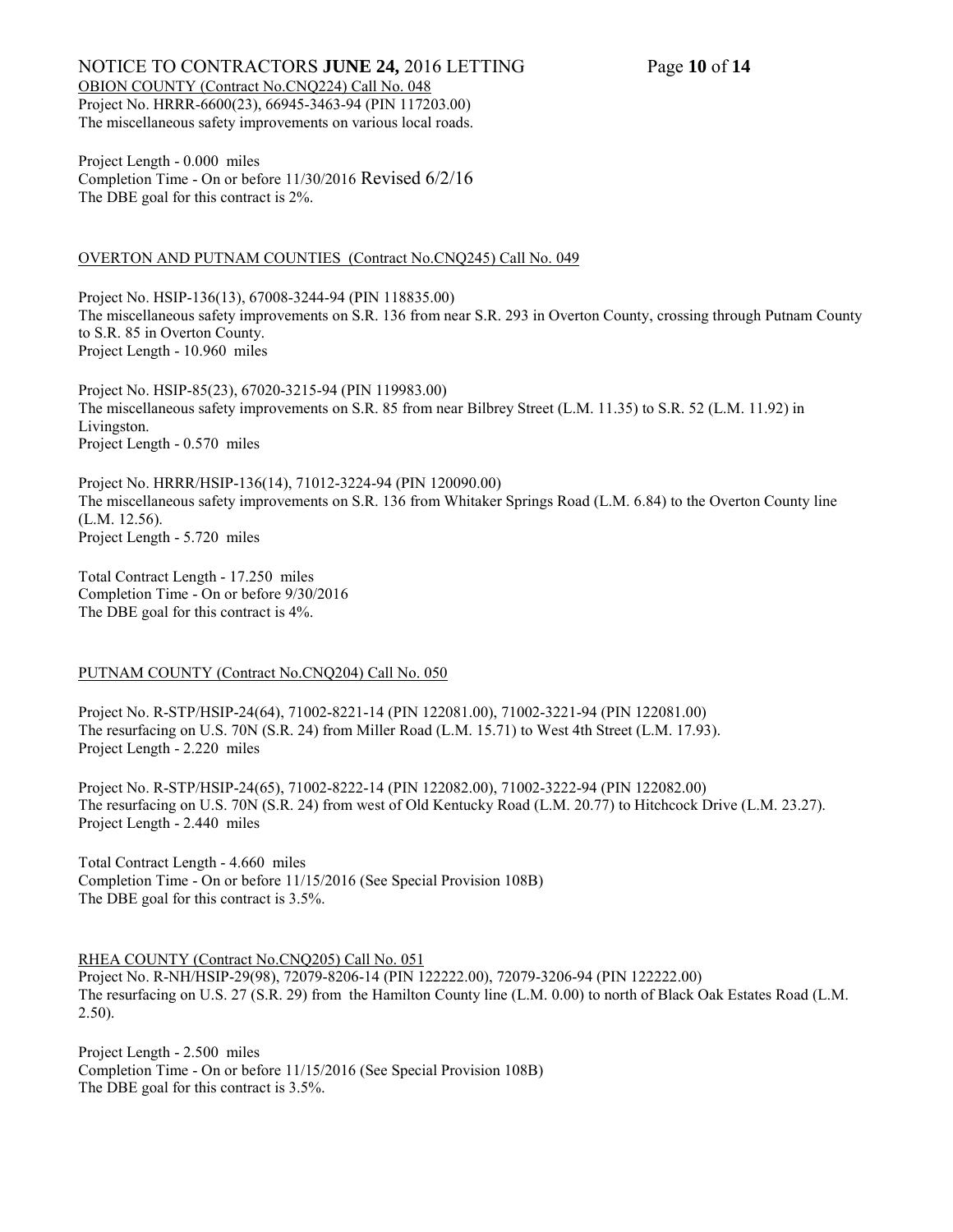## NOTICE TO CONTRACTORS **JUNE 24,** 2016 LETTING Page **11** of **14**

ROBERTSON COUNTY (Contract No.CNQ179) Call No. 052 Project No. R-HSIP-161(10), 74016-4216-04 (PIN 122537.00), 74016-3216-94 (PIN 122537.00) The resurfacing on S.R. 161 from S.R. 25 (L.M. 5.22) to the Kentucky State line (L.M. 9.92).

Project Length - 4.610 miles Completion Time - On or before 11/15/2016 The DBE goal for this contract is 2.5%.

RUTHERFORD COUNTY (Contract No.CNQ198) Call No. 053

Project No. R-STP/HSIP-266(24), 75027-8228-14 (PIN 122477.00), 75027-3228-94 (PIN 122477.00), 75027-4228-04 (PIN 122477.00) The resurfacing on S.R. 266 from Nolan Drive (L.M. 3.33) to S.R. 102 (L.M. 5.01), including bridge deck repair.

Project Length - 1.540 miles Completion Time - On or before 11/15/2016 (See Special Provision 108B) The DBE goal for this contract is 5%.

RUTHERFORD COUNTY (Contract No.CNQ222) Call No. 054 Project No. R-STP/HSIP-266(25), 75028-8206-14 (PIN 122498.00), 75028-3206-94 (PIN 122498.00) The resurfacing on S.R. 266 from the S.R. 840 WB ramp (L.M. 8.65) to U.S. 231 (S.R. 10) (L.M. 13.30).

Project Length - 4.600 miles Completion Time - On or before 5/15/2017 (See Special Provision 108B) The DBE goal for this contract is 3%.

SCOTT COUNTY (Contract No.CNQ231) Call No. 055 Project No. 76003-3262-04 (PIN 118596.00) The grading, drainage, widening of a concrete I-beam bridge over Flat Creek (L.M. 1.96) and paving on S.R. 63 from Water Plant Road to Park Road in Huntsville.

Project Length - 0.203 miles Completion Time - On or before 7/31/2017 (See Special Provision 108B)

SEQUATCHIE COUNTY (Contract No.CNQ206) Call No. 056 Project No. R-NH/HSIP-28(59), 77004-8212-14 (PIN 122087.00), 77004-3212-94 (PIN 122087.00) The resurfacing on S.R. 28 from south of the bridge over Woodcock Creek (L.M. 4.00) to U.S. 127 (S.R. 8) (L.M. 7.49).

Project Length - 3.490 miles Completion Time - On or before 11/15/2016 (See Special Provision 108B) The DBE goal for this contract is 3%.

SHELBY COUNTY (Contract No.CNQ238) Call No. 057 Project No. 79006-4196-04 (PIN 121943.00) The repair of the bridge on S.R. 385 over I-240 (L.M. 0.09).

Project Length - 0.000 miles Completion Time - On or before 3/31/2017 (See Special Provision 108B)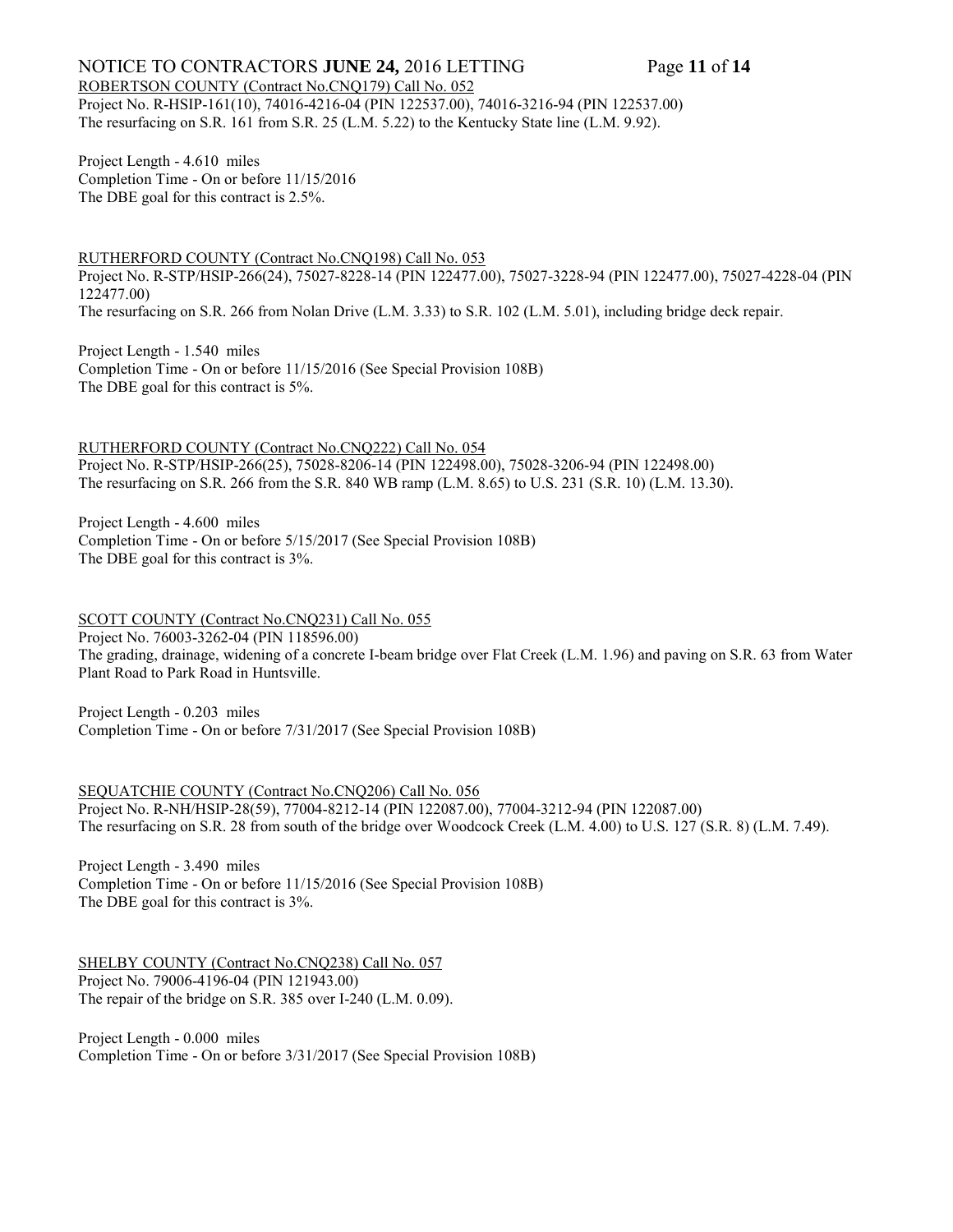## NOTICE TO CONTRACTORS **JUNE 24,** 2016 LETTING Page **12** of **14**

SULLIVAN COUNTY (Contract No.CNQ243) Call No. 058 Project No. NH-I-81-1(128), 82001-8183-44 (PIN 121920.00) The resurfacing on I-81 from the bridge over Walnut Hill Road (L.M. 20.60) to the Virginia State line (L.M. 22.06).

Project Length - 1.460 miles Completion Time - On or before 11/15/2016 (See Special Provision 108B) The DBE goal for this contract is 3%.

SULLIVAN COUNTY (Contract No.CNQ158) Call No. 059 Project No. R-STP/HSIP-126(21), 82013-8231-14 (PIN 114737.00), 82013-4231-04 (PIN 114737.00), 82013-3231-94 (PIN 114737.00) The resurfacing on S.R. 126 from S.R. 93 (L.M. 0.00) to S.R. 36 (L.M. 3.11), including bridge deck repair.

Project Length - 2.780 miles Completion Time - On or before 11/15/2016 (See Special Provision 108B) The DBE goal for this contract is 6.5%.

SUMNER COUNTY (Contract No.CNQ182) Call No. 060 Project No. R-STP/HSIP-25(53), 83005-8247-14 (PIN 122506.00), 83005-3247-94 (PIN 122506.00) The resurfacing on S.R. 25 from Hall Town Road (L.M. 4.95) to west of Bradford Drive (L.M. 11.98).

Project Length - 7.000 miles Completion Time - On or before 11/15/2016 (See Special Provision 108B) The DBE goal for this contract is 2.5%.

UNICOI COUNTY (Contract No.CNQ251) Call No. 061 Project No. 86950-3528-04 (PIN 116409.00) The grading, drainage, construction of a concrete box bridge and paving on a S.I.A. route serving Nuclear Fuel Services (NFS) in Erwin.

Project Length - 0.813 miles Completion Time - On or before 5/31/2017

WILLIAMSON COUNTY (Contract No.CNQ177) Call No. 062 Project No. R-NH/HSIP-397(13), 94092-8230-14 (PIN 122496.00), 94092-3230-94 (PIN 122496.00) The resurfacing on S.R. 397 from U.S. 31 (S.R. 6) (L.M. 0.00) to S.R. 96 (L.M. 3.20) in Franklin.

Project Length - 2.910 miles Completion Time - On or before 11/15/2016 (See Special Provision 108B) The DBE goal for this contract is 8%.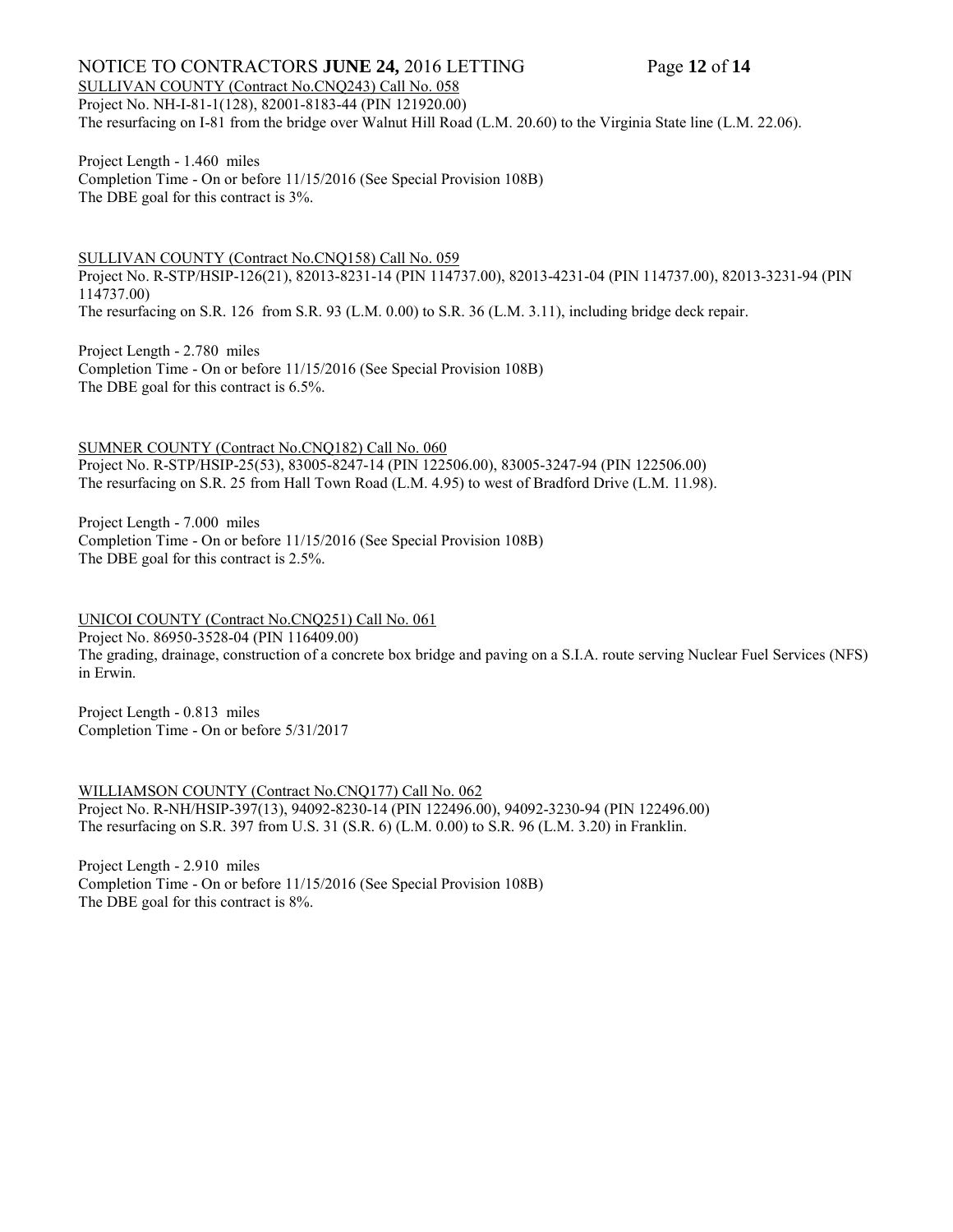## NOTICE TO CONTRACTORS **JUNE 24,** 2016 LETTING Page **13** of **14** WILLIAMSON COUNTY (Contract No.CNQ165) Call No. 063

Project No. R-NH/HSIP-6(116), 94003-8274-14 (PIN 081858.01), 94003-3274-94 (PIN 081858.01) The resurfacing on U.S. 31 (S.R. 6) from the Maury County line (L.M. 0.00) to north of Thompsons Ridge Road/Buckner Road (L.M. 2.47). Project Length - 2.470 miles

Project No. R-STP/HSIP-6(117), 94003-8275-14 (PIN 081858.02), 94003-3275-94 (PIN 081858.02) The resurfacing on U.S. 31 (S.R. 6) from north of Thompsons Ridge Road/Buckner Road (L.M. 2.47) to south of the S.R. 840 overhead bridge (L.M. 5.00). Project Length - 2.530 miles

Total Contract Length - 5.000 miles Completion Time - On or before 5/31/2017 (See Special Provision 108B) The DBE goal for this contract is 5.5%.

WILLIAMSON COUNTY (Contract No.CNQ225) Call No. 064 Project No. STP/HSIP-246(4), 94029-8211-14 (PIN 122499.00), 94029-3211-94 (PIN 122499.00) The resurfacing on S.R. 246 from Mile End Road (L.M. 9.67) to Forrest Street (L.M. 12.97).

Project Length - 3.300 miles Completion Time - On or before 10/31/2016 (See Special Provision 108B) The DBE goal for this contract is 5%.

WILSON COUNTY (Contract No.CNQ221) Call No. 065 Project No. STP/HSIP-96(47), 95010-8206-14 (PIN 122555.00), 95010-3206-94 (PIN 122555.00), 95010-4206-04 (PIN 122555.00) The resurfacing on S.R. 96 from the Cannon County line (L.M. 0.00) to the DeKalb County line (L.M. 3.94), including bridge deck repair.

Project Length - 3.850 miles Completion Time - On or before 5/15/2017 (See Special Provision 108B) The DBE goal for this contract is 2.5%.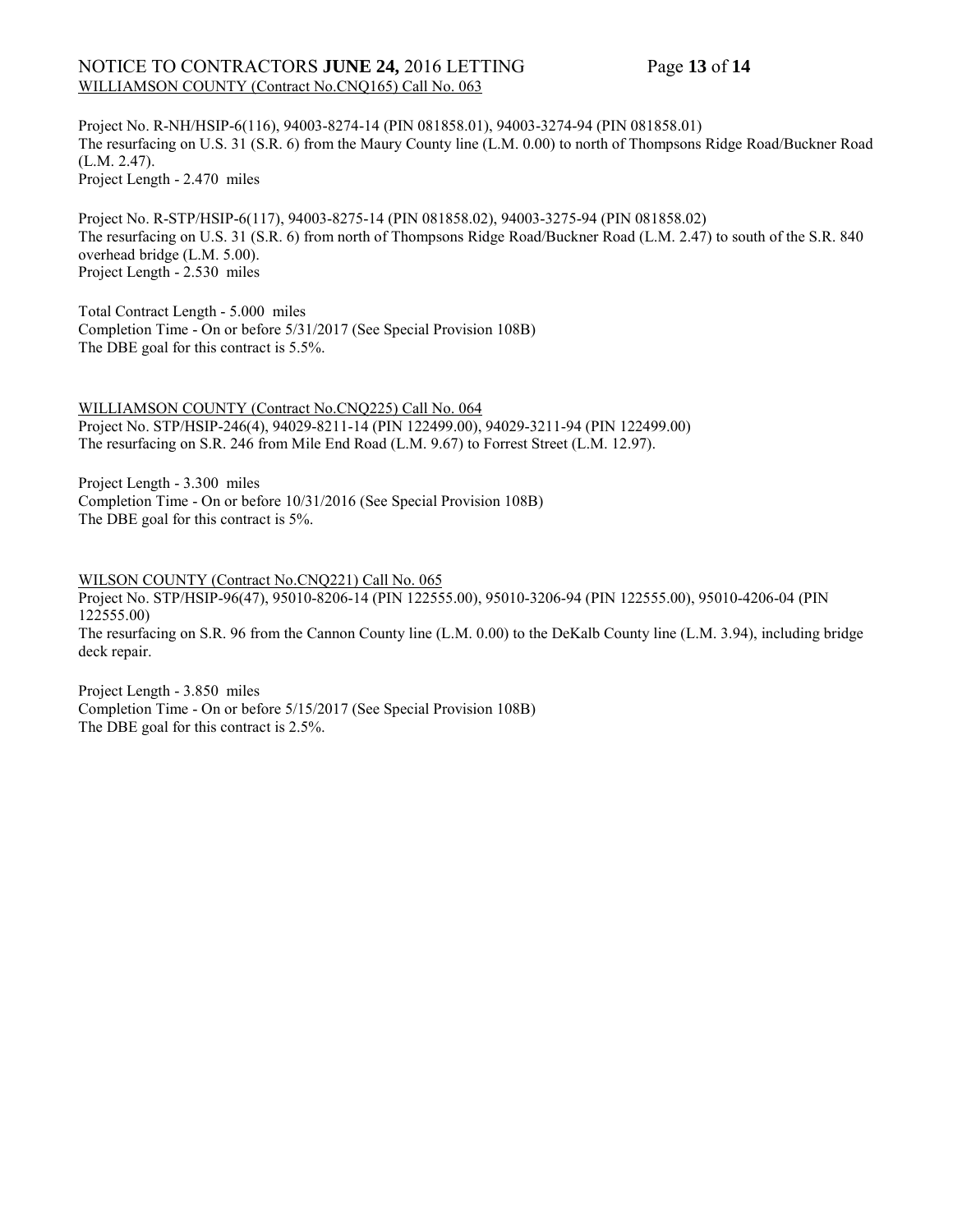## NOTICE TO CONTRACTORS **JUNE 24,** 2016 LETTING Page **14** of **14**

Requests for Bid Authorization, Standard Specifications and Standard Drawing Books should be addressed to:

Construction Division Suite 700 JKP Bldg. Nashville, TN 37243-0326 Telephone No. (615) 741-2414

Requests for Plans, Cross-Sections, Grading Quantity Sheets, and Standard Drawings should be addressed to:

Tennessee Department of Transportation Copy Center Level A James K. Polk Building Nashville, TN 37243-0330 Telephone No. (615) 741-2049 [TDOT.CopyCenter@tn.gov](mailto:TDOT.CopyCenter@tn.gov)

A Prime Contractor must prequalify with The Department of Transportation in accordance with Tennessee Code Annotated 54- 5-117 and Tennessee Department of Transportation Rule 1680-5-3, Prequalification of Contractors, before bid authorization for highway contracts will be furnished.

Prime contractors, except mowing and litter removal contractors, are required to be licensed with the State of Tennessee, Department of Commerce and Insurance (TDCI), Board for Licensing Contractors (BLC). Prime contractors must be licensed in the general classification (e.g. Heavy Construction (HC), Highway, Railroad, Airport Construction (HRA), Specialty (S), Municipal and Utility Construction (MU), or Electrical Contracting (CE)) for the type of work in the project which they will perform. Bidders may submit a Proposal without having a license and will be considered for award for twenty-one (21) days after Proposals are opened. If the Bidder does not have a license with the TDCI, on or before twenty-one (21) days after Proposals are opened, the Bidder will be considered non-responsive and their Proposal will be rejected.

The Department will not execute any contracts or approve subcontracts with contractors that are domestic or foreign Corporations, Limited Liability Companies, Limited Partnerships, or Limited Liability Partnerships, who are not in good standing with the Secretary of State (i.e. have a valid Certificate of Existence/Authorization). If a Bidder is not in good standing with the Secretary of State (i.e. have a valid Certificate of Existence/Authorization) on or before twenty-one (21) days after Proposals are opened then the Bidder will be considered non-responsive and their Proposal will be rejected.

The Tennessee Department of Transportation hereby notifies all bidders that it will affirmatively insure that in any contract entered into pursuant to this advertisement, disadvantaged business enterprises will be afforded full opportunity to submit bids in response to this invitation and will not be discriminated against on the basis of age, race, color, religion, national origin, sex, or disability in consideration for an award.

The Department encourages the use of disadvantaged business enterprises on all contracts. A listing of Certified DBE's can be found at [http://www.tdot.state.tn.us/dbedirectinternet/Vendor.aspx.](http://www.tdot.state.tn.us/dbedirectinternet/Vendor.aspx) A listing of those currently prequalified can be found at [http://www.tdot.state.tn.us/construction/prequal/prequal.pdf.](http://www.tdot.state.tn.us/construction/prequal/prequal.pdf)

BIDDING AUTHORIZATION WILL BE OBTAINABLE UNTIL 4:00PM (CENTRAL TIME) THE DAY BEFORE THE LETTING.

Sales tax will be added to the cost of bid authorization, plans, standard specifications and standard drawings, if applicable.

Will Reid, Director Nashville, TN 37243-0326

Total Number of Contracts - 65 Total Number of Projects - 124 Total Number of Counties - 49

Publication No. DT-1390-V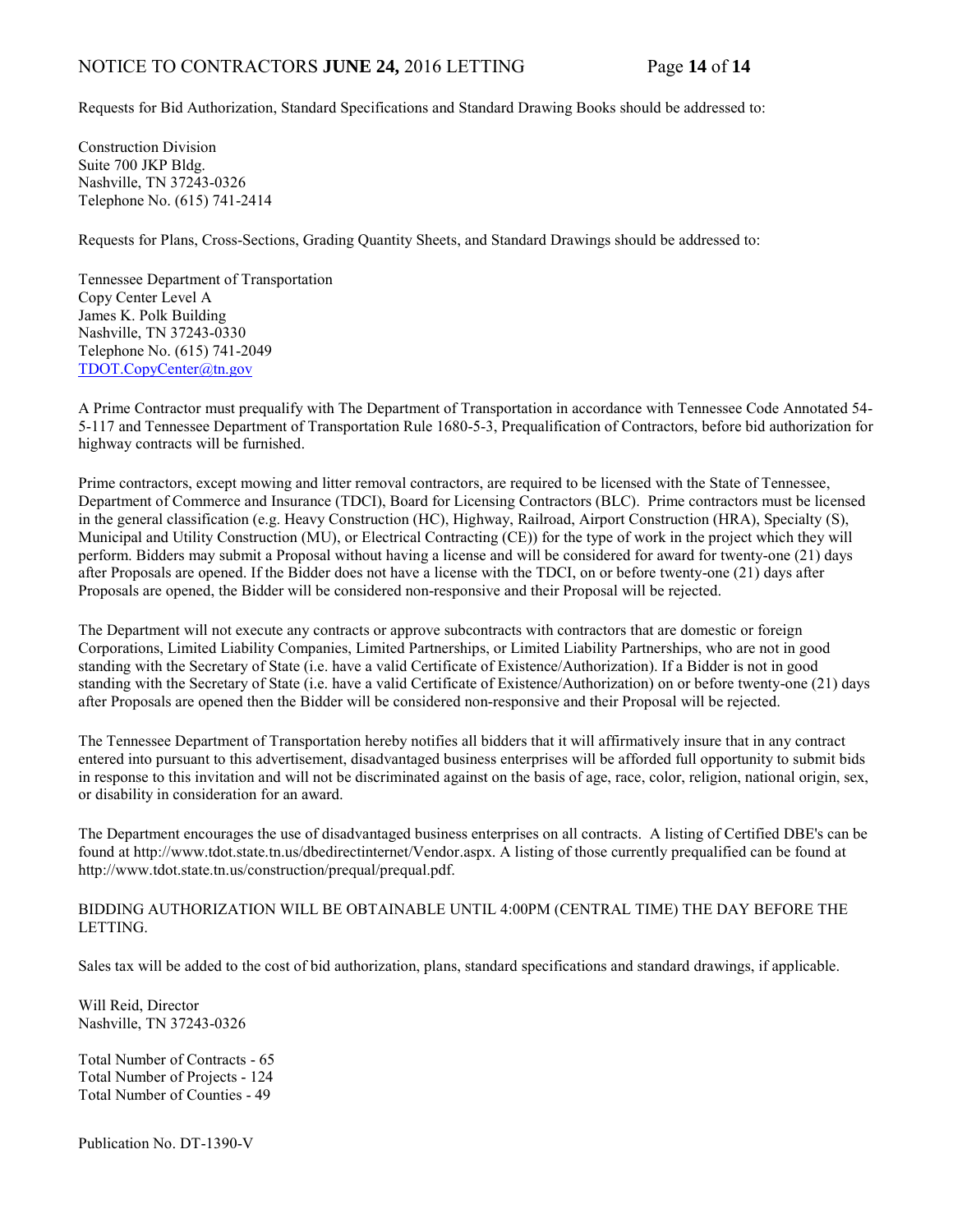# **STATE OF TENNESSEE NOTICE TO CONTRACTORS OF STATE HIGHWAY CONSTRUCTION BIDS TO BE RECEIVED AUGUST 19, 2016 INTERNET BIDDING MANDATORY ON ALL CONTRACTS**

FRANKLIN COUNTY (Contract No.CNQ930) Call No. 001 Project No. 26016-4206-04 (PIN 119955.00) The repair of the bridges on S.R. 476 over the Elk River (L.M. 3.39) and Hurricane Creek (L.M. 7.40).

Project Length - 0.000 miles Completion Time - On or before 10/31/2017

KNOX COUNTY (Contract No.CNQ933) Call No. 002 Project No. PHSIP-I-275-3(134), 47005-3159-94 (PIN 120392.00) The improvement of the interchange on I-275 at the I-640 eastbound ramp (Exit 3).

Project Length - 0.110 miles Completion Time - On or before 11/30/2016 (See Special Provision 108B) The DBE goal for this contract is 7%.

SHELBY COUNTY (Contract No.CNQ931) Call No. 003 Project No. 79006-4196-04 (PIN 121943.00) The repair of the bridge on S.R. 385 over I-240 (L.M. 0.09).

Project Length - 0.000 miles Completion Time - On or before 5/31/2017 (See Special Provision 108B)

ANDERSON, BLOUNT, CAMPBELL, CARTER, CLAIBORNE, COCKE, GRAINGER, GREENE, HAMBLEN, HANCOCK, JEFFERSON, JOHNSON, KNOX, LOUDON, MONROE, MORGAN, ROANE, SCOTT, SEVIER, SULLIVAN, UNICOI, UNION, AND WASHINGTON COUNTIES (Contract No.CNQ281) Call No. 004 Project No. 98019-4150-04 (PIN 114543.06) The random on-call cable barrier repair on various Interstate and State Routes.

Project Length - 0.000 miles Completion Time - On or before 12/31/2017 (See Special Provision 108B)

BENTON, CROCKETT, DECATUR, DYER, FAYETTE, HAYWOOD, HENDERSON, MADISON, OBION, SHELBY, AND TIPTON COUNTIES (Contract No.CNQ276) Call No. 005 Project No. 98049-4124-04 (PIN 114546.06) The random on-call cable barrier repair on various Interstate and State Routes.

Project Length - 0.000 miles Completion Time - On or before 12/31/2017 (See Special Provision 108B)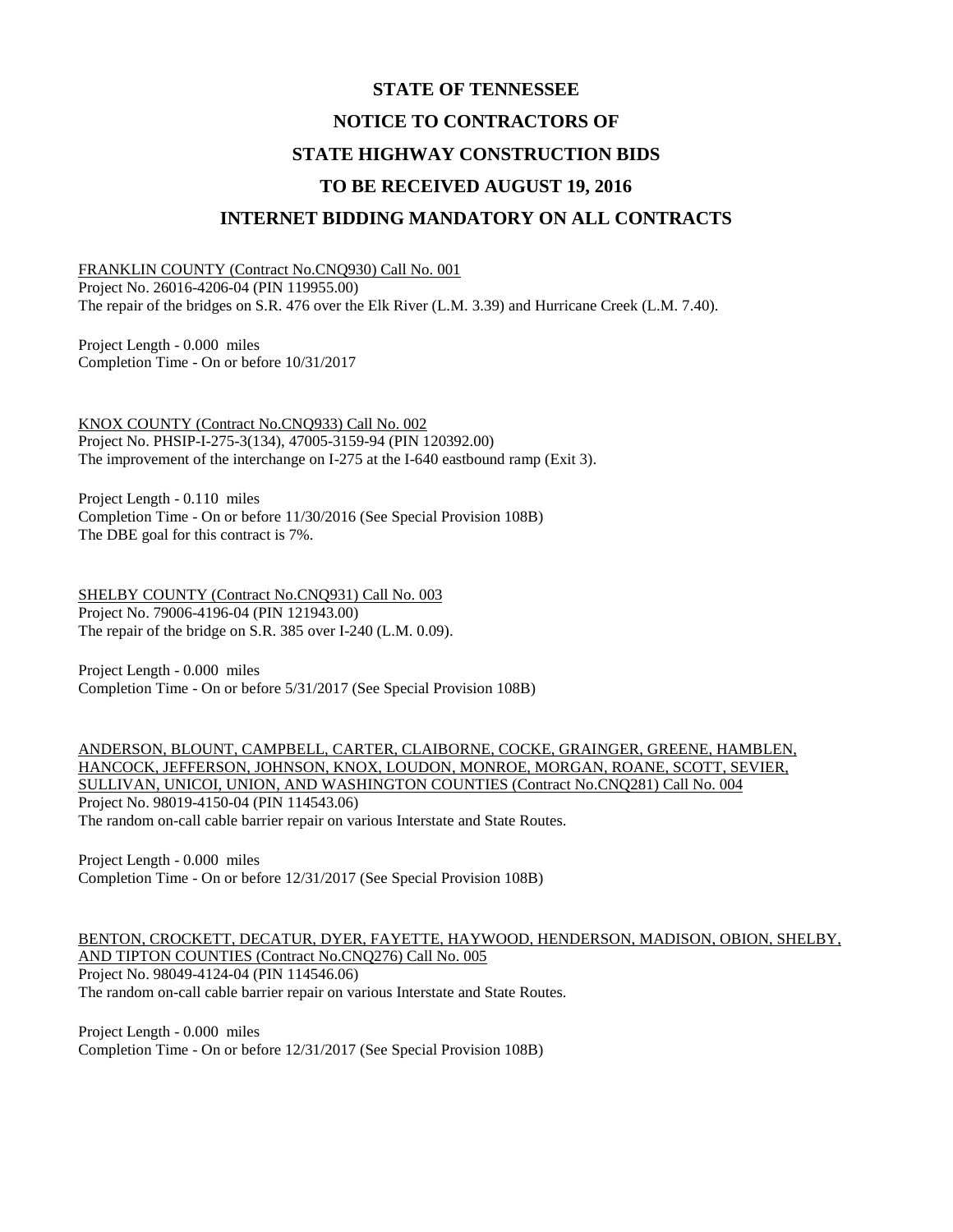## NOTICE TO CONTRACTORS **AUGUST 19,** 2016 LETTING Page **2** of **10**

#### BENTON, DECATUR, HARDIN, AND HENDERSON COUNTIES (Contract No.CNQ261) Call No. 006

Project No. HSIP-300(31), 03945-3490-94 (PIN 115370.55) The miscellaneous safety improvements on various local roads in Benton County. Project Length - 0.000 miles

Project No. HSIP-2000(16), 20945-3440-94 (PIN 115370.74) The miscellaneous safety improvements on various local roads in Decatur County. Project Length - 0.000 miles

Project No. HSIP-3600(37), 36945-3490-94 (PIN 115370.81) The miscellaneous safety improvements on various local roads in Hardin County. Project Length - 0.000 miles

Project No. HSIP-3900(25), 39945-3488-94 (PIN 115370.54) The miscellaneous safety improvements on various local roads in Henderson County. Project Length - 0.000 miles

Total Contract Length - 0.000 miles Completion Time - On or before 5/31/2017

#### BRADLEY, COFFEE, CUMBERLAND, GRUNDY, HAMILTON, MARION, PUTNAM, AND SEQUATCHIE COUNTIES (Contract No.CNQ282) Call No. 007 Project No. 98029-4125-04 (PIN 114544.06) The random on-call cable barrier repair on various Interstate and State Routes.

Project Length - 0.000 miles Completion Time - On or before 12/31/2017 (See Special Provision 108B)

#### BRADLEY, COFFEE, GRUNDY, HAMILTON, MARION, AND MCMINN COUNTIES (Contract No.CNQ287) Call No. 008

Project No. NH-I-098-2(17), 98029-3120-44 (PIN 103755.05)

The annual preventative and unscheduled maintenance on the Chattanooga Smartway I.T.S. System equipment, including the Transportation Management Center (2016-2018).

Project Length - 0.000 miles Completion Time - On or before 10/31/2019 (See Special Provision 108B)

CARROLL COUNTY (Contract No.CNQ228) Call No. 009 Project No. BRZE-900(35), 09946-3454-94 (PIN 116915.00) The construction of a concrete box bridge on Auction Lane over the Rutherford Fork Obion River (L.M. 1.24).

Project Length - 0.099 miles Completion Time - On or before 5/15/2017 The DBE goal for this contract is 10%.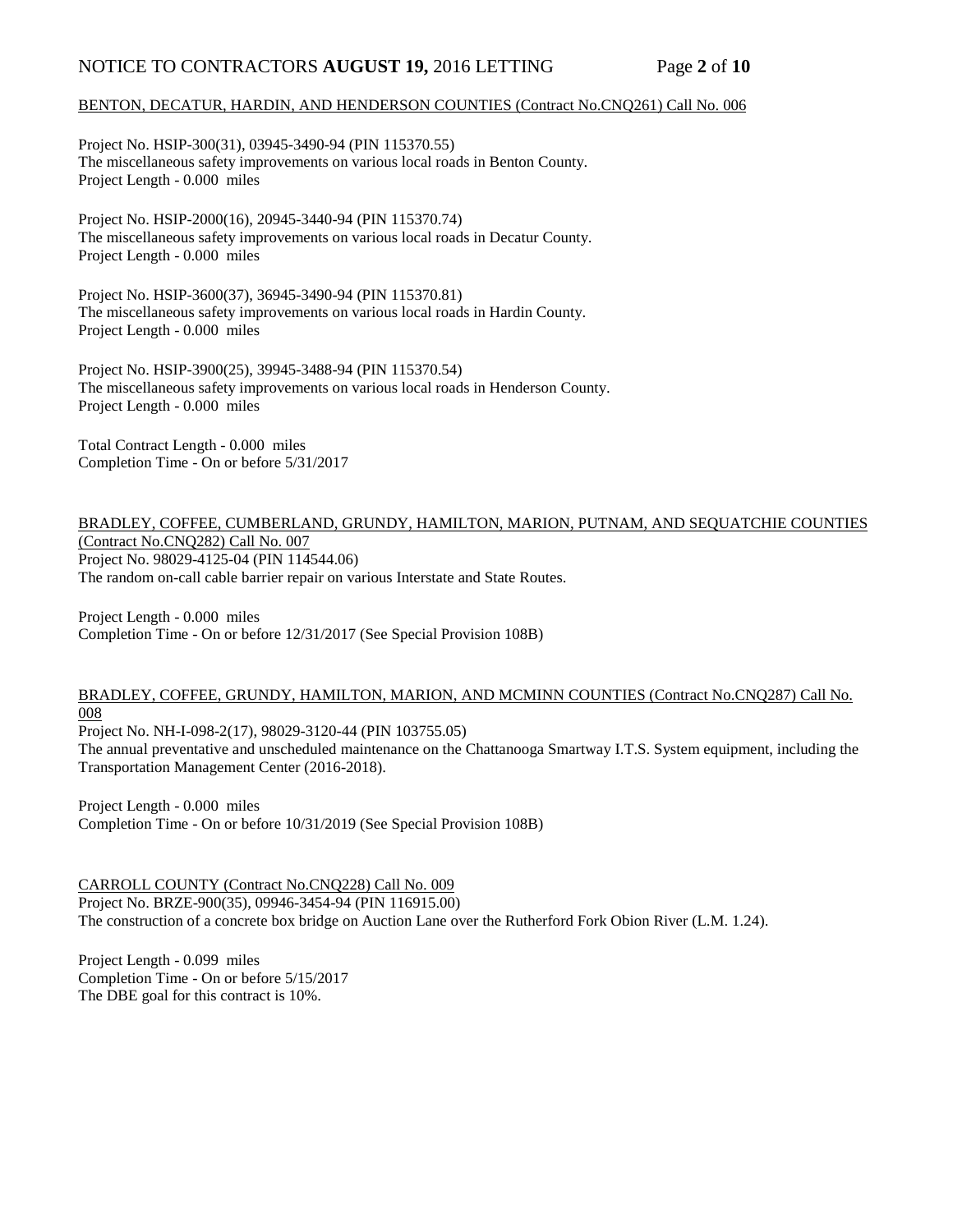## NOTICE TO CONTRACTORS **AUGUST 19,** 2016 LETTING Page **3** of **10**

#### CARTER, UNICOI, AND WASHINGTON COUNTIES (Contract No.CNQ286) Call No. 010

Project No. PHSIP-359(12), 10008-3220-94 (PIN 119594.00) The miscellaneous safety improvements on S.R. 359 at Governor Alfred Taylor Road (L.M. 2.48). Project Length - 0.000 miles

Project No. HSIP-107(23), 86006-3234-94 (PIN 119934.00) The miscellaneous safety improvements on S.R. 107 from S.R. 395 (Tenth Street) (L.M. 1.40) to S.R. 173 (Unicoi Drive) (L.M. 5.45). Project Length - 0.000 miles

Project No. PHSIP-1365(3), 90946-3452-94 (PIN 120143.00) The miscellaneous safety improvements on Old Stagecoach Road from S.R. 75 (L.M. 0.00) to S.R. 81 (L.M. 4.19). Project Length - 0.000 miles

Total Contract Length - 0.000 miles Completion Time - On or before 5/31/2017 The DBE goal for this contract is 4%.

#### CHEATHAM, DAVIDSON, DICKSON, GILES, HICKMAN, HUMPHREYS, LAWRENCE, MAURY, RUTHERFORD, SMITH, SUMNER, WILLIAMSON, AND WILSON COUNTIES (Contract No.CNQ275) Call No. 011 Project No. 98302-4108-04 (PIN 114547.06) The random on-call cable barrier repair on various Interstate and State Routes.

Project Length - 0.000 miles Completion Time - On or before 12/31/2017 (See Special Provision 108B)

#### CHESTER, HARDEMAN, AND MCNAIRY COUNTIES (Contract No.CNQ254) Call No. 012

Project No. HSIP-1200(25), 12945-3436-94 (PIN 115370.73) The miscellaneous safety improvements on various local roads in Chester County. Project Length - 0.000 miles

Project No. HSIP-3500(40), 35946-3403-94 (PIN 115370.39) The miscellaneous safety improvements on various local roads in Hardeman County. Project Length - 0.000 miles

Project No. HSIP-5500(55), 55946-3446-94 (PIN 115370.76) The miscellaneous safety improvements on various local roads in McNairy County. Project Length - 0.000 miles

Total Contract Length - 0.000 miles Completion Time - On or before 5/31/2017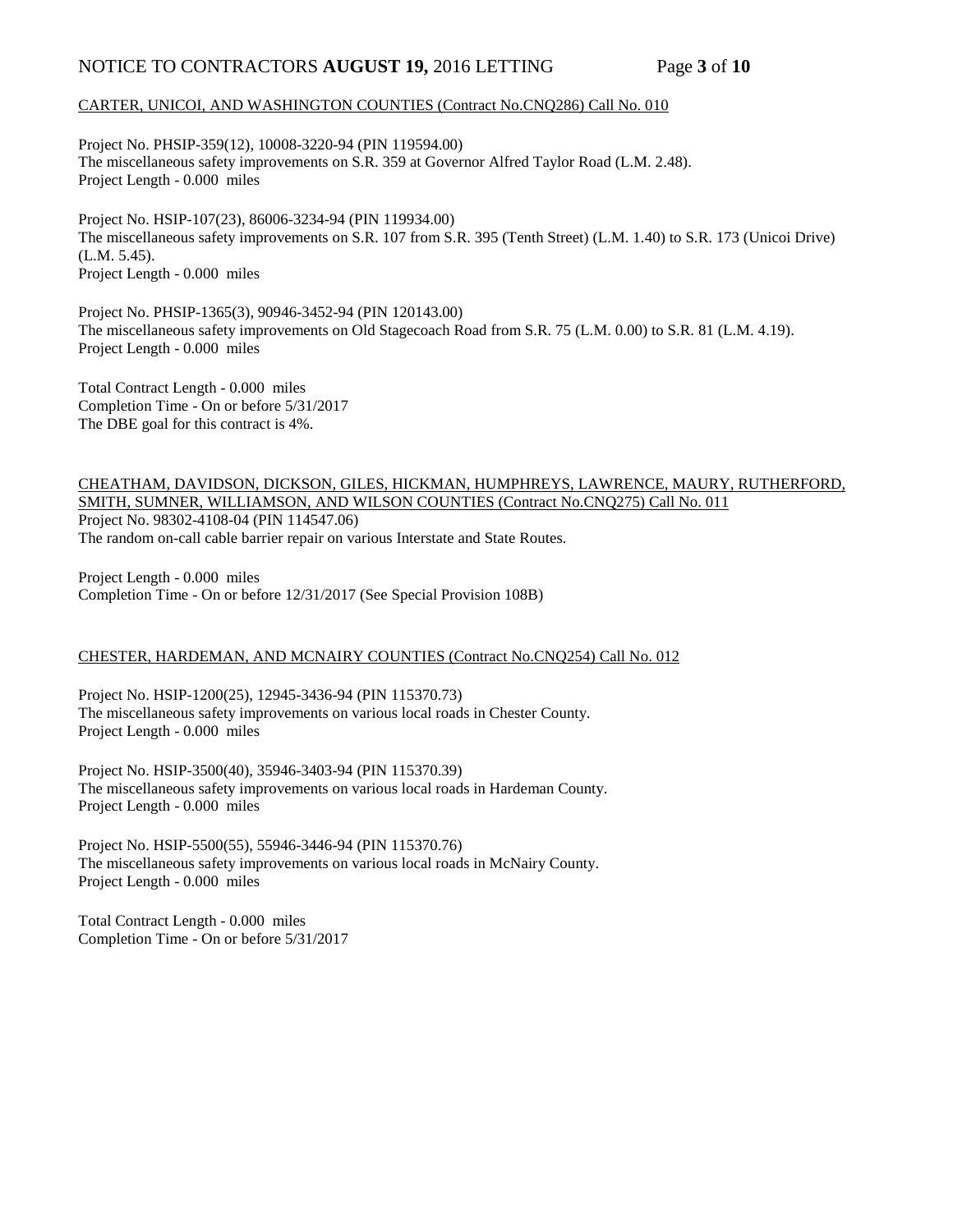## NOTICE TO CONTRACTORS **AUGUST 19,** 2016 LETTING Page **4** of **10**

### CROCKETT, FAYETTE, AND HAYWOOD COUNTIES (Contract No.CNQ257) Call No. 013

Project No. HSIP-1700(21), 17945-3425-94 (PIN 115370.37) The miscellaneous safety improvements on various local roads in Crockett County. Project Length - 0.000 miles

Project No. HSIP-2400(33), 24946-3403-94 (PIN 115370.38) The miscellaneous safety improvements on various local roads in Fayette County. Project Length - 0.000 miles

Project No. HSIP-3800(15), 38945-3462-94 (PIN 115370.51) The miscellaneous safety improvements on various local roads in Haywood County. Project Length - 0.000 miles

Total Contract Length - 0.000 miles Completion Time - On or before 6/30/2017 The DBE goal for this contract is 1.5%.

CUMBERLAND COUNTY (Contract No.CNQ255) Call No. 014 Project No. 18006-3214-04 (PIN 101044.01) The grading, drainage and paving on U.S. 127 (S.R. 28) from S.R. 68 (L.M. 9.76) to south of the bridge over Byrd's Creek (L.M. 10.70).

Project Length - 1.340 kilometers Completion Time - On or before 5/31/2018 (See Special Provision 108B)

DAVIDSON COUNTY (Contract No.CNQ253) Call No. 015 Project No. 19005-4164-04 (PIN 123605.00) The replacement of an overhead sign structure on I-40EB (L.M. 17.97).

Project Length - 0.000 miles Completion Time - On or before 4/30/2017 (See Special Provision 108B)

DAVIDSON COUNTY (Contract No.CNQ220) Call No. 016 Project No. 19009-4189-04 (PIN 123589.00) The installation of a cantilever sign on I-65NB (L.M. 7.072).

Project Length - 0.000 miles Completion Time - On or before 4/30/2017 (See Special Provision 108B)

FAYETTE COUNTY (Contract No.CNQ283) Call No. 017 Project No. 24004-4223-04 (PIN 119960.00) The repair of the bridge on U.S. 64 (S.R. 15) over Howell Creek (L.M. 19.55).

Project Length - 0.000 miles Completion Time - On or before 5/15/2017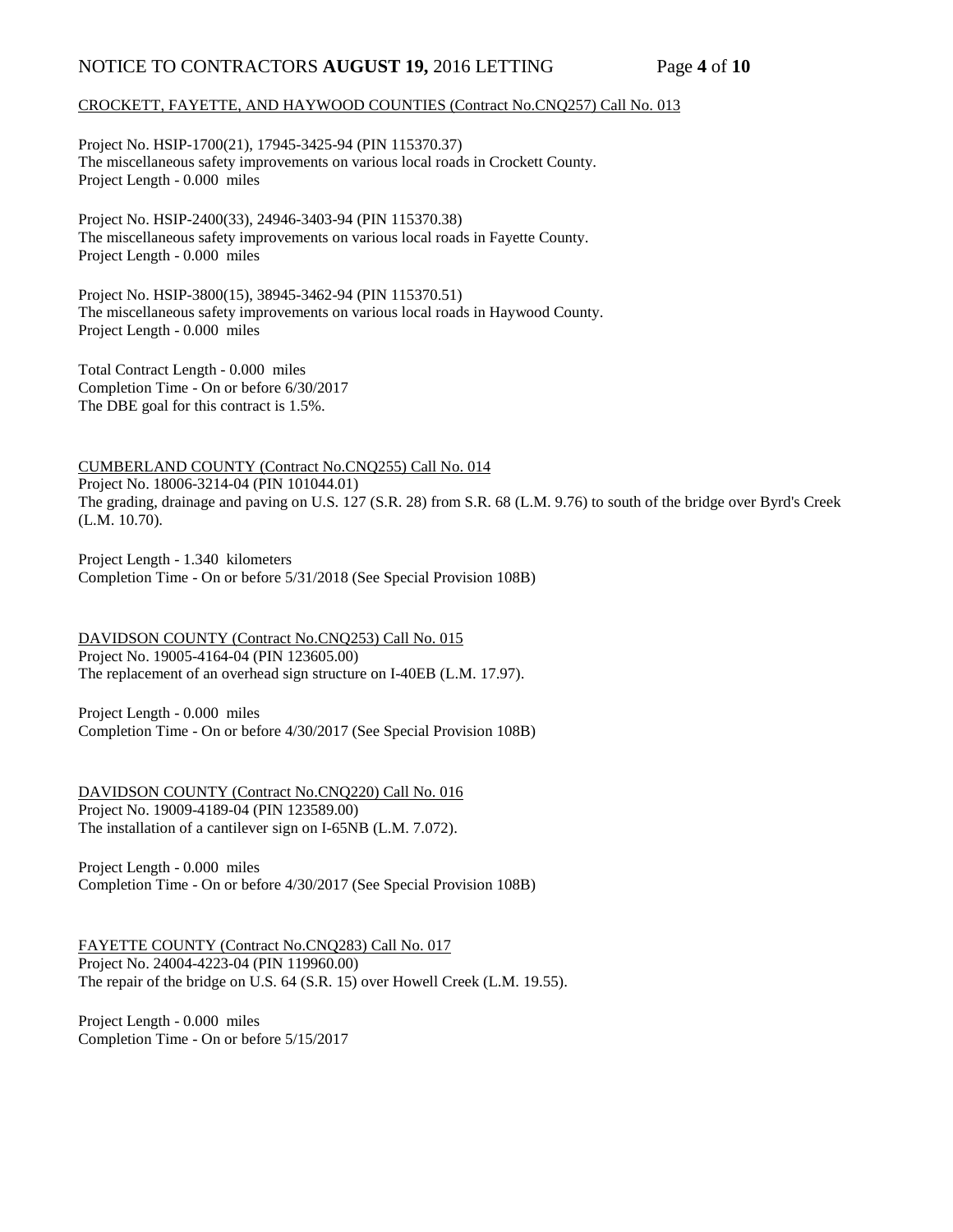## NOTICE TO CONTRACTORS **AUGUST 19,** 2016 LETTING Page 5 of 10

#### FENTRESS, OVERTON, AND PICKETT COUNTIES (Contract No.CNQ252) Call No. 018

Project No. HSIP/PHSIP-2500(27), 25945-3479-94 (PIN 115370.66) The miscellaneous safety improvements on various local roads in Fentress County. Project Length - 0.000 miles

Project No. HSIP/PHSIP-6700(32), 67945-3472-94 (PIN 115370.65) The miscellaneous safety improvements on various local roads in Overton County. Project Length - 0.000 miles

Project No. HSIP/PHSIP-6900(7), 69946-3434-94 (PIN 115370.77) The miscellaneous safety improvements on various local roads in Pickett County. Project Length - 0.000 miles

Total Contract Length - 0.000 miles Completion Time - On or before 7/31/2017 The DBE goal for this contract is 2.5%.

#### GIBSON AND LAKE COUNTIES (Contract No.CNQ260) Call No. 019

Project No. HSIP-420(10), 27032-3210-94 (PIN 120130.00) The miscellaneous safety improvements on S.R. 420 from Luck Madden Road (L.M. 2.12) to S.R. 186 (L.M. 4.57). Project Length - 0.000 miles

Project No. HSIP/HRRR-2700(54), 27946-3401-94 (PIN 117204.00) The miscellaneous safety improvements on various local roads in Gibson County. Project Length - 0.000 miles

Project No. HSIP-4800(14), 48945-3417-94 (PIN 115370.53) The miscellaneous safety improvements on various local roads in Lake County. Project Length - 0.000 miles

Total Contract Length - 0.000 miles Completion Time - On or before 6/30/2017

GRAINGER COUNTY (Contract No.CNQ267) Call No. 020 Project No. PHSIP/STP-SIP-131(36), 29007-3219-94 (PIN 120383.00) The installation of school speed limit flashing signs on S.R. 131 at the entrance to Washburn School (L.M. 7.13 - L.M. 7.48).

Project Length - 0.350 miles Completion Time - On or before 2/28/2017

GREENE COUNTY (Contract No.CNQ256) Call No. 021 Project No. NH/HSIP-107(26), 30011-8230-14 (PIN 117600.00), 30011-3230-94 (PIN 117600.00) The resurfacing on S.R. 107 from U.S. 321 (S.R. 35) (L.M. 7.87) to U.S. 11E (S.R. 34) (L.M. 10.50).

Project Length - 2.630 miles Completion Time - On or before 11/30/2016 (See Special Provision 108B) The DBE goal for this contract is 6%.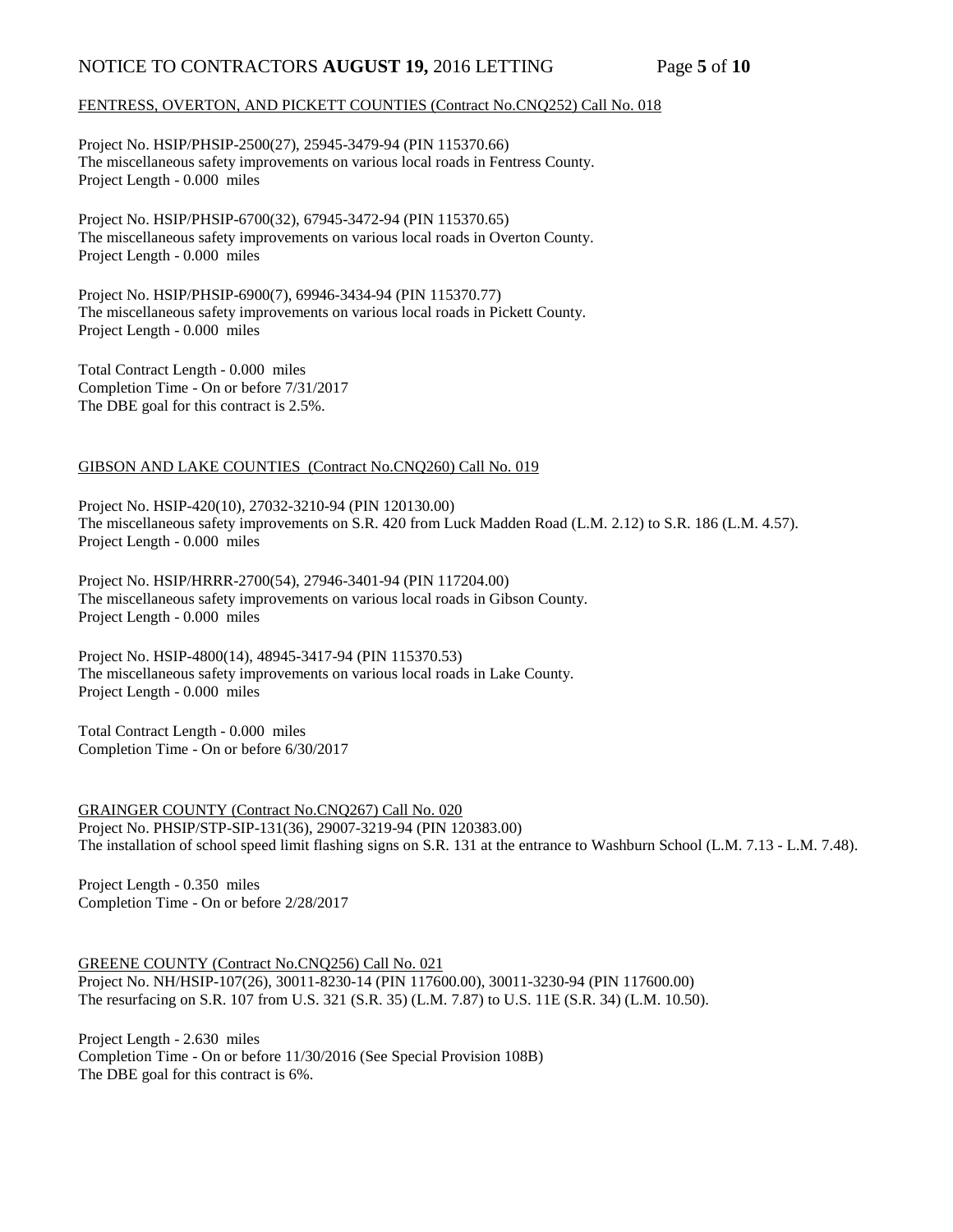## NOTICE TO CONTRACTORS **AUGUST 19,** 2016 LETTING Page **6** of **10**

#### HICKMAN AND HUMPHREYS COUNTIES (Contract No.CNQ259) Call No. 022

Project No. HSIP/PHSIP-4100(17), 41945-3460-94 (PIN 115370.49) The miscellaneous safety improvements on various local roads in Hickman County. Project Length - 0.000 miles

Project No. HSIP/PHSIP-4300(29), 43946-3419-94 (PIN 115370.50) The miscellaneous safety improvements on various local roads in Humphreys County. Project Length - 0.000 miles

Total Contract Length - 0.000 miles Completion Time - On or before 8/31/2017

HICKMAN AND HUMPHREYS COUNTIES (Contract No.CNQ285) Call No. 023 Project No. IM/NH-40-3(149), 41001-3151-44 (PIN 114156.00) The grading, drainage and paving on I-40 WB near M.M. 161 for a truck climbing lane (L.M. 0.22 - L.M. 1.33).

Project Length - 2.053 miles Completion Time - On or before 9/30/2017 (See Special Provision 108B) The DBE goal for this contract is 5%.

#### JACKSON COUNTY (Contract No.CNQ262) Call No. 024

Project No. HSIP-135(19), 44945-3285-94 (PIN 118836.00) The miscellaneous safety improvements on S.R. 135 from the Putnam County line (L.M. 0.00) to Lankford Hill Road (L.M. 3.79). Project Length - 3.790 miles

Project No. HSIP-4400(53), 44945-3486-94 (PIN 115370.80) The miscellaneous safety improvements on various local roads. Project Length - 0.000 miles

Total Contract Length - 3.790 miles Completion Time - On or before 6/30/2017 The DBE goal for this contract is 3%.

JOHNSON COUNTY (Contract No.CNQ264) Call No. 025 Project No. HSIP/PHSIP-4600(25), 46946-3407-94 (PIN 115370.82) The miscellaneous safety improvements on various local roads.

Project Length - 0.000 miles Completion Time - On or before 6/30/2017 The DBE goal for this contract is 3%.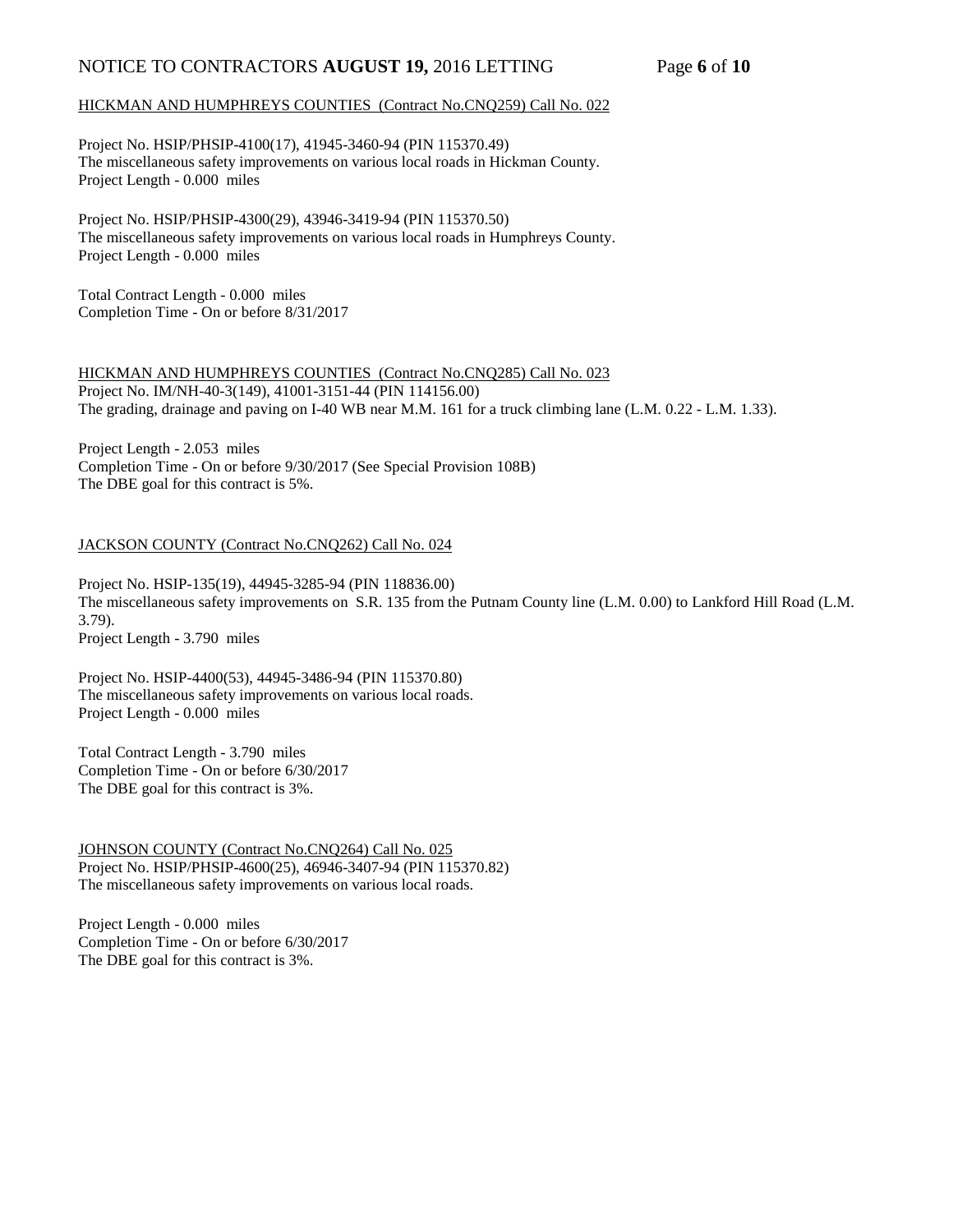## NOTICE TO CONTRACTORS **AUGUST 19,** 2016 LETTING Page **7** of **10**

LEWIS COUNTY (Contract No.CNQ271) Call No. 026

Project No. 51003-4216-04 (PIN 121932.00) The construction of a concrete box beam bridge on S.R. 48 over Rockhouse Creek (L.M. 9.08), including grading, drainage and paving.

Project Length - 0.117 miles Completion Time - On or before 6/30/2018

LOUDON COUNTY (Contract No.CNQ290) Call No. 027 Project No. HSIP-72(15), 53007-3216-94 (PIN 120113.00) The miscellaneous safety improvements on S.R. 72 from the Loudon City limits (L.M. 12.06) to near the Roane County line (L.M. 16.97).

Project Length - 0.000 miles Completion Time - On or before 5/31/2017 The DBE goal for this contract is 5.5%.

#### MACON, SMITH, AND TROUSDALE COUNTIES (Contract No.CNQ263) Call No. 028

Project No. HSIP/PHSIP-5600(48), 56946-3439-94 (PIN 115370.71) The miscellaneous safety improvements on various local roads in Macon County. Project Length - 0.000 miles

Project No. HSIP/PHSIP-8000(22), 80945-3499-94 (PIN 115370.78) The miscellaneous safety improvements on various local roads in Smith County. Project Length - 0.000 miles

Project No. HSIP/PHSIP-8500(19), 85945-3469-94 (PIN 115370.42) The miscellaneous safety improvements on various local roads in Trousdale County. Project Length - 0.000 miles

Total Contract Length - 0.000 miles Completion Time - On or before 7/31/2017

MADISON COUNTY (Contract No.CNQ266) Call No. 029 Project No. HSIP-1629(10), 57031-3418-94 (PIN 118855.00) The miscellaneous safety improvements on Riverside Drive from S.R. 18 (L.M. 0.00) to Steam Mill Ferry Road (L.M. 8.90).

Project Length - 8.900 miles Completion Time - On or before 5/31/2017 The DBE goal for this contract is 4%.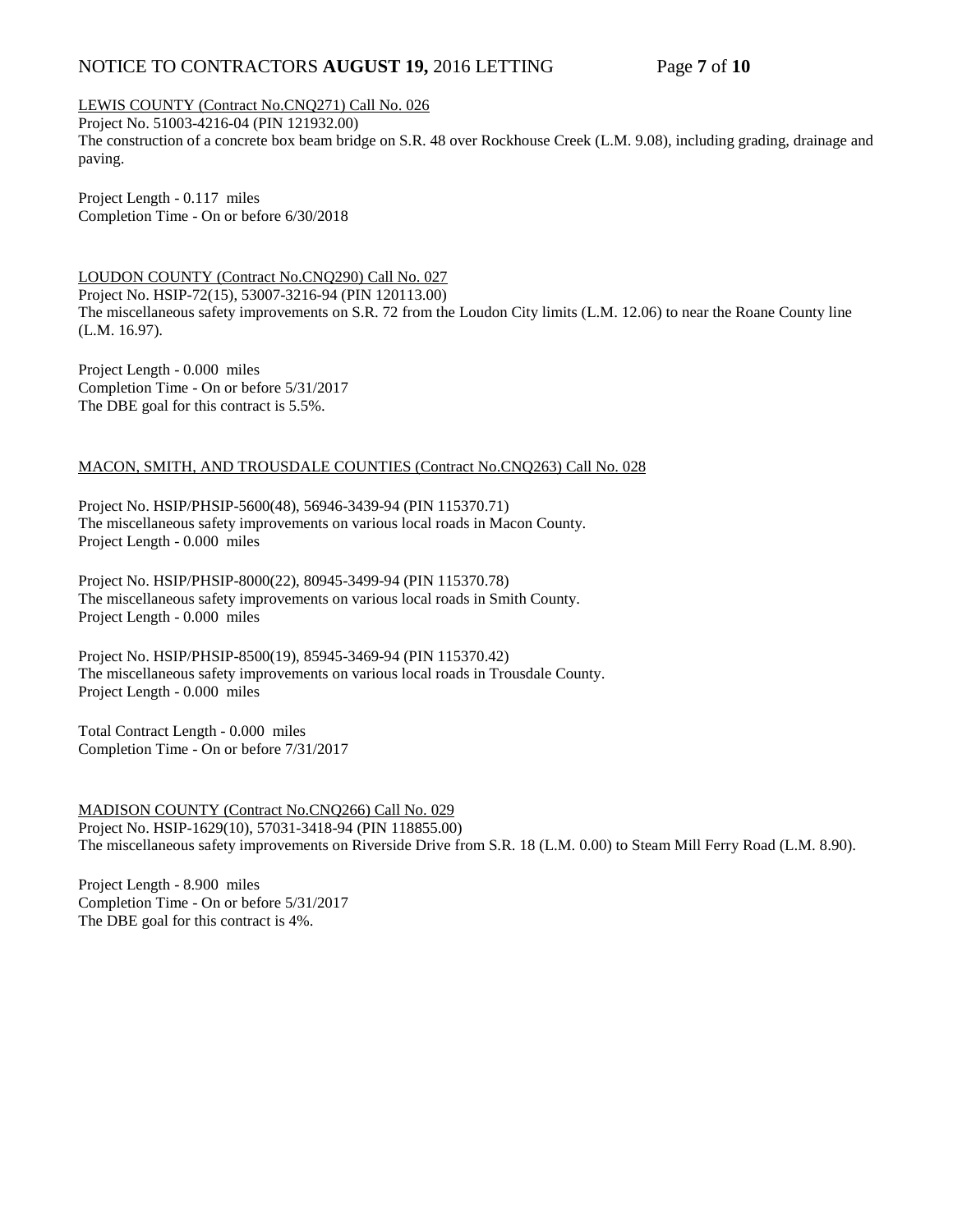## NOTICE TO CONTRACTORS **AUGUST 19,** 2016 LETTING Page 8 of 10

## MARSHALL COUNTY (Contract No.CNQ210) Call No. 030

Project No. R-PHSIP-373(12), 59007-3214-94 (PIN 120061.00) The improvement of the intersection on S.R. 373 at Heil Quaker Avenue in Lewisburg (L.M. 8.25), including grading, drainage, signals and paving.

Project Length - 0.029 miles Completion Time - On or before 4/30/2017 (See Special Provision 108B) The DBE goal for this contract is 5%.

RUTHERFORD COUNTY (Contract No.CNQ277) Call No. 031 Project No. HSIP-I-24-1(112), 75100-3105-94 (PIN 120544.00) The installation of longitudinal cable barrier on I-24 from S.R. 102 (L.M. 6.80) to S.R. 840 (L.M. 11.47).

Project Length - 4.670 miles Completion Time - On or before 5/31/2017 (See Special Provision 108B)

SEVIER COUNTY (Contract No.CNQ269) Call No. 032 Project No. R-STP/HSIP-35(65), 78004-8234-14 (PIN 123524.00), 78004-3234-94 (PIN 123524.00) The resurfacing on U.S. 411 (S.R. 35) from near Foothills Drive (L.M. 2.75) to Fred King Lane (L.M. 9.90).

Project Length - 7.150 miles Completion Time - On or before 12/16/2016 The DBE goal for this contract is 3%.

#### SULLIVAN COUNTY (Contract No.CNQ289) Call No. 033

Project No. PHSIP/HSIP-93(16), 82010-3238-94 (PIN 120060.00) The installation of longitudinal cable barrier on S.R. 93 from near S.R. 126 (L.M. 10.30) to near Orebank Road (L.M. 10.55). Project Length - 0.000 miles

Project No. HSIP-1384(10), 82017-3406-94 (PIN 120115.00) The miscellaneous safety improvements on Bloomingdale Pike from U.S. 11W (S.R. 1) (L.M. 0.00) to Bancroft Chapel Road (L.M. 5.35). Project Length - 0.000 miles

Project No. HSIP-357(2), 82946-3255-94 (PIN 118776.00) The miscellaneous safety improvements on S.R. 357 from S.R. 75 (L.M. 0.00) to I-81 (L.M. 2.34). Project Length - 0.000 miles

Total Contract Length - 0.000 miles Completion Time - On or before 5/31/2017 (See Special Provision 108B) The DBE goal for this contract is 2.5%.

TROUSDALE COUNTY (Contract No.CNQ291) Call No. 034 Project No. 85945-3468-04 (PIN 120856.00) The grading, drainage and paving on a S.I.A. route serving CCA & ARC Automotive.

Project Length - 0.703 miles Completion Time - On or before 8/31/2017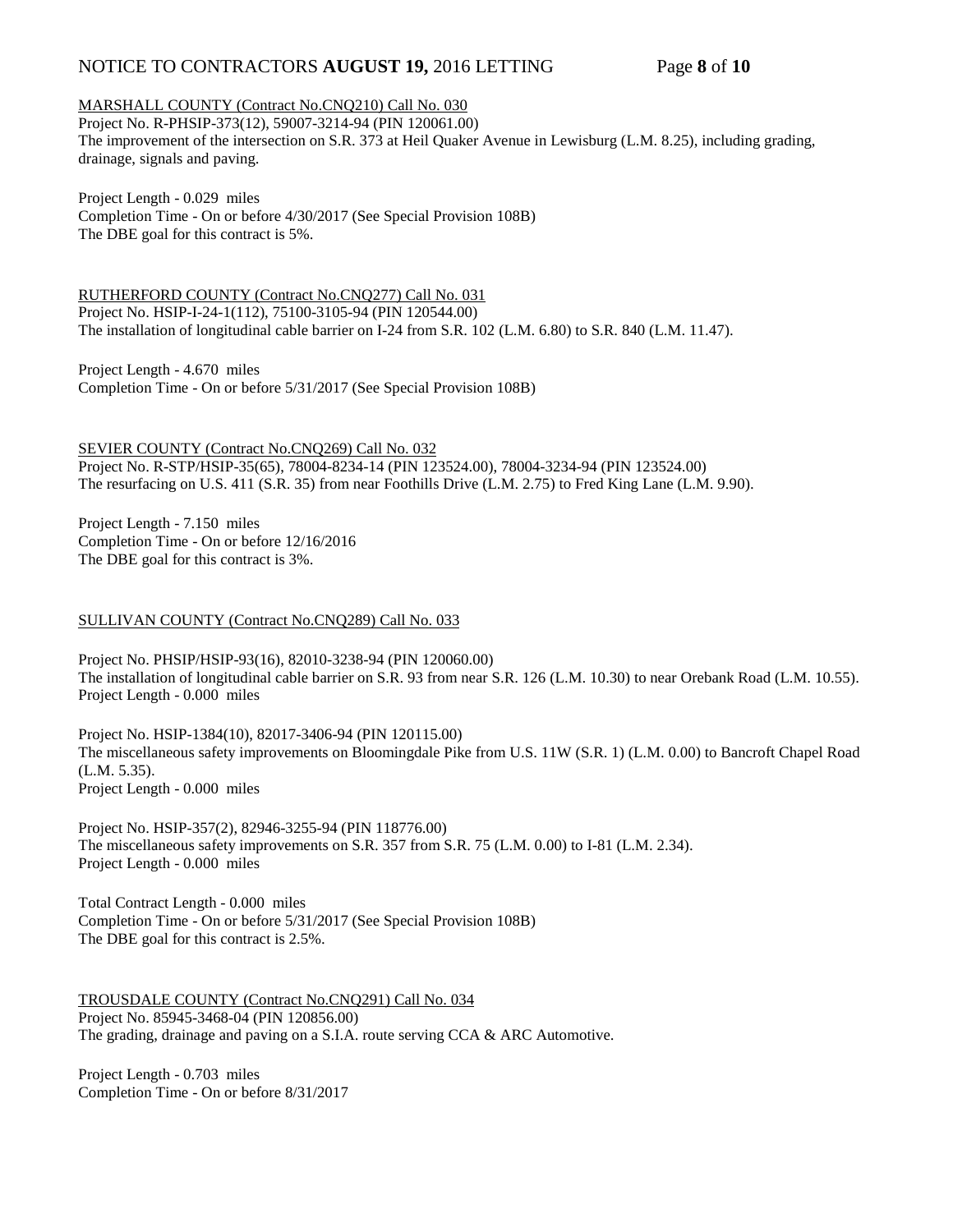## NOTICE TO CONTRACTORS **AUGUST 19,** 2016 LETTING Page 9 of 10

UNION COUNTY (Contract No.CNQ272) Call No. 035 Project No. HSIP-144(3), 87006-3215-94 (PIN 118829.00) The miscellaneous safety improvements on S.R. 144 from S.R. 131 (L.M. 0.00) to S.R. 33 (S.R. 61) (L.M. 5.03).

Project Length - 5.030 miles Completion Time - On or before 5/31/2017 The DBE goal for this contract is 3.5%.

#### VAN BUREN AND WHITE COUNTIES (Contract No.CNQ265) Call No. 036

Project No. HSIP/PHSIP-8800(10), 88945-3450-94 (PIN 115370.75) The miscellaneous safety improvements on various local roads in Van Buren County. Project Length - 0.000 miles

Project No. HSIP/PHSIP-9300(41), 93945-3472-94 (PIN 115370.64) The miscellaneous safety improvements including HFST on various local roads in White County. Project Length - 0.000 miles

Total Contract Length - 0.000 miles Completion Time - On or before 7/31/2017 The DBE goal for this contract is 3%.

WILLIAMSON COUNTY (Contract No.CNQ163) Call No. 037 Project No. 94953-3501-04 (PIN 117457.00) The grading, drainage, construction of a concrete box bridge, signals and paving on a S.I.A. route serving Mars Petcare in Thompson's Station.

Project Length - 0.606 miles Completion Time - On or before 9/30/2017 (See Special Provision 108B)

WILSON COUNTY (Contract No.CNQ258) Call No. 038 Project No. R-PHSIP-10(62), 95002-3229-94 (PIN 120068.00) The construction of turn lanes on U.S. 231 (S.R. 10) at the entrance to Parkland Flea Market (L.M. 6.07 to L.M. 6.25), including grading, drainage and paving.

Project Length - 0.099 miles Completion Time - On or before 11/30/2016 (See Special Provision 108B) The DBE goal for this contract is 4%.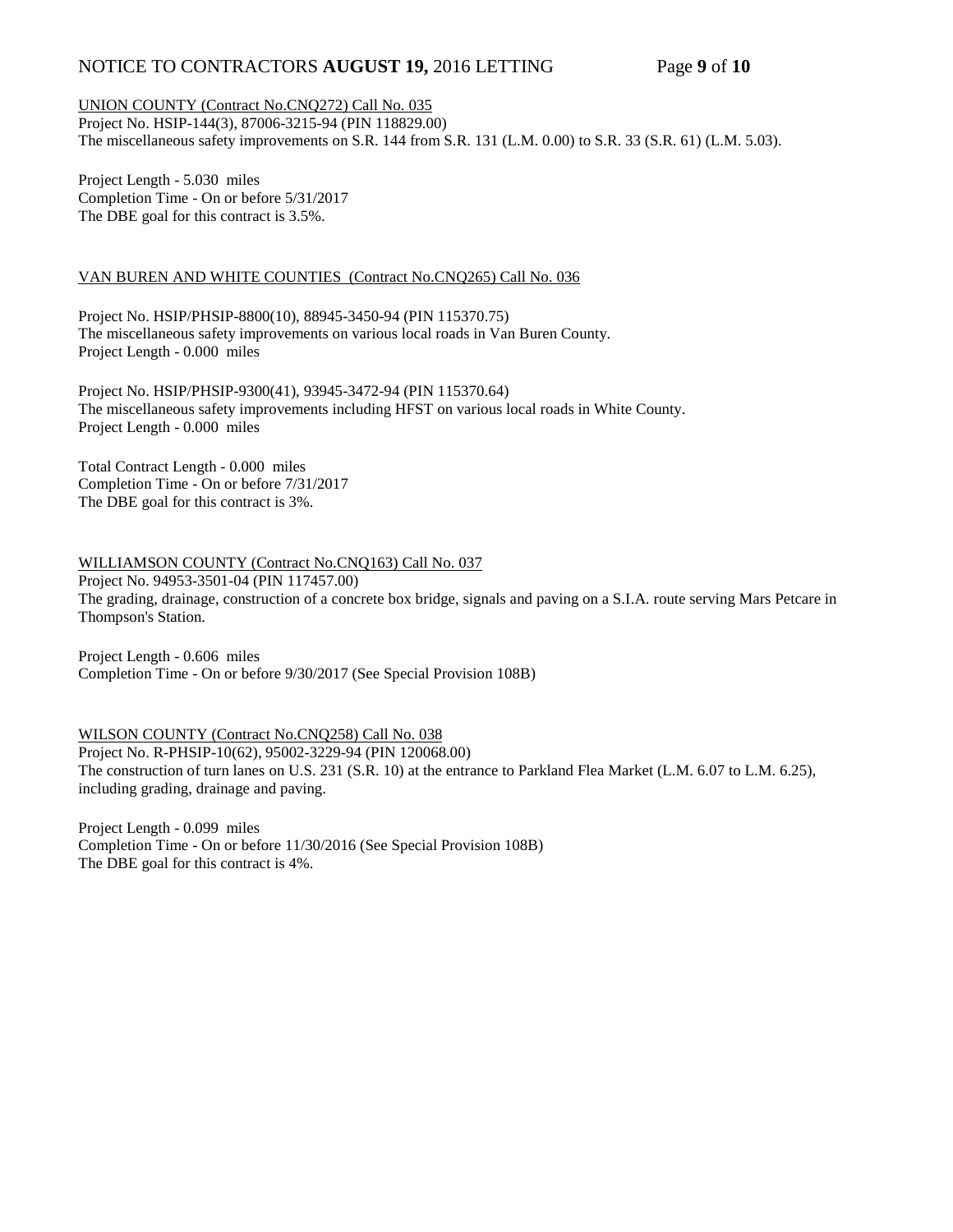Requests for Bid Authorization, Standard Specifications and Standard Drawing Books should be addressed to:

Construction Division Suite 700 JKP Bldg. Nashville, TN 37243-0326 Telephone No. (615) 741-2414

Requests for Plans, Cross-Sections, Grading Quantity Sheets, and Standard Drawings should be addressed to:

Tennessee Department of Transportation Copy Center Level A James K. Polk Building Nashville, TN 37243-0330 Telephone No. (615) 741-2049 [TDOT.CopyCenter@tn.gov](mailto:TDOT.CopyCenter@tn.gov)

A Prime Contractor must prequalify with The Department of Transportation in accordance with Tennessee Code Annotated 54- 5-117 and Tennessee Department of Transportation Rule 1680-5-3, Prequalification of Contractors, before bid authorization for highway contracts will be furnished.

Prime contractors, except mowing and litter removal contractors, are required to be licensed with the State of Tennessee, Department of Commerce and Insurance (TDCI), Board for Licensing Contractors (BLC). Prime contractors must be licensed in the general classification (e.g. Heavy Construction (HC), Highway, Railroad, Airport Construction (HRA), Specialty (S), Municipal and Utility Construction (MU), or Electrical Contracting (CE)) for the type of work in the project which they will perform. Bidders may submit a Proposal without having a license and will be considered for award for twenty-one (21) days after Proposals are opened. If the Bidder does not have a license with the TDCI, on or before twenty-one (21) days after Proposals are opened, the Bidder will be considered non-responsive and their Proposal will be rejected.

The Department will not execute any contracts or approve subcontracts with contractors that are domestic or foreign Corporations, Limited Liability Companies, Limited Partnerships, or Limited Liability Partnerships, who are not in good standing with the Secretary of State (i.e. have a valid Certificate of Existence/Authorization). If a Bidder is not in good standing with the Secretary of State (i.e. have a valid Certificate of Existence/Authorization) on or before twenty-one (21) days after Proposals are opened then the Bidder will be considered non-responsive and their Proposal will be rejected.

The Tennessee Department of Transportation hereby notifies all bidders that it will affirmatively insure that in any contract entered into pursuant to this advertisement, disadvantaged business enterprises will be afforded full opportunity to submit bids in response to this invitation and will not be discriminated against on the basis of age, race, color, religion, national origin, sex, or disability in consideration for an award.

The Department encourages the use of disadvantaged business enterprises on all contracts. A listing of Certified DBE's can be found at [http://www.tdot.state.tn.us/dbedirectinternet/Vendor.aspx.](http://www.tdot.state.tn.us/dbedirectinternet/Vendor.aspx) A listing of those currently prequalified can be found at [http://www.tdot.state.tn.us/construction/prequal/prequal.pdf.](http://www.tdot.state.tn.us/construction/prequal/prequal.pdf)

#### BIDDING AUTHORIZATION WILL BE OBTAINABLE UNTIL 4:00PM (CENTRAL TIME) THE DAY BEFORE THE LETTING.

Sales tax will be added to the cost of bid authorization, plans, standard specifications and standard drawings, if applicable.

Will Reid, Director Nashville, TN 37243-0326

Total Number of Contracts - 38 Total Number of Projects - 60 Total Number of Counties - 74

Publication No. DT-1390-V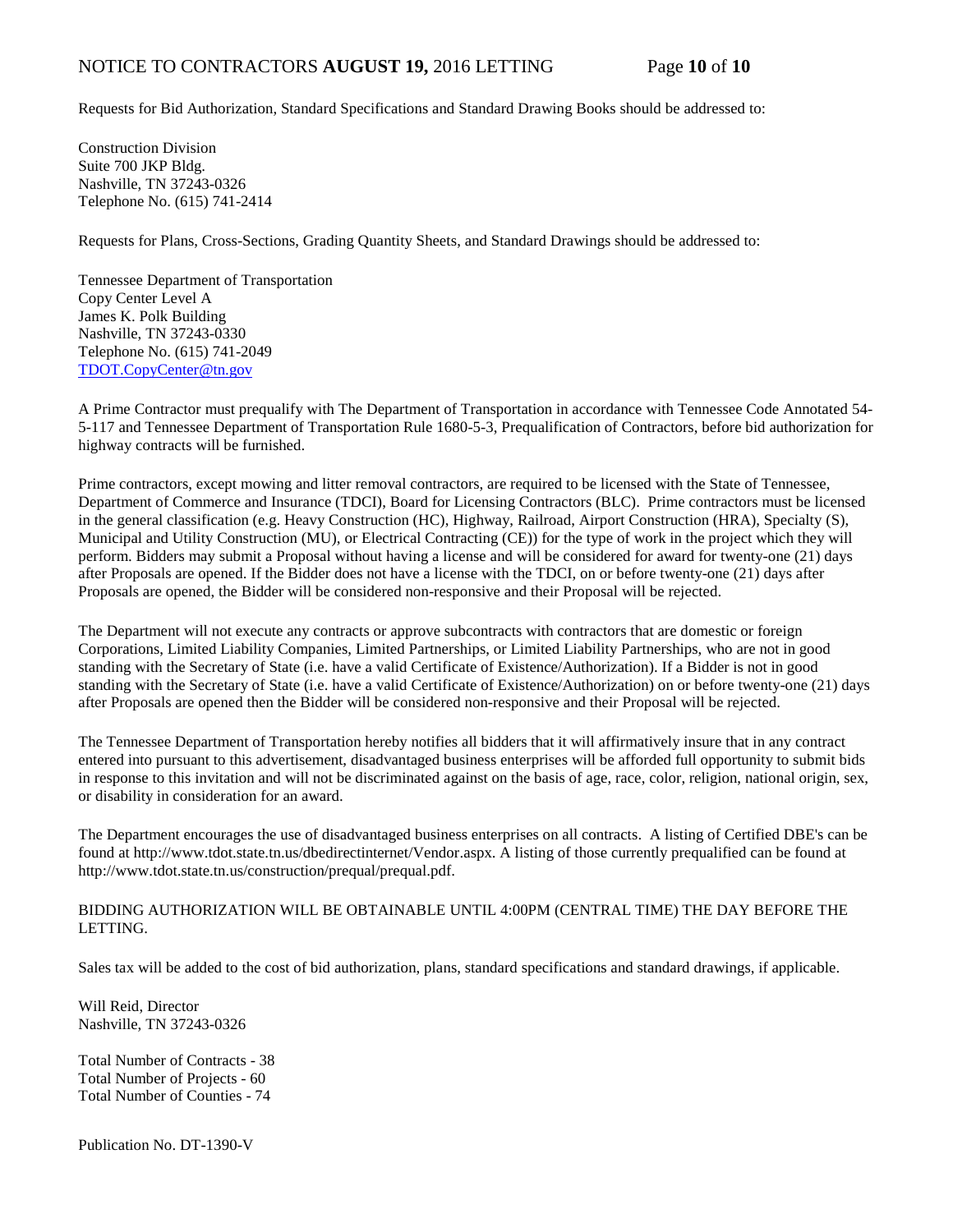# **STATE OF TENNESSEE NOTICE TO CONTRACTORS OF STATE HIGHWAY CONSTRUCTION BIDS TO BE RECEIVED AUGUST 26, 2016 INTERNET BIDDING MANDATORY ON ALL CONTRACTS**

DICKSON COUNTY (Contract No.CNQ326) Call No. 001

Dickson.

Project No. HSIP-I-40-3(157), 22001-3190-94 (PIN 119736.00) The grading, drainage, signals, construction of retaining walls and paving on the I-40 WB ramp to S.R. 46 (Exit 172) in

Project Length - 0.408 miles Completion Time - On or before 12/15/2016 (See Special Provision 108B) The DBE goal for this contract is 4%.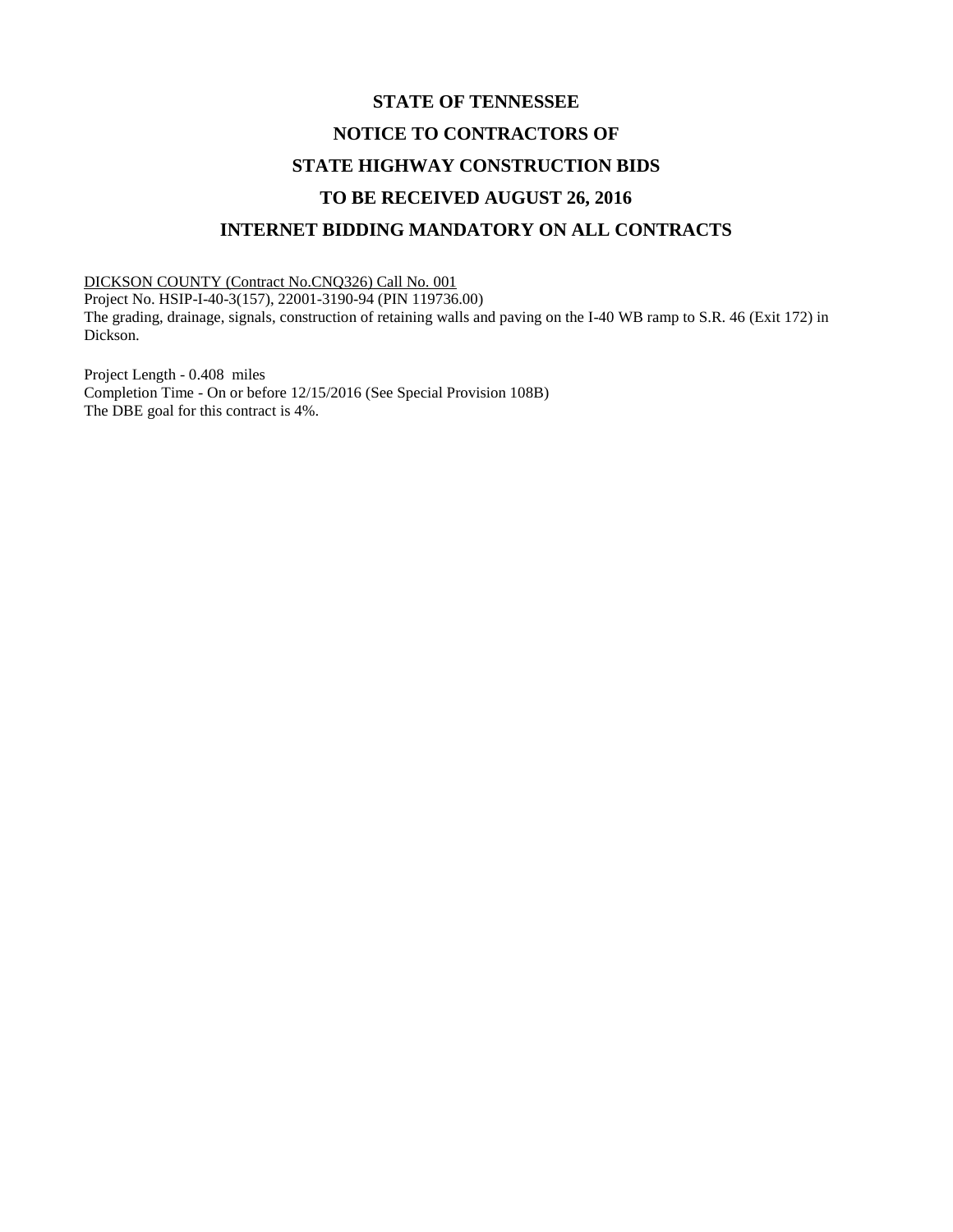Requests for Bid Authorization, Standard Specifications and Standard Drawing Books should be addressed to:

Construction Division Suite 700 JKP Bldg. Nashville, TN 37243-0326 Telephone No. (615) 741-2414

Requests for Plans, Cross-Sections, Grading Quantity Sheets, and Standard Drawings should be addressed to:

Tennessee Department of Transportation Copy Center Level A James K. Polk Building Nashville, TN 37243-0330 Telephone No. (615) 741-2048

A Prime Contractor must prequalify with The Department of Transportation in accordance with Tennessee Code Annotated 54-5-117 and Tennessee Department of Transportation Rule 1680-5-3, Prequalification of Contractors, before bid authorization for highway contracts will be furnished.

Prime contractors, except mowing and litter removal contractors, are required to be licensed with the State of Tennessee, Department of Commerce and Insurance (TDCI), Board for Licensing Contractors (BLC). Prime contractors must be licensed in the general classification (e.g. Heavy Construction (HC), Highway, Railroad, Airport Construction (HRA), Specialty (S), Municipal and Utility Construction (MU), or Electrical Contracting (CE)) for the type of work in the project which they will perform. Bidders may submit a Proposal without having a license and will be considered for award for twenty-one (21) days after Proposals are opened. If the Bidder does not have a license with the TDCI, on or before twentyone (21) days after Proposals are opened, the Bidder will be considered non-responsive and their Proposal will be rejected.

The Department will not execute any contracts or approve subcontracts with contractors that are domestic or foreign Corporations, Limited Liability Companies, Limited Partnerships, or Limited Liability Partnerships, who are not in good standing with the Secretary of State (i.e. have a valid Certificate of Existence/Authorization). If a Bidder is not in good standing with the Secretary of State (i.e. have a valid Certificate of Existence/Authorization) on or before twenty-one (21) days after Proposals are opened then the Bidder will be considered non-responsive and their Proposal will be rejected.

The Tennessee Department of Transportation hereby notifies all bidders that it will affirmatively insure that in any contract entered into pursuant to this advertisement, disadvantaged business enterprises will be afforded full opportunity to submit bids in response to this invitation and will not be discriminated against on the basis of age, race, color, religion, national origin, sex, or disability in consideration for an award.

The Department encourages the use of disadvantaged business enterprises on all contracts. A listing of Certified DBE's can be found at [http://www.tdot.state.tn.us/dbedirectinternet/Vendor.aspx.](http://www.tdot.state.tn.us/dbedirectinternet/Vendor.aspx) A listing of those currently prequalified can be found a[t http://www.tdot.state.tn.us/construction/prequal/prequal.pdf.](http://www.tdot.state.tn.us/construction/prequal/prequal.pdf) 

#### BIDDING AUTHORIZATION WILL BE OBTAINABLE UNTIL 4:00PM (CENTRAL TIME) THE DAY BEFORE THE LETTING.

Sales tax will be added to the cost of bid authorization, plans, standard specifications and standard drawings, if applicable.

Will Reid, Director Nashville, TN 37243-0326

Total Number of Contracts - 1 Total Number of Projects - 1 Total Number of Counties - 1

Publication No. DT-1390-V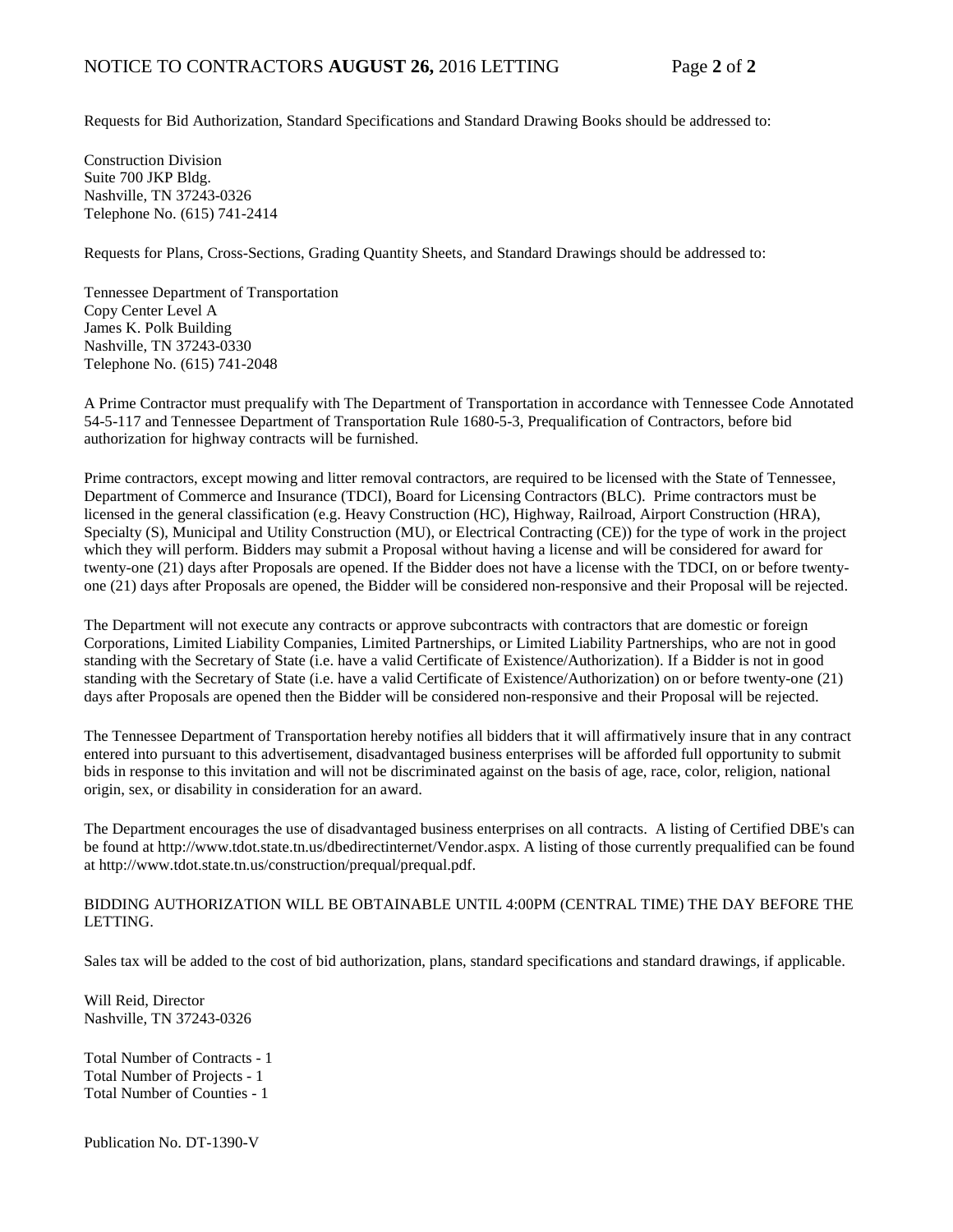# **STATE OF TENNESSEE NOTICE TO CONTRACTORS OF STATE HIGHWAY CONSTRUCTION BIDS TO BE RECEIVED OCTOBER 7, 2016 INTERNET BIDDING MANDATORY ON ALL CONTRACTS**

ANDERSON, BLOUNT, CAMPBELL, CARTER, CLAIBORNE, COCKE, GRAINGER, GREENE, HAMBLEN, HANCOCK, JEFFERSON, JOHNSON, KNOX, LOUDON, MONROE, MORGAN, ROANE, SCOTT, SEVIER, SULLIVAN, UNICOI, UNION, AND WASHINGTON COUNTIES (Contract No.CNQ935) Call No. 001 Project No. 98019-4150-04 (PIN 114543.06) The random on-call cable barrier repair on various Interstate and State Routes.

Project Length - 0.000 miles Completion Time - On or before 12/31/2017 (See Special Provision 108B)

MORGAN COUNTY (Contract No.CNQ934) Call No. 002 Project No. 65001-4269-04 (PIN 120269.00) The repair of the bridge on U.S. 27 (S.R. 29) over the Norfolk Southern Railroad (L.M. 21.19).

Project Length - 0.000 miles Completion Time - On or before 10/31/2017

#### ANDERSON, BLOUNT, CAMPBELL, COCKE, GRAINGER, JEFFERSON, KNOX, LOUDON, MONROE, ROANE, AND SEVIER COUNTIES (Contract No.CNQ327) Call No. 003

Project No. 98019-4153-04 (PIN 116318.05) The drain cleaning on various Interstate and State Routes. Project Length - 0.000 miles

Project No. 98019-4154-04 (PIN 116318.05) The sweeping on various Interstate and State Routes. Project Length - 0.000 miles

Total Contract Length - 0.000 miles Completion Time - On or before 2/28/2018 (See Special Provision 108B)

ANDERSON, BLOUNT, CARTER, CLAIBORNE, COCKE, GREENE, JEFFERSON, KNOX, LOUDON, MONROE, SEVIER, SULLIVAN, AND WASHINGTON COUNTIES (Contract No.CNQ314) Call No. 004 Project No. HSIP-REG1(125), 98018-3267-94 (PIN 118949.00) The addition of high friction surface treatment and miscellaneous pavement markings on various State Routes.

Project Length - 0.000 miles Completion Time - On or before 10/31/2017 (See Special Provision 108B)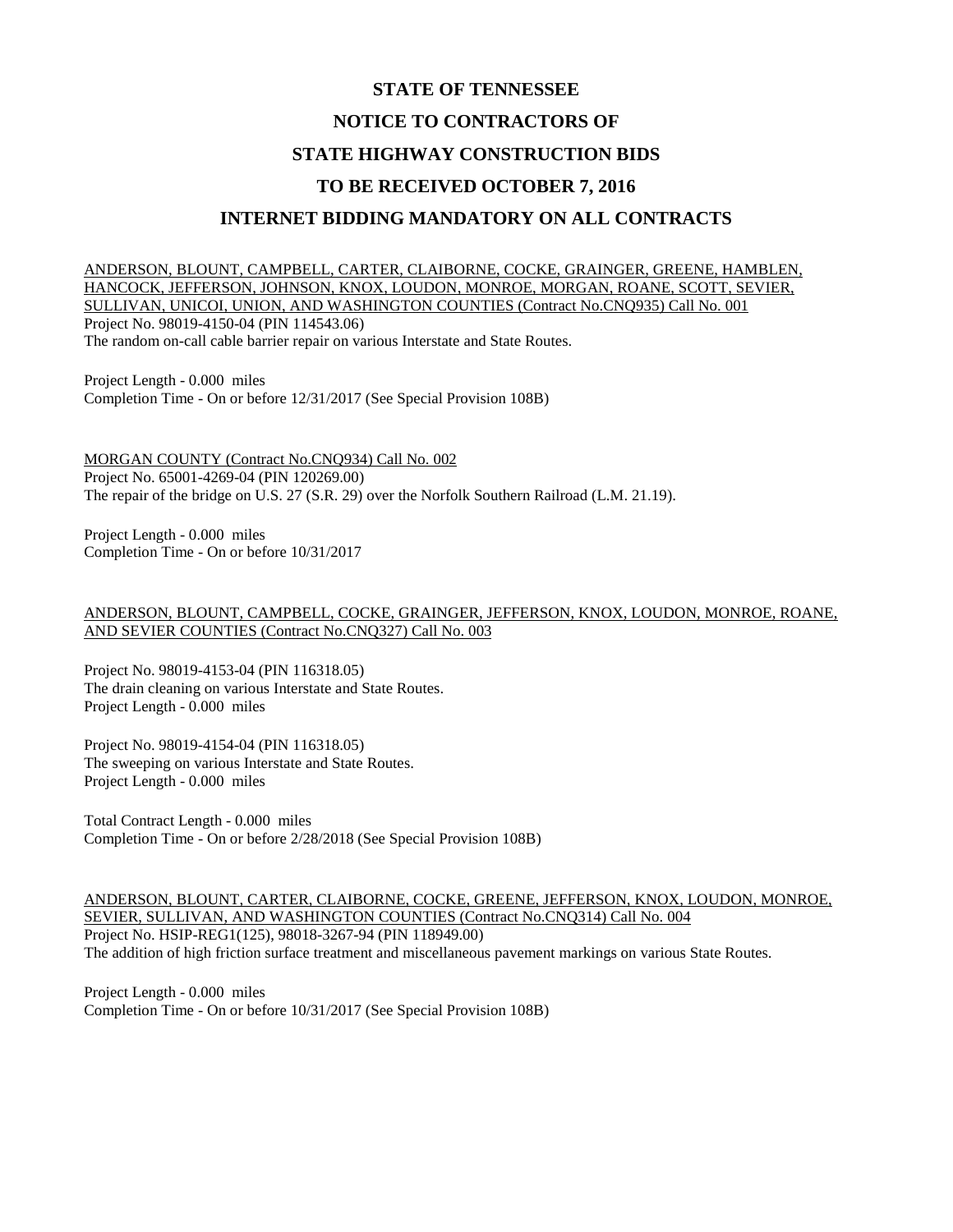## NOTICE TO CONTRACTORS **OCTOBER 7,** 2016 LETTING Page **2** of **11**

#### BENTON COUNTY (Contract No.CNQ317) Call No. 005

Project No. IM/NH-40-2(90), 03001-3190-44 (PIN 114152.00) The construction of a truck climbing lane on I-40 WB from west of S.R. 191 to west of the Tennessee River (L.M. 5.90 - 8.01) including grading, drainage and paving.

Project Length - 2.112 miles Completion Time - On or before 11/30/2017 (See Special Provision 108B) The DBE goal for this contract is 5%.

#### BENTON, CARROLL, CHESTER, CROCKETT, DECATUR, DYER, FAYETTE, GIBSON, HARDIN, HAYWOOD, HENDERSON, HENRY, MADISON, MCNAIRY, OBION, AND WEAKLEY COUNTIES (Contract No.CNQ324) Call No. 006

Project No. 98049-4126-04 (PIN 116324.05) The drain cleaning on various Interstate and State Routes. Project Length - 0.000 miles

Project No. 98049-4127-04 (PIN 116324.05) The sweeping on various Interstate and State Routes. Project Length - 0.000 miles

Total Contract Length - 0.000 miles Completion Time - On or before 2/28/2018 (See Special Provision 108B)

#### BRADLEY, GRUNDY, HAMILTON, MARION, PUTNAM, SEQUATCHIE, AND WHITE COUNTIES (Contract No.CNQ328) Call No. 007

Project No. 98029-4128-04 (PIN 116320.05) The drain cleaning on various Interstate and State Routes. Project Length - 0.000 miles

Project No. 98029-4129-04 (PIN 116320.05) The sweeping on various Interstate and State Routes. Project Length - 0.000 miles

Total Contract Length - 0.000 miles Completion Time - On or before 2/28/2018 (See Special Provision 108B)

#### CAMPBELL COUNTY (Contract No.CNQ300) Call No. 008

Project No. BR-STP-297(4), 07026-3210-94 (PIN 115677.00) The construction of a concrete Bulb-Tee beam bridge on S.R. 297 over Elk Fork Creek (L.M. 14.79), including grading, drainage and paving.

Project Length - 0.218 miles Completion Time - On or before 6/30/2018 The DBE goal for this contract is 5%.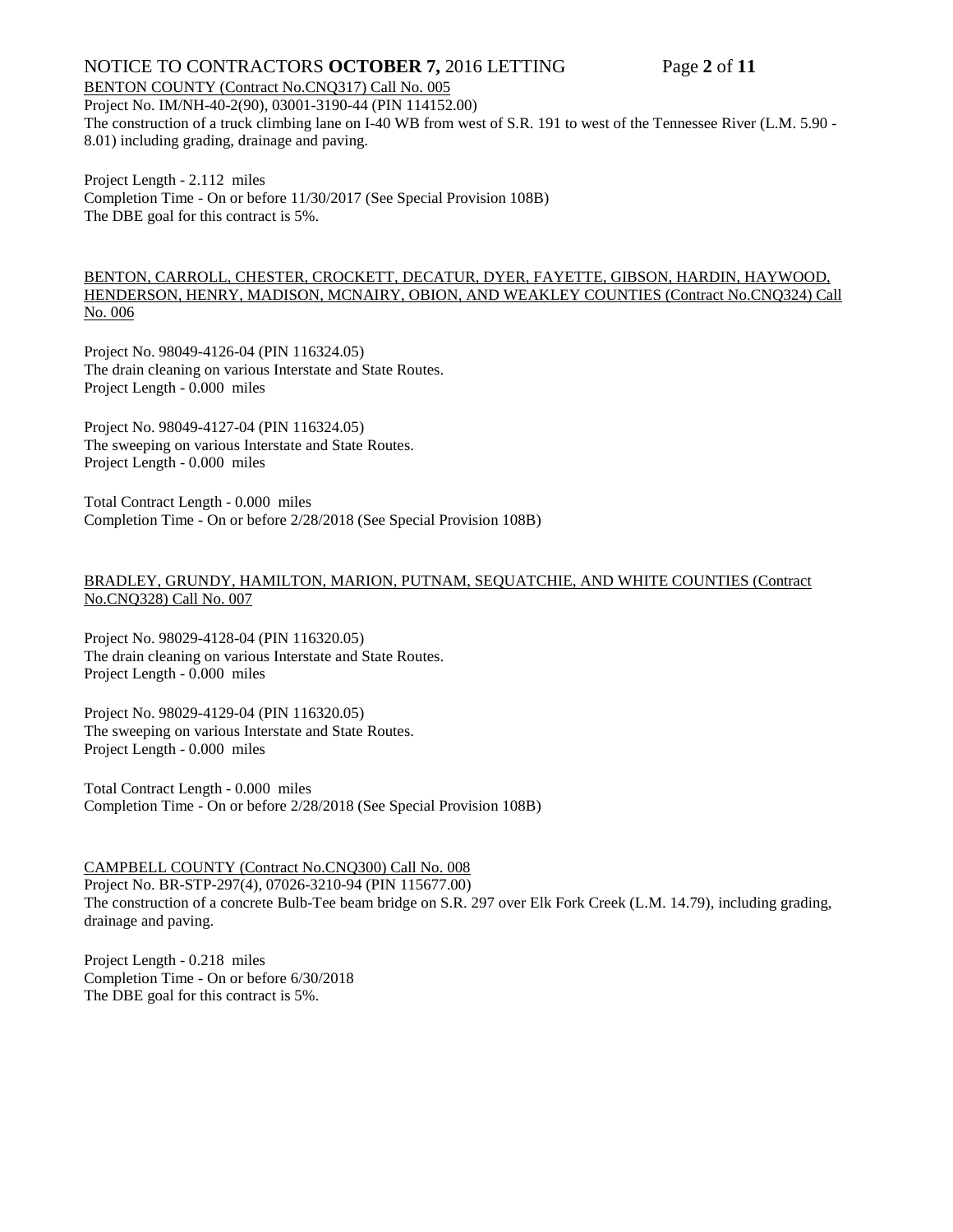# NOTICE TO CONTRACTORS **OCTOBER 7,** 2016 LETTING Page **3** of **11**

### CARTER, SULLIVAN, UNICOI, AND WASHINGTON COUNTIES (Contract No.CNQ322) Call No. 009

Project No. 98019-4152-04 (PIN 116317.05) The sweeping on various Interstate and State Routes.

Project Length - 0.000 miles Completion Time - On or before 2/28/2018 (See Special Provision 108B)

COCKE COUNTY (Contract No.CNQ318) Call No. 010 Project No. 15018-4207-04 (PIN 121059.00) The repair of the bridge on S.R. 73 over the Pigeon River (L.M. 4.56).

Project Length - 0.000 miles Completion Time - On or before 10/31/2017

CROCKETT AND GIBSON COUNTIES (Contract No.CNQ320) Call No. 011 Project No. HSIP-REG4(129), 98042-3242-94 (PIN 117367.01) The miscellaneous safety improvements on various State Routes and local roads in Crockett and Gibson Counties.

Project Length - 0.000 miles Completion Time - On or before 6/30/2017 The DBE goal for this contract is 5%.

### CUMBERLAND COUNTY (Contract No.CNQ329) Call No. 012

Project No. IM/NH-40-6(152), 18100-3146-44 (PIN 114171.00)

The construction of a truck climbing lane on I-40 WB near Mile Marker 326 (L.M. 20.80 - 22.08) including grading, drainage, construction of retaining walls and paving.

Project Length - 1.272 miles Completion Time - On or before 6/30/2018 (See Special Provision 108B) The DBE goal for this contract is 2%.

### DAVIDSON, MONTGOMERY, ROBERTSON, SUMNER, WILLIAMSON, AND WILSON COUNTIES (Contract No.CNQ323) Call No. 013

Project No. 98302-4111-04 (PIN 116322.05) The drain cleaning on various Interstate and State Routes. Project Length - 0.000 miles

Project No. 98302-4112-04 (PIN 116322.05) The sweeping on various Interstate and State Routes. Project Length - 0.000 miles

Total Contract Length - 0.000 miles Completion Time - On or before 2/28/2018 (See Special Provision 108B)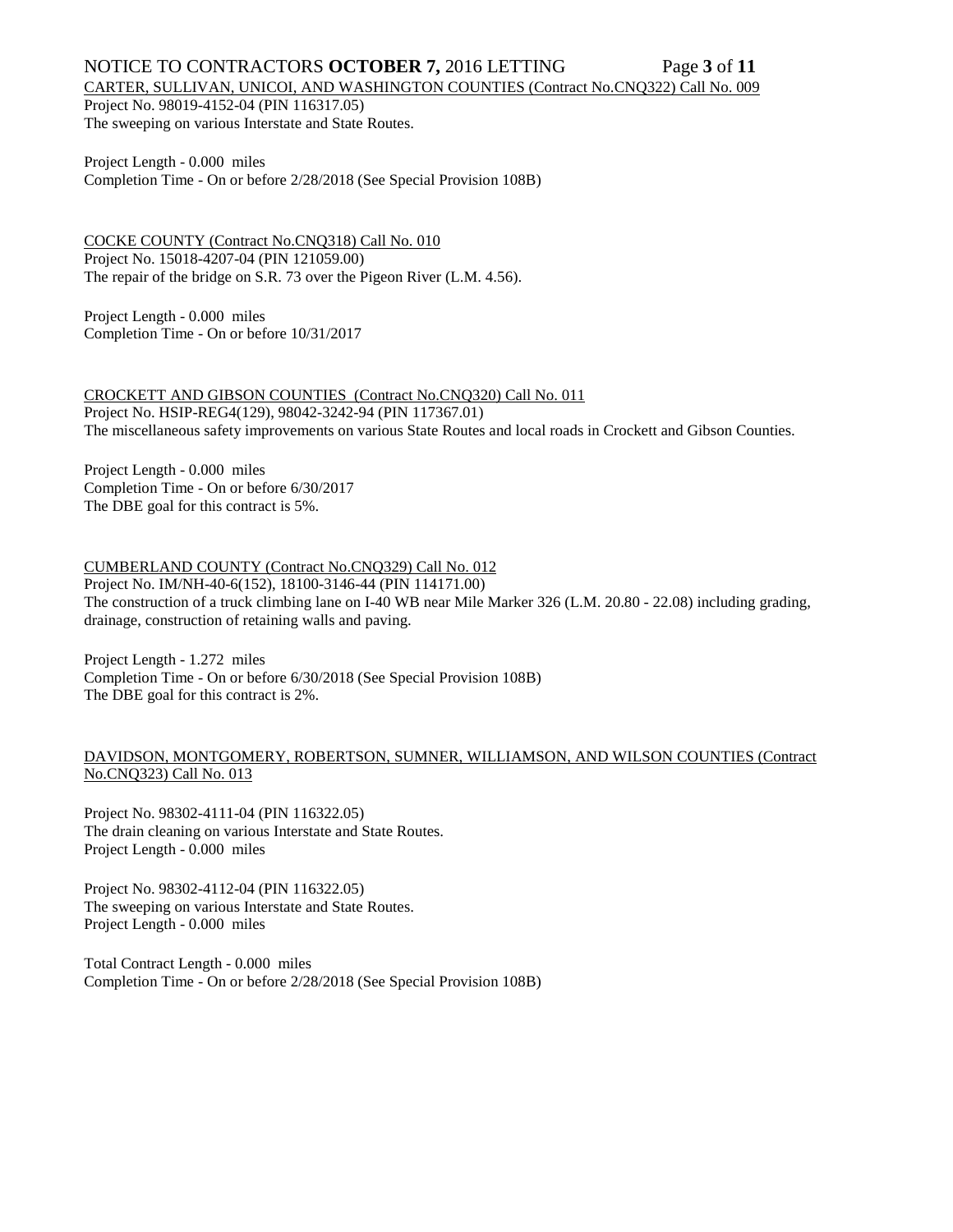### NOTICE TO CONTRACTORS **OCTOBER 7,** 2016 LETTING Page **4** of **11** DYER COUNTY (Contract No.CNQ004) Call No. 014

Project No. HSIP-104(37), 23006-3439-94 (PIN 118849.00) The miscellaneous safety improvements on S.R. 104 from S.R. 181 (Great River Road) (L.M. 2.53) to S.R. 182 (Lenox-Nauvoo Road) (L.M. 10.26). Project Length - 7.730 miles

Project No. HSIP-2914(10), 23031-3404-94 (PIN 118799.00) The miscellaneous safety improvements at the intersection of Parr Avenue and East Parkview Street (L.M. 0.45). Project Length - 0.000 miles

Total Contract Length - 7.730 miles Completion Time - On or before 5/31/2017 The DBE goal for this contract is 3.5%.

### FAYETTE, HARDEMAN, AND HAYWOOD COUNTIES (Contract No.CNQ321) Call No. 015

Project No. HSIP-REG4(130), 98048-3249-94 (PIN 117367.02) The miscellaneous safety improvements on various State Routes and local roads in Fayette, Hardeman and Haywood Counties.

Project Length - 0.000 miles Completion Time - On or before 7/31/2017 The DBE goal for this contract is 5%.

### GILES AND LINCOLN COUNTIES (Contract No.CNQ279) Call No. 016

Project No. HSIP-2800(36), 28946-3420-94 (PIN 115370.41) The miscellaneous safety improvements on various local roads in Giles County. Project Length - 0.000 miles

Project No. HSIP-10(56), 52002-3236-94 (PIN 119824.00) The miscellaneous safety improvements on U.S. 431/U.S. 231 (S.R. 10) from S.R. 110 (L.M. 9.19) to U.S. 64 (S.R. 15) (L.M. 10.67). Project Length - 1.480 miles

Project No. HSIP-10(60), 52002-3238-94 (PIN 120148.00) The miscellaneous safety improvements on U.S. 431/U.S. 231 (S.R. 10) from the Alabama State line (L.M. 0.00) to S.R. 110 (L.M. 9.19). Project Length - 9.190 miles

Total Contract Length - 10.670 miles Completion Time - On or before 7/31/2017 The DBE goal for this contract is 2.5%.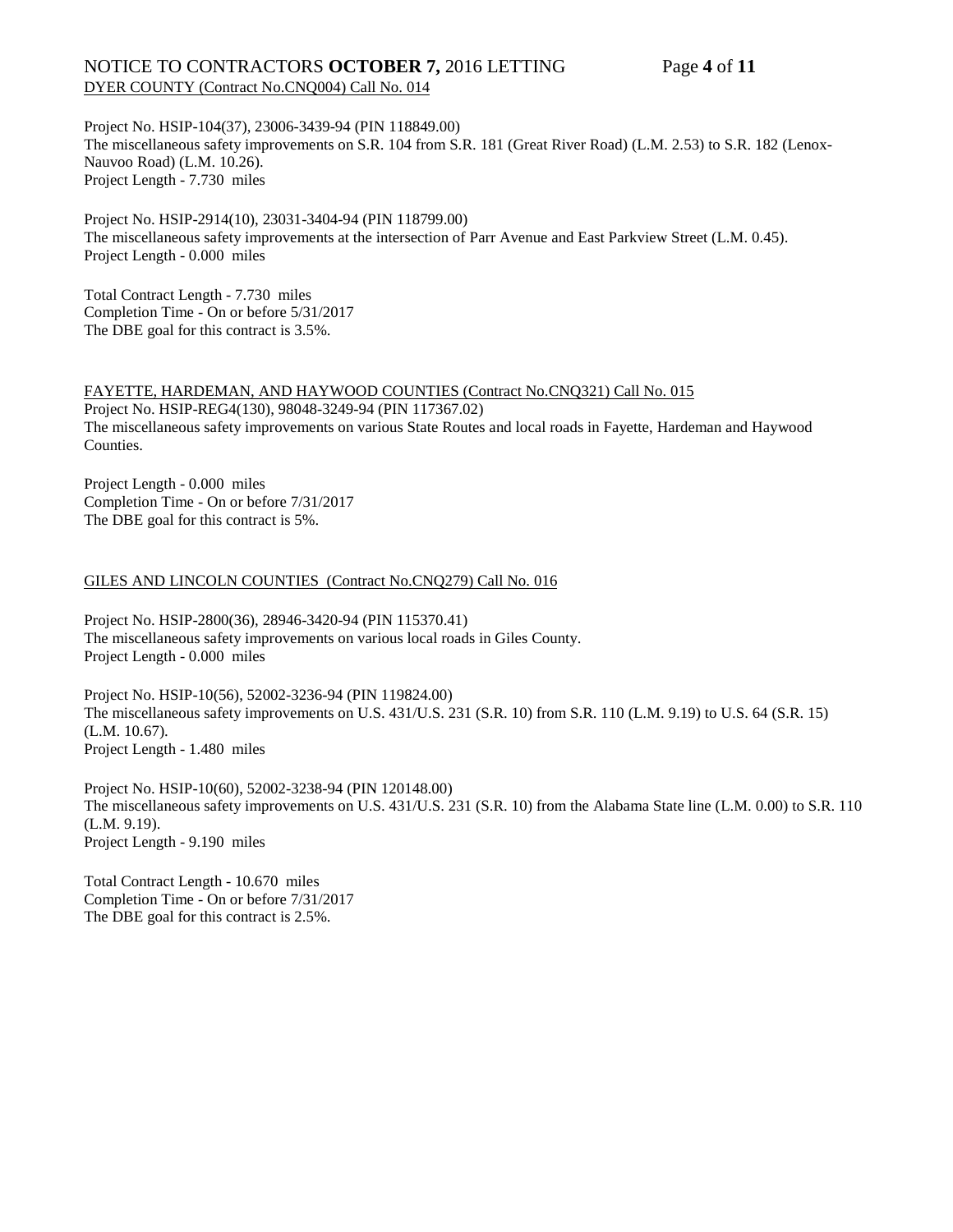# NOTICE TO CONTRACTORS **OCTOBER 7,** 2016 LETTING Page **5** of **11** GRUNDY AND SEQUATCHIE COUNTIES (Contract No.CNQ293) Call No. 017

Project No. HSIP-56(75), 31005-3269-94 (PIN 120147.00) The miscellaneous safety improvements on S.R. 56 from west of Patrick Cemetery Road (L.M. 14.78) to east of Old S.R. 58 (L.M. 25.99). Project Length - 11.210 miles

Project No. HSIP-8(48), 77001-3243-94 (PIN 119827.00) The miscellaneous safety improvements on S.R. 8 from S.R. 28 (L.M. 8.79) to S.R. 399 (L.M. 13.00). Project Length - 4.210 miles

Total Contract Length - 15.420 miles Completion Time - On or before 5/31/2017 The DBE goal for this contract is 4%.

HAMILTON COUNTY (Contract No.CNQ319) Call No. 018 Project No. HSIP-58(46), 33044-3248-94 (PIN 118673.00) The miscellaneous safety improvements on S.R. 58 from Harrison Bay Road (L.M. 12.86) to S.R. 60 (L.M. 26.19).

Project Length - 13.330 miles Completion Time - On or before 6/30/2017 The DBE goal for this contract is 3%.

HAMILTON COUNTY (Contract No.CNQ189) Call No. 019

Project No. R-NH/HSIP-29(99), 33036-8289-14 (PIN 122073.00), 33036-3289-94 (PIN 122073.00) The resurfacing on U.S. 27 (S.R. 29) from north of Signal Mountain Road (L.M. 3.02) to north of S.R. 29 M.M. 6.0 (L.M. 6.07).

Project Length - 3.045 miles Completion Time - On or before 6/30/2017 (See Special Provision 108B) The DBE goal for this contract is 3.5%.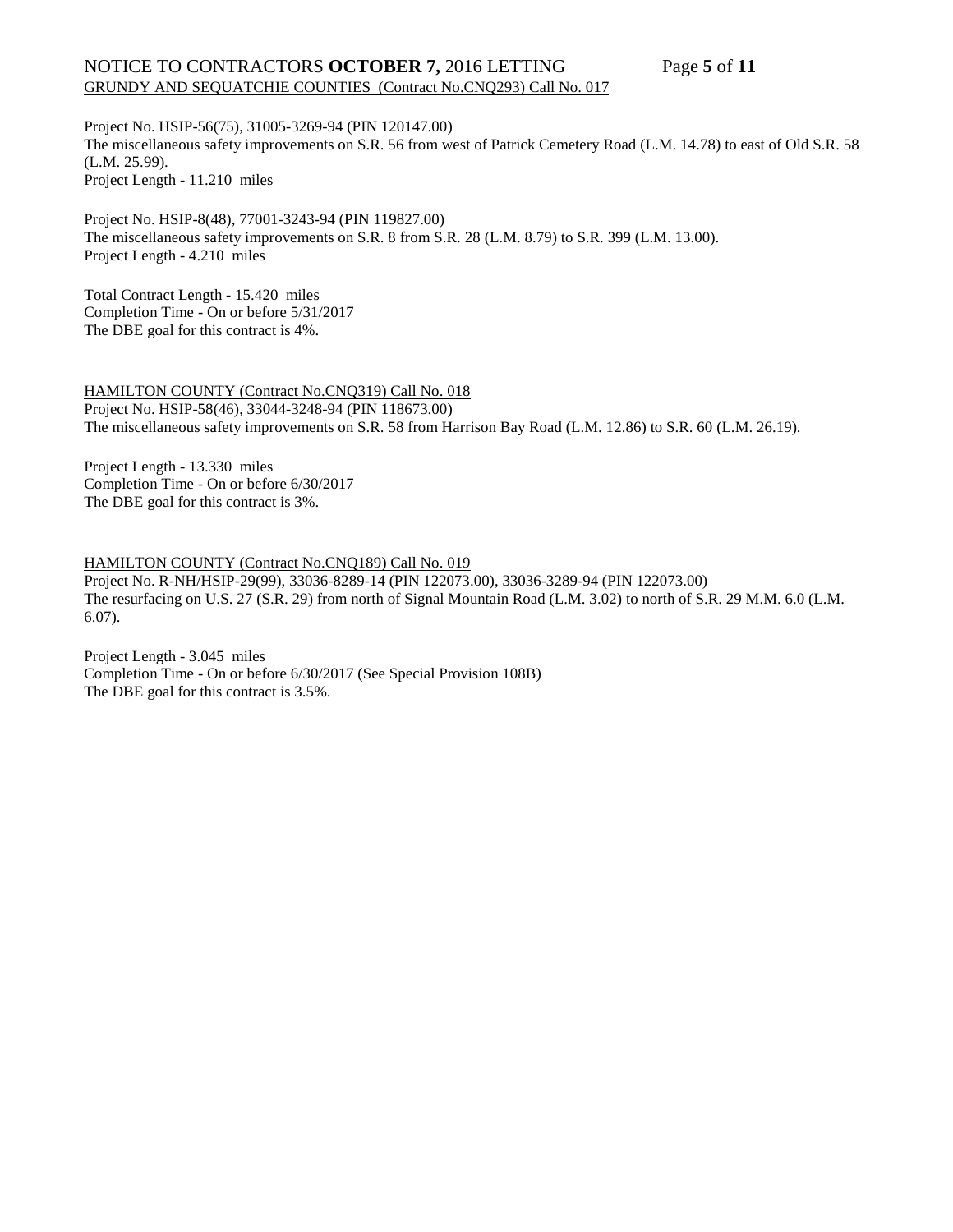# NOTICE TO CONTRACTORS **OCTOBER 7,** 2016 LETTING Page **6** of **11** HARDEMAN AND HAYWOOD COUNTIES (Contract No.CNQ274) Call No. 020

Project No. HSIP-18(31), 35003-3230-94 (PIN 119976.00) The miscellaneous safety improvements on S.R. 18 from S.R. 100 (L.M. 26.23) to the Madison County line (L.M. 30.98). Project Length - 4.750 miles

Project No. HSIP-369(8), 38008-3220-94 (PIN 120003.00) The miscellaneous safety improvements on S.R. 369 from S.R. 54 (L.M. 0.00) to near S.R. 76 in Brownsville (L.M. 1.10). Project Length - 1.100 miles

Project No. HSIP-179(9), 38011-3204-94 (PIN 120233.00) The miscellaneous safety improvements on S.R. 179 from the Tipton County line (L.M. 0.00) to S.R. 76 (L.M. 12.36). Project Length - 12.360 miles

Project No. HSIP-3800(17), 38945-3465-94 (PIN 120231.00) The miscellaneous safety improvements on Windrow Road/Sugar Creek Road/Shaw Chapel Road from S.R. 76 to U.S. 70 (S.R. 1). Project Length - 4.880 miles

Total Contract Length - 23.090 miles Completion Time - On or before 7/31/2017 The DBE goal for this contract is 4%.

HICKMAN COUNTY (Contract No.CNQ312) Call No. 021 Project No. 41049-4228-04 (PIN 114379.01) The repair of the bridge on S.R. 230 over the Piney River (L.M. 11.46).

Project Length - 0.164 miles Completion Time - On or before 9/30/2018

HUMPHREYS COUNTY (Contract No.CNQ315) Call No. 022 Project No. 43003-4242-04 (PIN 123300.00) The repair of the bridge on U.S. 70 (S.R. 1) over Trace Creek (L.M. 10.49) in Waverly.

Project Length - 0.087 miles Completion Time - On or before 6/30/2017

KNOX COUNTY (Contract No.CNQ310) Call No. 023 Project No. BR-STP-131(27), 47027-3220-94 (PIN 115687.00) The construction of a concrete box bridge on S.R. 131 over Kerns Branch (L.M. 23.86) in Harbison Crossroads, including grading, drainage and paving.

Project Length - 0.178 miles Completion Time - On or before 5/31/2018 The DBE goal for this contract is 6%.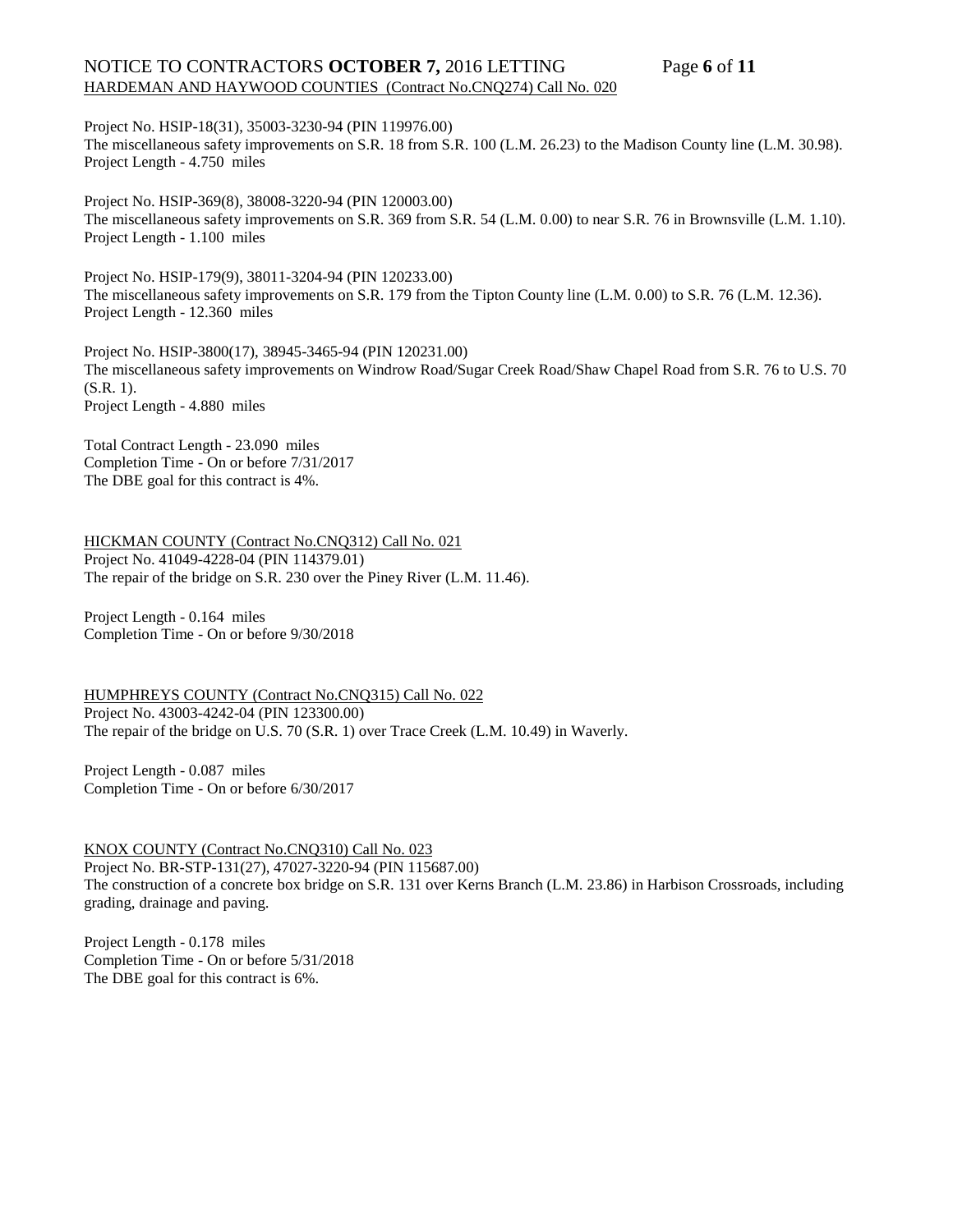# NOTICE TO CONTRACTORS OCTOBER 7, 2016 LETTING Page 7 of 11

### KNOX COUNTY (Contract No.CNQ297) Call No. 024

Project No. HPP/NH-62(34), 47023-3264-14 (PIN 101204.00) The grading, drainage, construction of two (2) steel bridges and eleven (11) retaining walls on S.R. 62 (Western Ave) from Texas Avenue (L.M. 13.9) to Major Avenue (L.M. 14.8).

Project Length - 0.834 miles Completion Time - On or before 5/31/2020 (See Special Provision 108B) The DBE goal for this contract is 6%.

KNOX AND LOUDON COUNTIES (Contract No.CNQ313) Call No. 025 Project No. STP-M-1(316), 53003-3209-94 (PIN 114003.00) The grading, drainage and paving at the intersection of U.S. 70 (S.R. 1) and U.S. 11 (S.R. 2) (L.M. 7.12), including retaining walls and signals.

Project Length - 0.327 miles Completion Time - On or before 11/30/2018 (See Special Provision 108B) The DBE goal for this contract is 10%.

### LEWIS AND WAYNE COUNTIES (Contract No.CNQ273) Call No. 026

Project No. HSIP-99(44), 51005-3229-94 (PIN 118837.00) The miscellaneous safety improvements on S.R. 99 from Allen Creek Road (L.M. 2.28) to S.R. 20 (L.M. 14.35). Project Length - 12.070 miles

Project No. HSIP-9100(42), 91946-3401-94 (PIN 115370.48) The miscellaneous safety improvements on various local roads. Project Length - 0.000 miles

Total Contract Length - 12.070 miles Completion Time - On or before 6/30/2017 The DBE goal for this contract is 3%.

MARION COUNTY (Contract No.CNQ288) Call No. 027 Project No. BH-STP-156(7), 58016-3239-94 (PIN 113433.00) The rehabilitation of the concrete I-beam bridge on S.R. 156 over Running Water Creek (L.M. 25.58).

Project Length - 0.000 miles Completion Time - On or before 7/31/2018 The DBE goal for this contract is 5%.

MAURY COUNTY (Contract No.CNQ217) Call No. 028 Project No. 60017-4220-04 (PIN 121933.00) The repair of the bridge on S.R. 166 over Sugar Creek (L.M. 3.10).

Project Length - 0.063 miles Completion Time - On or before 6/30/2017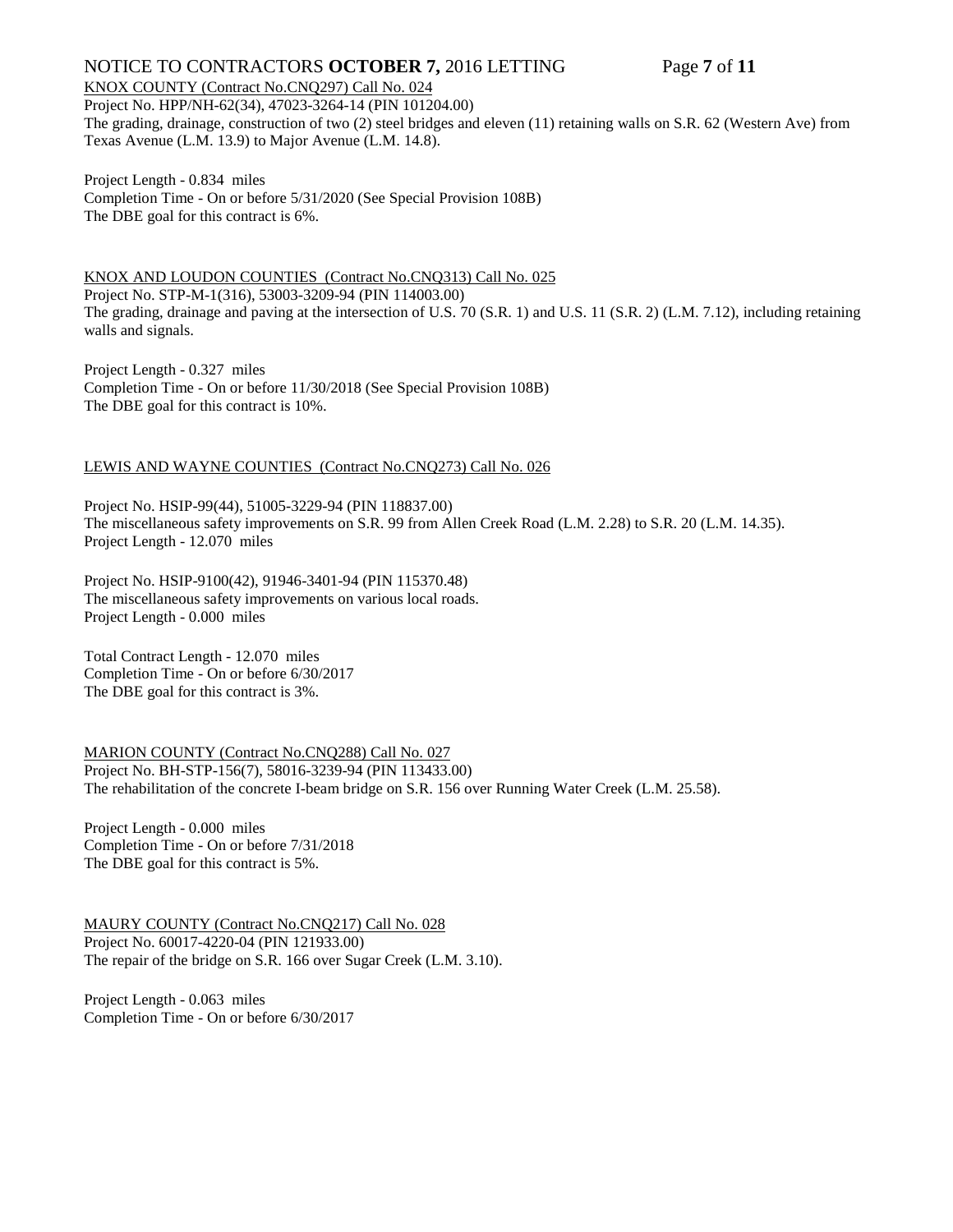# NOTICE TO CONTRACTORS **OCTOBER 7,** 2016 LETTING Page **8** of **11**

MONTGOMERY COUNTY (Contract No.CNQ303) Call No. 029 Project No. PHSIP/HSIP-48(51), 63014-3205-94 (PIN 118433.00) The improvement of the intersection on S.R. 48 at Tylertown Road (L.M. 11.75 - L.M. 11.96) in Clarksville, including grading, drainage, signals and paving.

Project Length - 0.166 miles Completion Time - On or before 6/15/2017 (See Special Provision 108B) The DBE goal for this contract is 5%.

### MONTGOMERY COUNTY (Contract No.CNQ305) Call No. 030

Project No. R-PHSIP-76(92), 63018-3215-94 (PIN 120062.00) The improvement of the intersection on S.R. 76 at Fire Station Road/Vaughan Road (L.M. 16.83) in Clarksville, including grading, drainage, signals and paving. Project Length - 0.272 miles

Project No. PHSIP/HSIP-76(89), 63110-3208-94 (PIN 120067.00) The construction of turn lanes on S.R. 76 at the intersection of Trough Springs Road in Clarksville (L.M. 16.50). Project Length - 0.160 miles

Total Contract Length - 0.432 miles Completion Time - On or before 7/31/2017 (See Special Provision 108B) The DBE goal for this contract is 5%.

PUTNAM COUNTY (Contract No.CNQ136) Call No. 031 Project No. 71950-3503-04 (PIN 113287.00) The grading, drainage and paving on a S.I.A. route serving Institutional Wholesale in Algood.

Project Length - 0.513 miles Completion Time - On or before 11/30/2017 (See Special Provision 108B)

RUTHERFORD COUNTY (Contract No.CNQ216) Call No. 032 Project No. R-PHSIP-2(238), 75004-3211-94 (PIN 120082.00) The construction of turn lanes on U.S. 41 (S.R. 2) at the intersection of Dilton-Mankin Road (L.M. 3.57), including signals.

Project Length - 0.190 miles Completion Time - On or before 5/15/2017 (See Special Provision 108B) The DBE goal for this contract is 5%.

# SHELBY COUNTY (Contract No.CNQ237) Call No. 033

Project No. HSIP-2807(7), 79947-3403-94 (PIN 114600.00) The miscellaneous safety improvements on South Parkway East at Cummings Street (L.M. 2.83), including grading, drainage and paving with Portland Cement concrete.

Project Length - 0.059 miles Completion Time - On or before 5/31/2017 The DBE goal for this contract is 4%.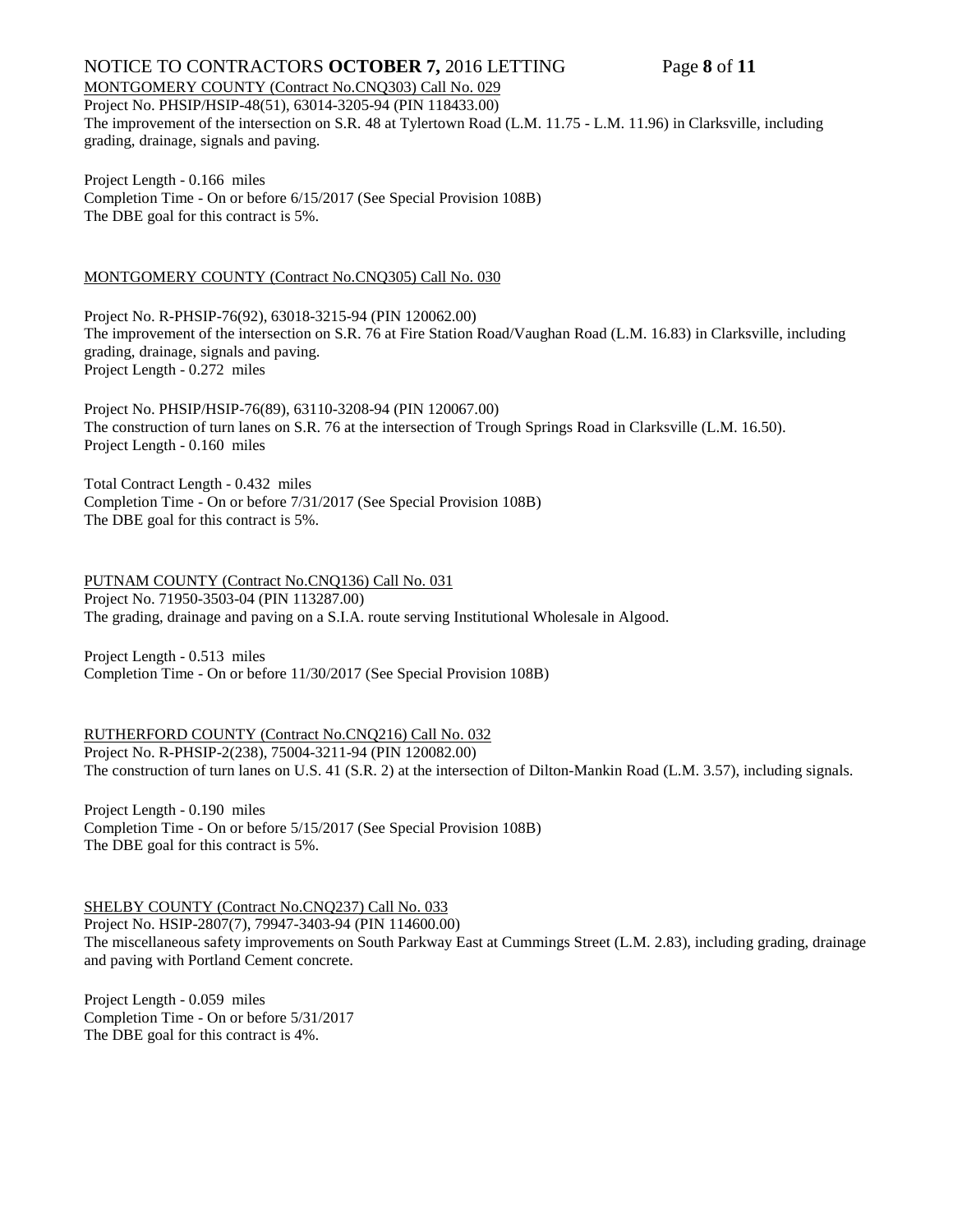# NOTICE TO CONTRACTORS OCTOBER 7, 2016 LETTING Page 9 of 11

SHELBY COUNTY (Contract No.CNQ316) Call No. 034 Project No. 79947-4111-04 (PIN 083453.01)

The repair of the bridge on Shady Grove Road over I-240 (L.M. 1.48).

Project Length - 0.000 miles Completion Time - On or before 4/30/2017 (See Special Provision 108B)

SULLIVAN COUNTY (Contract No.CNQ304) Call No. 035 Project No. IM/NH-81-1(119), 82001-3184-44 (PIN 114173.00) The construction of a truck climbing lane on I-81 EB (Mile Marker 60, L.M. 6.76 - 9.48) including grading, drainage, construction of two (2) concrete box beam bridges and paving.

Project Length - 2.723 miles Completion Time - On or before 10/31/2018 (See Special Provision 108B) The DBE goal for this contract is 4%.

TIPTON COUNTY (Contract No.CNQ307) Call No. 036 Project No. PHSIP-3(130), 84102-3211-94 (PIN 120080.00) The construction of turn lanes on U.S. 51 (S.R. 3) at the intersection of Charles Place (L.M. 2.27) in Atoka, including grading, drainage and paving.

Project Length - 0.121 miles Completion Time - On or before 6/30/2017 The DBE goal for this contract is 6%.

VAN BUREN COUNTY (Contract No.CNQ268) Call No. 037 Project No. STP-285(8), 88018-3211-94 (PIN 115008.00) The grading, drainage and paving on S.R. 285 from L.M. 4.34 to L.M. 4.68 for rockfall and slide mitigation.

Project Length - 0.284 miles Completion Time - On or before 6/30/2018 The DBE goal for this contract is 4%.

WARREN COUNTY (Contract No.CNQ270) Call No. 038 Project No. BR-STP-288(7), 89024-3213-94 (PIN 115680.00) The construction of a concrete Bulb-Tee beam bridge on S.R. 288 over Collins River (L.M. 4.97), including grading, drainage and paving.

Project Length - 0.424 miles Completion Time - On or before 10/31/2018 The DBE goal for this contract is 7%.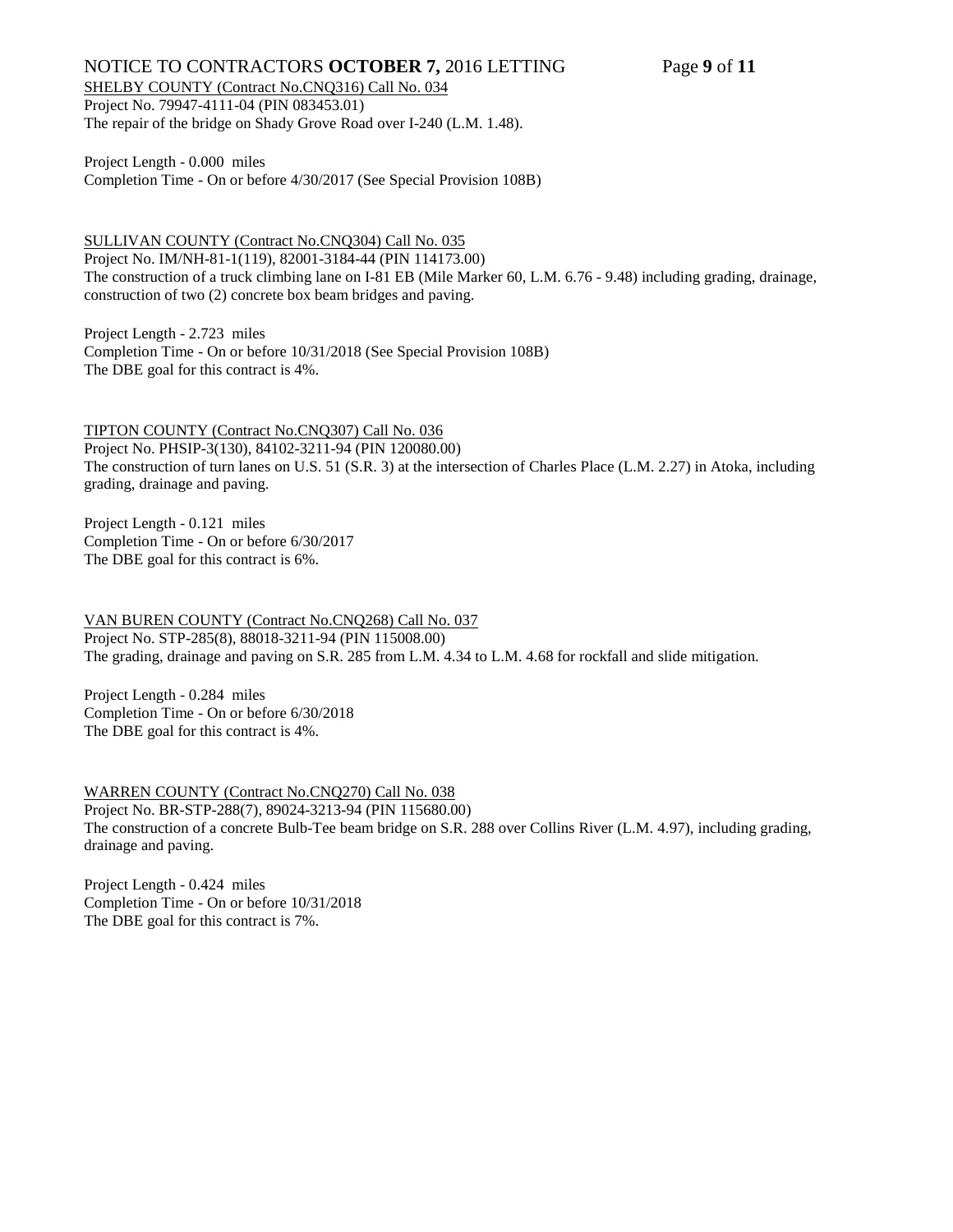# NOTICE TO CONTRACTORS **OCTOBER 7,** 2016 LETTING Page **10** of **11**

### WASHINGTON COUNTY (Contract No.CNQ308) Call No. 039 Project No. BR-NH-34(80), 90002-3258-94 (PIN 115691.00) The construction of a concrete box beam bridge on U.S. 321 SB (U.S. 11, S.R. 34) over Limestone Creek (L.M. 1.72), including grading, drainage and paving.

Project Length - 0.388 miles Completion Time - On or before 7/31/2018 (See Special Provision 108B) The DBE goal for this contract is 5%.

WASHINGTON COUNTY (Contract No.CNQ301) Call No. 040 Project No. NH-I-26(45), 90085-3165-44 (PIN 112457.00) The grading, drainage, construction of a retaining wall and paving with Portland Cement concrete on I-26 EB from east of S.R. 91 to U.S. 321 (S.R. 67) in Johnson City.

Project Length - 0.630 miles Completion Time - On or before 5/31/2018 (See Special Provision 108B) The DBE goal for this contract is 5%.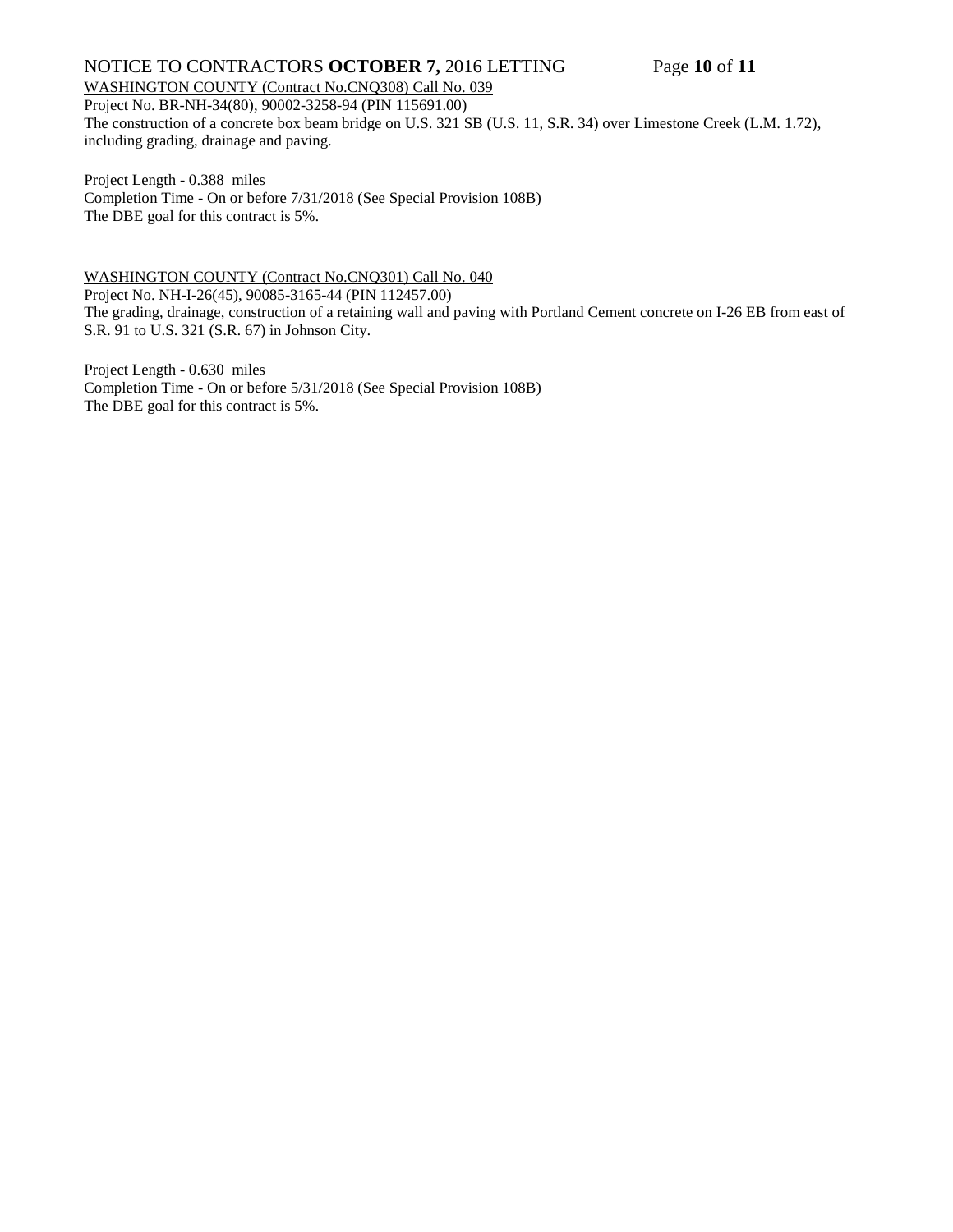# NOTICE TO CONTRACTORS **OCTOBER 7,** 2016 LETTING Page **11** of **11**

Requests for Bid Authorization, Standard Specifications and Standard Drawing Books should be addressed to:

Construction Division Suite 700 JKP Bldg. Nashville, TN 37243-0326 Telephone No. (615) 741-2414

Requests for Plans, Cross-Sections, Grading Quantity Sheets, and Standard Drawings should be addressed to:

Tennessee Department of Transportation Copy Center Level A James K. Polk Building Nashville, TN 37243-0330 Telephone No. (615) 741-2049 [TDOT.CopyCenter@tn.gov](mailto:TDOT.CopyCenter@tn.gov)

A Prime Contractor must prequalify with The Department of Transportation in accordance with Tennessee Code Annotated 54-5-117 and Tennessee Department of Transportation Rule 1680-5-3, Prequalification of Contractors, before bid authorization for highway contracts will be furnished.

Prime contractors, except mowing and litter removal contractors, are required to be licensed with the State of Tennessee, Department of Commerce and Insurance (TDCI), Board for Licensing Contractors (BLC). Prime contractors must be licensed in the general classification (e.g. Heavy Construction (HC), Highway, Railroad, Airport Construction (HRA), Specialty (S), Municipal and Utility Construction (MU), or Electrical Contracting (CE)) for the type of work in the project which they will perform. Bidders may submit a Proposal without having a license and will be considered for award for twenty-one (21) days after Proposals are opened. If the Bidder does not have a license with the TDCI, on or before twentyone (21) days after Proposals are opened, the Bidder will be considered non-responsive and their Proposal will be rejected.

The Department will not execute any contracts or approve subcontracts with contractors that are domestic or foreign Corporations, Limited Liability Companies, Limited Partnerships, or Limited Liability Partnerships, who are not in good standing with the Secretary of State (i.e. have a valid Certificate of Existence/Authorization). If a Bidder is not in good standing with the Secretary of State (i.e. have a valid Certificate of Existence/Authorization) on or before twenty-one (21) days after Proposals are opened then the Bidder will be considered non-responsive and their Proposal will be rejected.

The Tennessee Department of Transportation hereby notifies all bidders that it will affirmatively insure that in any contract entered into pursuant to this advertisement, disadvantaged business enterprises will be afforded full opportunity to submit bids in response to this invitation and will not be discriminated against on the basis of age, race, color, religion, national origin, sex, or disability in consideration for an award.

The Department encourages the use of disadvantaged business enterprises on all contracts. A listing of Certified DBE's can be found at [http://www.tdot.state.tn.us/dbedirectinternet/Vendor.aspx.](http://www.tdot.state.tn.us/dbedirectinternet/Vendor.aspx) A listing of those currently prequalified can be found a[t http://www.tdot.state.tn.us/construction/prequal/prequal.pdf.](http://www.tdot.state.tn.us/construction/prequal/prequal.pdf) 

BIDDING AUTHORIZATION WILL BE OBTAINABLE UNTIL 4:00PM (CENTRAL TIME) THE DAY BEFORE THE LETTING.

Sales tax will be added to the cost of bid authorization, plans, standard specifications and standard drawings, if applicable.

Will Reid, Director Nashville, TN 37243-0326

Total Number of Contracts - 40 Total Number of Projects - 54 Total Number of Counties - 66

Publication No. DT-1390-V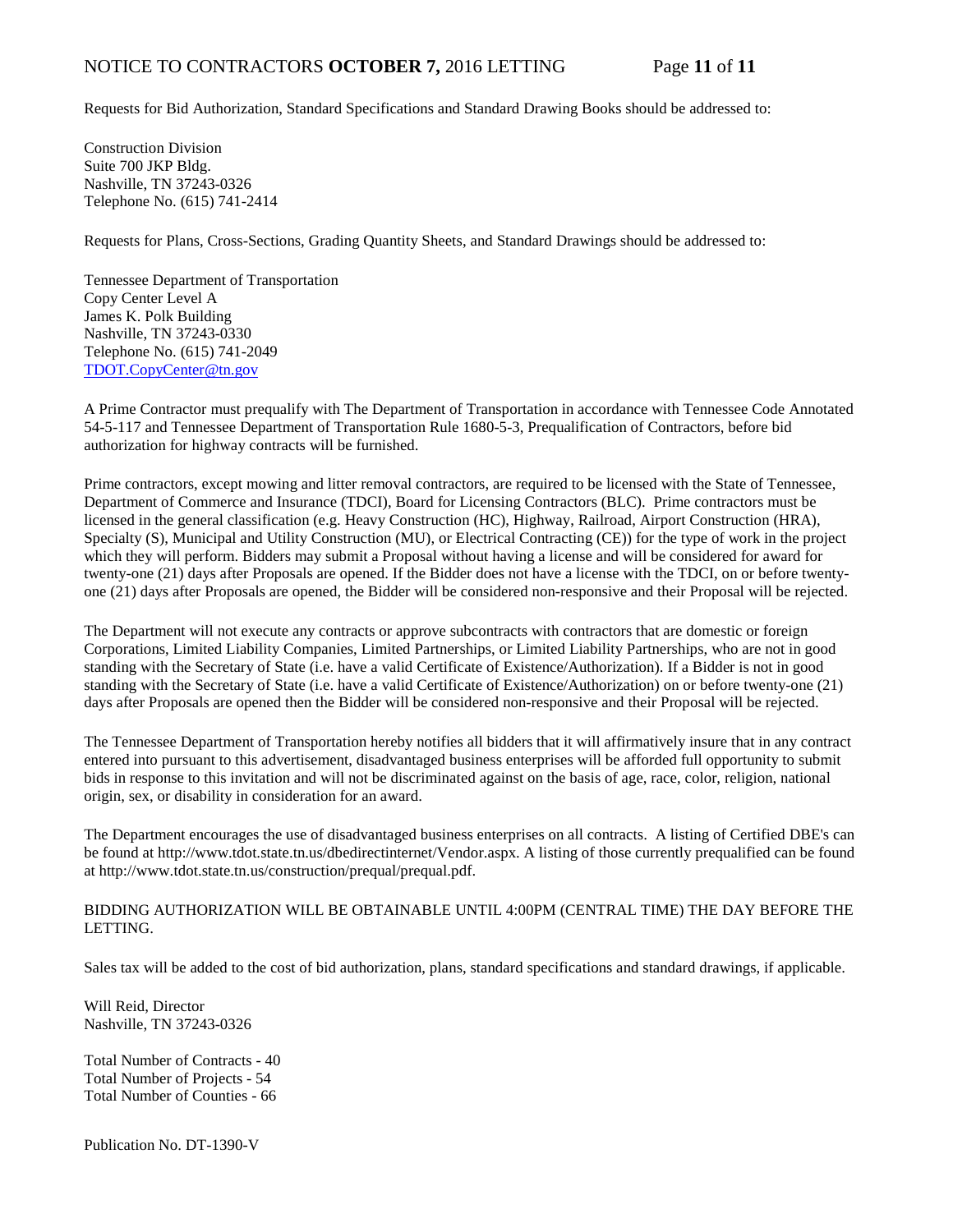# **STATE OF TENNESSEE SUPPLEMENTAL NOTICE TO CONTRACTORS OF STATE HIGHWAY CONSTRUCTION BIDS TO BE RECEIVED OCTOBER 7, 2016 INTERNET BIDDING MANDATORY ON ALL CONTRACTS**

CAMPBELL COUNTY (Contract No.CNQ298) Call No. 041

Project No. BR-STP-297(5), 07026-3211-94 (PIN 115674.00) The construction of a concrete I-beam bridge on S.R. 297 over Lick Fork Creek (L.M. 5.25), including grading, drainage and paving.

Project Length - 0.087 miles Completion Time - On or before 6/30/2018 The DBE goal for this contract is 8%.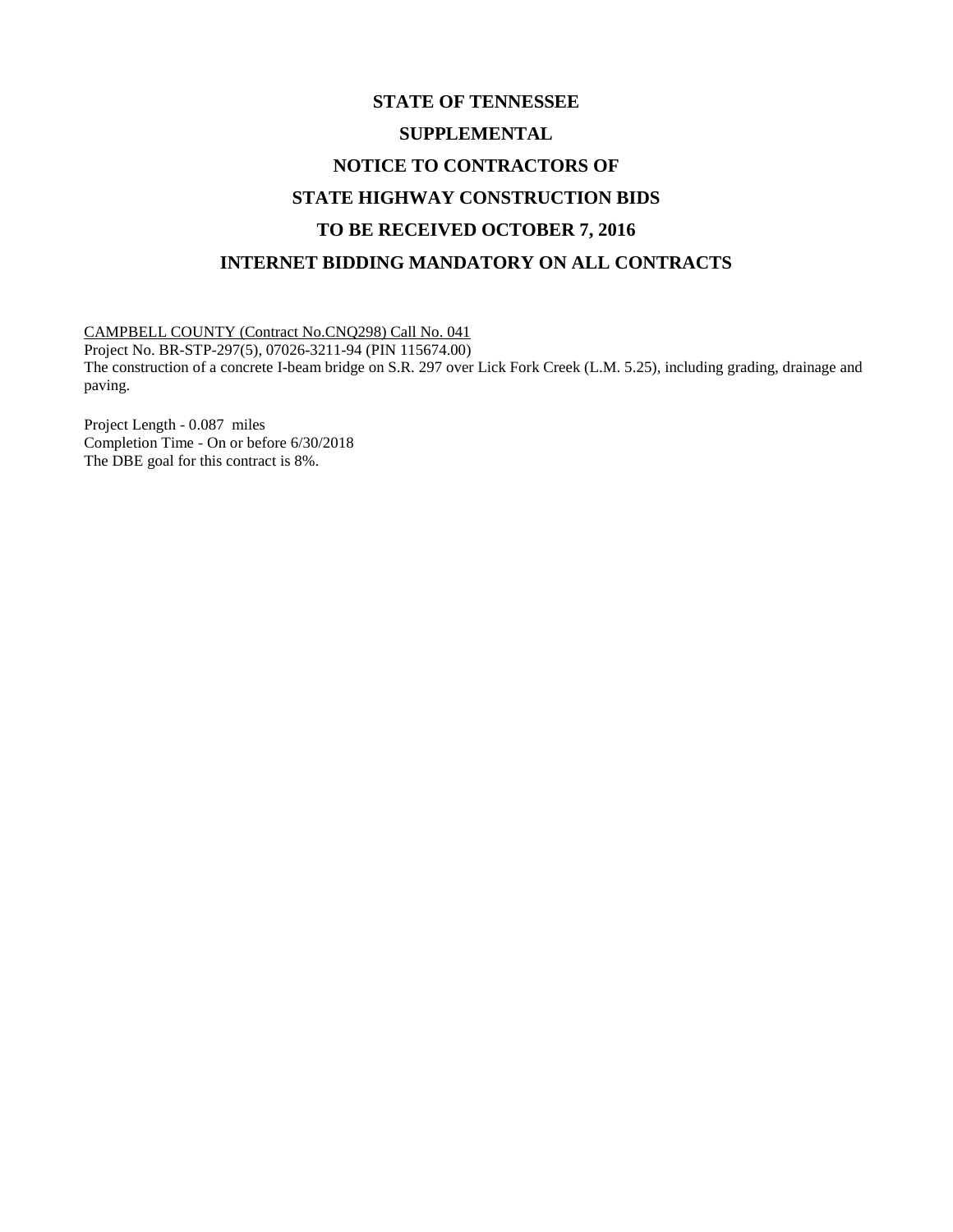Requests for Bid Authorization, Standard Specifications and Standard Drawing Books should be addressed to:

Construction Division Suite 700 JKP Bldg. Nashville, TN 37243-0326 Telephone No. (615) 741-2414

Requests for Plans, Cross-Sections, Grading Quantity Sheets, and Standard Drawings should be addressed to:

Tennessee Department of Transportation Copy Center Level A James K. Polk Building Nashville, TN 37243-0330 Telephone No. (615) 741-2048

A Prime Contractor must prequalify with The Department of Transportation in accordance with Tennessee Code Annotated 54-5-117 and Tennessee Department of Transportation Rule 1680-5-3, Prequalification of Contractors, before bid authorization for highway contracts will be furnished.

Prime contractors, except mowing and litter removal contractors, are required to be licensed with the State of Tennessee, Department of Commerce and Insurance (TDCI), Board for Licensing Contractors (BLC). Prime contractors must be licensed in the general classification (e.g. Heavy Construction (HC), Highway, Railroad, Airport Construction (HRA), Specialty (S), Municipal and Utility Construction (MU), or Electrical Contracting (CE)) for the type of work in the project which they will perform. Bidders may submit a Proposal without having a license and will be considered for award for twenty-one (21) days after Proposals are opened. If the Bidder does not have a license with the TDCI, on or before twentyone (21) days after Proposals are opened, the Bidder will be considered non-responsive and their Proposal will be rejected.

The Department will not execute any contracts or approve subcontracts with contractors that are domestic or foreign Corporations, Limited Liability Companies, Limited Partnerships, or Limited Liability Partnerships, who are not in good standing with the Secretary of State (i.e. have a valid Certificate of Existence/Authorization). If a Bidder is not in good standing with the Secretary of State (i.e. have a valid Certificate of Existence/Authorization) on or before twenty-one (21) days after Proposals are opened then the Bidder will be considered non-responsive and their Proposal will be rejected.

The Tennessee Department of Transportation hereby notifies all bidders that it will affirmatively insure that in any contract entered into pursuant to this advertisement, disadvantaged business enterprises will be afforded full opportunity to submit bids in response to this invitation and will not be discriminated against on the basis of age, race, color, religion, national origin, sex, or disability in consideration for an award.

The Department encourages the use of disadvantaged business enterprises on all contracts. A listing of Certified DBE's can be found at [http://www.tdot.state.tn.us/dbedirectinternet/Vendor.aspx.](http://www.tdot.state.tn.us/dbedirectinternet/Vendor.aspx) A listing of those currently prequalified can be found a[t http://www.tdot.state.tn.us/construction/prequal/prequal.pdf.](http://www.tdot.state.tn.us/construction/prequal/prequal.pdf) 

### BIDDING AUTHORIZATION WILL BE OBTAINABLE UNTIL 4:00PM (CENTRAL TIME) THE DAY BEFORE THE LETTING.

Sales tax will be added to the cost of bid authorization, plans, standard specifications and standard drawings, if applicable.

Will Reid, Director Nashville, TN 37243-0326

Total Number of Contracts - 41 Total Number of Projects - 55 Total Number of Counties - 66

Publication No. DT-1390-V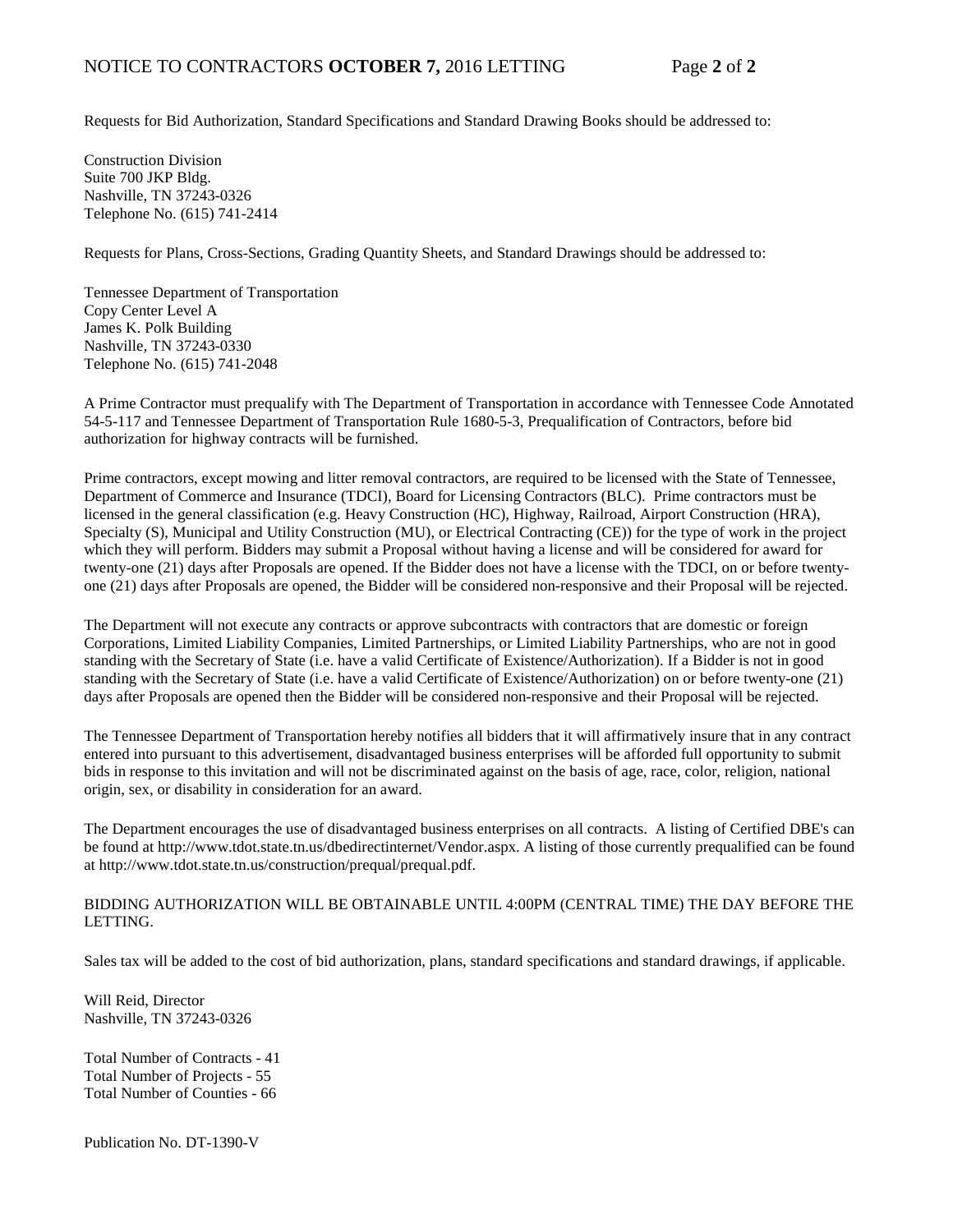# **STATE OF TENNESSEE NOTICE TO CONTRACTORS OF STATE HIGHWAY CONSTRUCTION BIDS TO BE RECEIVED NOVEMBER 4, 2016 (MOWING AND LITTER REMOVAL) INTERNET BIDDING MANDATORY ON ALL CONTRACTS**

ANDERSON, GRAINGER, AND UNION COUNTIES (Contract No.CNQ702) Call No. 001 Project No. 98019-4257-04 (PIN 121407.02) The mowing on various State Routes.

Project Length - 248.260 miles Completion Time - On or before 12/31/2017 (See Special Provision 108B)

### BEDFORD, MARSHALL, MAURY, AND MOORE COUNTIES (Contract No.CNQ703) Call No. 002

Project No. 98302-4214-04 (PIN 116331.05) The mowing on various State Routes. Project Length - 289.200 miles

Project No. 98302-4215-04 (PIN 116331.05) The litter removal on various State Routes. Project Length - 0.000 miles

Total Contract Length - 289.200 miles Completion Time - On or before 12/31/2017 (See Special Provision 108B)

### BENTON, CARROLL, DECATUR, HENDERSON, AND MADISON COUNTIES (Contract No.CNQ704) Call No. 003

Project No. 98049-4128-04 (PIN 116333.05) The swath mowing on I-40. Project Length - 52.700 miles

Project No. 98049-4129-04 (PIN 116333.05) The litter removal on I-40. Project Length - 0.000 miles

Total Contract Length - 52.700 miles Completion Time - On or before 12/31/2017 (See Special Provision 108B)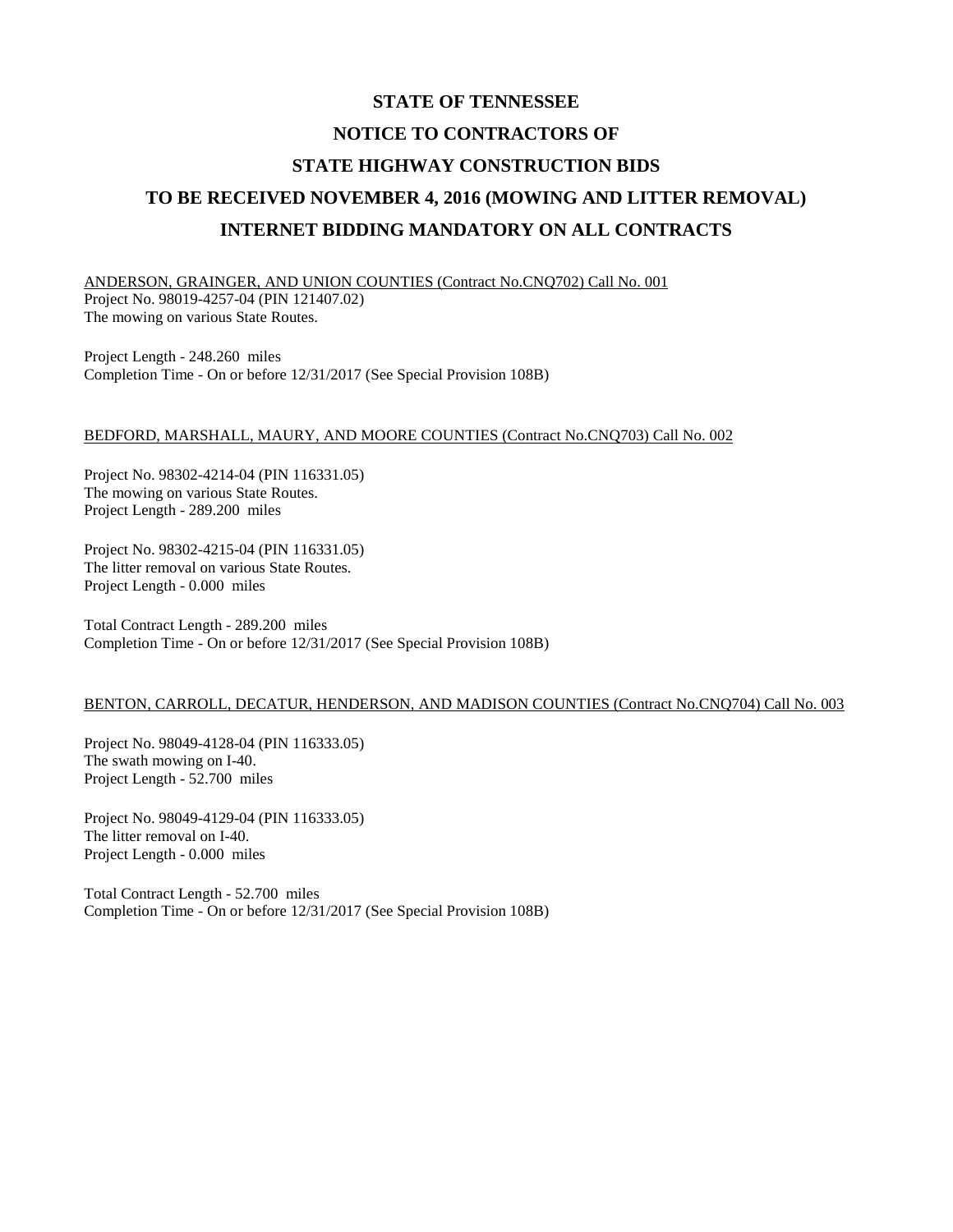# NOTICE TO CONTRACTORS **NOVEMBER 4,** 2016 (MOWING AND LITTER REMOVAL) LETTING Page 2 of 11 BENTON, CARROLL, HENRY, OBION, AND WEAKLEY COUNTIES (Contract No.CNQ705) Call No. 004

Project No. 98049-4230-04 (PIN 116334.05) The mowing on various State Routes. Project Length - 701.130 miles

Project No. 98049-4231-04 (PIN 116334.05) The litter removal on various State Routes. Project Length - 0.000 miles

Total Contract Length - 701.130 miles Completion Time - On or before 12/31/2017 (See Special Provision 108B)

BLEDSOE, GRUNDY, MARION, SEQUATCHIE, AND VAN BUREN COUNTIES (Contract No.CNQ706) Call No. 005 Project No. 98029-4230-04 (PIN 116335.05) The mowing on various State Routes.

Project Length - 364.990 miles Completion Time - On or before 12/31/2017 (See Special Provision 108B)

### BLOUNT AND KNOX COUNTIES (Contract No.CNQ707) Call No. 006

Project No. 98019-4158-04 (PIN 121418.02) The mowing on various Interstate and State Routes. Project Length - 316.450 miles

Project No. 98019-4159-04 (PIN 121418.02) The litter removal on various Interstate and State Routes. Project Length - 0.000 miles

Total Contract Length - 316.450 miles Completion Time - On or before 12/31/2017 (See Special Provision 108B)

BLOUNT, LOUDON, MONROE, AND ROANE COUNTIES (Contract No.CNQ708) Call No. 007 Project No. 98019-4260-04 (PIN 121419.02) The mowing on various State Routes.

Project Length - 574.230 miles Completion Time - On or before 12/31/2017 (See Special Provision 108B)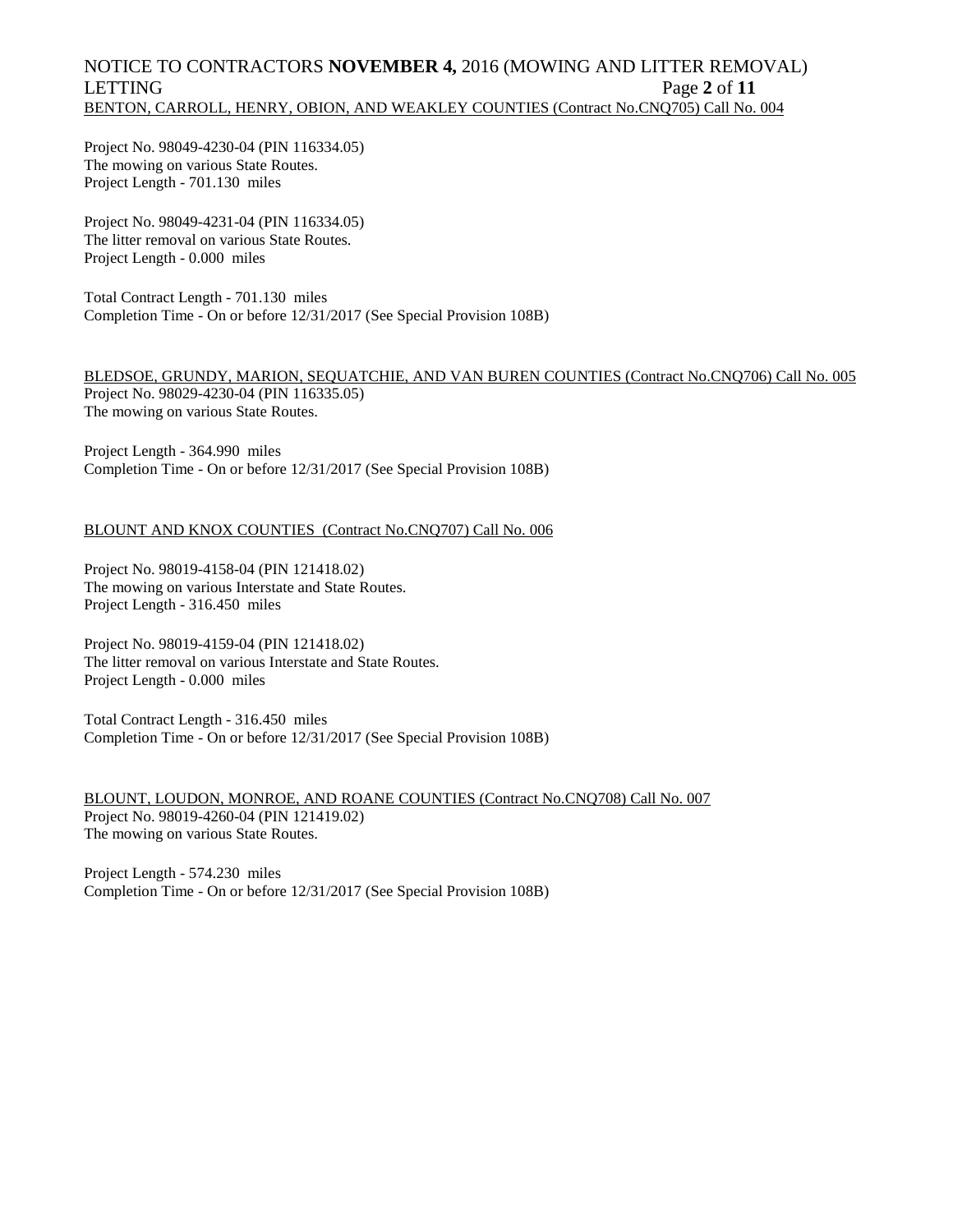# NOTICE TO CONTRACTORS **NOVEMBER 4,** 2016 (MOWING AND LITTER REMOVAL) LETTING Page **3** of **11** BRADLEY, MCMINN, AND POLK COUNTIES (Contract No.CNQ709) Call No. 008

Project No. 98029-4231-04 (PIN 121420.02) The mowing on various State Routes. Project Length - 309.950 miles

Project No. 98029-4232-04 (PIN 121420.02) The litter removal on various State Routes. Project Length - 0.000 miles

Total Contract Length - 309.950 miles Completion Time - On or before 12/31/2017 (See Special Provision 108B)

CAMPBELL, CLAIBORNE, MORGAN, AND SCOTT COUNTIES (Contract No.CNQ710) Call No. 009 Project No. 98019-4261-04 (PIN 121421.02) The mowing on various State Routes.

Project Length - 307.780 miles Completion Time - On or before 12/31/2017 (See Special Provision 108B)

### CANNON, VAN BUREN, AND WARREN COUNTIES (Contract No.CNQ711) Call No. 010

Project No. 98029-4233-04 (PIN 116339.05) The mowing on various State Routes. Project Length - 246.770 miles

Project No. 98029-4234-04 (PIN 116339.05) The litter removal on various State Routes. Project Length - 0.000 miles

Total Contract Length - 246.770 miles Completion Time - On or before 12/31/2017 (See Special Provision 108B)

CARTER, JOHNSON, SULLIVAN, UNICOI, AND WASHINGTON COUNTIES (Contract No.CNQ713) Call No. 011 Project No. 98019-4264-04 (PIN 121423.02) The mowing on various State Routes.

Project Length - 439.340 miles Completion Time - On or before 12/31/2017 (See Special Provision 108B)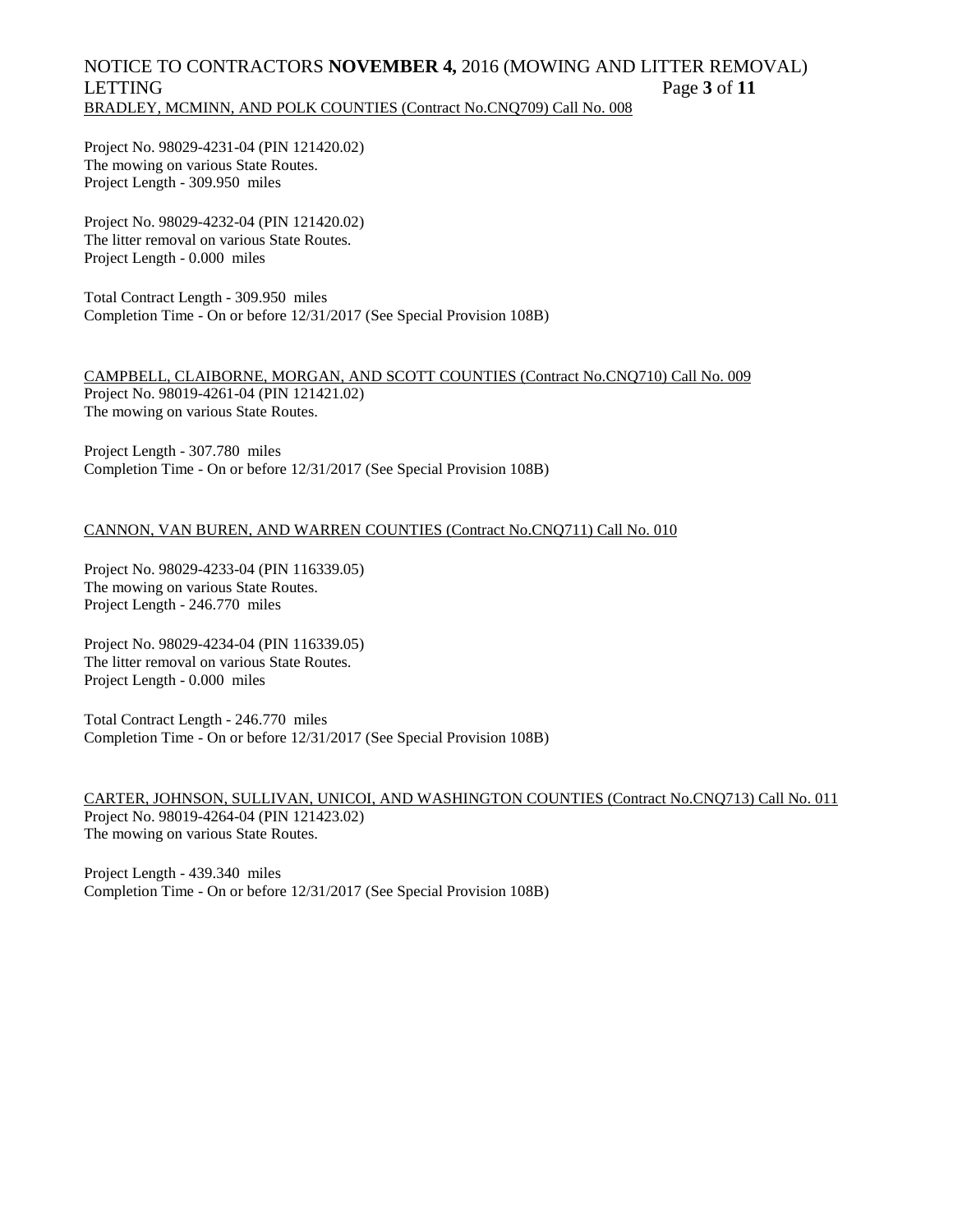# NOTICE TO CONTRACTORS **NOVEMBER 4,** 2016 (MOWING AND LITTER REMOVAL) LETTING Page 4 of 11 CHEATHAM, MONTGOMERY, ROBERTSON, AND SUMNER COUNTIES (Contract No.CNQ714) Call No. 012

Project No. 98302-4116-04 (PIN 120008.03) The mowing and swath mowing on various Interstate and State Routes. Project Length - 296.110 miles

Project No. 98302-4117-04 (PIN 120008.03) The litter removal on various Interstate and State Routes. Project Length - 0.000 miles

Total Contract Length - 296.110 miles Completion Time - On or before 12/31/2017 (See Special Provision 108B)

### CHESTER, HARDEMAN, HARDIN, AND MCNAIRY COUNTIES (Contract No.CNQ715) Call No. 013

Project No. 98049-4232-04 (PIN 116344.05) The mowing on various State Routes. Project Length - 547.420 miles

Project No. 98049-4233-04 (PIN 116344.05) The litter removal on various State Routes. Project Length - 0.000 miles

Total Contract Length - 547.420 miles Completion Time - On or before 12/31/2017 (See Special Provision 108B)

CLAY, CUMBERLAND, FENTRESS, OVERTON, AND PICKETT COUNTIES (Contract No.CNQ716) Call No. 014 Project No. 98029-4235-04 (PIN 121424.02) The mowing on various State Routes.

Project Length - 421.780 miles Completion Time - On or before 12/31/2017 (See Special Provision 108B)

### CLAY, DEKALB, JACKSON, OVERTON, PUTNAM, SMITH, AND WHITE COUNTIES (Contract No.CNQ717) Call No. 015 Project No. 98029-4237-04 (PIN 121452.02) The mowing on various State Routes.

Project Length - 502.300 miles Completion Time - On or before 12/31/2017 (See Special Provision 108B)

COCKE, HAMBLEN, JEFFERSON, AND SEVIER COUNTIES (Contract No.CNQ718) Call No. 016 Project No. 98019-4265-04 (PIN 121425.02) The mowing on various State Routes.

Project Length - 312.830 miles Completion Time - On or before 12/31/2017 (See Special Provision 108B)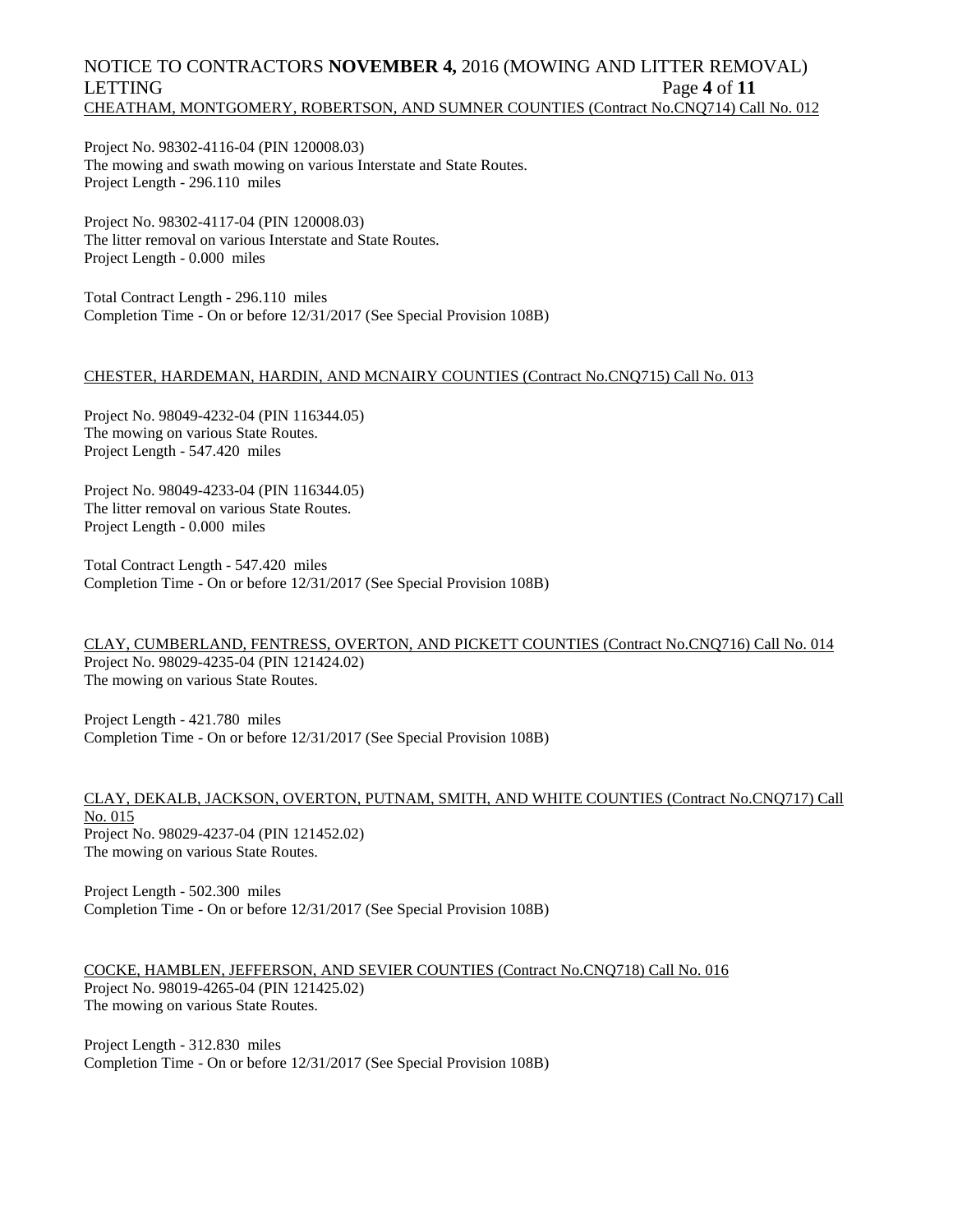# NOTICE TO CONTRACTORS **NOVEMBER 4,** 2016 (MOWING AND LITTER REMOVAL) LETTING Page 5 of 11 COFFEE AND FRANKLIN COUNTIES (Contract No.CNQ719) Call No. 017

Project No. 98029-4239-04 (PIN 116349.05) The mowing on various State Routes. Project Length - 254.450 miles

Project No. 98029-4244-04 (PIN 116349.05) The litter removal on various State Routes. Project Length - 0.000 miles

Total Contract Length - 254.450 miles Completion Time - On or before 12/31/2017 (See Special Provision 108B)

### COFFEE, GRUNDY, HAMILTON, AND MARION COUNTIES (Contract No.CNQ720) Call No. 018

Project No. 98029-4140-04 (PIN 116350.05) The mowing on various Interstate Routes. Project Length - 69.970 miles

Project No. 98029-4141-04 (PIN 116350.05) The litter removal on various Interstate Routes. Project Length - 0.000 miles

Total Contract Length - 69.970 miles Completion Time - On or before 12/31/2017 (See Special Provision 108B)

### CROCKETT, DECATUR, HAYWOOD, HENDERSON, AND MADISON COUNTIES (Contract No.CNQ721) Call No. 019

Project No. 98049-4234-04 (PIN 116351.05) The mowing on various State Routes. Project Length - 596.220 miles

Project No. 98049-4235-04 (PIN 116351.05) The litter removal on various State Routes. Project Length - 0.000 miles

Total Contract Length - 596.220 miles Completion Time - On or before 12/31/2017 (See Special Provision 108B)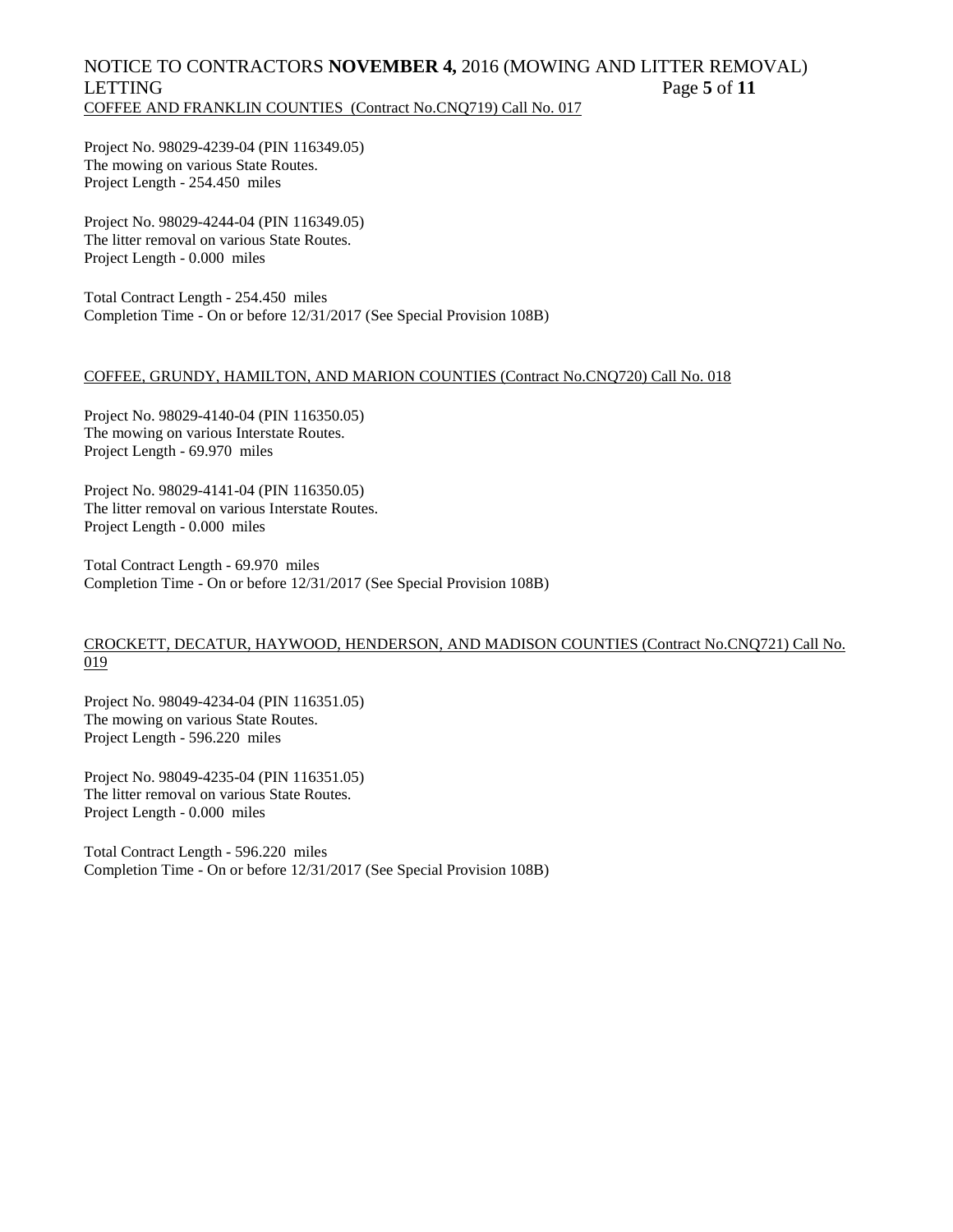# NOTICE TO CONTRACTORS **NOVEMBER 4,** 2016 (MOWING AND LITTER REMOVAL) LETTING Page **6** of **11** DAVIDSON COUNTY (Contract No.CNQ723) Call No. 020

Project No. 19014-4167-04 (PIN 123026.01) The mowing on I-440. Project Length - 7.600 miles

Project No. 19014-4168-04 (PIN 123026.01) The litter removal on I-440. Project Length - 0.000 miles

Total Contract Length - 7.600 miles Completion Time - On or before 3/31/2018 (See Special Provision 108B)

DAVIDSON COUNTY (Contract No.CNQ722) Call No. 021 Project No. 19948-4203-04 (PIN 116355.05) The mowing on various State Routes.

Project Length - 190.190 miles Completion Time - On or before 12/31/2017 (See Special Provision 108B)

### DAVIDSON AND WILLIAMSON COUNTIES (Contract No.CNQ724) Call No. 022

Project No. 98302-4118-04 (PIN 116356.05) The mowing on various Interstate and State Routes. Project Length - 205.990 miles

Project No. 98302-4119-04 (PIN 116356.05) The litter removal on various Interstate and State Routes. Project Length - 0.000 miles

Total Contract Length - 205.990 miles Completion Time - On or before 3/31/2018 (See Special Provision 108B)

### DICKSON, HICKMAN, AND HUMPHREYS COUNTIES (Contract No.CNQ725) Call No. 023

Project No. 98302-4220-04 (PIN 116357.05) The mowing on various State Routes. Project Length - 377.740 miles

Project No. 98302-4221-04 (PIN 116357.05) The litter removal on various State Routes. Project Length - 0.000 miles

Total Contract Length - 377.740 miles Completion Time - On or before 12/31/2017 (See Special Provision 108B)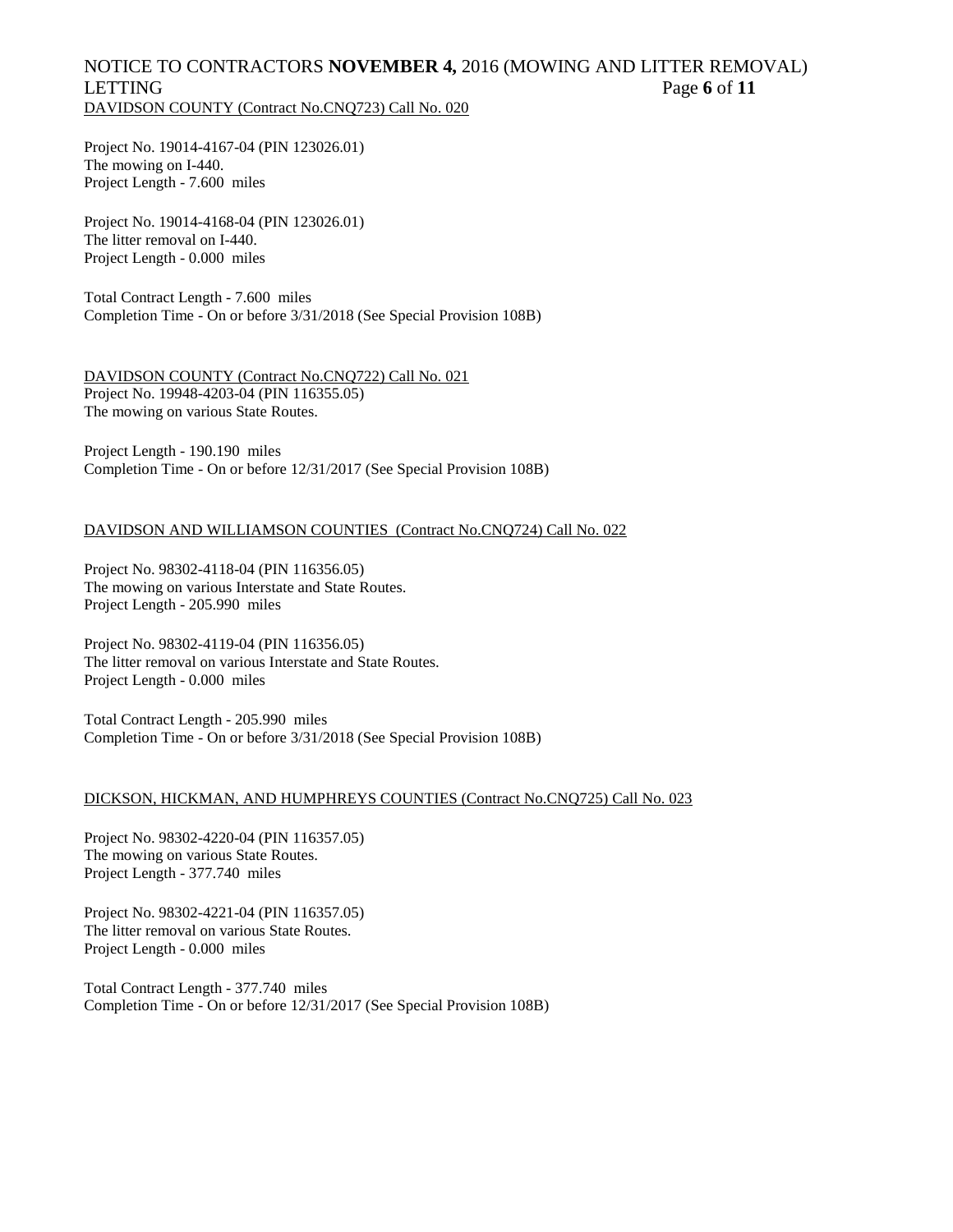# NOTICE TO CONTRACTORS **NOVEMBER 4,** 2016 (MOWING AND LITTER REMOVAL) LETTING Page 7 of 11 DYER, GIBSON, LAKE, AND OBION COUNTIES (Contract No.CNQ726) Call No. 024

Project No. 98049-4136-04 (PIN 116358.05) The mowing on various Interstate and State Routes. Project Length - 591.860 miles

Project No. 98049-4137-04 (PIN 116358.05) The litter removal on various Interstate and State Routes. Project Length - 0.000 miles

Total Contract Length - 591.860 miles Completion Time - On or before 12/31/2017 (See Special Provision 108B)

### FAYETTE, HAYWOOD, AND MADISON COUNTIES (Contract No.CNQ727) Call No. 025

Project No. 98049-4138-04 (PIN 116359.05) The swath mowing on I-40. Project Length - 52.950 miles

Project No. 98049-4139-04 (PIN 116359.05) The litter removal on I-40. Project Length - 0.000 miles

Total Contract Length - 52.950 miles Completion Time - On or before 12/31/2017 (See Special Provision 108B)

# FAYETTE, LAUDERDALE, SHELBY, AND TIPTON COUNTIES (Contract No.CNQ728) Call No. 026

Project No. 98049-4140-04 (PIN 116368.05) The mowing on various Interstate and State Routes. Project Length - 557.910 miles

Project No. 98049-4141-04 (PIN 116368.05) The litter removal on various Interstate and State Routes. Project Length - 0.000 miles

Total Contract Length - 557.910 miles Completion Time - On or before 3/31/2018 (See Special Provision 108B)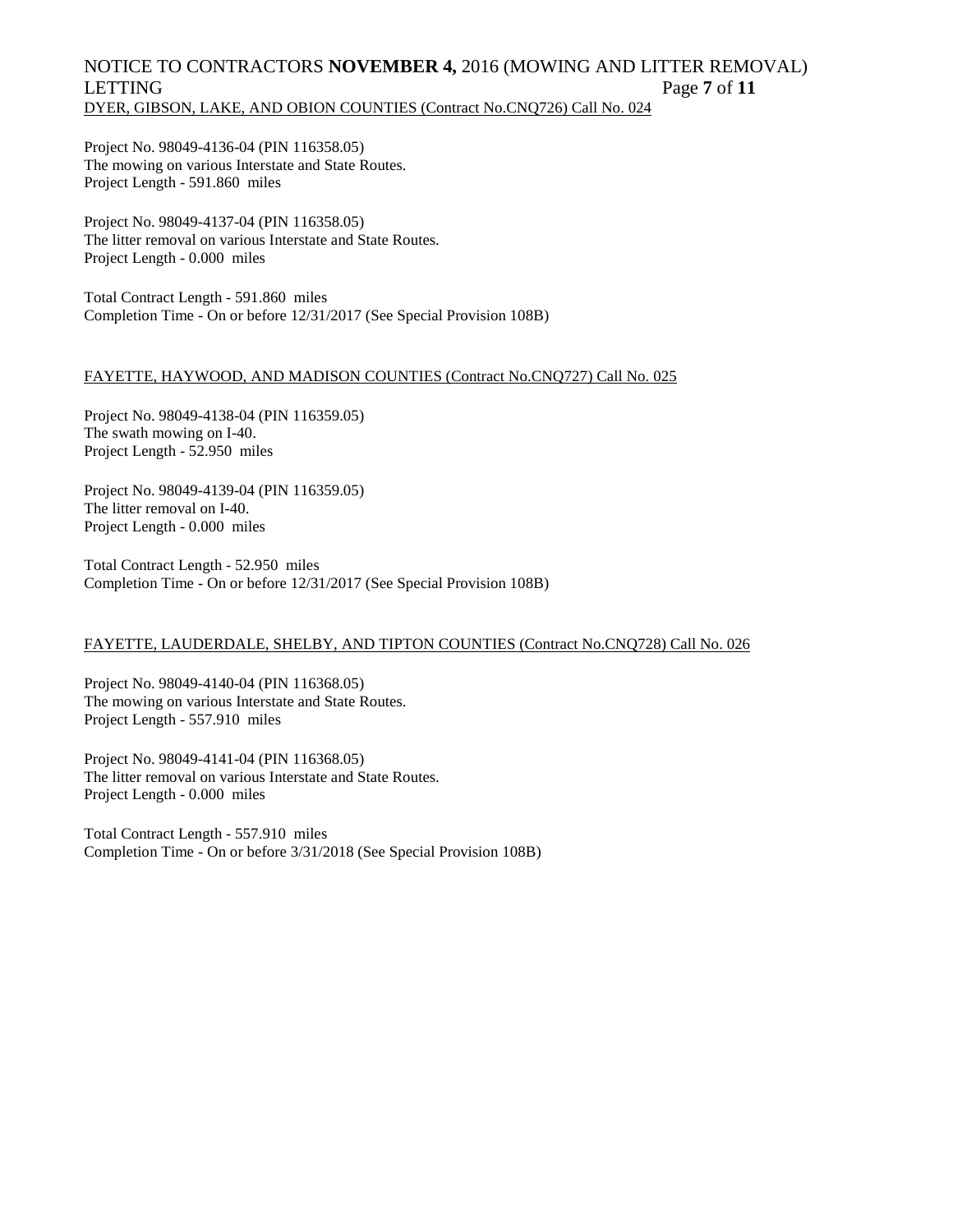# NOTICE TO CONTRACTORS **NOVEMBER 4,** 2016 (MOWING AND LITTER REMOVAL) LETTING Page **8** of **11** GILES AND LAWRENCE COUNTIES (Contract No.CNQ729) Call No. 027

Project No. 98302-4222-04 (PIN 119711.03) The mowing on various State Routes. Project Length - 150.810 miles

Project No. 98302-4223-04 (PIN 119711.03) The litter removal on various State Routes. Project Length - 0.000 miles

Total Contract Length - 150.810 miles Completion Time - On or before 12/31/2017 (See Special Provision 108B)

### GILES, MARSHALL, AND MAURY COUNTIES (Contract No.CNQ730) Call No. 028

Project No. 98302-4124-04 (PIN 116361.05) The mowing and swath mowing on various Interstate and State Routes. Project Length - 57.470 miles

Project No. 98302-4125-04 (PIN 116361.05) The litter removal on various Interstate and State Routes. Project Length - 0.000 miles

Total Contract Length - 57.470 miles Completion Time - On or before 12/31/2017 (See Special Provision 108B)

GREENE, HAMBLEN, HANCOCK, AND HAWKINS COUNTIES (Contract No.CNQ731) Call No. 029 Project No. 98019-4266-04 (PIN 121426.02) The mowing on various State Routes.

Project Length - 455.680 miles Completion Time - On or before 12/31/2017 (See Special Provision 108B)

HAMILTON COUNTY (Contract No.CNQ732) Call No. 030 Project No. 33948-4144-04 (PIN 121427.02) The mowing on various Interstate and State Routes.

Project Length - 69.480 miles Completion Time - On or before 12/31/2017 (See Special Provision 108B)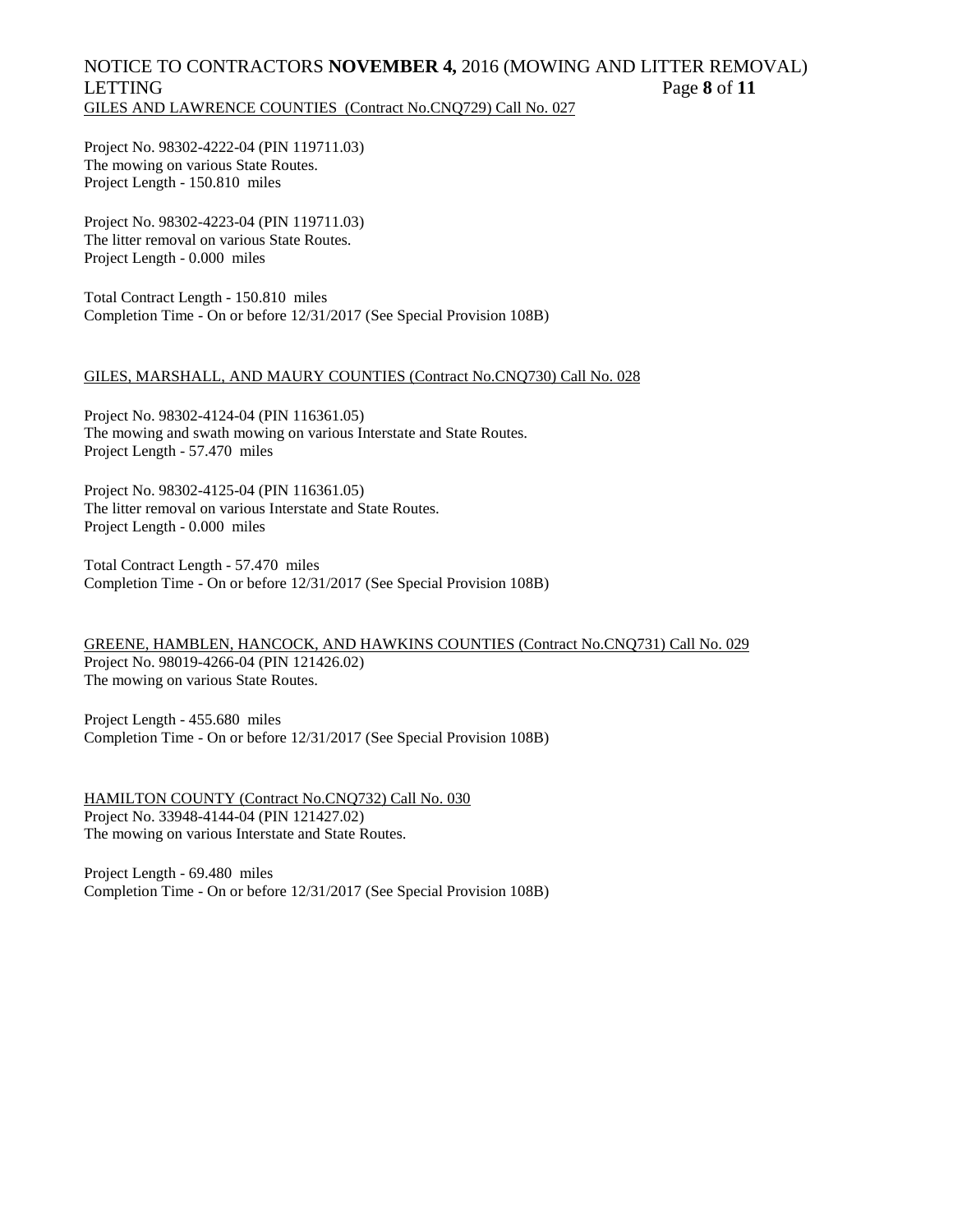# NOTICE TO CONTRACTORS **NOVEMBER 4,** 2016 (MOWING AND LITTER REMOVAL) LETTING Page **9** of **11** HAMILTON, MEIGS, AND RHEA COUNTIES (Contract No.CNQ733) Call No. 031

Project No. 98029-4242-04 (PIN 121428.02) The mowing on various State Routes. Project Length - 279.340 miles

Project No. 98029-4243-04 (PIN 121428.02) The litter removal on various State Routes. Project Length - 0.000 miles

Total Contract Length - 279.340 miles Completion Time - On or before 12/31/2017 (See Special Provision 108B)

HOUSTON, MONTGOMERY, AND STEWART COUNTIES (Contract No.CNQ734) Call No. 032 Project No. 98302-4226-04 (PIN 116366.05) The mowing on various State Routes.

Project Length - 323.610 miles Completion Time - On or before 12/31/2017 (See Special Provision 108B)

LAWRENCE, LEWIS, AND WAYNE COUNTIES (Contract No.CNQ735) Call No. 033 Project No. 98302-4227-04 (PIN 119712.03) The mowing on various State Routes.

Project Length - 152.090 miles Completion Time - On or before 12/31/2017 (See Special Provision 108B)

### LEWIS, PERRY, AND WAYNE COUNTIES (Contract No.CNQ736) Call No. 034

Project No. 98302-4228-04 (PIN 119713.03) The mowing on various State Routes. Project Length - 170.760 miles

Project No. 98302-4229-04 (PIN 119713.03) The litter removal on various State Routes. Project Length - 0.000 miles

Total Contract Length - 170.760 miles Completion Time - On or before 12/31/2017 (See Special Provision 108B)

MACON, SMITH, AND TROUSDALE COUNTIES (Contract No.CNQ737) Call No. 035 Project No. 98302-4230-04 (PIN 116375.05) The mowing on various State Routes.

Project Length - 249.000 miles Completion Time - On or before 12/31/2017 (See Special Provision 108B)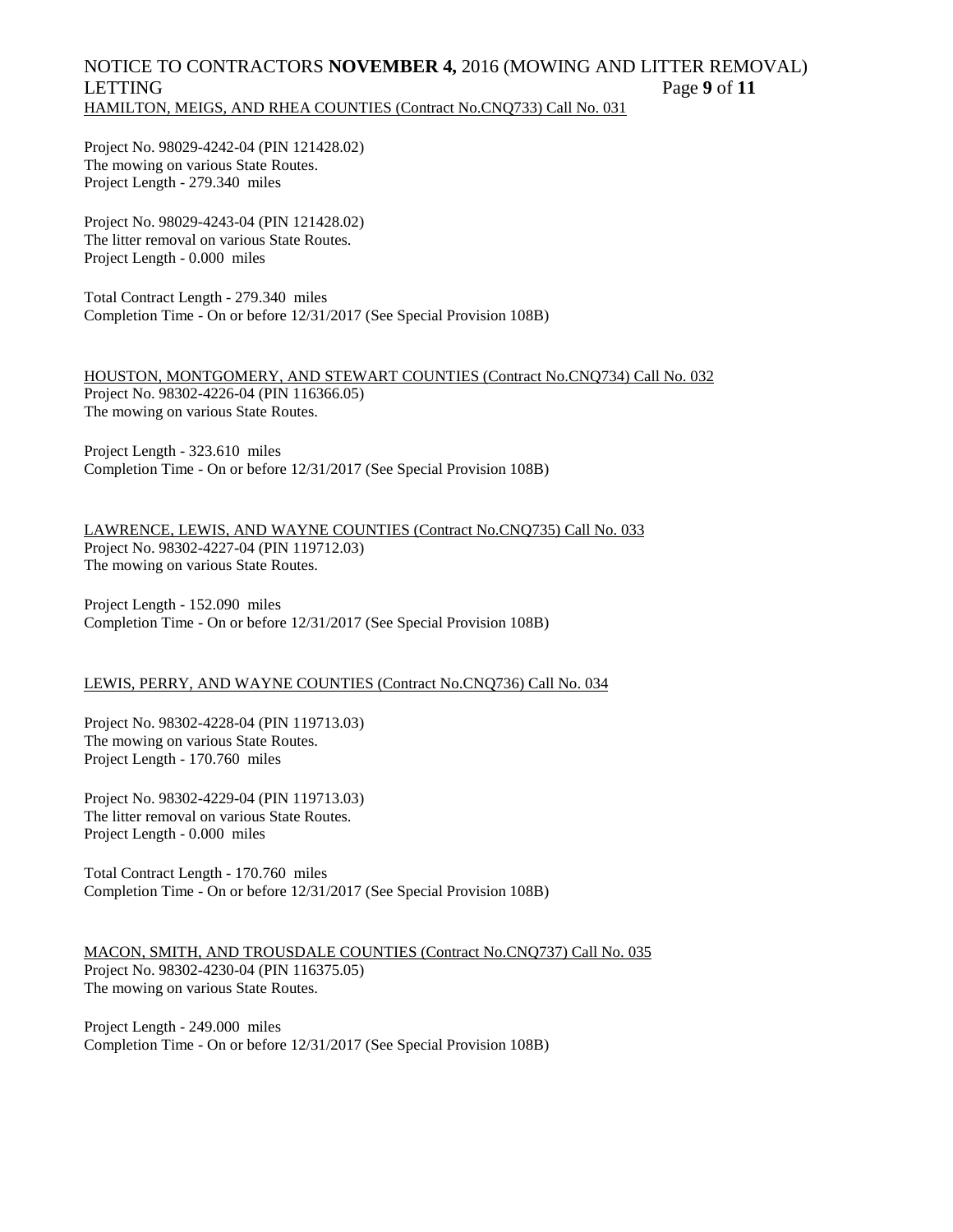# NOTICE TO CONTRACTORS **NOVEMBER 4,** 2016 (MOWING AND LITTER REMOVAL) **LETTING** Page 10 of 11 MAURY COUNTY (Contract No.CNQ738) Call No. 036

Project No. 60946-4240-04 (PIN 116376.05) The mowing on various State Routes. Project Length - 208.880 miles

Project No. 60946-4241-04 (PIN 116376.05) The litter removal on various State Routes. Project Length - 0.000 miles

Total Contract Length - 208.880 miles Completion Time - On or before 12/31/2017 (See Special Provision 108B)

### RUTHERFORD, SUMNER, AND WILSON COUNTIES (Contract No.CNQ739) Call No. 037

Project No. 98302-4231-04 (PIN 121429.02) The mowing on various State Routes. Project Length - 390.850 miles

Project No. 98302-4232-04 (PIN 121429.02) The litter removal on various State Routes. Project Length - 0.000 miles

Total Contract Length - 390.850 miles Completion Time - On or before 3/31/2018 (See Special Provision 108B)

RUTHERFORD AND WILLIAMSON COUNTIES (Contract No.CNQ740) Call No. 038 Project No. 98302-4233-04 (PIN 116378.05) The mowing on various State Routes.

Project Length - 126.300 miles Completion Time - On or before 12/31/2017 (See Special Provision 108B)

WAYNE COUNTY (Contract No.CNQ742) Call No. 039 Project No. 91946-4203-04 (PIN 123027.01) The mowing on various State Routes.

Project Length - 137.430 miles Completion Time - On or before 12/31/2017 (See Special Provision 108B)

WILLIAMSON COUNTY (Contract No.CNQ741) Call No. 040 Project No. 94946-4233-04 (PIN 116381.05) The mowing on various State Routes.

Project Length - 168.870 miles Completion Time - On or before 12/31/2017 (See Special Provision 108B)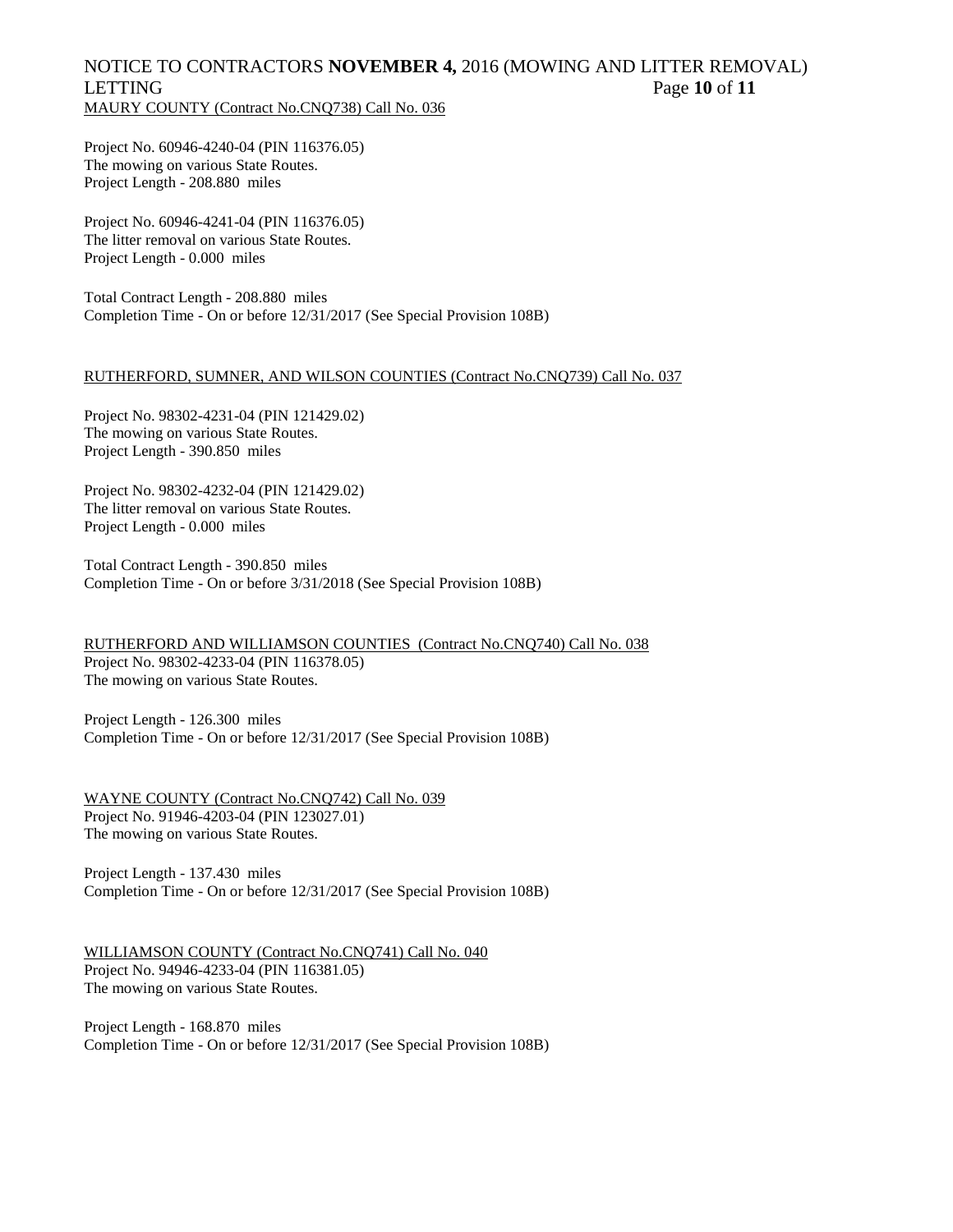# NOTICE TO CONTRACTORS **NOVEMBER 4,** 2016 (MOWING AND LITTER REMOVAL) LETTING Page 11 of 11

### ALL CONTRACTS IN THIS LETTING ARE NO PLANS CONTRACTS

Requests for Bid Authorization, Standard Specifications and Standard Drawing Books should be addressed to:

Construction Division Suite 700 JKP Bldg. Nashville, TN 37243-0326 Telephone No. (615) 741-2414

A Prime Contractor must prequalify with The Department of Transportation in accordance with Tennessee Code Annotated 54-5-117 and Tennessee Department of Transportation Rule 1680-5-3, Prequalification of Contractors, before bid authorization for highway contracts will be furnished.

The Department will not execute any contracts or approve subcontracts with contractors that are domestic or foreign Corporations, Limited Liability Companies, Limited Partnerships, or Limited Liability Partnerships, who are not in good standing with the Secretary of State (i.e. have a valid Certificate of Existence/Authorization). If a Bidder is not in good standing with the Secretary of State (i.e. have a valid Certificate of Existence/Authorization) on or before twenty-one (21) days after Proposals are opened then the Bidder will be considered non-responsive and their Proposal will be rejected.

The Tennessee Department of Transportation hereby notifies all bidders that it will affirmatively insure that in any contract entered into pursuant to this advertisement, disadvantaged business enterprises will be afforded full opportunity to submit bids in response to this invitation and will not be discriminated against on the basis of age, race, color, religion, national origin, sex, or disability in consideration for an award.

The Department encourages the use of disadvantaged business enterprises on all contracts. A listing of Certified DBE's can be found at [http://www.tdot.state.tn.us/dbedirectinternet/Vendor.aspx.](http://www.tdot.state.tn.us/dbedirectinternet/Vendor.aspx) A listing of those currently prequalified can be found a[t http://www.tdot.state.tn.us/construction/prequal/prequal.pdf.](http://www.tdot.state.tn.us/construction/prequal/prequal.pdf) 

### BIDDING AUTHORIZATION WILL BE OBTAINABLE UNTIL 4:00PM (CENTRAL TIME) THE DAY BEFORE THE LETTING.

Sales tax will be added to the cost of bid authorization, plans, standard specifications and standard drawings, if applicable.

Timothy Colvett, Transportation Manager 1 Nashville, TN 37243-0326

Total Number of Contracts - 40 Total Number of Projects - 63 Total Number of Counties - 94

Publication No. DT-1390-V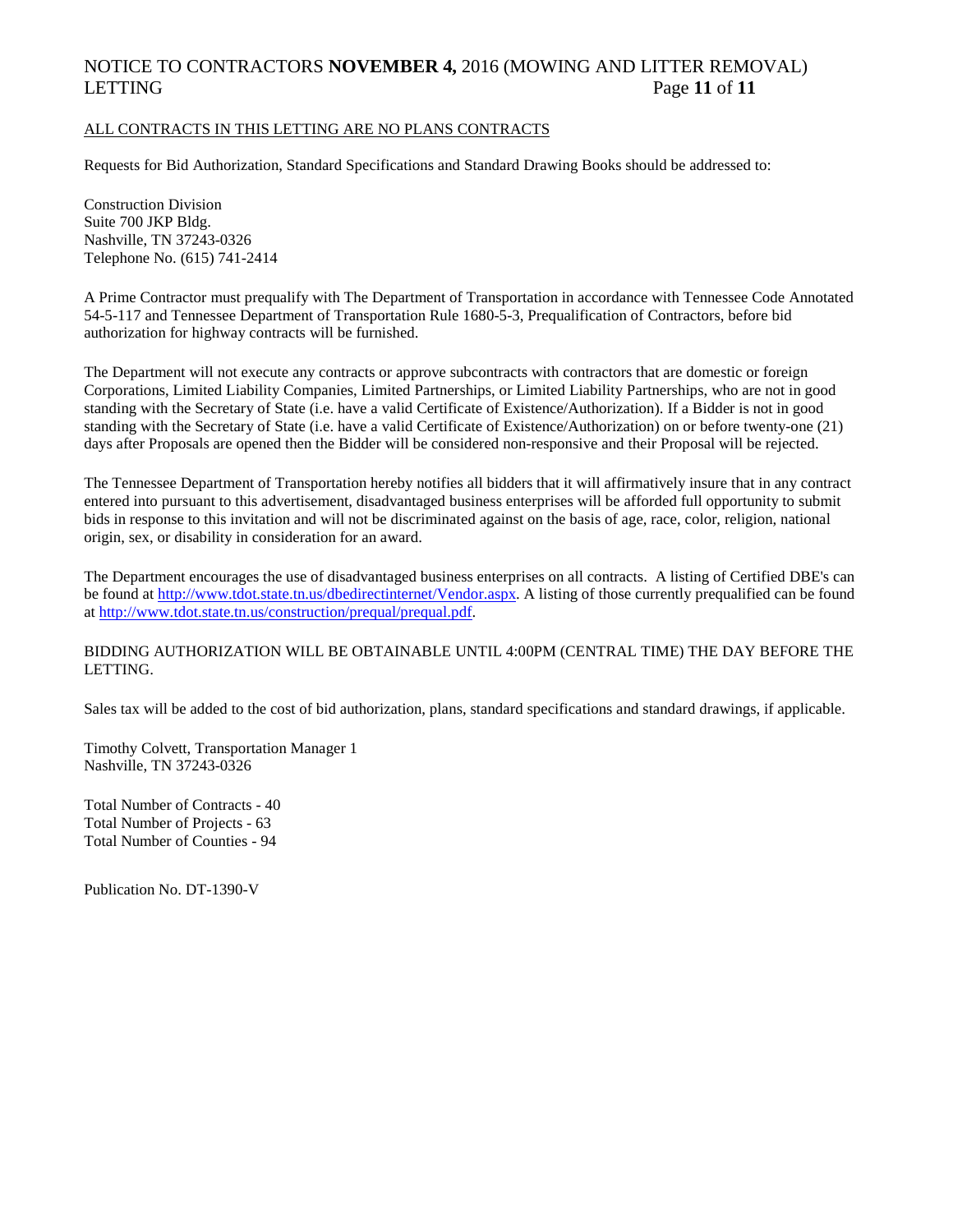# **STATE OF TENNESSEE NOTICE TO CONTRACTORS OF STATE HIGHWAY CONSTRUCTION BIDS TO BE RECEIVED DECEMBER 2, 2016 INTERNET BIDDING MANDATORY ON ALL CONTRACTS**

#### CUMBERLAND COUNTY (Contract No.CNQ921) Call No. 001

Project No. STP-101(16), 18038-3240-14 (PIN 100268.01) The grading, drainage and paving on S.R. 101 from Firetower Road to near Lakeview Drive. Project Length - 3.025 miles

Project No. R-STP-101(17), 18038-3242-14 (PIN 100268.02) The grading, drainage and paving on S.R. 101 from Lakeview Drive (L.M. 21.16) to east of Westchester Drive/Catoosa Boulevard (L.M. 23.62) in Fairfield Glade. Project Length - 2.653 miles

Total Contract Length - 5.678 miles Completion Time - On or before 11/30/2020 (See Special Provision 108B) The DBE goal for this contract is 7%.

HAMBLEN AND JEFFERSON COUNTIES (Contract No.CNQ928) Call No. 002 Project No. STP-66(52), 45009-3216-14 (PIN 100248.01), 32006-3234-14 (PIN 100248.01) The paving on S.R. 66 from north of I-81 in Jefferson County to S.R. 160 in Morristown.

Project Length - 5.211 miles Completion Time - On or before 6/15/2018 (See Special Provision 108B) The DBE goal for this contract is 3.5%.

HAMILTON COUNTY (Contract No.CNQ941) Call No. 003 Project No. 33052-4248-04 (PIN 121369.00) The repair of the bridge on Hixson Pike over S.R. 153 (L.M. 4.32 L & R).

Project Length - 0.000 miles Completion Time - On or before 5/15/2018 (See Special Provision 108B)

### HICKMAN AND HUMPHREYS COUNTIES (Contract No.CNQ936) Call No. 004

Project No. HSIP/PHSIP-4100(17), 41945-3460-94 (PIN 115370.49) The miscellaneous safety improvements on various local roads in Hickman County. Project Length - 0.000 miles

Project No. HSIP/PHSIP-4300(29), 43946-3419-94 (PIN 115370.50) The miscellaneous safety improvements on various local roads in Humphreys County. Project Length - 0.000 miles

Total Contract Length - 0.000 miles Completion Time - On or before 8/31/2017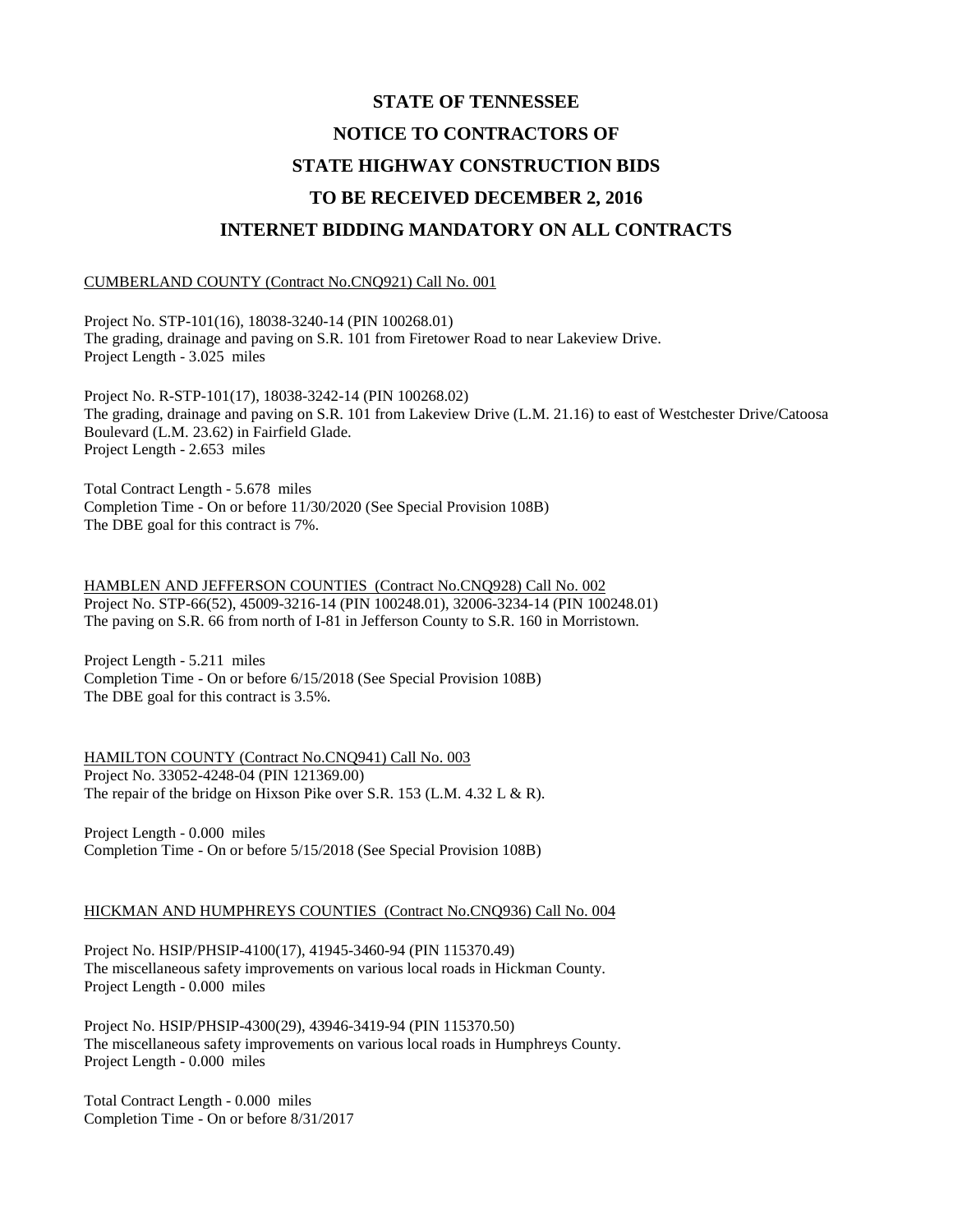# NOTICE TO CONTRACTORS **DECEMBER 2,** 2016 LETTING Page 2 of 15

### MACON, SMITH, AND TROUSDALE COUNTIES (Contract No.CNQ937) Call No. 005

Project No. HSIP/PHSIP-5600(48), 56946-3439-94 (PIN 115370.71) The miscellaneous safety improvements on various local roads in Macon County. Project Length - 0.000 miles

Project No. HSIP/PHSIP-8000(22), 80945-3499-94 (PIN 115370.78) The miscellaneous safety improvements on various local roads in Smith County. Project Length - 0.000 miles

Project No. HSIP/PHSIP-8500(19), 85945-3469-94 (PIN 115370.42) The miscellaneous safety improvements on various local roads in Trousdale County. Project Length - 0.000 miles

Total Contract Length - 0.000 miles Completion Time - On or before 7/31/2017

MONROE COUNTY (Contract No.CNQ938) Call No. 006 Project No. R-NH-I-75-2(36), 62001-8111-44 (PIN 102633.00) The resurfacing on I-75 from the McMinn County line (L.M. 0.00) to the Loudon County line (L.M. 6.49).

Project Length - 6.490 miles Completion Time - On or before 7/31/2017 (See Special Provision 108B) The DBE goal for this contract is 3%.

### MONTGOMERY COUNTY (Contract No.CNQ942) Call No. 007

Project No. PHSIP/HSIP-48(51), 63014-3205-94 (PIN 118433.00) The improvement of the intersection on S.R. 48 at Tylertown Road (L.M. 11.75 - L.M. 11.96) in Clarksville, including grading, drainage, signals and paving.

Project Length - 0.166 miles Completion Time - On or before 8/31/2017 (See Special Provision 108B) The DBE goal for this contract is 5%.

MORGAN COUNTY (Contract No.CNQ945) Call No. 008 Project No. 65001-4269-04 (PIN 120269.00) The repair of the bridge on U.S. 27 (S.R. 29) over the Norfolk Southern Railroad (L.M. 21.19).

Project Length - 0.000 miles Completion Time - On or before 10/31/2017

OVERTON COUNTY (Contract No.CNQ940) Call No. 009 Project No. 67004-4215-04 (PIN 120404.00) The repair of the bridge on S.R. 84 over branch (L.M. 10.16).

Project Length - 0.000 miles Completion Time - On or before 11/30/2017 (See Special Provision 108B)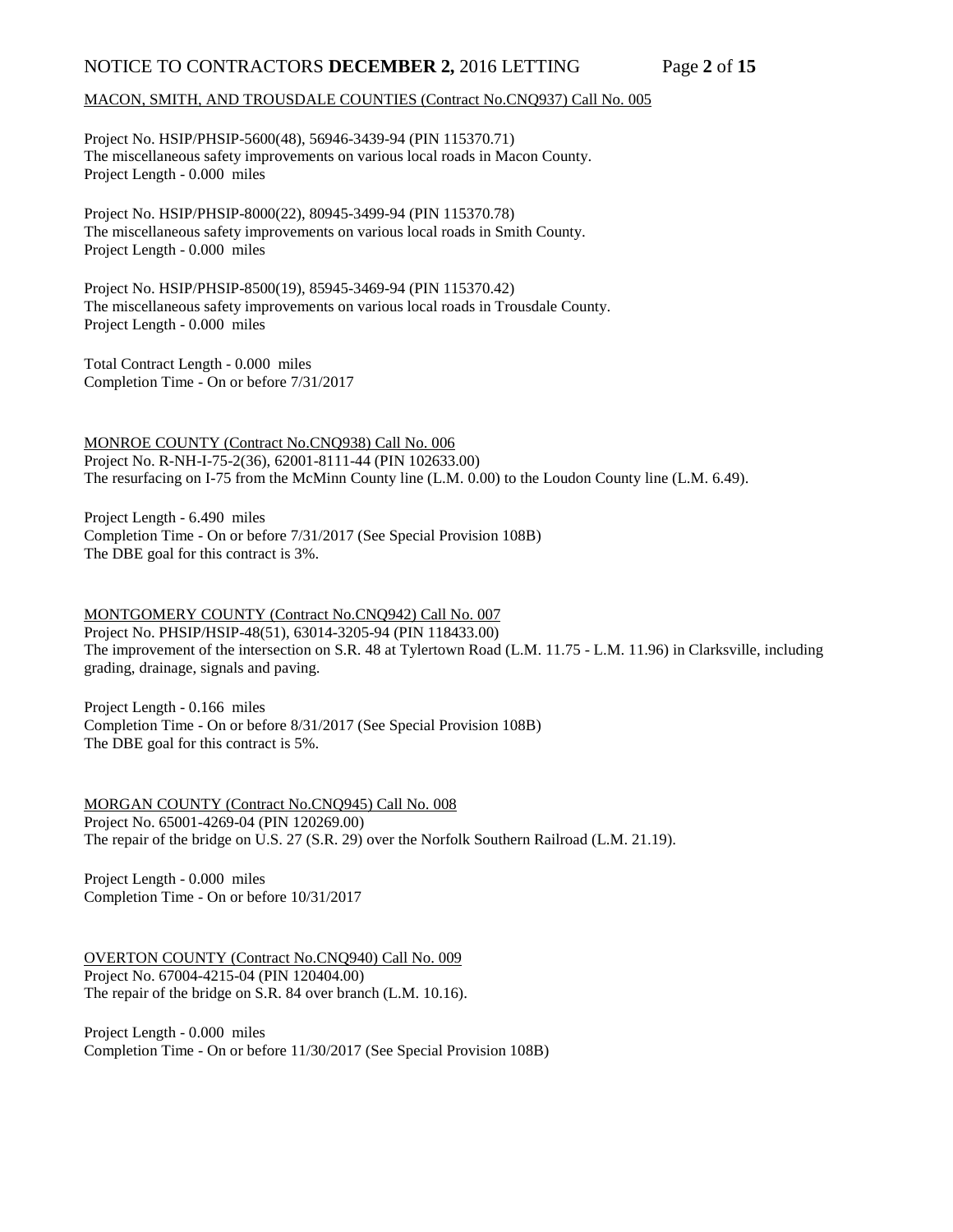# NOTICE TO CONTRACTORS **DECEMBER 2,** 2016 LETTING Page 3 of 15

### SULLIVAN COUNTY (Contract No.CNQ939) Call No. 010

Project No. NH-I-81-1(128), 82001-8183-44 (PIN 121920.00) The resurfacing on I-81 from the bridge over Walnut Hill Road (L.M. 20.60) to the Virginia State line (L.M. 22.06).

Project Length - 1.460 miles Completion Time - On or before 7/31/2017 (See Special Provision 108B) The DBE goal for this contract is 3%.

TIPTON COUNTY (Contract No.CNQ943) Call No. 011 Project No. PHSIP-3(130), 84102-3211-94 (PIN 120080.00) The construction of turn lanes on U.S. 51 (S.R. 3) at the intersection of Charles Place (L.M. 2.27) in Atoka, including grading, drainage and paving.

Project Length - 0.121 miles Completion Time - On or before 7/31/2017 The DBE goal for this contract is 6%.

# ANDERSON, BLOUNT, CAMPBELL, CARTER, COCKE, GRAINGER, HAMBLEN, JEFFERSON, KNOX, LOUDON, MONROE, ROANE, SEVIER, SULLIVAN, UNICOI, AND WASHINGTON COUNTIES (Contract No.CNQ379) Call No. 012 Project No. 98019-4167-04 (PIN 116319.05)

The on-call concrete pavement repair on various Interstate and State Routes.

Project Length - 0.000 miles Completion Time - On or before 3/31/2018 (See Special Provision 108B)

# BENTON, CARROLL, CROCKETT, DECATUR, DYER, FAYETTE, GIBSON, HAYWOOD, HENDERSON, LAUDERDALE, MADISON, MCNAIRY, OBION, SHELBY, AND WEAKLEY COUNTIES (Contract No.CNQ359) Call No. 013

Project No. 98049-4142-04 (PIN 116325.05) The on-call concrete pavement repair on various Interstate and State Routes.

Project Length - 0.000 miles Completion Time - On or before 3/31/2018 (See Special Provision 108B)

BLOUNT COUNTY (Contract No.CNQ144) Call No. 014 Project No. R-PHSIP/STP-NH-SIP-35(58), 05950-3238-94 (PIN 119666.00) The improvement of the intersection on U.S. 129 Bypass (S.R. 35) at Lincoln Road in Alcoa (L.M. 1.85).

Project Length - 0.007 miles Completion Time - On or before 8/15/2017 (See Special Provision 108B) The DBE goal for this contract is 9%.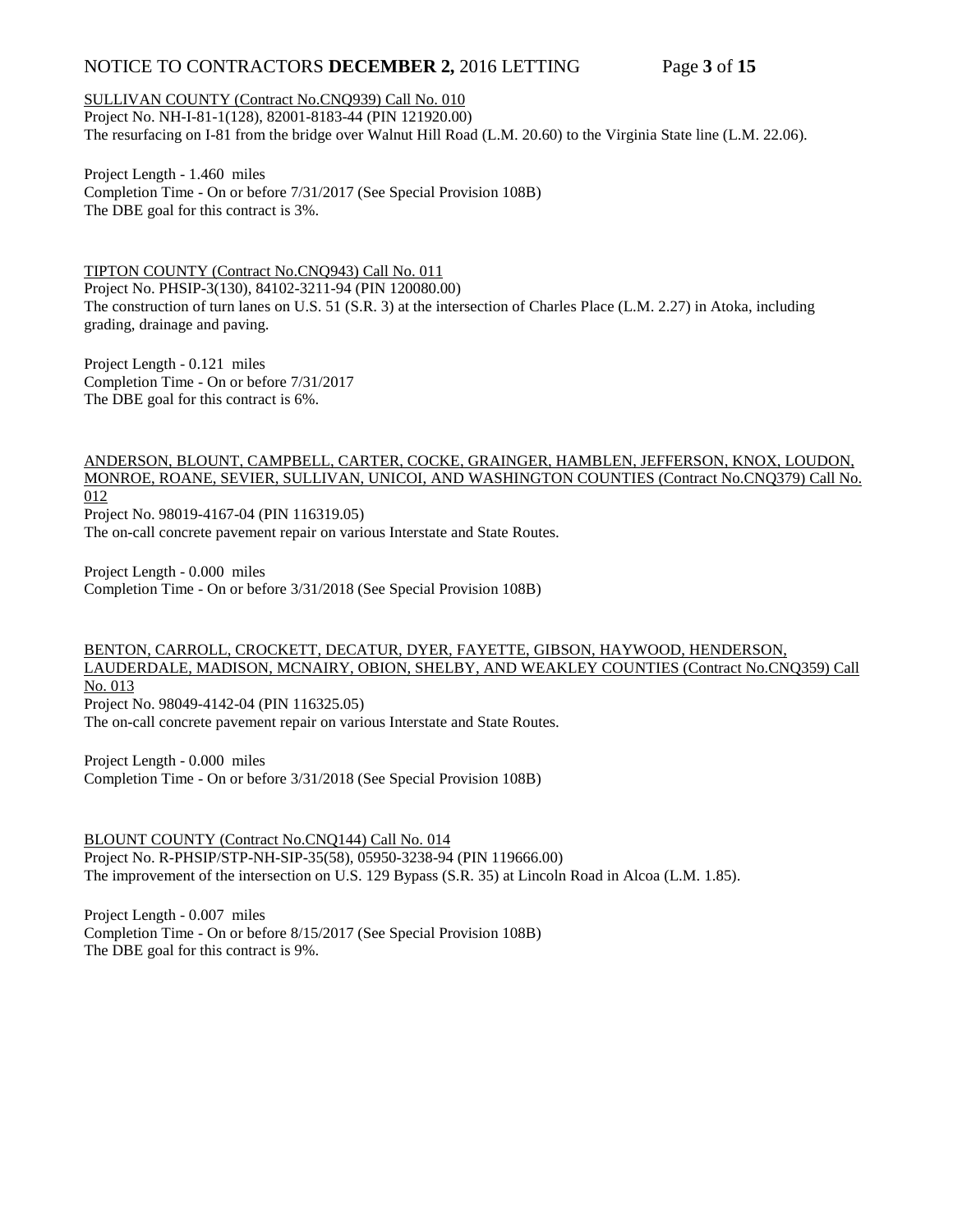# NOTICE TO CONTRACTORS **DECEMBER 2,** 2016 LETTING Page 4 of 15

### BLOUNT COUNTY (Contract No.CNQ145) Call No. 015

Project No. R-PHSIP-115(55), 05005-3246-94 (PIN 117248.00) The improvement of the intersection on U.S. 129 (S.R. 115) at Louisville Road in Alcoa (L.M. 13.02).

Project Length - 0.133 miles Completion Time - On or before 8/15/2017 (See Special Provision 108B) The DBE goal for this contract is 6%.

BLOUNT COUNTY (Contract No.CNQ143) Call No. 016 Project No. R-PHSIP-33(115), 05001-3287-94 (PIN 118121.00) The improvement of the intersections on S.R. 33 at Defoe Circle (L.M. 15.05) and at Old Knoxville Pike (L.M. 14.86), including grading, drainage, signals and paving.

Project Length - 0.216 miles Completion Time - On or before 8/15/2017 (See Special Provision 108B) The DBE goal for this contract is 13%.

BRADLEY, COFFEE, CUMBERLAND, GRUNDY, HAMILTON, MARION, MCMINN, PUTNAM, SEQUATCHIE, WARREN, AND WHITE COUNTIES (Contract No.CNQ380) Call No. 017 Project No. 98029-4145-04 (PIN 116321.05) The on-call concrete pavement repair on various Interstate and State Routes.

Project Length - 0.000 miles Completion Time - On or before 3/31/2018 (See Special Provision 108B)

### CAMPBELL COUNTY (Contract No.CNQ377) Call No. 018

Project No. HSIP-9(82), 07003-3244-94 (PIN 120521.00) The miscellaneous safety improvements on U.S. 25W (S.R. 9) from Hunters Branch Road (L.M. 26.11) to Main Street (L.M. 28.89). Project Length - 2.780 miles

Project No. HSIP-700(36), 07060-3405-94 (PIN 118830.00) The miscellaneous safety improvements on Middlesboro Highway from S.R. 63 (L.M. 0.00) to Doaks Creek Road (L.M. 5.33). Project Length - 5.330 miles

Total Contract Length - 8.110 miles Completion Time - On or before 7/31/2017 (See Special Provision 108B) The DBE goal for this contract is 5%.

### CAMPBELL COUNTY (Contract No.CNQ294) Call No. 019

Project No. NH-I-75-3(175), 07100-8148-44 (PIN 123497.00) The resurfacing on I-75 from the Anderson County line (L.M. 0.00) to the U.S. 25W (S.R. 9) ramp (L.M. 4.69 SB, L.M. 4.92 NB).

Project Length - 4.920 miles Completion Time - On or before 7/31/2017 (See Special Provision 108B) The DBE goal for this contract is 3.5%.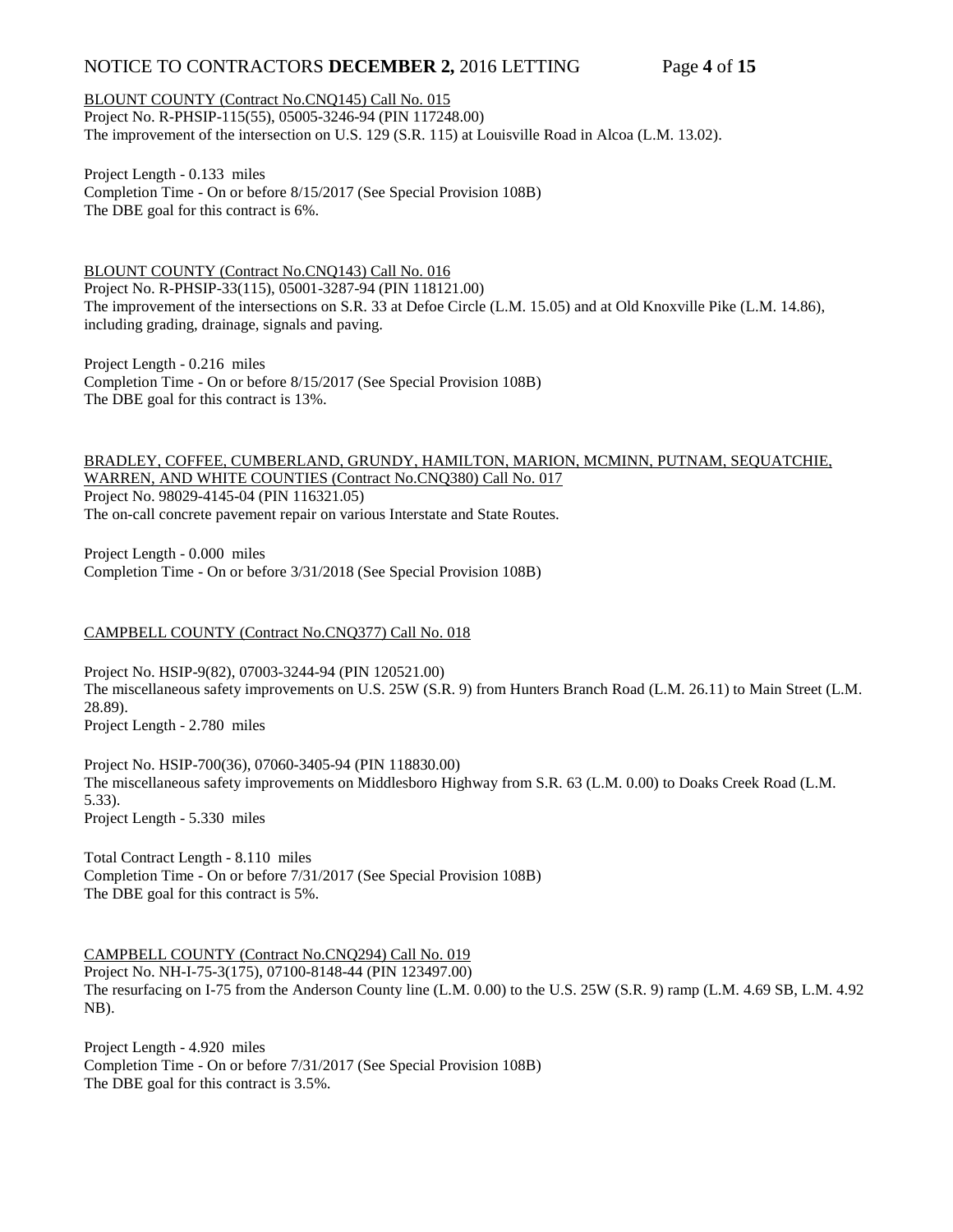# NOTICE TO CONTRACTORS **DECEMBER 2,** 2016 LETTING Page 5 of 15

# CHEATHAM, DAVIDSON, DICKSON, GILES, HICKMAN, HUMPHREYS, MARSHALL, MAURY, MONTGOMERY, ROBERTSON, RUTHERFORD, SMITH, SUMNER, WILLIAMSON, AND WILSON COUNTIES (Contract No.CNQ358) Call No. 020 Project No. 98302-4135-04 (PIN 116323.05)

The on-call concrete pavement repair on various Interstate and State Routes.

Project Length - 0.000 miles Completion Time - On or before 3/31/2018 (See Special Provision 108B)

CUMBERLAND COUNTY (Contract No.CNQ349) Call No. 021 Project No. NH-I-40-6(164), 18100-8151-44 (PIN 123506.00) The resurfacing on I-40 from east of U.S. 70 (S.R. 1) (L.M. 24.60) to the bridges over Ozone Road (L.M. 29.19).

Project Length - 4.590 miles Completion Time - On or before 8/31/2017 (See Special Provision 108B) The DBE goal for this contract is 3%.

DAVIDSON COUNTY (Contract No.CNQ330) Call No. 022 Project No. NH-I-65-2(110), 19012-8128-44 (PIN 123580.00) The resurfacing on I-65 from the Williamson County line (L.M. 0.00) to south of Armory Drive (L.M. 4.50).

Project Length - 4.500 miles Completion Time - On or before 8/31/2017 (See Special Provision 108B) The DBE goal for this contract is 2.5%.

DAVIDSON COUNTY (Contract No.CNQ370) Call No. 023 Project No. 19013-4130-04 (PIN 121367.00) The repair of the bridge on I-65 over the Cumberland River and Cowan Street (L.M. 10.24).

Project Length - 0.227 miles Completion Time - On or before 6/15/2017 (See Special Provision 108B)

### DICKSON AND HICKMAN COUNTIES (Contract No.CNQ331) Call No. 024

Project No. NH-I-840(6), 22840-8106-44 (PIN 123582.00) The resurfacing on I-840 from the I-40 westbound ramp (L.M. 0.00) to the Hickman County line (L.M. 5.24). Project Length - 5.240 miles

Project No. NH-I-840(5), 41840-8106-44 (PIN 123583.00) The resurfacing on I-840 from the Dickson County line (L.M. 0.00) to the Williamson County line (L.M. 1.38). Project Length - 1.380 miles

Total Contract Length - 6.620 miles Completion Time - On or before 8/31/2017 (See Special Provision 108B) The DBE goal for this contract is 3%.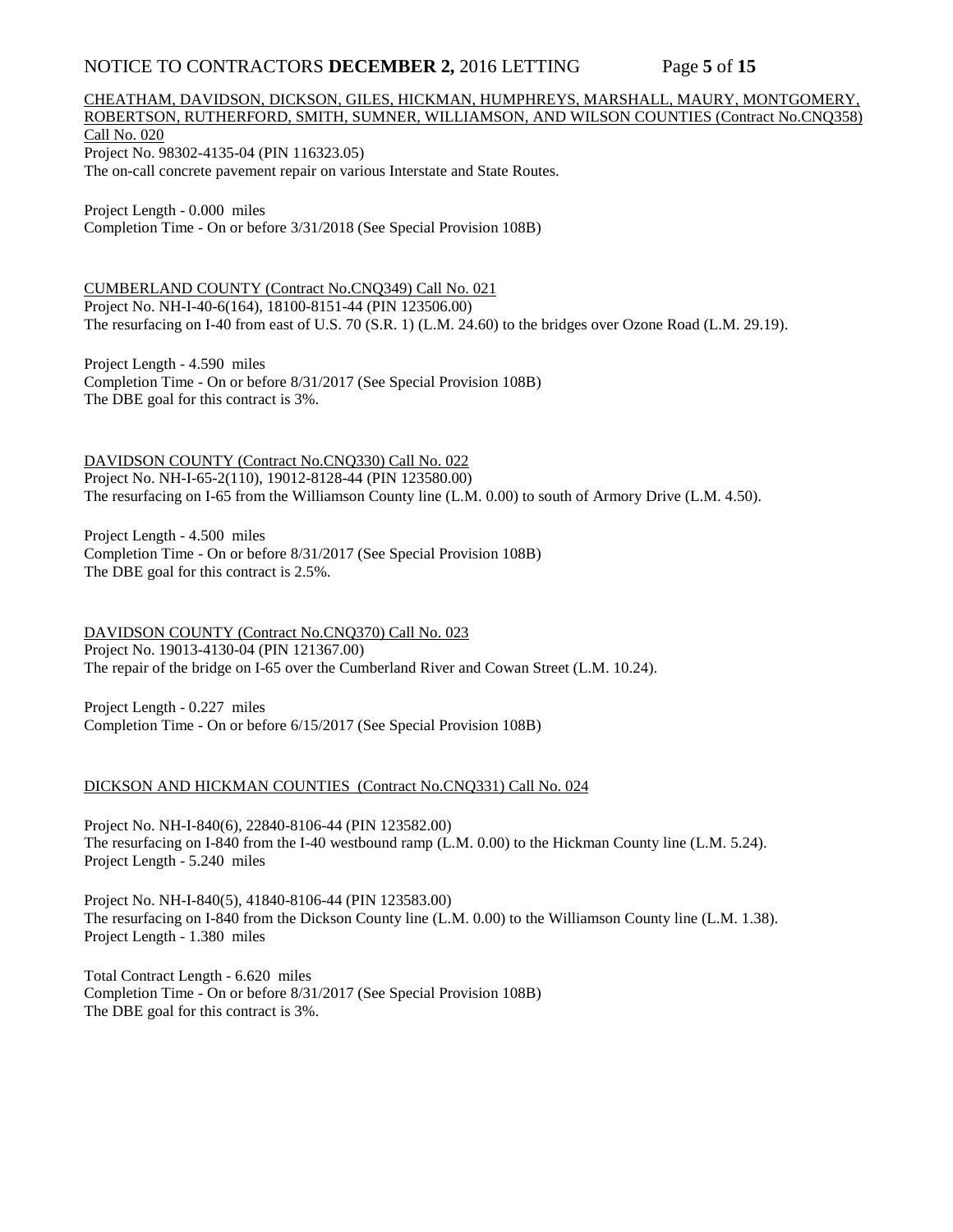# NOTICE TO CONTRACTORS **DECEMBER 2,** 2016 LETTING Page 6 of 15

### FAYETTE COUNTY (Contract No.CNQ292) Call No. 025

Project No. IM/NH-40-1(302), 24001-3144-44 (PIN 105597.00) The grading, drainage, construction of a concrete Bulb-Tee beam bridge and paving on I-40 at the S.R. 196 (Hickory Withe Road) interchange (L.M. 1.38 - L.M. 2.35).

Project Length - 0.966 miles

Completion Time - On or before 10/31/2018 (See Special Provision 108B) The DBE goal for this contract is 5%.

### FAYETTE COUNTY (Contract No.CNQ332) Call No. 026

Project No. NH-I-40-1(349), 24001-8148-44 (PIN 123510.00) The longitudinal joint stabilization on I-40 (from L.M. 0.00 to L.M. 7.86) and either hot-in-place recycling or milling and filling with surface mix (from L.M. 7.86 to L.M. 16.10).

Project Length - 16.100 miles Completion Time - On or before 8/31/2017 (See Special Provision 108B)

### GIBSON COUNTY (Contract No.CNQ333) Call No. 027

Project No. BRZ-2700(56), 27946-3403-94 (PIN 116956.00) The construction of concrete Bulb-Tee beam bridges on Creekwood Road over branch of Sugar Creek (L.M. 0.50) and Sugar Creek (L.M. 0.56), including grading, drainage and paving.

Project Length - 0.199 miles Completion Time - On or before 10/31/2017 (See Special Provision 108B) The DBE goal for this contract is 10%.

GRUNDY COUNTY (Contract No.CNQ345) Call No. 028 Project No. 31005-4271-04 (PIN 121366.00) The repair of the bridge on S.R. 56 over Pepper Hollow Branch (LM 31.24).

Project Length - 0.000 miles Completion Time - On or before 4/30/2018 (See Special Provision 108B)

HAMILTON COUNTY (Contract No.CNQ341) Call No. 029 Project No. HSIP-3300(53), 33948-3438-94 (PIN 121558.00) The miscellaneous safety improvements on various local roads.

Project Length - 0.000 miles Completion Time - On or before 6/30/2017 The DBE goal for this contract is 3%.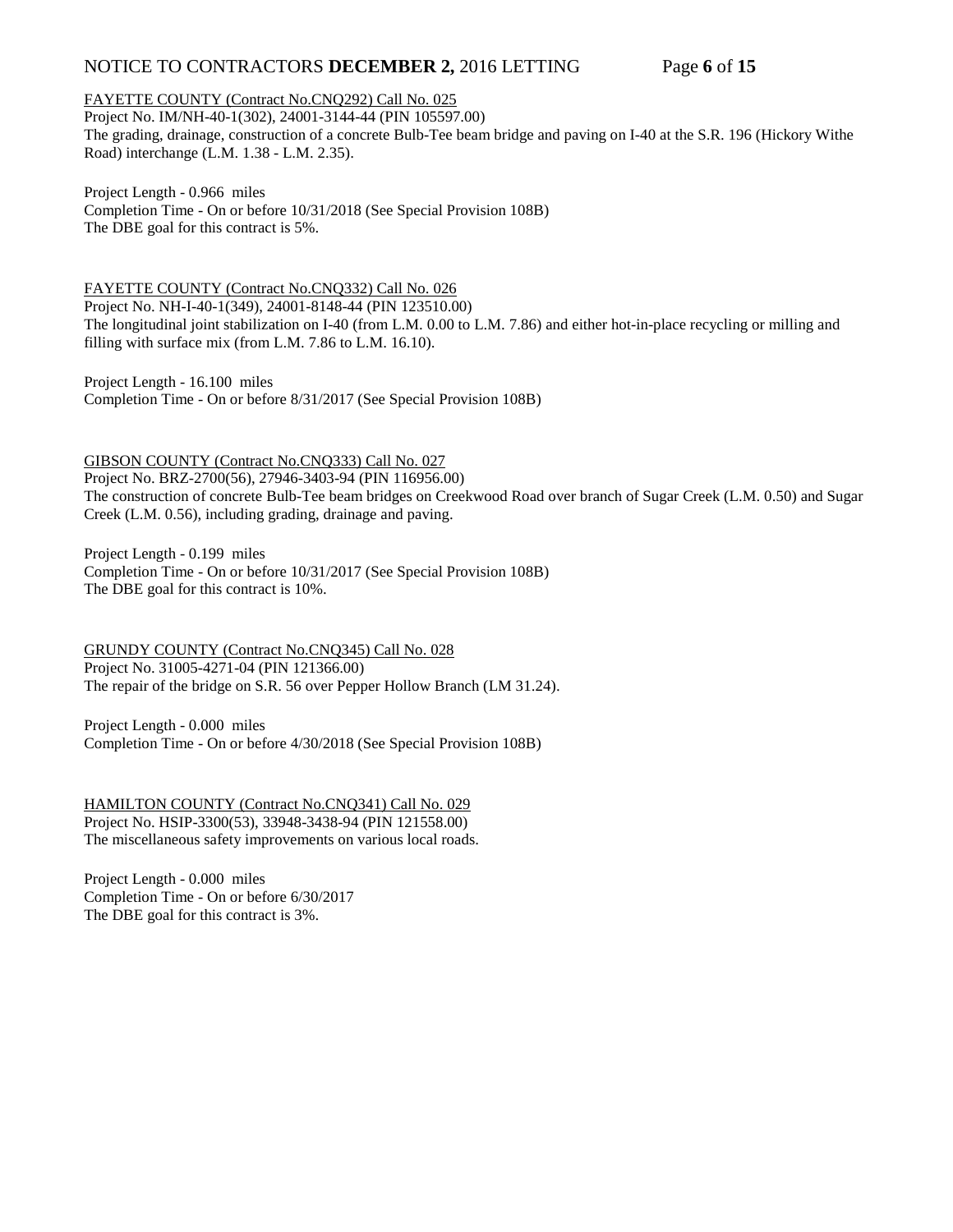# NOTICE TO CONTRACTORS **DECEMBER 2,** 2016 LETTING Page 7 of 15

### HARDEMAN COUNTY (Contract No.CNQ356) Call No. 030

Project No. BRZE-3500(41), 35030-3402-94 (PIN 117283.00) The construction of a concrete I-beam bridge on Fayette Corner Road over Little Creek (L.M. 0.41), including grading, drainage and paving.

Project Length - 0.091 miles Completion Time - On or before 7/31/2017 The DBE goal for this contract is 10%.

HAYWOOD COUNTY (Contract No.CNQ347) Call No. 031 Project No. NH-19(52), 38004-3218-14 (PIN 102232.02) The grading, drainage and paving on S.R. 19 (Brownsville Bypass) from west of Windrow Road to S.R. 76 south of Brownsville.

Project Length - 1.070 miles Completion Time - On or before 8/31/2018 (See Special Provision 108B) The DBE goal for this contract is 5%.

HAYWOOD COUNTY (Contract No.CNQ351) Call No. 032 Project No. NH-I-40-1(350), 38001-8196-44 (PIN 123511.00) The resurfacing on I-40 from Mile Marker 46 (L.M. 2.86) to near Koko Road (L.M. 8.36).

Project Length - 5.500 miles Completion Time - On or before 8/31/2017 (See Special Provision 108B) The DBE goal for this contract is 3%.

HENDERSON COUNTY (Contract No.CNQ352) Call No. 033 Project No. NH-I-40-2(96), 39001-8176-44 (PIN 123512.00) The resurfacing on I-40 from the Madison County line (L.M. 0.00) to east of S.R. 104 (L.M. 6.00).

Project Length - 6.000 miles Completion Time - On or before 8/31/2017 (See Special Provision 108B) The DBE goal for this contract is 3%.

HICKMAN COUNTY (Contract No.CNQ353) Call No. 034 Project No. NH-I-40-3(162), 41001-8152-44 (PIN 123584.00) The resurfacing on I-40 from the Humphreys County line (L.M. 0.00) to the bridge over Sugar Creek (L.M. 4.56).

Project Length - 4.560 miles Completion Time - On or before 9/30/2017 (See Special Provision 108B) The DBE goal for this contract is 3%.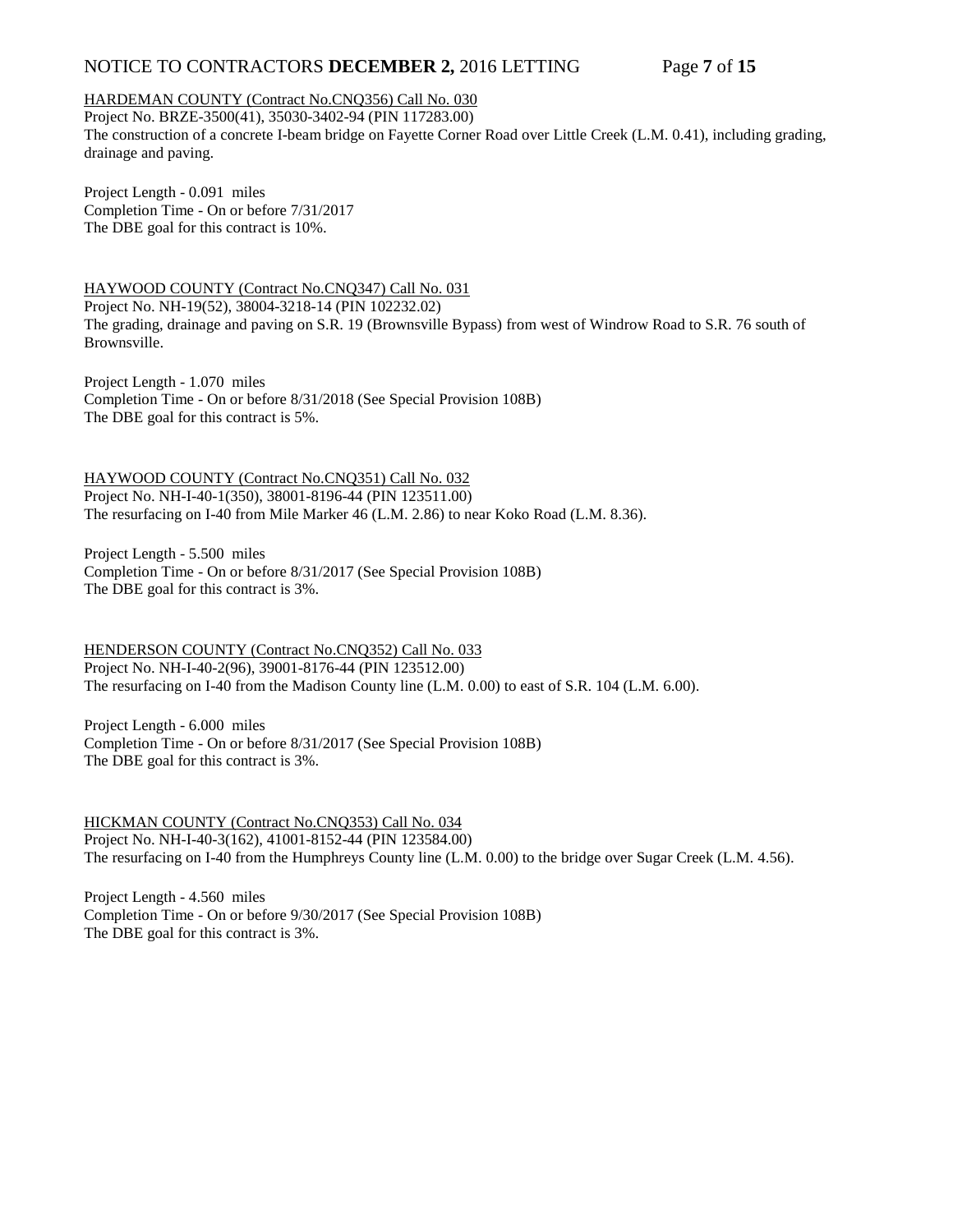# NOTICE TO CONTRACTORS **DECEMBER 2,** 2016 LETTING Page 8 of 15

### HUMPHREYS COUNTY (Contract No.CNQ357) Call No. 035

Project No. PHSIP/HSIP-I-40-3(160), 43001-3157-44 (PIN 119674.00) The grading, drainage and paving with Portland Cement concrete on I-40 at the S.R. 13 westbound exit ramp (L.M. 8.21).

Project Length - 0.334 miles Completion Time - On or before 7/31/2017 (See Special Provision 108B) The DBE goal for this contract is 3%.

KNOX COUNTY (Contract No.CNQ334) Call No. 036 Project No. HSIP-4700(56), 47947-3447-94 (PIN 121550.00) The miscellaneous safety improvements on various local roads.

Project Length - 18.680 miles Completion Time - On or before 5/31/2017 The DBE goal for this contract is 3%.

### KNOX COUNTY (Contract No.CNQ296) Call No. 037

Project No. 47004-4156-04 (PIN 123146.00) The repair of the bridge on Oglesby Road over I-40 (L.M. 0.06). Project Length - 0.000 miles

Project No. NH-I-40-8 (170), 47004-8157-44 (PIN 123496.00) The resurfacing on I-40 from the Holston River bridge (L.M. 26.13) to the Sevier County line (L.M. 36.12). Project Length - 9.990 miles

Total Contract Length - 9.990 miles Completion Time - On or before 8/31/2017 (See Special Provision 108B) The DBE goal for this contract is 2.5%.

LAKE COUNTY (Contract No.CNQ369) Call No. 038 Project No. BR-STP-78(18), 48005-3217-94 (PIN 115675.00) The construction of a concrete Bulb-Tee beam bridge on S.R. 78 over drainage ditch (L.M. 16.51), including grading, drainage and paving.

Project Length - 0.000 miles Completion Time - On or before 11/30/2018 (See Special Provision 108B) The DBE goal for this contract is 6%.

MADISON COUNTY (Contract No.CNQ361) Call No. 039 Project No. HSIP-5700(67), 57946-3468-94 (PIN 115370.85) The miscellaneous safety improvements on various local roads.

Project Length - 0.000 miles Completion Time - On or before 5/31/2017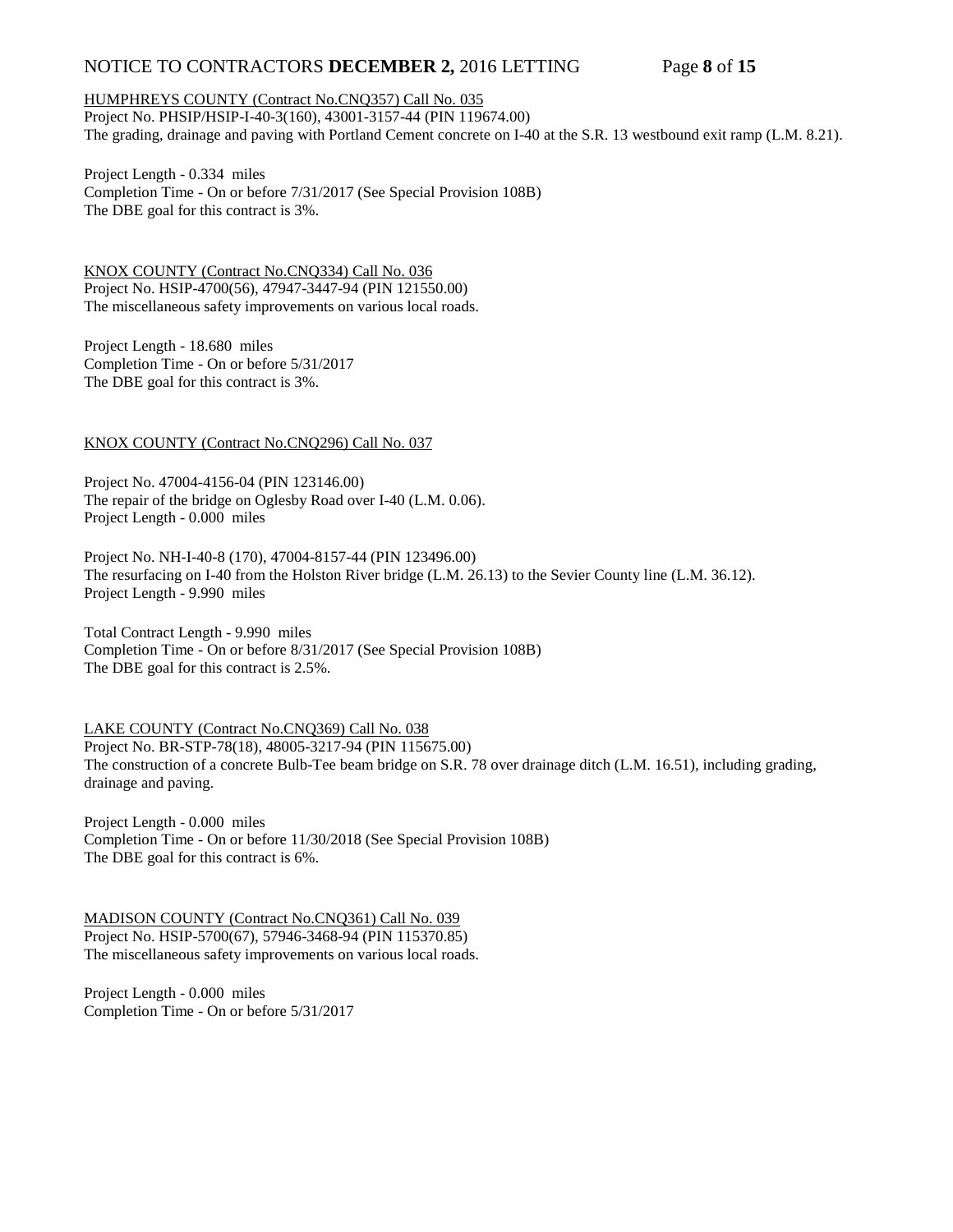# NOTICE TO CONTRACTORS **DECEMBER 2,** 2016 LETTING Page 9 of 15

### MARION COUNTY (Contract No.CNQ381) Call No. 040

Project No. NH-I-24-2(158), 58100-8173-44 (PIN 123507.00) The resurfacing on I-24 (EB only) from the Grundy County line (L.M. 0.00) to east of the bridge over Cave Cove Creek (L.M. 6.36).

Project Length - 6.360 miles Completion Time - On or before 8/31/2017 (See Special Provision 108B) The DBE goal for this contract is 3%.

### MARION AND WARREN COUNTIES (Contract No.CNQ335) Call No. 041

Project No. HSIP-108(95), 58013-3233-94 (PIN 120001.00) The miscellaneous safety improvements on S.R. 108 from Spring Street (L.M. 0.82) to north of Pocket Road (L.M. 8.18). Project Length - 7.360 miles

Project No. HSIP-108(96), 89010-3223-94 (PIN 120094.00) The miscellaneous safety improvements including resurfacing on S.R. 108 from S.R. 287 (L.M. 2.85) to S.R. 55 (L.M. 11.49). Project Length - 8.640 miles

Total Contract Length - 16.000 miles Completion Time - On or before 6/30/2017 The DBE goal for this contract is 2%.

# MARSHALL COUNTY (Contract No.CNQ346) Call No. 042

Project No. STP/NH-50(27), 59006-3221-14 (PIN 101887.00) The grading, drainage, signals, construction of two (2) bridges, retaining walls and paving on U.S. 431 (S.R. 50) from U.S. 431 (S.R. 106) to U.S. 31A (S.R. 11) in Lewisburg.

Project Length - 2.179 miles Completion Time - On or before 8/31/2019 (See Special Provision 108B) The DBE goal for this contract is 5.5%.

MAURY COUNTY (Contract No.CNQ373) Call No. 043 Project No. 60015-4204-04 (PIN 121934.00) The repair of the bridges on S.R. 246 over Carters Creek (L.M. 1.07) and Mayhorn Branch (L.M. 2.34).

Project Length - 0.132 miles Completion Time - On or before 4/30/2018

MCMINN COUNTY (Contract No.CNQ135) Call No. 044 Project No. NH-30(59), 54007-3220-14 (PIN 100255.03) The grading, drainage and paving on S.R. 30 (White Street) from near Park Street (L.M. 10.95) to east of Knight Road (L.M. 12.05) in Athens.

Project Length - 1.212 miles Completion Time - On or before 9/30/2019 (See Special Provision 108B) The DBE goal for this contract is 6%.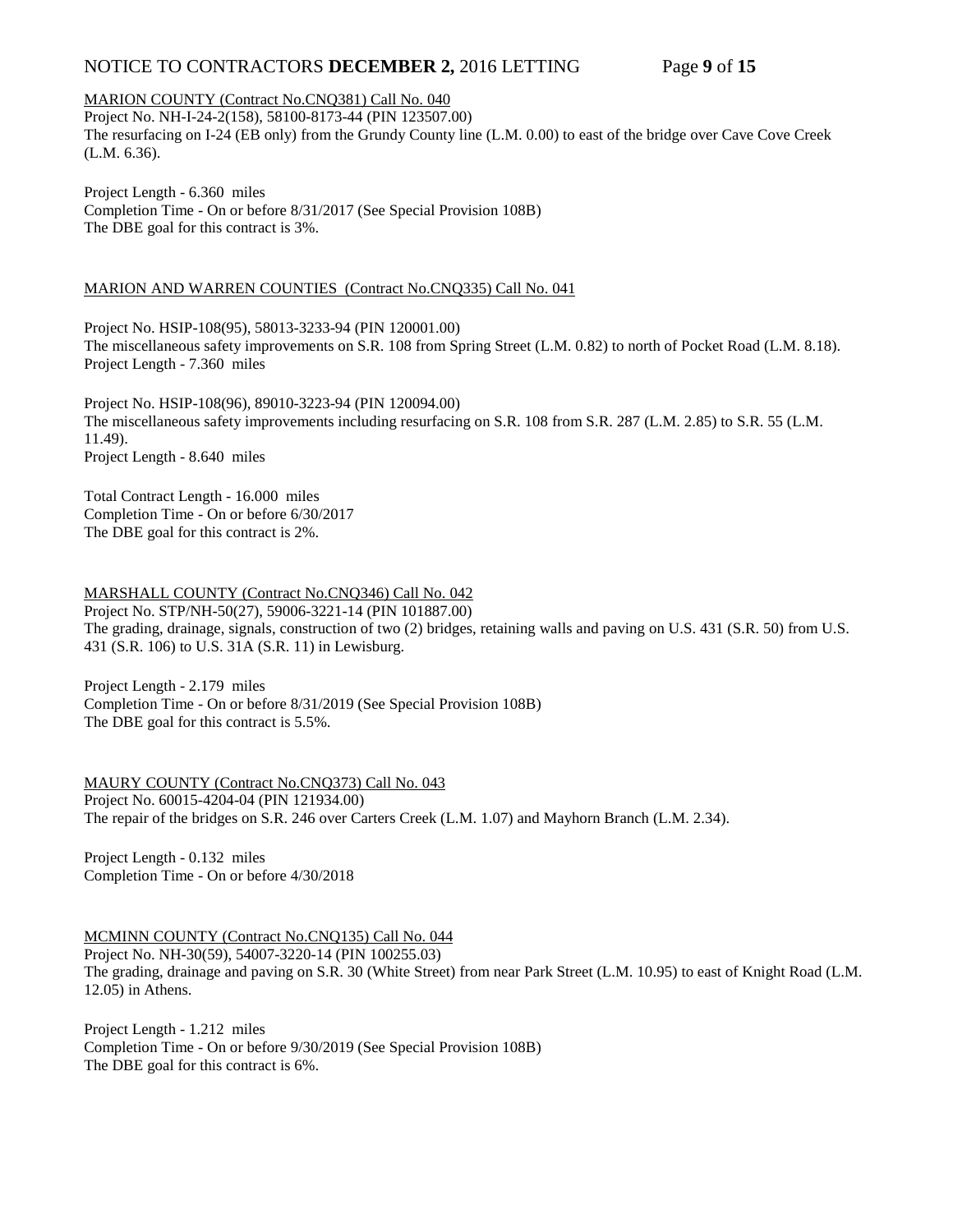# NOTICE TO CONTRACTORS **DECEMBER 2,** 2016 LETTING Page **10** of **15**

### MCMINN COUNTY (Contract No.CNQ343) Call No. 045

Project No. R-PHSIP-2(240), 54002-3244-94 (PIN 107336.01) The miscellaneous safety improvements on U.S. 11 (S.R. 2) from S.R. 30 (L.M. 13.43) to S.R. 305 (L.M. 16.18). Project Length - 2.750 miles

Project No. R-PHSIP-30(68), 54005-3236-94 (PIN 107336.02) The miscellaneous safety improvements including high friction surface treatment on S.R. 30 from Denso Drive (L.M. 6.30) to Park Street (L.M. 11.10). Project Length - 4.800 miles

Project No. R-PHSIP-305(10), 54016-3222-94 (PIN 107336.03) The miscellaneous safety improvements on S.R. 305 from S.R. 30 (L.M. 0.00) to Mt. Verd Road (L.M. 5.09). Project Length - 5.090 miles

Total Contract Length - 12.640 miles Completion Time - On or before 8/31/2017 The DBE goal for this contract is 3%.

### MCMINN, MEIGS, AND POLK COUNTIES (Contract No.CNQ342) Call No. 046

Project No. HSIP-858(10), 54946-3459-94 (PIN 119761.00) The miscellaneous safety improvements on Clearwater Road from U.S. 11 (S.R. 2) (L.M. 0.00) to S.R. 305 (L.M. 5.49). Project Length - 5.490 miles

Project No. R-HSIP-304(12), 61007-3212-94 (PIN 119842.00) The miscellaneous safety improvements on S.R. 304 from S.R. 68 (L.M. 8.74) to near Euchee Road (L.M. 13.99). Project Length - 5.250 miles

Project No. HSIP-30(65), 70002-3228-94 (PIN 119849.00) The miscellaneous safety improvements on S.R. 30 from S.R. 33 (L.M. 2.65) to east of Mountain View Road (L.M. 3.96). Project Length - 1.310 miles

Total Contract Length - 12.050 miles Completion Time - On or before 8/31/2017 The DBE goal for this contract is 2%.

MONTGOMERY COUNTY (Contract No.CNQ365) Call No. 047 Project No. HSIP-6300(22), 63945-3484-94 (PIN 115370.83) The miscellaneous safety improvements on various local roads.

Project Length - 0.000 miles Completion Time - On or before 5/31/2017 The DBE goal for this contract is 6%.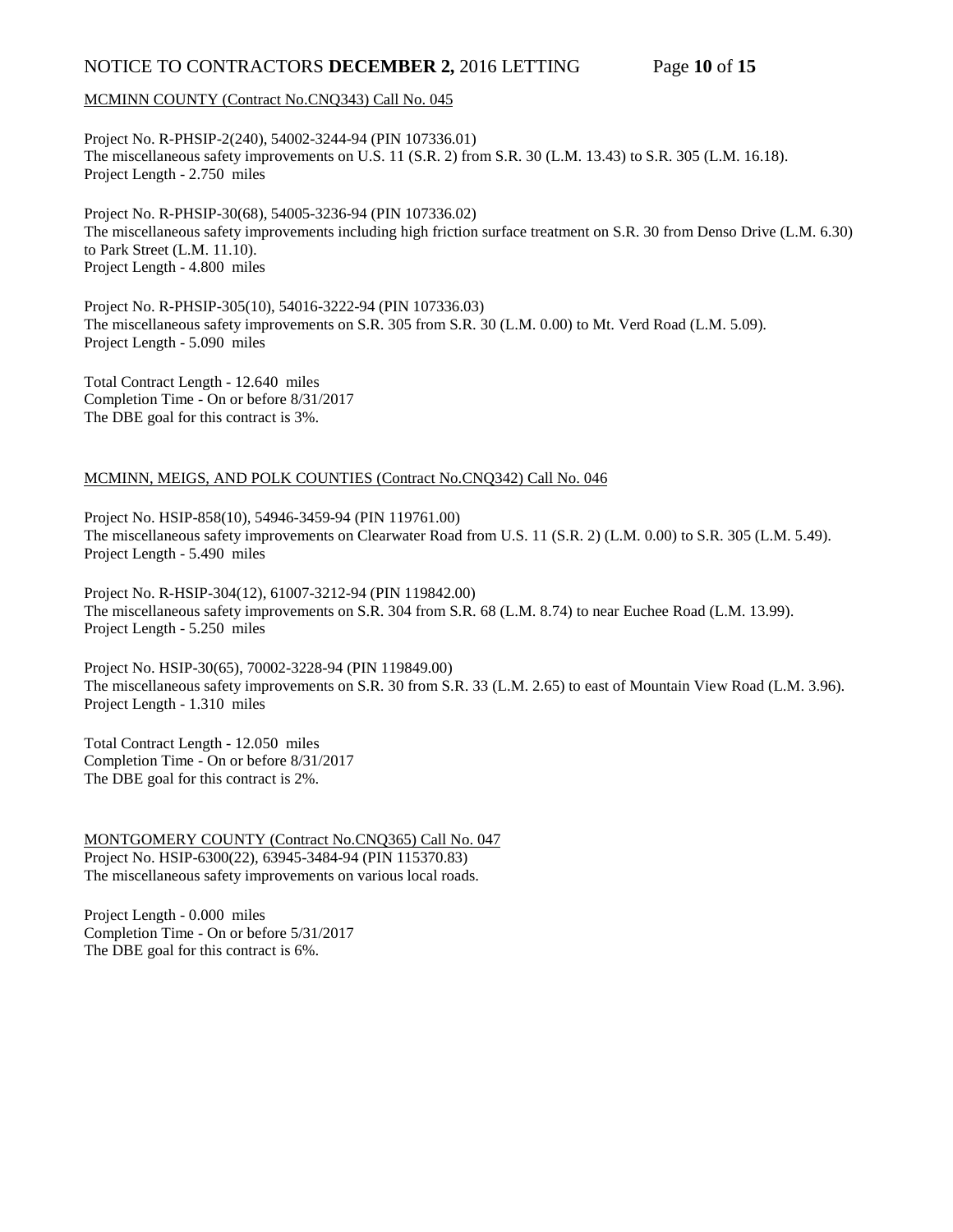# NOTICE TO CONTRACTORS **DECEMBER 2,** 2016 LETTING Page **11** of **15**

### MONTGOMERY COUNTY (Contract No.CNQ340) Call No. 048

Project No. STP-13(66), 63011-3248-14 (PIN 119830.00) The grading, drainage, signals and paving on U.S. 79 (S.R. 13) from Cracker Barrel Drive (L.M. 26.81) to International Boulevard (L.M. 28.18) serving Hankook Tire in Clarksville. Project Length - 1.502 miles

Project No. STP-M-9301(21), 63945-3485-54 (PIN 112876.00) The grading, drainage, signals and paving on Oakland Road from U.S. 79 (S.R. 13) extending 0.7 mile northwest. Project Length - 0.618 miles

Total Contract Length - 2.120 miles Completion Time - On or before 6/30/2018 (See Special Provision 108B) The DBE goal for this contract is 3%.

RHEA COUNTY (Contract No.CNQ104) Call No. 049 Project No. 72010-4213-04 (PIN 120686.00) The repair of the bridge on S.R. 302 over Clear Creek (L.M. 2.57).

Project Length - 0.000 miles Completion Time - On or before 7/31/2017 (See Special Provision 108B)

ROBERTSON COUNTY (Contract No.CNQ354) Call No. 050 Project No. PHSIP/HSIP-257(10), 74020-3208-94 (PIN 119546.01) The improvement of the intersection on S.R. 257 at S.R. 49 in Coopertown, including grading, drainage, signals and paving.

Project Length - 0.235 miles Completion Time - On or before 5/31/2017 The DBE goal for this contract is 10%.

RUTHERFORD COUNTY (Contract No.CNQ366) Call No. 051 Project No. HSIP-7500(28), 75946-3460-94 (PIN 121629.00) The miscellaneous safety improvements on various local roads.

Project Length - 0.000 miles Completion Time - On or before 5/31/2017

RUTHERFORD COUNTY (Contract No.CNQ362) Call No. 052 Project No. NH-I-24-1(117), 75100-8110-44 (PIN 123578.00) The resurfacing on I-24 from east of the CSX Railroad bridge (L.M. 19.07) to east of Epps Mill Road (L.M. 26.55).

Project Length - 7.480 miles Completion Time - On or before 8/31/2017 (See Special Provision 108B) The DBE goal for this contract is 3%.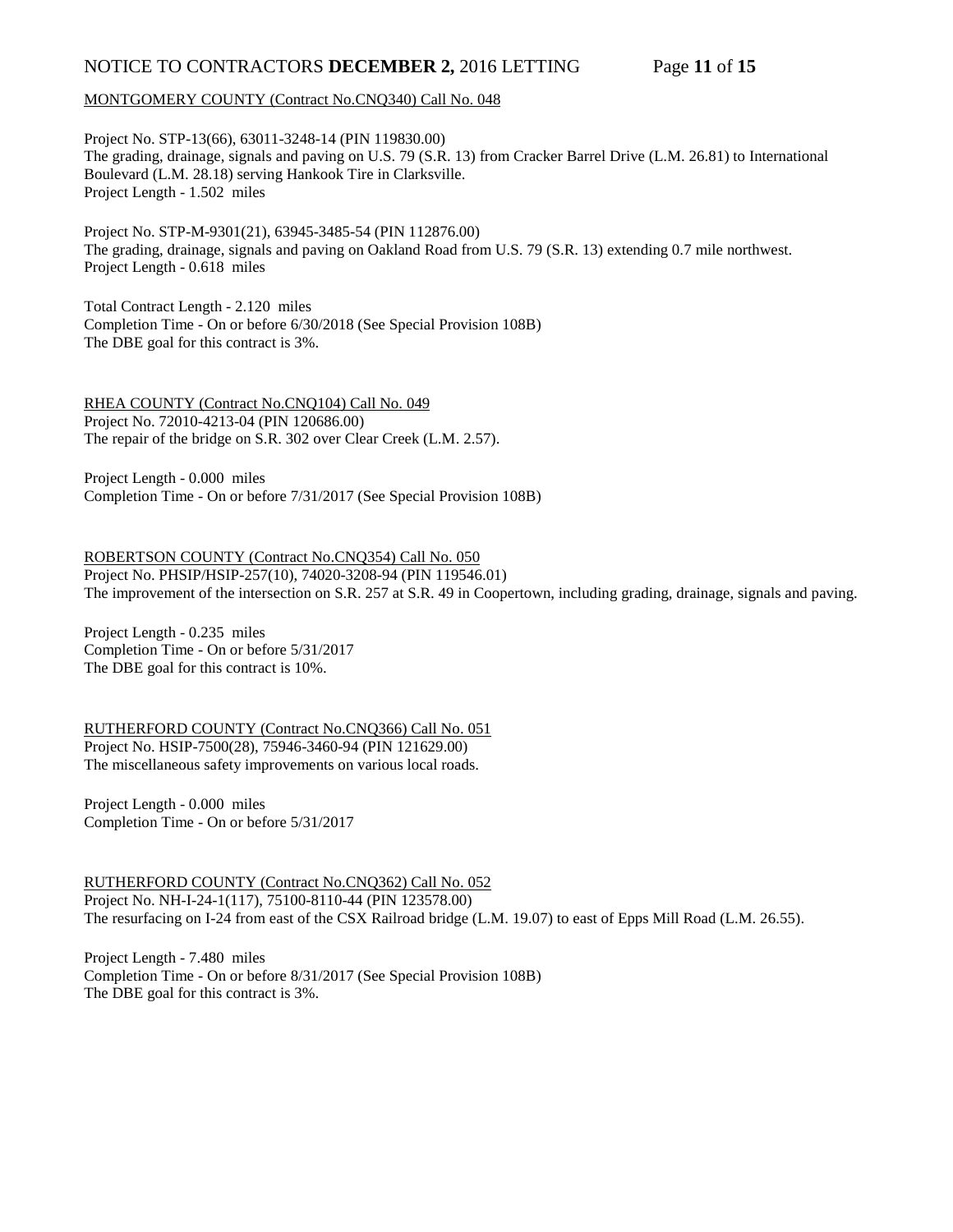# NOTICE TO CONTRACTORS **DECEMBER 2,** 2016 LETTING Page **12** of **15**

### RUTHERFORD COUNTY (Contract No.CNQ376) Call No. 053

Project No. NH-I-840(4), 75840-8128-44 (PIN 123581.00) The resurfacing on I-840 using OGFC and Portland Cement concrete from West Fork Stones River bridge (L.M. 10.46) to East Fork Stones River bridge (L.M. 15.60).

Project Length - 5.140 miles Completion Time - On or before 8/31/2017 (See Special Provision 108B) The DBE goal for this contract is 2%.

RUTHERFORD COUNTY (Contract No.CNQ375) Call No. 054 Project No. 75002-4287-04 (PIN 121388.00) The repair of the bridge on U.S. 41 (U.S. 70S, S.R. 1) over Harts Branch (L.M. 4.76).

Project Length - 0.117 miles Completion Time - On or before 8/31/2017 (See Special Provision 108B)

RUTHERFORD COUNTY (Contract No.CNQ374) Call No. 055 Project No. 75008-4207-04 (PIN 122281.00) The repair of the bridge on U.S. 41A (S.R. 16) over the Harpeth River (L.M. 1.71).

Project Length - 0.000 miles Completion Time - On or before 4/30/2018

SHELBY COUNTY (Contract No.CNQ237) Call No. 056 Project No. HSIP-2807(7), 79947-3403-94 (PIN 114600.00) The miscellaneous safety improvements on South Parkway East at Cummings Street (L.M. 2.83), including grading, drainage and paving with Portland Cement concrete.

Project Length - 0.059 miles Completion Time - On or before 6/30/2017 (See Special Provision 108B) The DBE goal for this contract is 4%.

### SHELBY COUNTY (Contract No.CNQ338) Call No. 057

Project No. HSIP-7900(53), 79947-3433-94 (PIN 115370.86) The miscellaneous safety improvements on various local roads. Project Length - 0.000 miles

Project No. HSIP-REG4(148), 98048-3268-94 (PIN 119847.07) The miscellaneous safety improvements at various rural intersections of State Routes. Project Length - 0.000 miles

Total Contract Length - 0.000 miles Completion Time - On or before 6/30/2017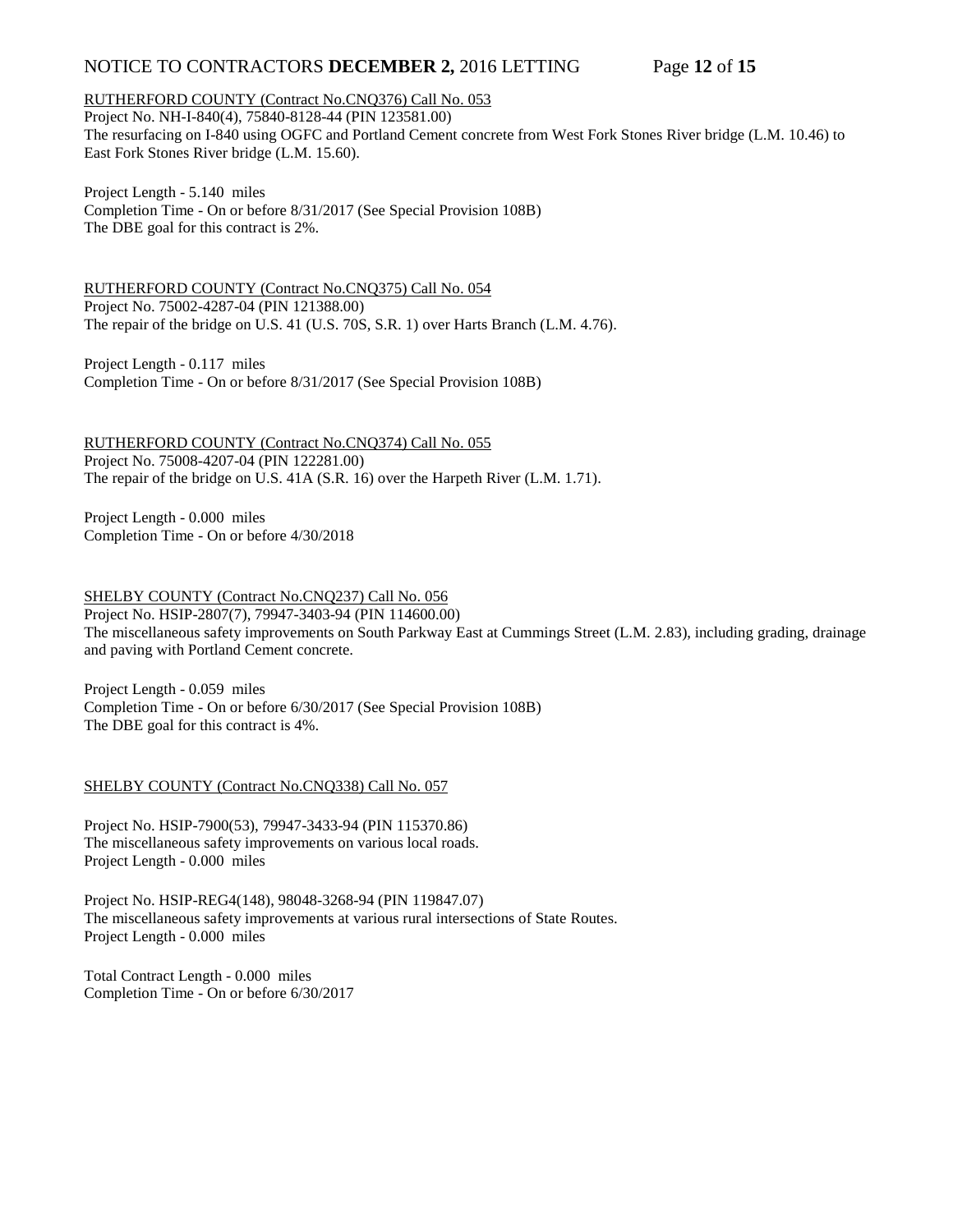# NOTICE TO CONTRACTORS **DECEMBER 2,** 2016 LETTING Page **13** of **15**

### SHELBY COUNTY (Contract No.CNQ355) Call No. 058

Project No. NH-I-55-1(132), 79005-8172-44 (PIN 123513.00) The resurfacing on I-55 from near Horn Lake Road (L.M. 8.00) to McLemore Road (L.M. 11.00).

Project Length - 3.000 miles Completion Time - On or before 8/31/2017 (See Special Provision 108B) The DBE goal for this contract is 3%.

SHELBY COUNTY (Contract No.CNQ372) Call No. 059 Project No. 79903-4122-04 (PIN 125063.00) The installation of an overhead sign structure on I-40 WB (L.M. 1.00).

Project Length - 0.000 miles Completion Time - On or before 6/30/2017 (See Special Provision 108B)

SMITH COUNTY (Contract No.CNQ360) Call No. 060 Project No. 80003-4260-04 (PIN 118714.00) The rockfall mitigation on S.R. 25 from L.M. 8.50 to L.M. 9.60, including grading, drainage and paving.

Project Length - 0.468 miles Completion Time - On or before 9/30/2017 (See Special Provision 108B)

### SUMNER COUNTY (Contract No.CNQ149) Call No. 061

Project No. HPP-9306(16), 83950-3559-54 (PIN 112818.00) The grading, drainage and paving on Airport Road from north of Cairo Road to east of Steam Plant Road. Project Length - 1.474 miles

Project No. 83950-3562-04 (PIN 119592.00) The grading, drainage and paving on a S.I.A. route serving ABC and other industries in Gallatin. Project Length - 1.032 miles

Total Contract Length - 2.506 miles Completion Time - On or before 10/31/2017 (See Special Provision 108B) The DBE goal for this contract is 10%.

SUMNER COUNTY (Contract No.CNQ367) Call No. 062 Project No. HSIP-8300(78), 83947-3439-94 (PIN 121630.00) The miscellaneous safety improvements on various local roads.

Project Length - 0.000 miles Completion Time - On or before 5/31/2017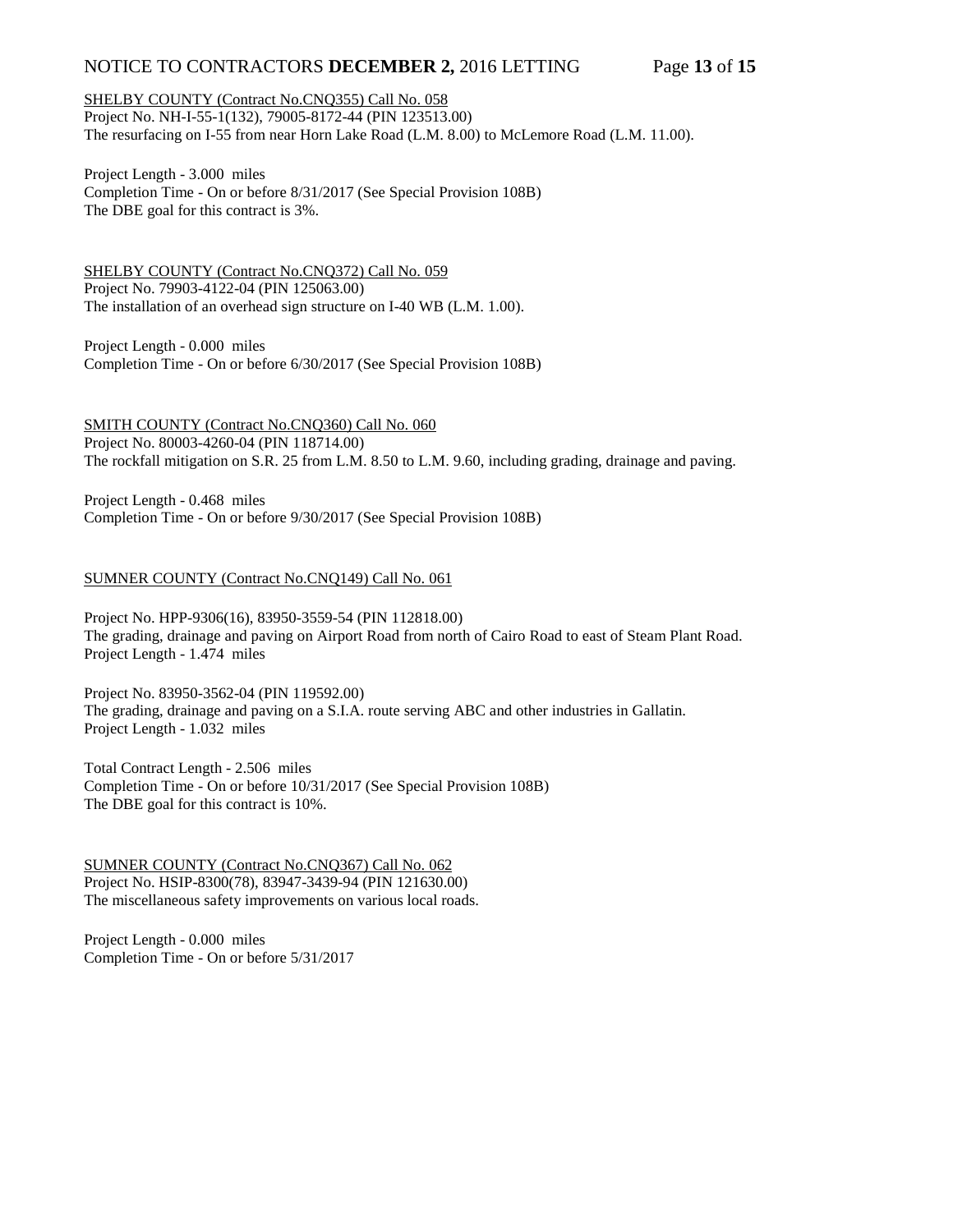# NOTICE TO CONTRACTORS **DECEMBER 2,** 2016 LETTING Page **14** of **15**

SUMNER COUNTY (Contract No.CNQ339) Call No. 063 Project No. 83950-3563-04 (PIN 120852.00) The grading, drainage and paving on a S.I.A. route serving Beretta USA in Gallatin.

Project Length - 0.551 miles Completion Time - On or before 5/31/2017

WASHINGTON COUNTY (Contract No.CNQ295) Call No. 064 Project No. NH-I-26(67), 90085-8167-44 (PIN 123498.00) The resurfacing on I-26 from the Sullivan County line (L.M. 0.00) to near S.R. 354 (L.M. 6.79).

Project Length - 5.690 miles Completion Time - On or before 7/31/2017 (See Special Provision 108B) The DBE goal for this contract is 3%.

WHITE COUNTY (Contract No.CNQ344) Call No. 065

Project No. HSIP-26(59), 93002-3215-94 (PIN 118546.00) The miscellaneous safety improvements on U.S. 70 (S.R. 26) at the intersection of S.R. 111 in Sparta, including grading, drainage, signals and paving with Portland Cement concrete.

Project Length - 0.231 miles Completion Time - On or before 8/31/2017 The DBE goal for this contract is 4%.

WILLIAMSON COUNTY (Contract No.CNQ368) Call No. 066 Project No. HSIP-9400(59), 94946-3431-94 (PIN 121628.00) The miscellaneous safety improvements on various local roads.

Project Length - 0.000 miles Completion Time - On or before 5/31/2017

WILSON COUNTY (Contract No.CNQ280) Call No. 067 Project No. 95008-4208-04 (PIN 120840.00) The construction of a small drainage structure on U.S. 70 (S.R. 26) (L.M. 4.82).

Project Length - 0.041 miles Completion Time - On or before 4/30/2017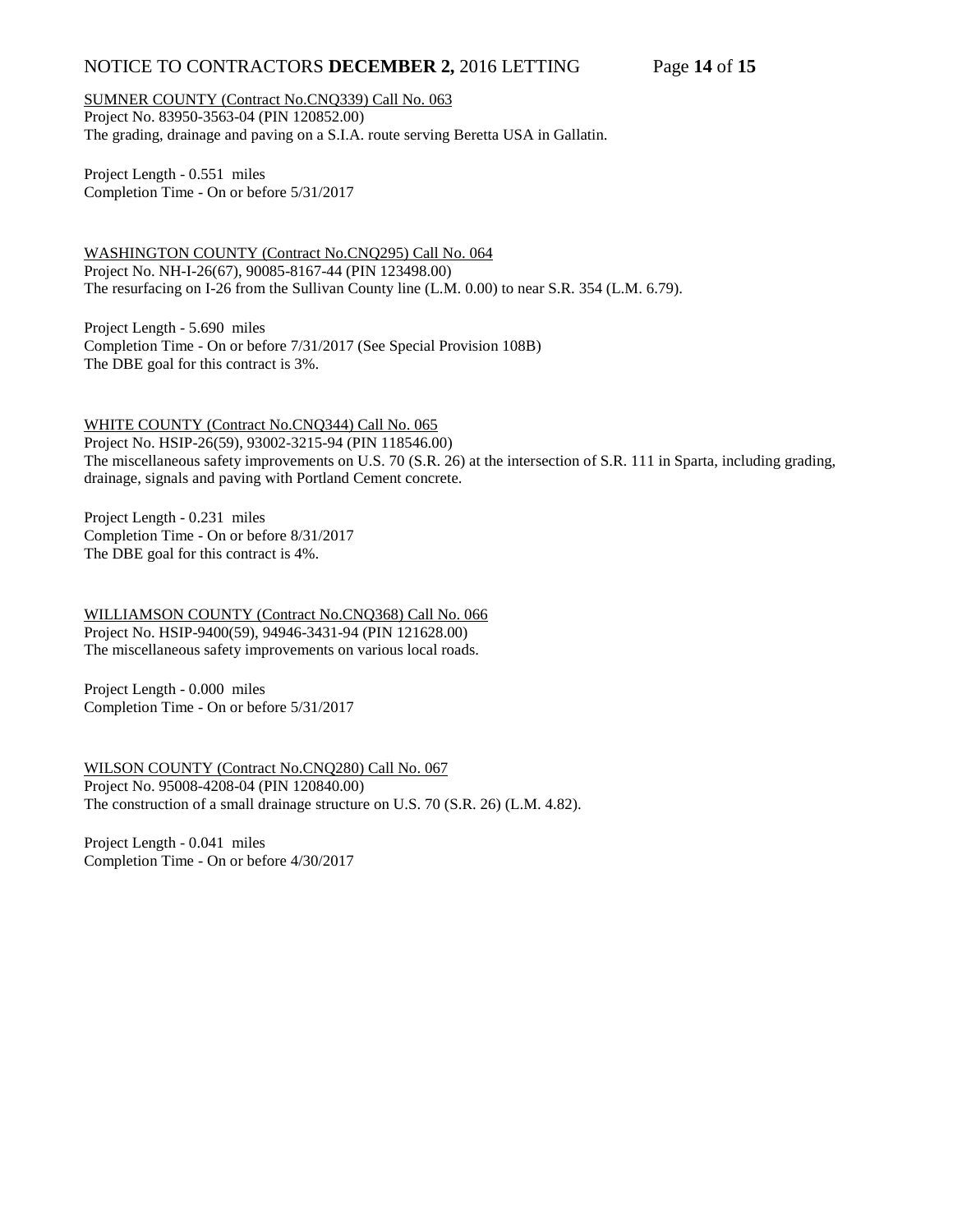Requests for Bid Authorization, Standard Specifications and Standard Drawing Books should be addressed to:

Construction Division Suite 700 JKP Bldg. Nashville, TN 37243-0326 Telephone No. (615) 741-2414

Requests for Plans, Cross-Sections, Grading Quantity Sheets, and Standard Drawings should be addressed to:

Tennessee Department of Transportation Copy Center Level A James K. Polk Building Nashville, TN 37243-0330 Telephone No. (615) 741-2048

A Prime Contractor must prequalify with The Department of Transportation in accordance with Tennessee Code Annotated 54-5-117 and Tennessee Department of Transportation Rule 1680-5-3, Prequalification of Contractors, before bid authorization for highway contracts will be furnished.

Prime contractors, except mowing and litter removal contractors, are required to be licensed with the State of Tennessee, Department of Commerce and Insurance (TDCI), Board for Licensing Contractors (BLC). Prime contractors must be licensed in the general classification (e.g. Heavy Construction (HC), Highway, Railroad, Airport Construction (HRA), Specialty (S), Municipal and Utility Construction (MU), or Electrical Contracting (CE)) for the type of work in the project which they will perform. Bidders may submit a Proposal without having a license and will be considered for award for twenty-one (21) days after Proposals are opened. If the Bidder does not have a license with the TDCI, on or before twentyone (21) days after Proposals are opened, the Bidder will be considered non-responsive and their Proposal will be rejected.

The Department will not execute any contracts or approve subcontracts with contractors that are domestic or foreign Corporations, Limited Liability Companies, Limited Partnerships, or Limited Liability Partnerships, who are not in good standing with the Secretary of State (i.e. have a valid Certificate of Existence/Authorization). If a Bidder is not in good standing with the Secretary of State (i.e. have a valid Certificate of Existence/Authorization) on or before twenty-one (21) days after Proposals are opened then the Bidder will be considered non-responsive and their Proposal will be rejected.

The Tennessee Department of Transportation hereby notifies all bidders that it will affirmatively insure that in any contract entered into pursuant to this advertisement, disadvantaged business enterprises will be afforded full opportunity to submit bids in response to this invitation and will not be discriminated against on the basis of age, race, color, religion, national origin, sex, or disability in consideration for an award.

The Department encourages the use of disadvantaged business enterprises on all contracts. A listing of Certified DBE's can be found at [http://www.tdot.state.tn.us/dbedirectinternet/Vendor.aspx.](http://www.tdot.state.tn.us/dbedirectinternet/Vendor.aspx) A listing of those currently prequalified can be found a[t http://www.tdot.state.tn.us/construction/prequal/prequal.pdf.](http://www.tdot.state.tn.us/construction/prequal/prequal.pdf) 

## BIDDING AUTHORIZATION WILL BE OBTAINABLE UNTIL 4:00PM (CENTRAL TIME) THE DAY BEFORE THE LETTING.

Sales tax will be added to the cost of bid authorization, plans, standard specifications and standard drawings, if applicable.

Will Reid, Director Nashville, TN 37243-0326

Total Number of Contracts - 67 Total Number of Projects - 83 Total Number of Counties - 67

Publication No. DT-1390-V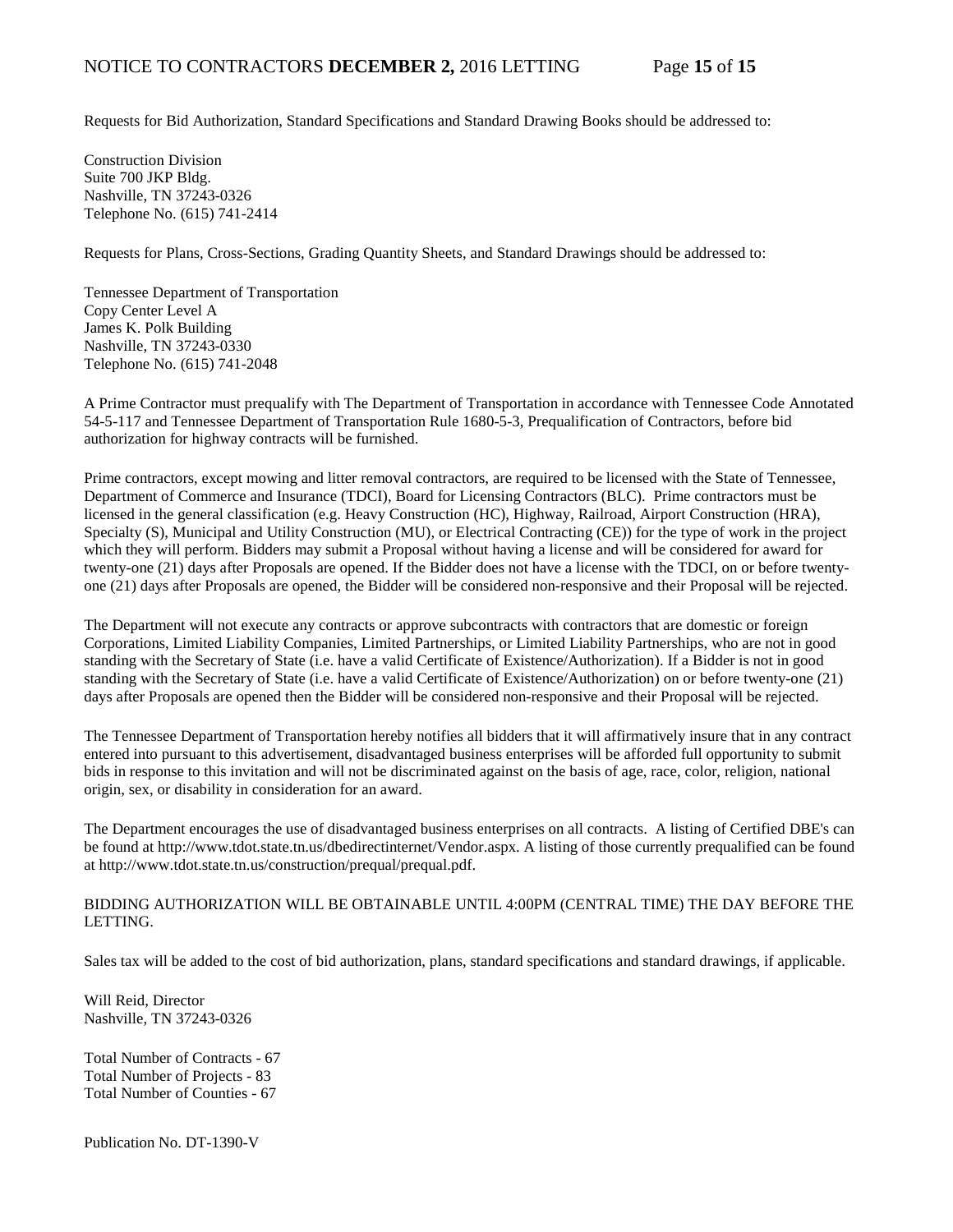## **STATE OF TENNESSEE SUPPLEMENTAL NOTICE TO CONTRACTORS OF STATE HIGHWAY CONSTRUCTION BIDS TO BE RECEIVED DECEMBER 2, 2016 INTERNET BIDDING MANDATORY ON ALL CONTRACTS**

ROBERTSON COUNTY (Contract No.CNQ363) Call No. 068

Project No. 74003-4171-04 (PIN 125214.00) The repair of asphalt pavement on the outside lane and shoulders of I-65 at various locations (L.M. 7.59 to L.M. 15.51, NB and SB). Project Length - 7.920 miles

Project No. NH-I-65-3(125), 74003-8170-44 (PIN 123579.00) The resurfacing on I-65 from the Sumner County line (L.M. 0.00) to south of the bridge over Honey Run Creek (L.M. 7.29). Project Length - 7.290 miles

Total Contract Length - 15.210 miles Completion Time - On or before 10/31/2017 (See Special Provision 108B) The DBE goal for this contract is 3%.